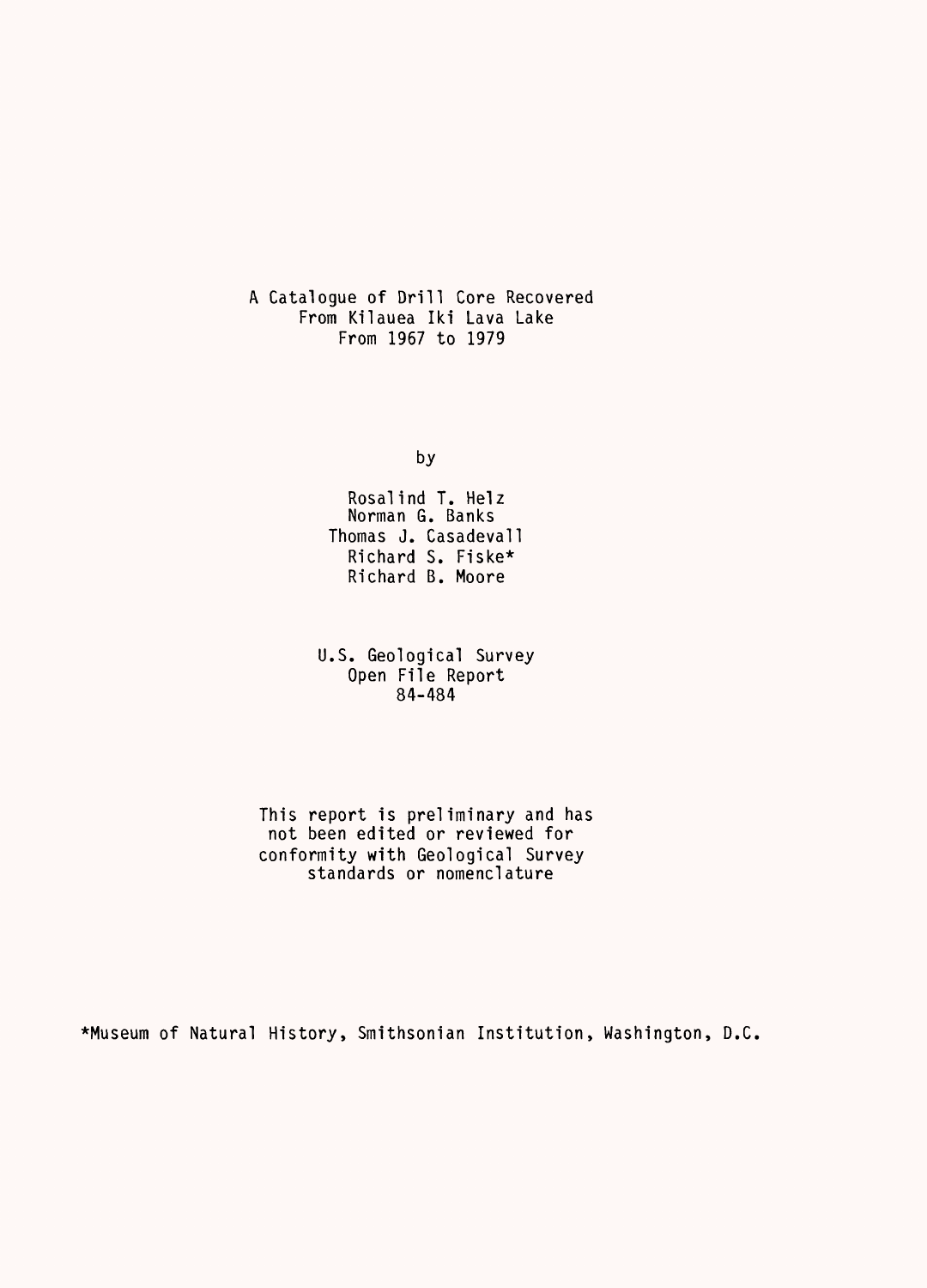This open file report is a modified version of open file report 80- 504, which it supersedes. In the course of using report 80-504, the principal author found that pages 3, 8, 16, 59, 65, 68, and 70, were incomplete (pp. 16, 59, 68) or contained inaccuracies that would not be obvious to most users of the report. These pages have been corrected in the present version.

Anyone having a copy of the older report need replace only those pages, to have the updated version.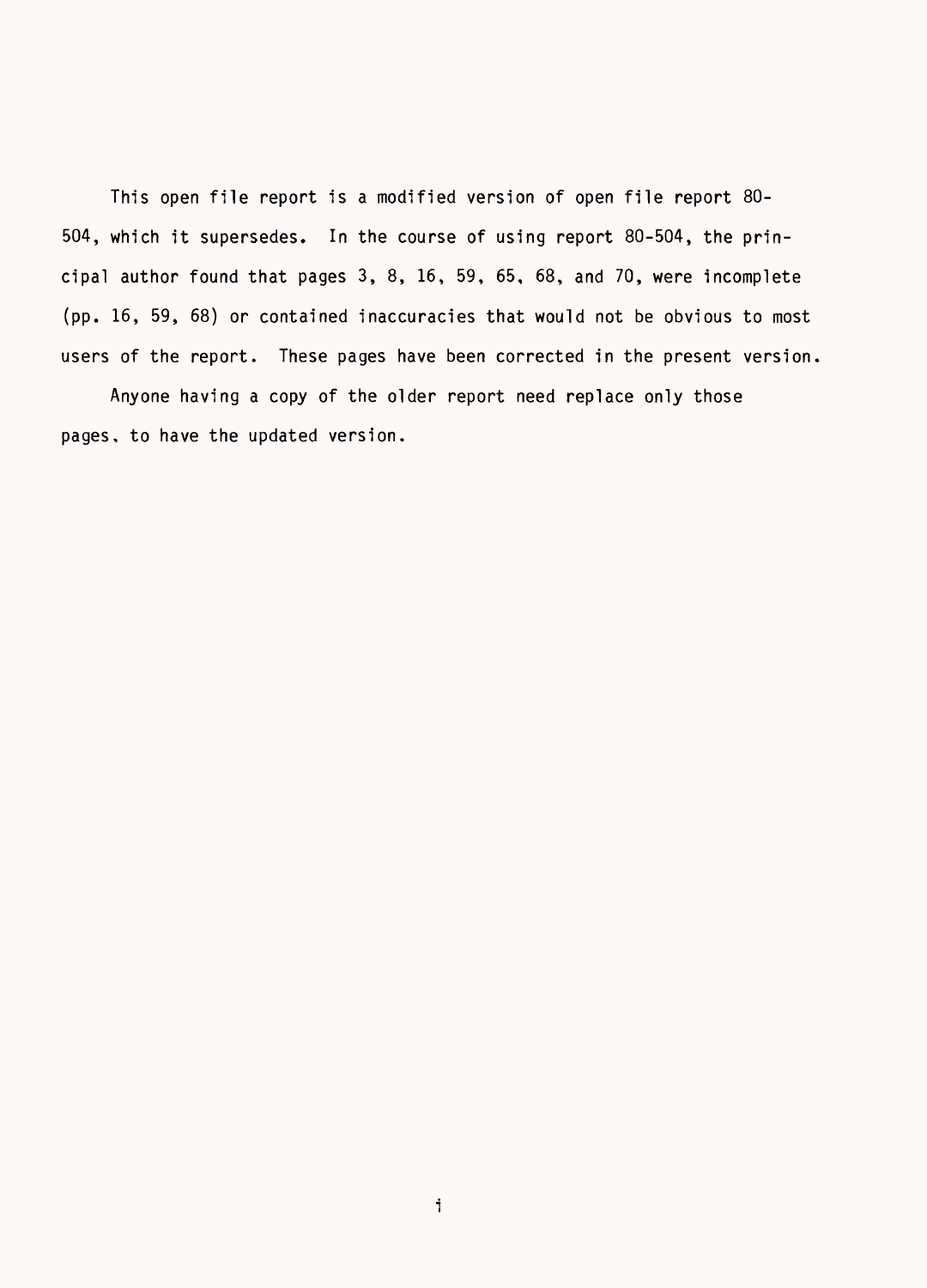### Table of Contents

| Page                                          |
|-----------------------------------------------|
| $\blacksquare$                                |
|                                               |
| Location, availability, labelling of core  10 |
|                                               |
| Catalogue                                     |
|                                               |
|                                               |
|                                               |
|                                               |
|                                               |
|                                               |
|                                               |
|                                               |
|                                               |
|                                               |
|                                               |
|                                               |
|                                               |
|                                               |
|                                               |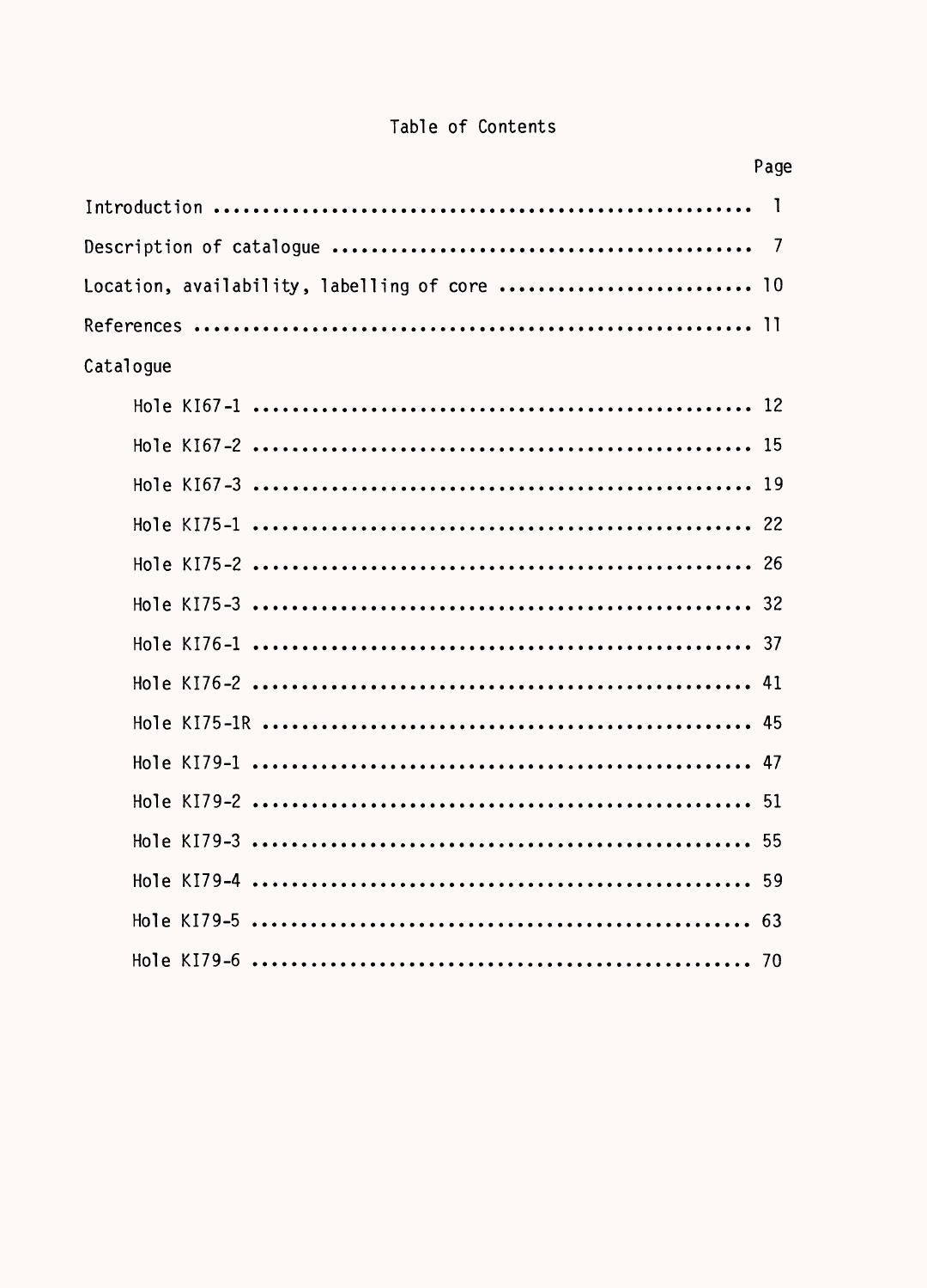#### Introduction

The purpose of this report is to serve as a descriptive catalogue for drill core recovered from Kilauea Iki lava lake, from 1967 to 1979.

Kilauea Iki lava lake was formed when lavas of the 1959 summit eruption were ponded in Kilauea Iki pit crater, a large pit crater at the extreme upper end of Kilauea's east rift zone (Fig. 1). This eruption is one of the best documented of Kilauean eruptions: Murata and Richter (1966) and Richter and Murata (1966) presented data on the chemistry and petrography of the lavas, respectively, and Richter et al. (1970) described the complex filling of the pit crater in considerable detail.

Investigation of the lava lake began a few months after the crust stabilized, with the establishment of two perpendicular lines of levelling stations on the surface of the lake. In 1960-62, four holes were drilled through the upper crust in the center of the lake; the crust was 22-44 feet (6.7-13.4 m) thick at that time. Richter and Moore (1966) presented petrographic, modal, and chemical data on the core recovered from this early drilling.

The upper crust of Kilauea Iki was drilled again in 1967 by staff members of the Hawaiian Volcano Observatory, and core was recovered from three holes. In 1975, U.S. Geological Survey workers drilled three more holes, each a few feet away from one of the 1967 holes. A summary of all work done on Kilauea Iki and other Hawaiian lava lakes through 1975 has been given by Wright et al. (1976).

The lake has been redrilled twice since 1975, by workers from Sandia Laboratories, as part of their Magma Energy Research program, in cooperation with the U.S. Geological Survey. In 1976, they drilled two holes near the center of the lake. In 1978-79, they drilled a total of six holes; one, commissioned by the U.S. Geological Survey, went completely through the lava lake near its north edge, into the pre-1959 lavas below.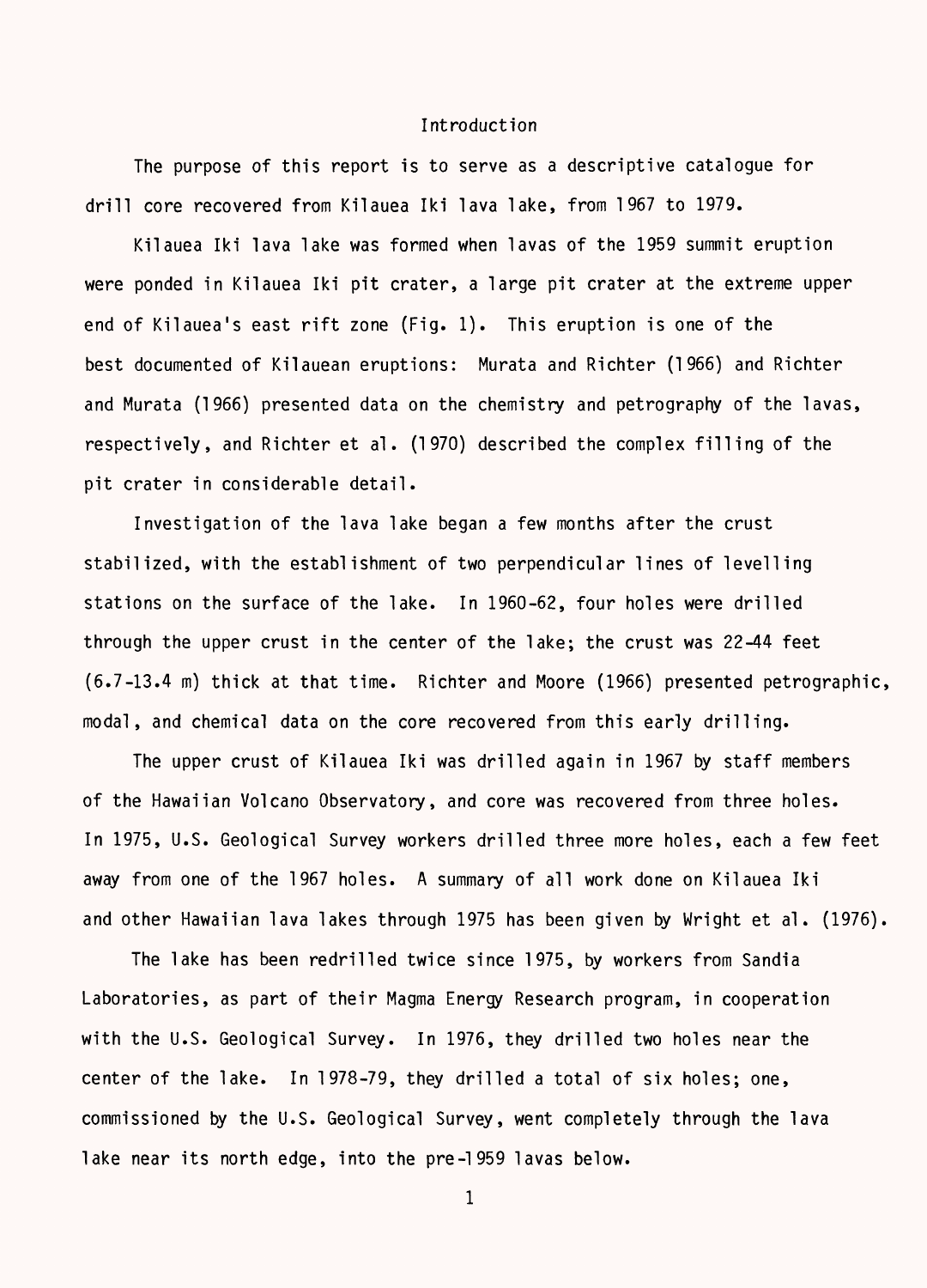

Figure 1. Index map of the summit area of Kilauea Volcano. All historic lava lakes formed prior to 1968, with their dates of filling, are shown. Of these, only the 1959 Kilauea Iki lava lake is both still in a partly molten state and still available for study. The lava lakes farther down on the east rift (Aloi, Alae, Makaopuhi) are now covered by lavas from Mauna Ulu. (This figure is reproduced from Wright et al., 1976.)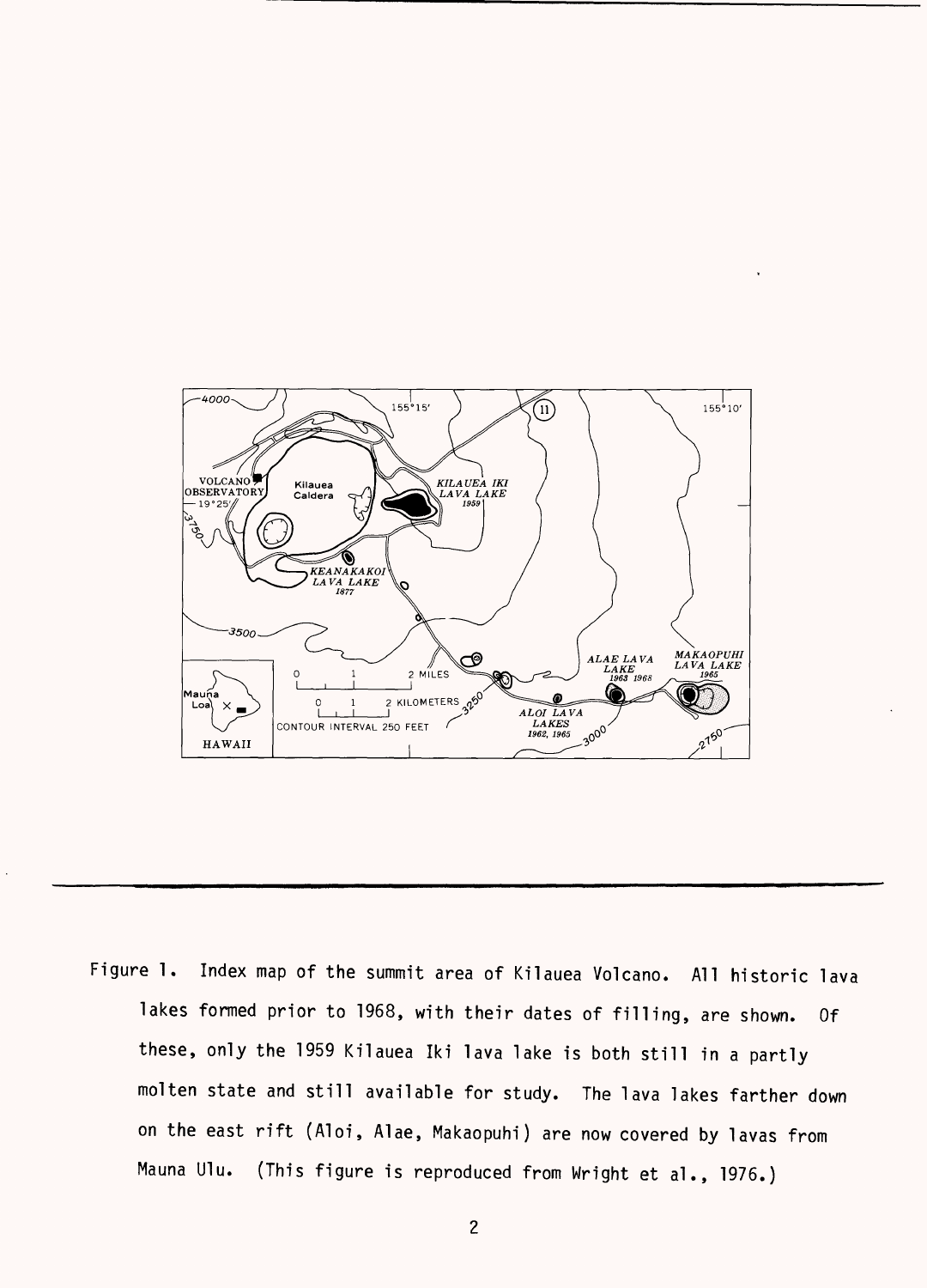Basic data on the results of the four drilling programs (1967, 1975, 1976 and 1978-79) are summarized in Table 1. Fourteen deep holes have been drilled to date; from these a total of 2140 feet (652 m) of core has been recovered. The 1967 and 1975 coring used tungsten carbide bits with NX core barrels, which produced core 5 cm in diameter. The 1976 and 1978-79 corings used a larger drill rig, diamond bits, and larger core barrels, producing core 6+ cm in diameter. The diamond bits were far superior to the tungsten carbide bits: the drilling went much faster and the core recovery rate was much higher in 1976 and 1978-79.

Figs. 2 and 3 show the location of the 14 drill holes. Users of this catalogue should not that certain holes were drilled only a few (2-9) feet away from older holes in order to sample the same section of crust in different stages of development. Clusters of closely spaced holes are:

KI67-3, KI75-1, KI79-3, KI79-4 KI76-1, KI76-2, KI79-2 KI67-1, KI75-2 KI67-2, KI75-3, KI79-5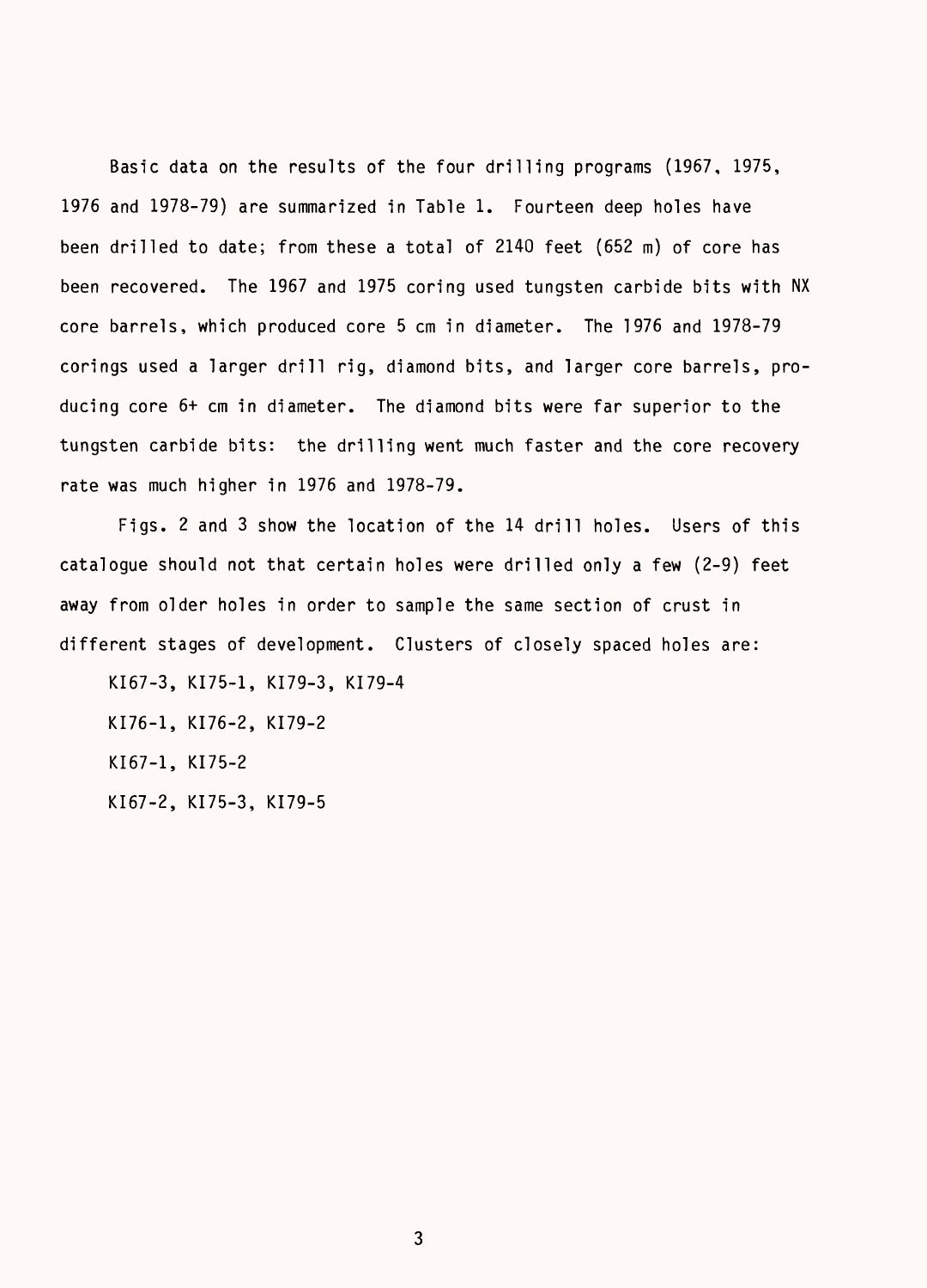| $12.8^{\circ}$ .                                                                                                | Crust/glass in contact at 190.4' No core taken 0.0-                 | $\dot{5}$           | 6.35                              | 2190.4                              | 2/15/79                  | 1729N545        | KI79-6     |
|-----------------------------------------------------------------------------------------------------------------|---------------------------------------------------------------------|---------------------|-----------------------------------|-------------------------------------|--------------------------|-----------------|------------|
| $0.0 -$<br>8.0'. Contact<br>between 1959 lava<br>lake and pre-1959<br>basement hit at<br>No core taken<br>313.7 | Pre-1959 lava                                                       | $\frac{4}{90}$      | 6.35                              | 330.8                               | 2/ 9/79                  | <b>1813N941</b> | $K179 - 5$ |
| Coring stopped short<br>of melt.                                                                                | Crust from 172.1'                                                   | $99+$               | 6.35                              | 172.1                               | 2.61/11                  | 1797N90         | KI79-4     |
|                                                                                                                 | Crust/glass in contact at 172.8'                                    | $\frac{4}{90}$      | 6.35                              | >172.8                              | 1/10/79                  | 1794N89         | KI79-3     |
|                                                                                                                 | Crust/glass in contact at 165.6                                     | $\frac{4}{99}$      | 6.35                              | 3.65.6                              | 1/5/79                   | 1698N181        | KI79-2     |
| through temperature<br>maximum?<br>Drilling stopped at<br>Dr <sub>111ed</sub><br>204'.                          | Crust from 204'                                                     | $\frac{4}{9}$       | 6.35                              | 204.0                               | 12/21/78                 | 1790N286        | KI79-1     |
|                                                                                                                 | Crust from 173.1                                                    | $\frac{4}{9}$       | 6.35                              | >173.1                              | 12/12/78                 | 1803N92         | KI75-IR    |
| No core taken 0.0-<br>10.5'                                                                                     | Crust from $150.5'$ +                                               | 99                  | ڡ                                 | $151 +$                             | 9/3/76                   | 1697N181        | KI76-2     |
|                                                                                                                 | Crust/glass in contact at 149.3                                     | 99                  | 6                                 | $\frac{1}{5}$                       | 8/24/76                  | 1697N183        | KI76-1     |
| Hole stopped short<br>of melt.                                                                                  | Crust from $145.7$                                                  | $\overline{K}$      | ഥ                                 | 145.7                               | 3/14/75                  | 1806N939        | KI75-3     |
|                                                                                                                 | Crust from 132.9'                                                   | $\mathfrak{p}$      | မာ                                | 139.5                               | 3/6/75                   | 1796N717        | $K175 - 2$ |
|                                                                                                                 | $\frac{1}{6}$<br>Crust/glass in contact<br>145.1'                   | 8                   | ம                                 | 145.1                               | 2/27/75                  | 1803N92         | KI75-1     |
|                                                                                                                 | Crust from $\sim$ 84.6'                                             | 38                  | ဖာ                                | 87.0                                | 10/27/67                 | 1804N102        | $K167 - 3$ |
|                                                                                                                 | Crust from 97.8'                                                    | 8                   | ဖာ                                | 98.0                                | 7/19/67                  | 1816N941        | $K167 - 2$ |
|                                                                                                                 | Crust from $\sim 86.9$                                              | 88                  | မာ                                | 89.2                                | 4/21/67                  | 1795N717        | $K167 - 1$ |
| Comments                                                                                                        | core<br>coherent<br>Nature and depth of<br>lowest piece of coherent | recovery<br>Percent | diameter<br>Core<br>$\widehat{E}$ | depth of hole<br>Max tmum<br>(feet) | Date coring<br>completed | Location        | Hole $#$   |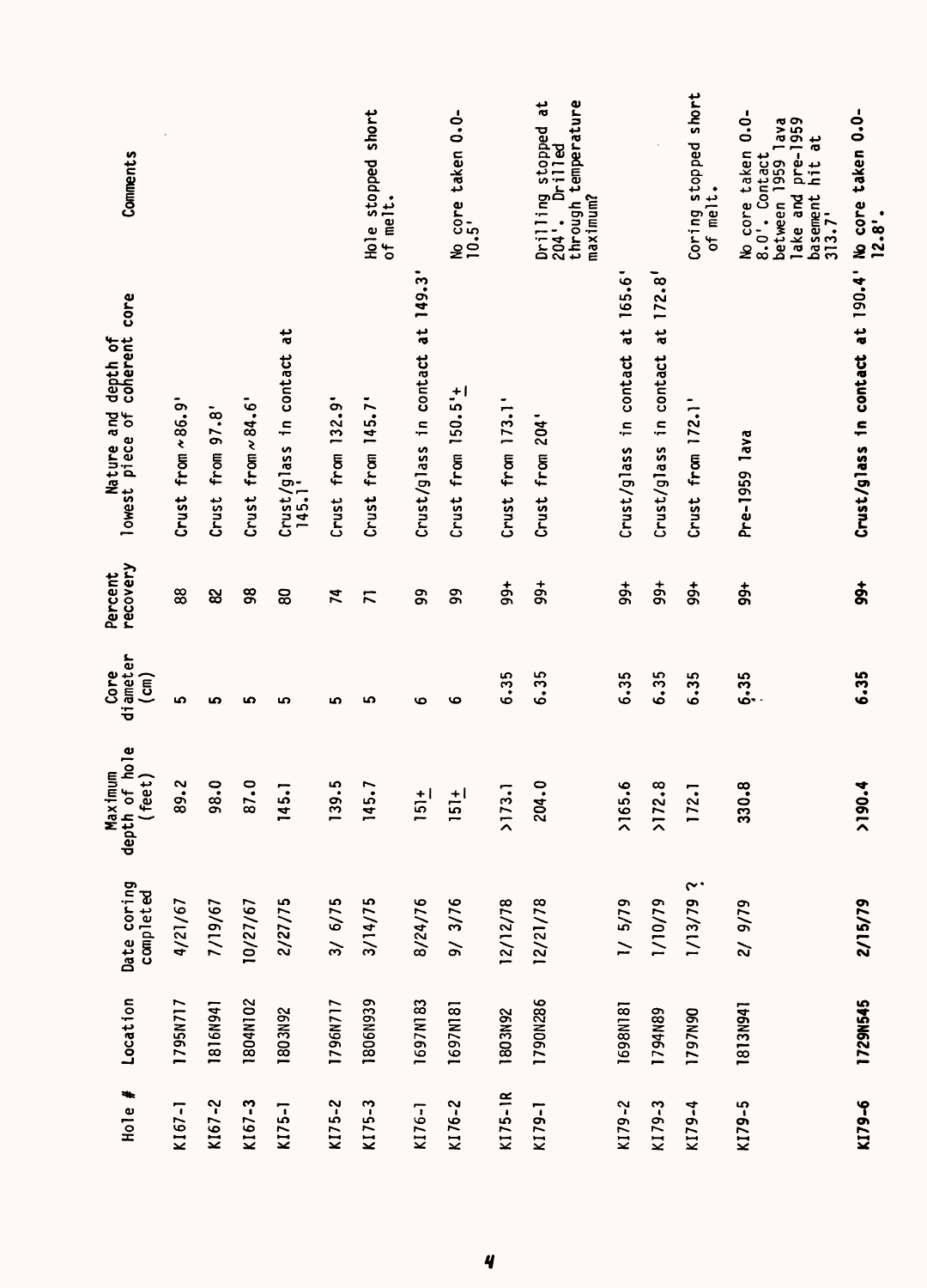

Figure 2. Plan view of the post-1959 surface of Kilauea Iki. The network of levelling stations is shown by the small dots. Their labelling is read as follows: the point labelled "N5" is levelling station 17N5, that is, it is 1700 feet west of the easternmost station on the principal east-west line, and 500 feet north of that line. The locations of drill holes are given in table 1 in terms of this network of levelling nails. The large filled circles indicate the location of drilling sites occupied from 1967 to 1979.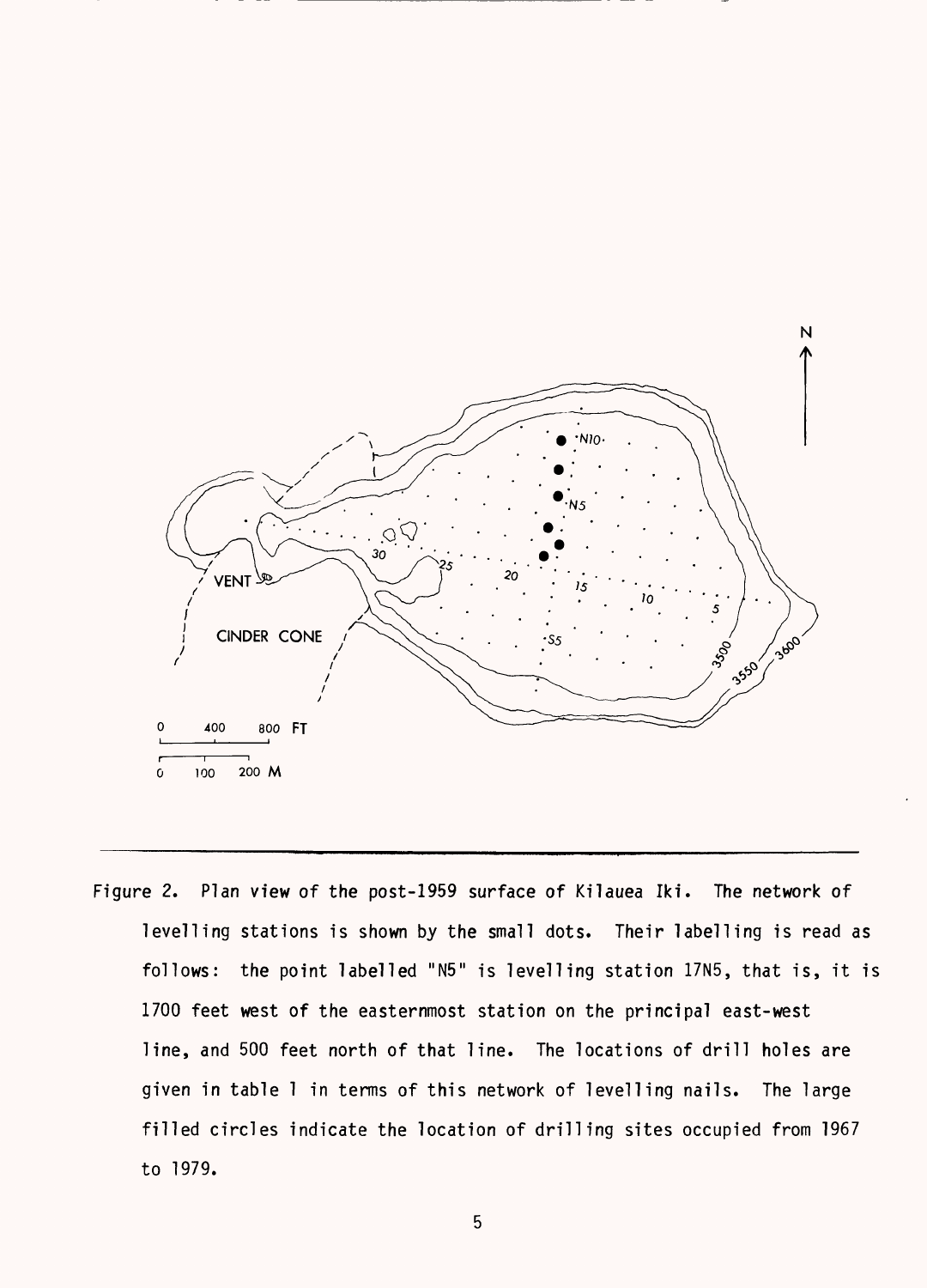

Figure 3. Cross-section of Kilauea Iki lava lake, taken along the N-S line of closely-spaced levelling stations shown in Fig. 2. The present surface of the lava lake and two pre-eruption profiles are shown. The pre-eruption profiles are taken from two different topographic maps: one (at 1:2000) is based on air photos taken in 1948; the other (at 1:5000) is based on air photos taken in 1955 (both prepared by R. Jordan, U.S.G.S., Flagstaff). The actual location of the lake bottom below hole KI79-5 is significantly different from either, as indicated. Vertical exaggeration is 4:1.

The drill holes, which mostly lie along a parallel line 100 feet to the west of this section, are shown projected onto this cross section. Several of the drill hole locations, indicated approximately in Fig. 2, have been occupied 2-3 times, in order to sample the same section of crust in several stages of development. These clusters of closely spaced drill holes are shown schematically this figure; the spacing between holes within clusters is not to scale.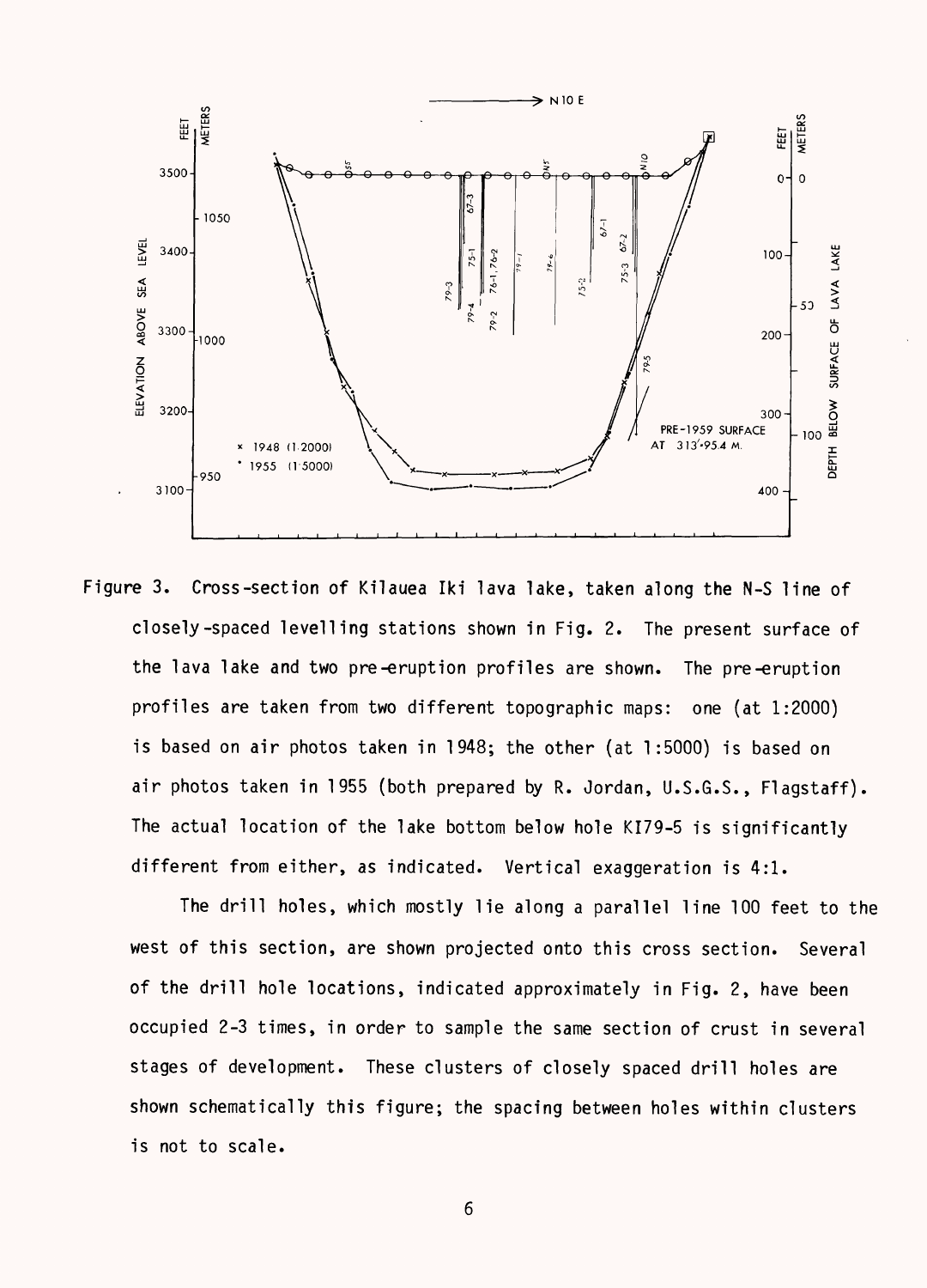#### Description of the catalogue

The logs for the various holes are arranged in chronological order, that is, as listed in Table 1. The logs for the 1967 holes were made by R.S. Fiske (now at the National Museum of Natural History); they have been edited slightly by R.T. Helz for this compilation. Helz is solely responsible for the logs for the 1975 and 1976 holes. During the 1978-79 drilling, the core was measured, boxed, and labelled, and preliminary recovery and petrographic notes made by N.G. Banks, R.B. Moore, and T.J. Casadevall of the Hawaiian Volcano Observatory. The final logs as presented here were made by R.T. Helz.

For each hole, there are two logs. The first is a recovery log, which gives the dates on which particular depth intervals were drilled and the amount of core recovered. In the 1967 and 1975 logs, where recovery was less than 100% and the missing core could be assigned to particular intervals, these gaps are specified. In some of the 1975 holes (KI75-2, KI75-3), the recovery rate was well below 100%, but the core was so pervasively abraded that it was not possible to assign the loss to specific intervals. This occurred chiefly in sections that were extensively oxidized or altered. The recovery rate in 1976 and 1979 was nearly 100%.

Some recovery logs show more than one sample of core recovered from a given depth interval in a particular hole. The usual reason for this is that the lowermost part of holes, which came near the crust/melt interface, filled up with a crystal-poor black glass within minutes to hours after the drillstring was withdrawn. This glass, recovered in partly devitrified condition when drilling was resumed, is designated "ooze". Most apparently duplicate samples consist only of ooze, but occasionally the drill veered off the original hole and some new wall rock core was recovered from the same depth as earlier core (e.g., at 147 ft in KI76-2). The earliest sample at a given depth should be the

 $\overline{7}$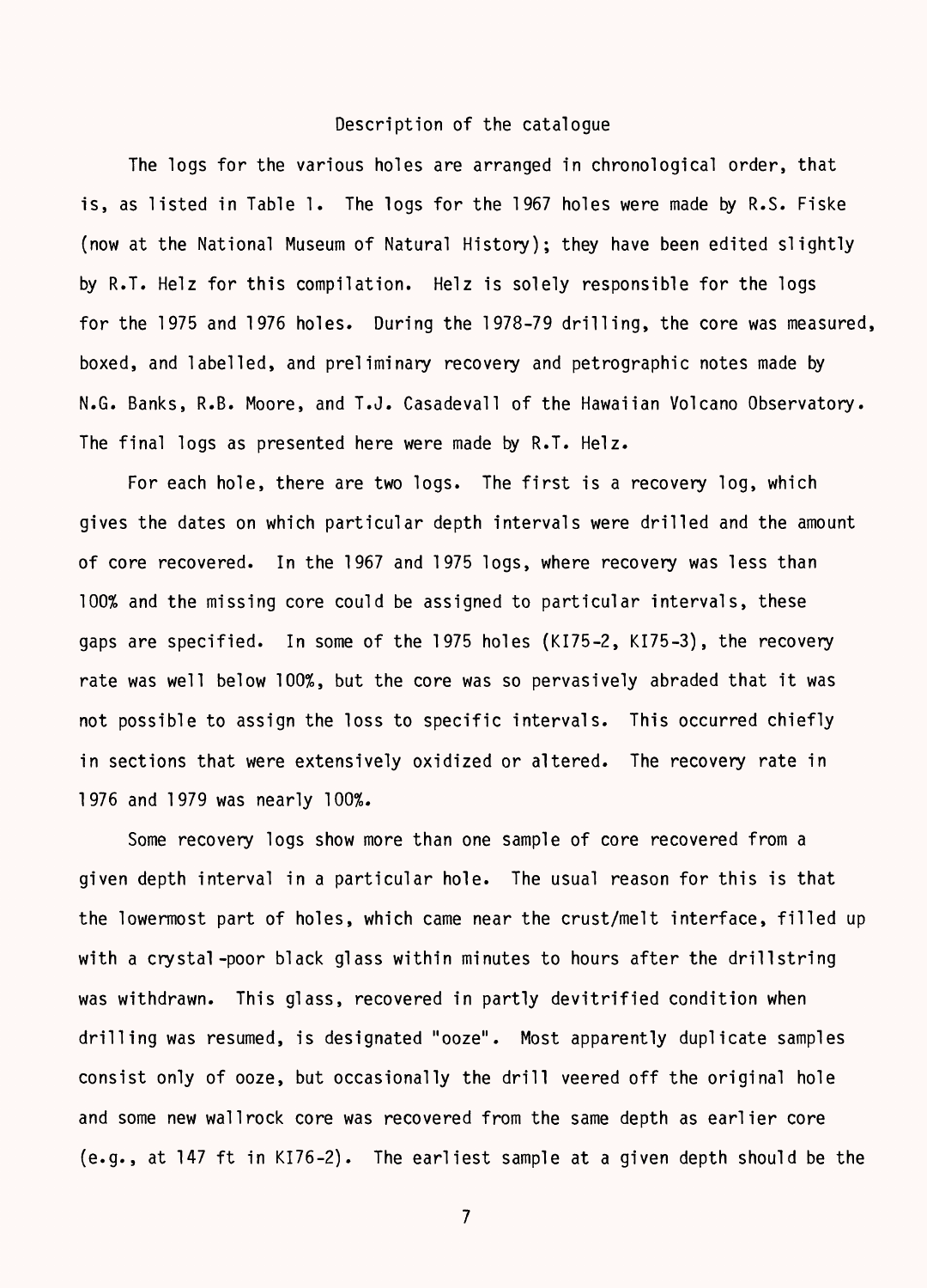most pristine. In some holes (KI67-2, KI75-1) minor oozing occurred before the maximum depth of the hole was reached. In such instances, the core recovered below the ooze appears to be perfectly normal. In all cases, the presence of ooze and the depth at which it was encountered are noted in the recovery log. However, the depth at which the ooze was recovered is not necessarily the depth at which the ooze originated.

For one hole (KI79-4), the drilling notes were too sketchy to construct a recovery log. The available information on the time of drilling, recovery rates, etc. for that hole is summarized on p. 59.

The second table for ech hole is a brief petrographic log of the core. The lake consists mostly of olivine basalt, with 5-10% coarser grained, diabasic segregation veins (Helz, 1979), so the logs describe variations within a fairly narrow range of rock types. Features noted include:

- (1) Freshness. Presence of oxidation. More rarely, presence of possible secondary reduction (the "black olivine" rock seen in holes 67-1 and 75-2).
- (2) Vesicularity. Shape of vesicles. (Foundered crust frequently has vesicles preserved but distorted or partly filled with segregation-vein type material). Presence of denser layers, even if very thin. (Those in the uppermost part of the lake may mark contacts between slabs of very shallow foundered crust.)
- (3) Presence and relative abundance of olivine phenocrysts. The quantity terms used carry the following approximate significance:

| olivine-rich    | >25% olivine by volume |   |              |     |  |
|-----------------|------------------------|---|--------------|-----|--|
| olivine common  | $10 - 25\%$ " "        |   |              |     |  |
| olivine present | $5 - 10\%$ "           |   | $\mathbf{u}$ | -11 |  |
| olivine sparse  | <5%                    | n | п            | Ш   |  |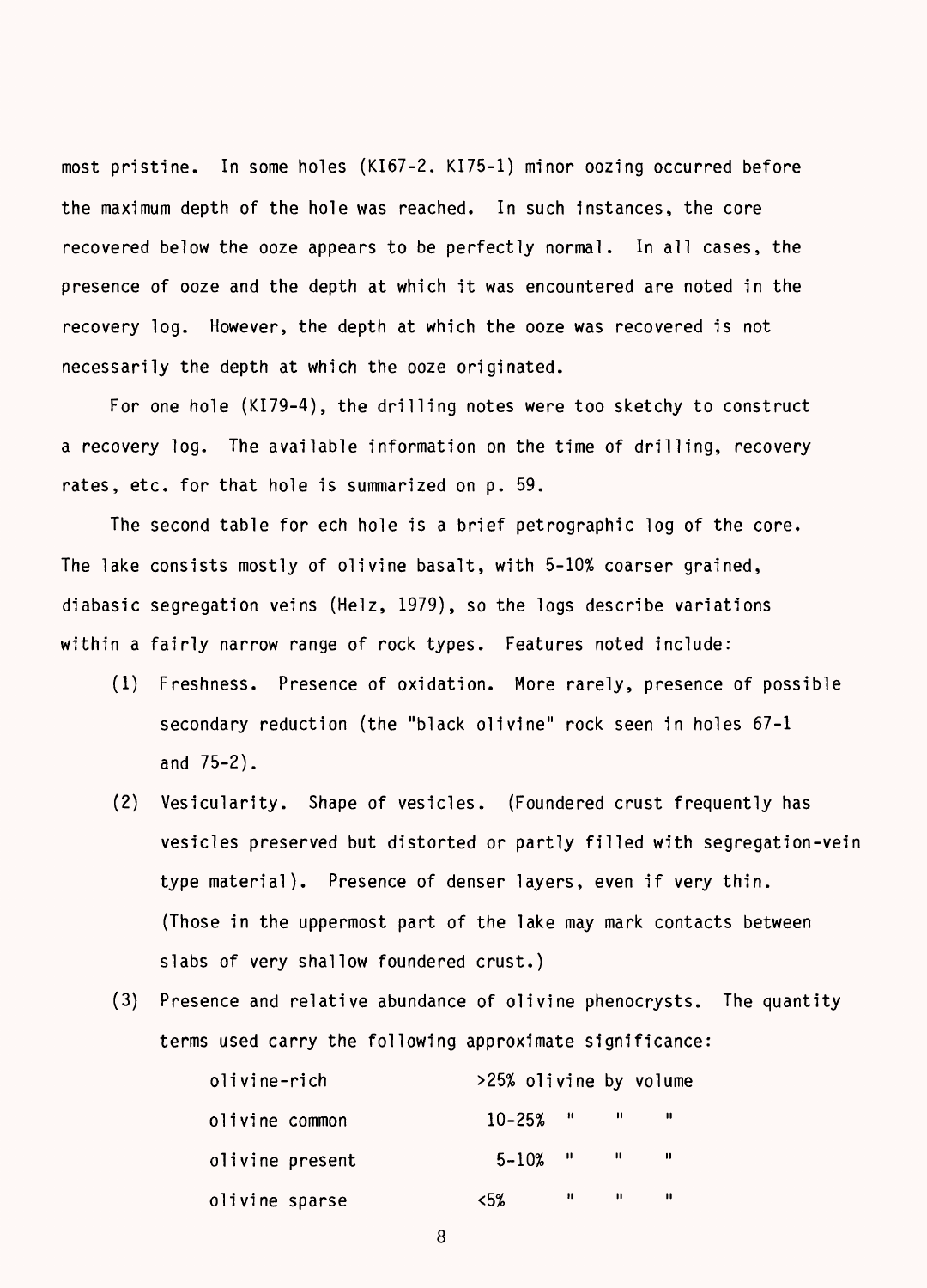- (4) Presence of glass. Glass first appears in the core as black, vitreous specks. The matrix of the rock darkens through dark gray to black as the percentage of glass in creases. The hottest recovered samples of crust contain -45% by volume glass. Samples designated "glass" or "glass in bit" are >90% glass.
- (5) Presence of vesicle fillings (anhydrite/gypsum; cristobalite). Presence of whitish bloom on core collected just above steam-water interface. (This is  $Na<sub>2</sub>SO<sub>4</sub>$ , thenardite.)

(6) Presence, thickness, and orientation of diabasic segregation veins. As the core was logged from top to bottom, comparative terms (e.g., "less oxidized," "more olivine-rich," etc.) refer to the immediately preceding interval of core unless otherwise specified.

Most petrographic terminology is standard. A few peculiar field terms were retained. The "black olivines" are olivine phenocrysts which appear black in handspecimen. In thin section, they consist of fresh colorless olivine riddled with tiny opaques, probably magnetite. "Spotted rock" refers to core that consists of foundered crust, the vesicles of which have been completely filled by segregation material. "Spotted rock" grades up (or down) into rock with partly filled vesicles, to rock with completely open vesicles. The "leopard rock" of R.S. Fiske (hole KI67-2) appears to be the same, except that it was cored while partly molten, whereas the "spotted rock" was cored at subsolidus temperatures.

In addition, there are a variety of terms used to describe the fractures which form when hot core is quenched by the water used to cool the bit during drilling. These include a set of radial fractures with occasional hackly horizontal breaks in core collected at high subsolidus temperatures,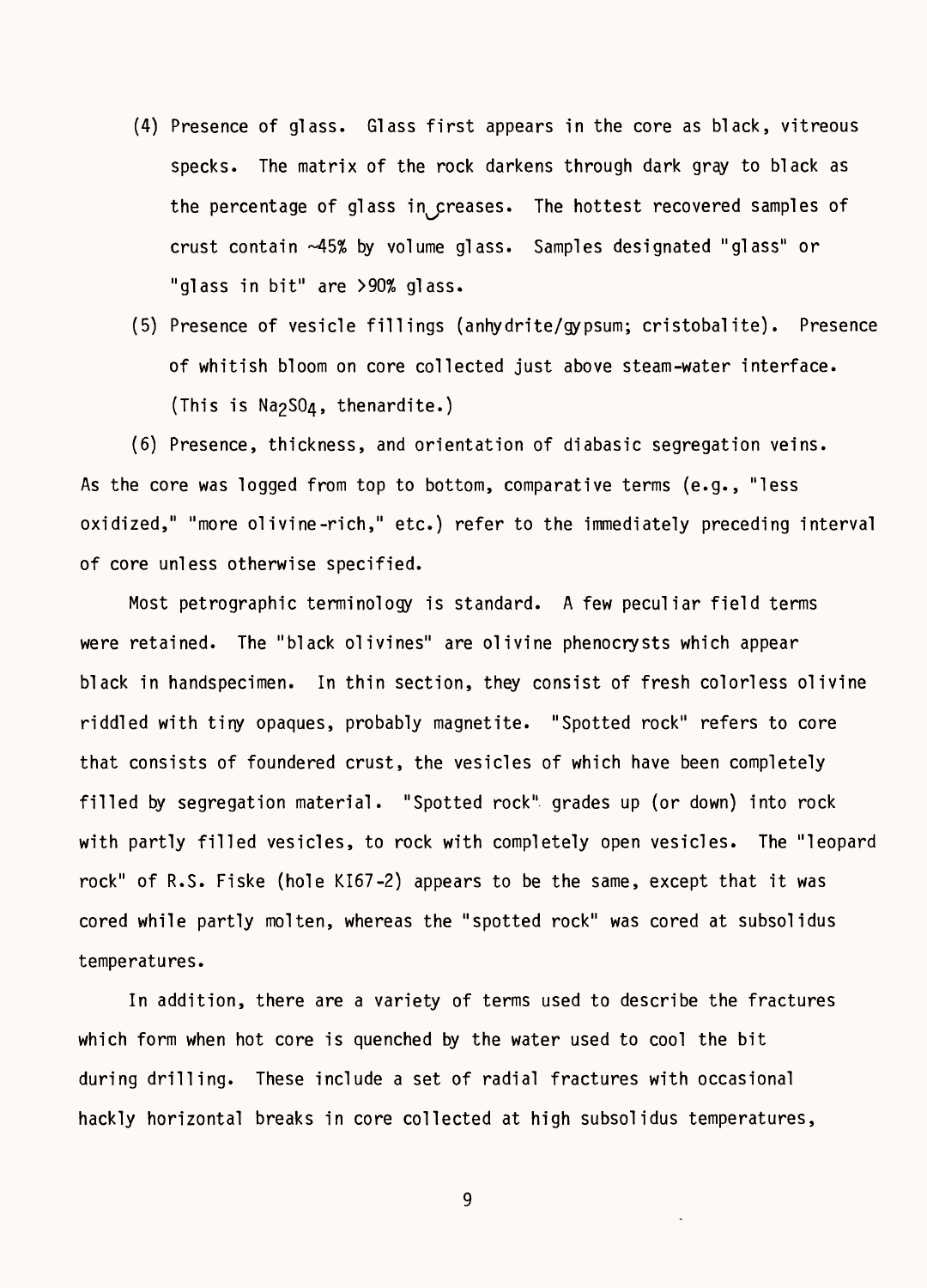and closely spaced concentric ("onionskin") fractures in core that was partly molten just prior to being quenched by the drilling water.

In one hole (KI75-2), two boxes of core (from 15.8 to 44.0 feet) were spilled after a preliminary descriptive log was made. Some unique pieces of core can be placed at their exact depths within that interval. For other pieces, the depths are only approximate, as indicated on p. 31.

#### Location, availability, labelling of core

The core has been divided between the Hawaiian Volcano Observatory and the National Museum of Natural History, as follows. Core for most holes has been cut in half lengthwise, one half being at HVO and the other half at the Museum. In two cores, where there were closely spaced duplicate holes, one whole core is at HVO (KI76-2, KI79-4) and the other whole core is at the Museum (KI76-1, KI79-3). The only other core which has not been sectioned lengthwise is the ooze from the 1978-79 drilling, which is all at HVO.

Samples should be taken from the half which is at the Museum, unless the relevant section of core is no longer available. Requests should be made to R.T. Helz (U.S.G.S., Reston).

The core is labelled in feet, rather than meters, as the core barrels used were 2, 5, or 10 feet long. All depth and length measurements in this catalogue are in feet, to make it easier to work with the core as labelled.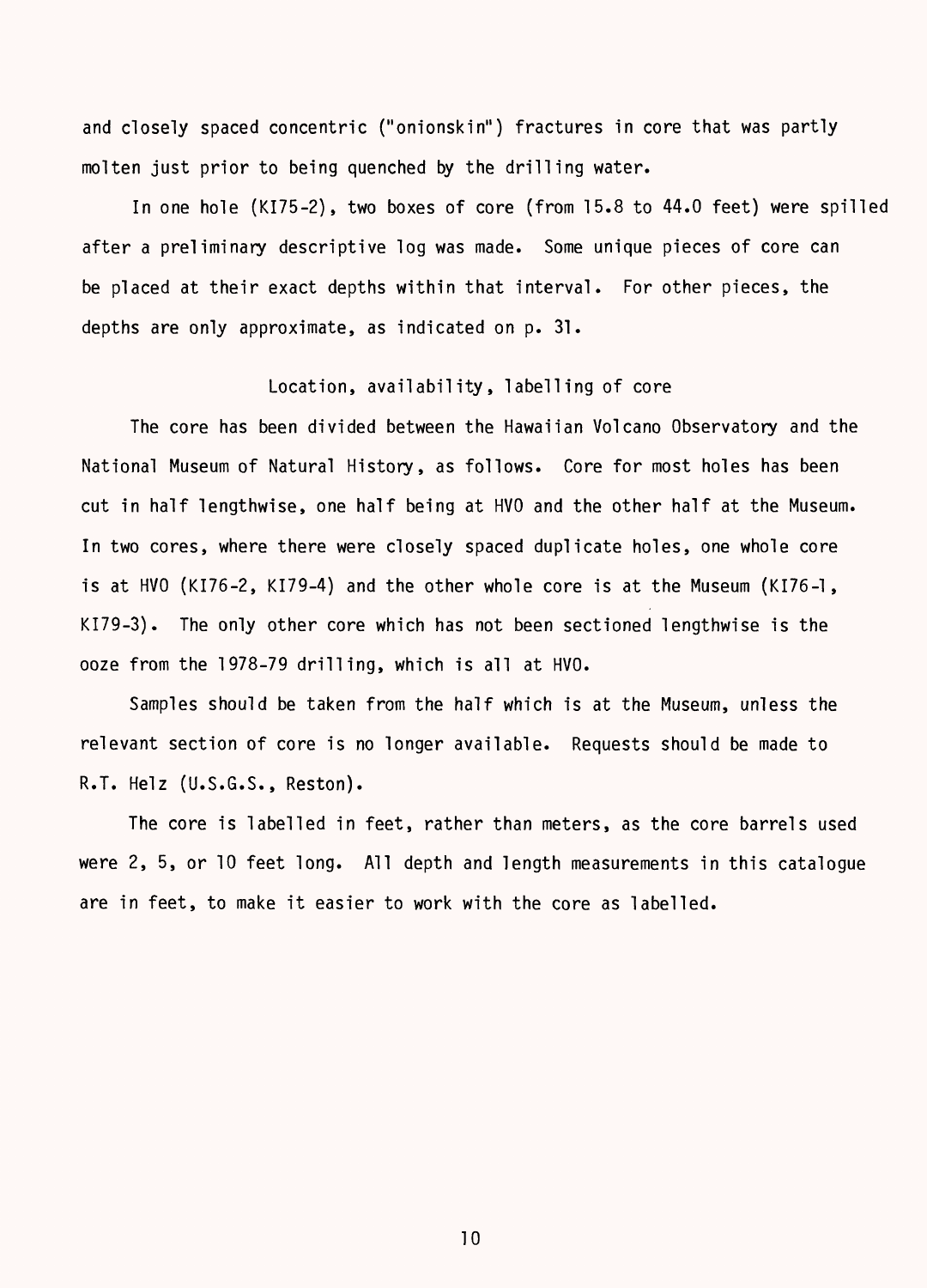#### References

- HELZ, R.T., 1979, Kilauea Iki Lava Lake: Results of Coring the Upper Crust, 1967-1976. (Abstract) In Hawaii Symposium on Intraplate Volcanism and Submarine Volcanism, Hilo, Hawaii, July 16-22, 1979, p. 145.
- MURATA, K.J. and RICHTER, D.H., 1966, Chemistry of the Lavas of the 1959-60 Eruption of Kilauea Volcano, Hawaii. U.S. Geol. Survey Prof. Paper 537-A, 26 pp.
- RICHTER, D.H. and MOORE, J.G., 1966, Petrology of the Kilauea Iki Lava Lake, Hawaii. U.S. Geol. Survey Prof. Paper 537-B, 26 pp.
- RICHTER, D.H. and MURATA, K.J., 1966, Petrography of the Lavas of the 1959-60 Eruption of Kilauea Volcano, Hawaii. U.S. Geol. Survey Prof. Paper 537-D, 12 pp.
- RICHTER, D.H., EATON, J.P., MURATA, K.J., AULT, W.U., and KRIVOY, H.L., 1970, Chronological Narrative of the 1959-60 Eruption of Kilauea Volcano, Hawaii. U.S. Geol. Survey Prof. Paper 537-E, 73 pp.
- WRIGHT, T.L., PECK, D.L. and SHAW, H.R., 1976, Kilauea Lava Lakes: Natural Laboratories for Study of Cooling, Crystallization and Differentiation of Basaltic Magma. In The Geophysics of the Pacific Ocean Basin and Its Margin, A.G.U. Geophysical Monograph, 19, p. 375-392.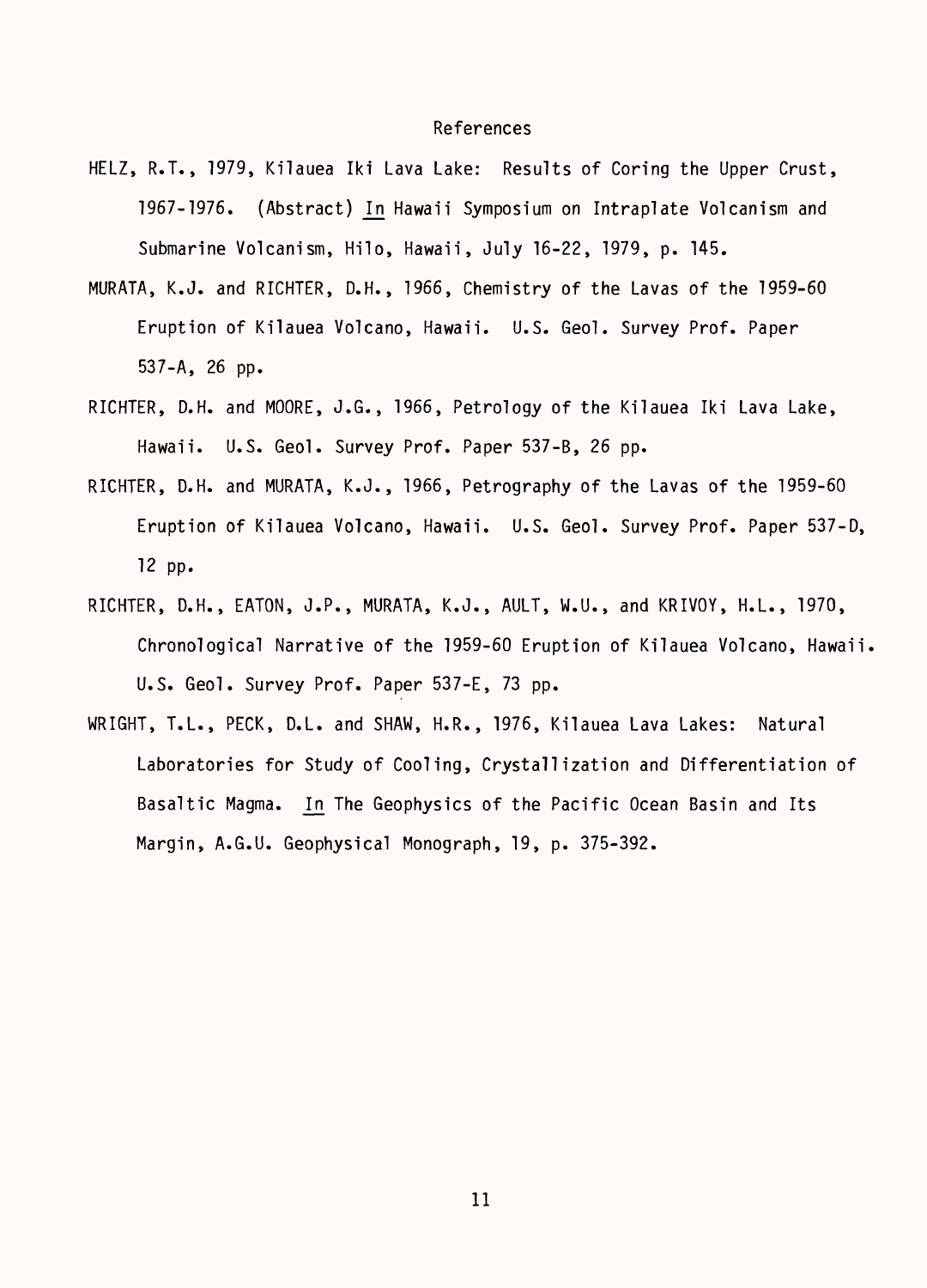# Core Recovery Log for KI67-1

| Date    | Interval<br>drilled<br>(feet)           | Core<br>recovered<br>(feet) | Intervals<br>of core                      | Gaps                           |
|---------|-----------------------------------------|-----------------------------|-------------------------------------------|--------------------------------|
| 1/17/67 | $0 - 0.9$<br>$0.9 - 2.0$<br>$2.0 - 2.2$ | 0.7<br>0.9<br>0.2           | $0.0 - 0.7$<br>$1.1 - 2.0$<br>$2.0 - 2.2$ | $0.7 - 0.9$                    |
|         | $2.2 - 3.0$                             | 0.7                         | $2.2 - 2.4$<br>$2.5 - 3.0$                | $2.4 - 2.5$                    |
|         | $3.0 - 5.3$                             | 2.3                         | $3.0 - 5.3$                               |                                |
|         | $5.3 - 9.9$                             | 4.6                         | $5.3 - 9.9$                               |                                |
|         | $9.9 - 15.0$                            | 4.9                         | $9.9 - 13.5$<br>$13.6 - 14.3$             | $13.5 - 13.6$<br>$14.3 - 14.4$ |
|         |                                         |                             | $14.4 - 15.0$                             |                                |
|         | $15.0 - 20.0$                           | 4.7                         | $15.0 - 18.0$<br>$18.3 - 20.0$            | $18.0 - 18.3$                  |
|         | $20.0 - 25.2$                           | 5.2                         | $20.0 - 25.2$                             |                                |
| 1/18/67 | $25.2 - 27.2$                           | 2.0                         | $25.2 - 27.2$                             |                                |
|         | $27.2 - 30.2$                           | 3.0                         | $27.2 - 30.2$                             |                                |
|         | $30.2 - 31.3$                           | 1.1                         | $30.2 - 31.3$                             |                                |
|         | $31.3 - 34.9$                           | 3.6                         | $31.3 - 34.9$                             |                                |
|         | $34.9 - 39.9$<br>$39.9 - 45.0$          | 5.0<br>5.0                  | $34.9 - 39.9$<br>$40.0 - 45.0$            | $39.9 - 40.0$                  |
|         | $45.0 - 50.0$                           | 5.0                         | $45.0 - 50.0$                             |                                |
| 1/19/67 | $50.0 - 55.0$                           | 4.2                         | $50.0 - 53.8$                             | $53.8 - 54.5$                  |
|         |                                         |                             | $54.5 - 55.0$                             |                                |
|         | $55.0 - 60.0$<br>$60.0 - 65.0$          | 5.0<br>4.0                  | $55.0 - 60.0$<br>$60.0 - 61.4$            | $61.4 - 61.8$                  |
|         |                                         |                             | $61.8 - 62.1$                             | $62.1 - 62.5$                  |
|         |                                         |                             | $62.5 - 63.6$                             | $63.3 - 63.8$                  |
|         |                                         |                             | $63.8 - 65.0$                             |                                |
|         | $65.0 - 70.0$                           | 2.9                         | $65.0 - 65.7$                             | $65.7 - 68.7$                  |
|         |                                         |                             | $68.7 - 70.0$                             |                                |
| 2/8/67  | $70.0 - 71.8$                           | 0.4                         | uncertain                                 | uncertain                      |
|         | $71.8 - 75.0$                           | 3.2                         | $71.8 - 75.0$                             |                                |
|         | $75.0 - 80.0$                           | 5.0                         | $75.0 - 80.0$                             |                                |
|         | $80.0 - 84.8$                           | 4.0                         | $80.0 - 83.8$<br>84.6-84.8                | $83.8 - 84.6$                  |
| 3/9/67  | $79.6 - 85.0$ (ooze)                    | 7.6                         | uncertain                                 | uncertain                      |
|         | $85.0 - 88.5$                           | 1.2                         | uncertain                                 | uncertain                      |
|         | Plus fragmental glass from 88.5-89.2    |                             |                                           |                                |
| 4/21/67 | 81.0-89.0 (ooze) $\sim$ 2               |                             | uncertain                                 | uncertain                      |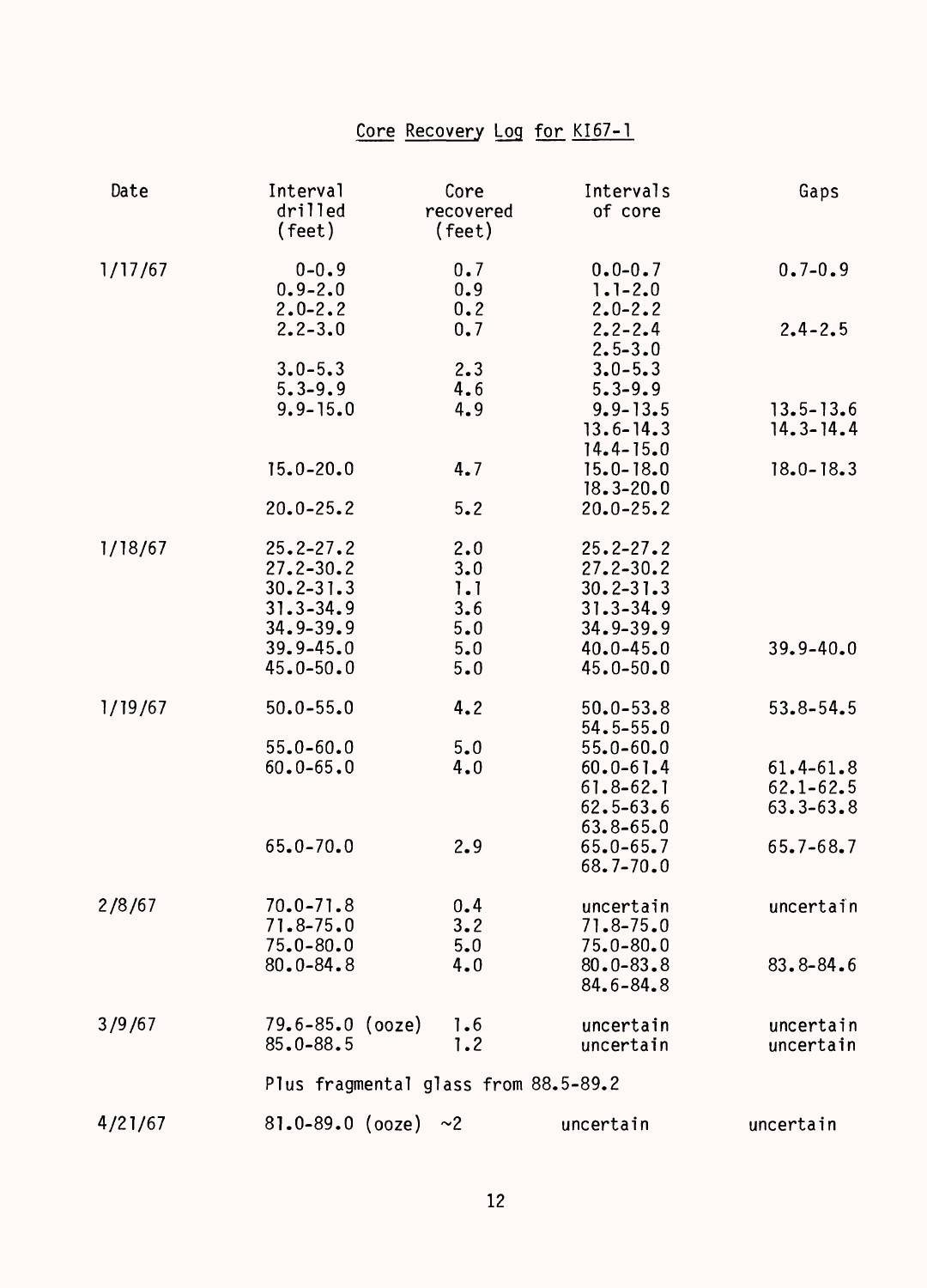# Petrographic Log for KI67-1

| Depth<br>(in feet) | Description of core                                                                                                                                                                                                                                                                                                                      |
|--------------------|------------------------------------------------------------------------------------------------------------------------------------------------------------------------------------------------------------------------------------------------------------------------------------------------------------------------------------------|
| $0 - 0.9$          | Highly vesicular; cavity 0.65-0.85                                                                                                                                                                                                                                                                                                       |
| $0.9 - 2.0$        | Highly vesicular; top of core ground, so assume missing 0.2<br>between 0.9 and 1.1                                                                                                                                                                                                                                                       |
| $2.0 - 2.2$        | Highly vesicular; some loss due to blockage                                                                                                                                                                                                                                                                                              |
| $2.2 - 3.0$        | Highly vesicular, medium gray, very soft drilling, assume<br>core loss between 2.4 and 2.5                                                                                                                                                                                                                                               |
| $3.0 - 7.0$        | Highly vesicular, medium to light gray                                                                                                                                                                                                                                                                                                   |
| $7.0 - 7.3$        | Band of somewhat more dense material, moderately vesicular                                                                                                                                                                                                                                                                               |
| $7.3 - 9.7$        | Highly vesicular                                                                                                                                                                                                                                                                                                                         |
| $9.7 - 10.0$       | Band of fairly dense, finely vesicular material; contacts<br>flat                                                                                                                                                                                                                                                                        |
| $10.0 - 13.0$      | Highly vesicular                                                                                                                                                                                                                                                                                                                         |
| $13.0 - 13.1$      | Fairly dense material, as 9.7-10.0                                                                                                                                                                                                                                                                                                       |
| $13.1 - 13.3$      | Moderately vesicular; contacts above and below gradational                                                                                                                                                                                                                                                                               |
| $13.3 - 13.7$      | Fairly dense, as $9.7 - 10.0$                                                                                                                                                                                                                                                                                                            |
| $13.7 - 14.7$      | Somewhat more vesicular, but not as in typical crust                                                                                                                                                                                                                                                                                     |
| $14.7 - 17.4$      | Fairly to highly vesicular; the olivines in the interval 16.2-<br>17.4 are altered                                                                                                                                                                                                                                                       |
| $17.4 - 18.0$      | Less vesicular, somewhat fresher                                                                                                                                                                                                                                                                                                         |
| $18.0 - 18.3$      | Gap                                                                                                                                                                                                                                                                                                                                      |
| $18.3 - 23.4$      | Highly vesicular, some parts more vesicular than others                                                                                                                                                                                                                                                                                  |
| $23.4 - 31.3$      | Alternately highly vesicular and moderately vesicular; contacts<br>gradational between these bands. Vesicular bands are: 24.3-<br>25.2, 25.2-25.8, 26.1-26.3, 26.6-26.9, 27.2-27.8, 28.2-28.4,<br>28.7-28.9, 29.2-29.4, 29.7-31.3. Steeply dipping gash or<br>string of vesicles at 29.2-29.4 is lined with segregation vein<br>material |
| $31.3 - 31.8$      | Very dense, densest material encountered thus far in this<br>hole. 1/8" seam of segregation vein material follows string<br>of dipping vesicles in upper part of interval                                                                                                                                                                |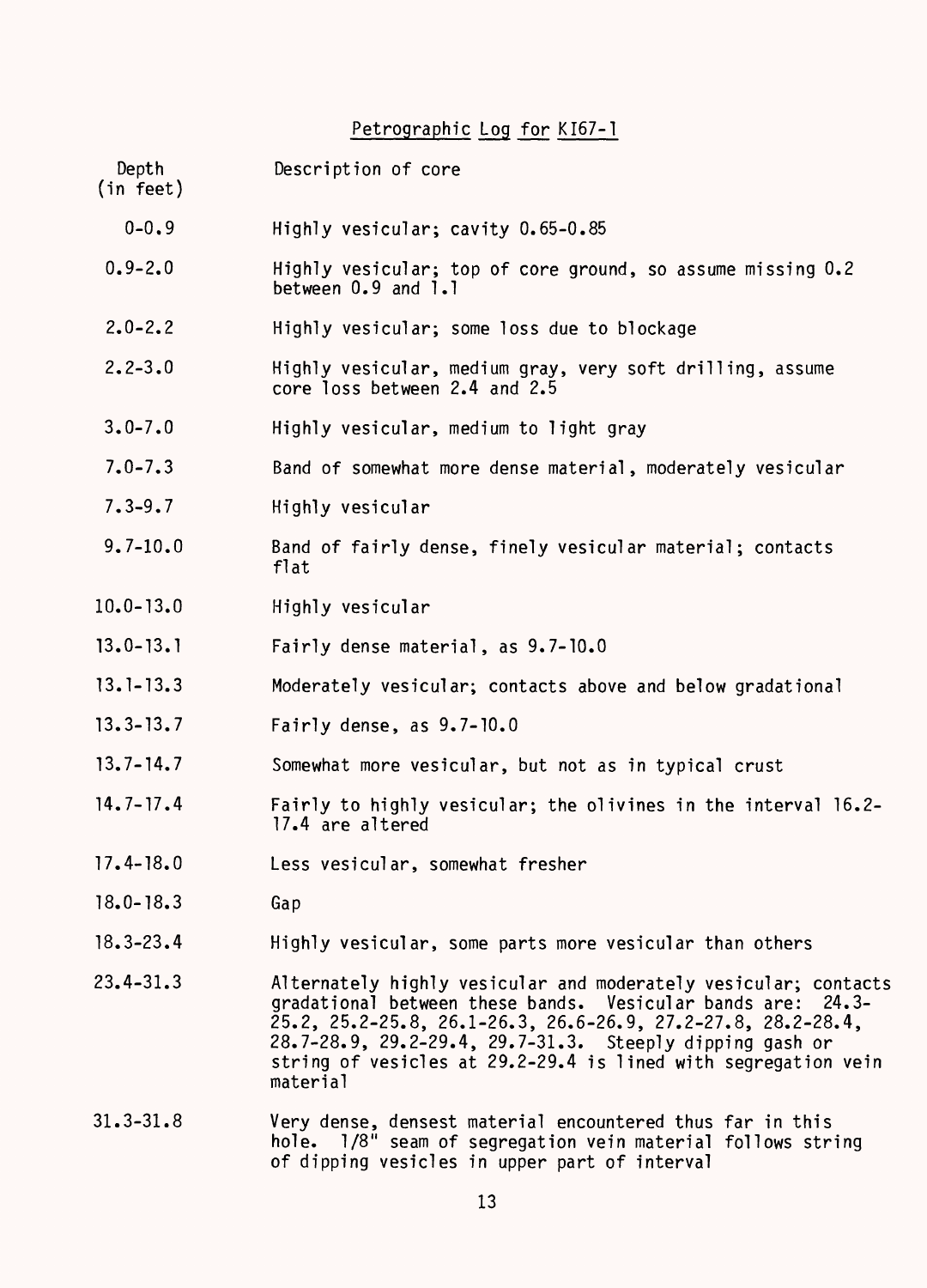Depth Description of core (KI67-1)

(in feet)

31.8-44.5 Alternatively highly vesicular and dense to moderately vesicular, contacts gradational. Vesicular zones are as follows: 31.8-32.4, 33.4-33.9, 34.6-35.0, 35.5-36.7, 36.9- 37.3, 38.1-39.2, 41.0-42.5, 43.2-43.3, 43.7-44.0.

> Segregation vein material scattered, especially in the more vesicular intervals -- e.g., 32.1, 1/8" thick, 15° dip; 33.7, 1/8-1/4" thick, steeply dipping, irregular; 34.8, 1/4" thick, flat; 38.4, 1/4-1/2" thick, 45° dip. Other patches of segregation vein material line some vesicles

- 44.5-50.0 Gradational downward into uniformly vesicular rock containing reddened, altered olivines. Tabular patch of segregation vein material at 48.6 (1/4" thick, flat); plagioclase and opaques growing on rim of many vesicles
- 50.0-53.4 Gradational downward into similar vesicular, altered rock, but flat or gently dipping bands of segregation vein material 1/8" to 5/8" thick are common. These form about 15% of the interval
- 53.4-55.6 Abruptly more dense; olivines fresh or nearly so
- 55.6-70.4 Moderately to highly vesicular. A few bands of somewhat less vesicular material, such as at 57.4-57.6, but otherwise fairly homogeneous. Olivines blackened, some zones cavernous or crumbly
- 70.4-71.8 Gap
- 71.8-76.6 Finely to moderately vesicular; much of interval has mottled, blotchy appearance. 01ivine in interval 71.8-72.5 is moderately darkened, but most below is fresh. Scattered patches of segregation vein material, as at 74.2 (1/2" thick) and at 75.8 (1/2" thick), (both flat)
- 76.6-88.5 Considerably more dense, scattered patches of small, round vesicles. Partly molten segregation vein 0.2' thick at 79.2 (dipping 20°). Percent of glassy patches increases downward
- 88.5-89.0 Crystal-poor glass, probably from molten segregation vein(?)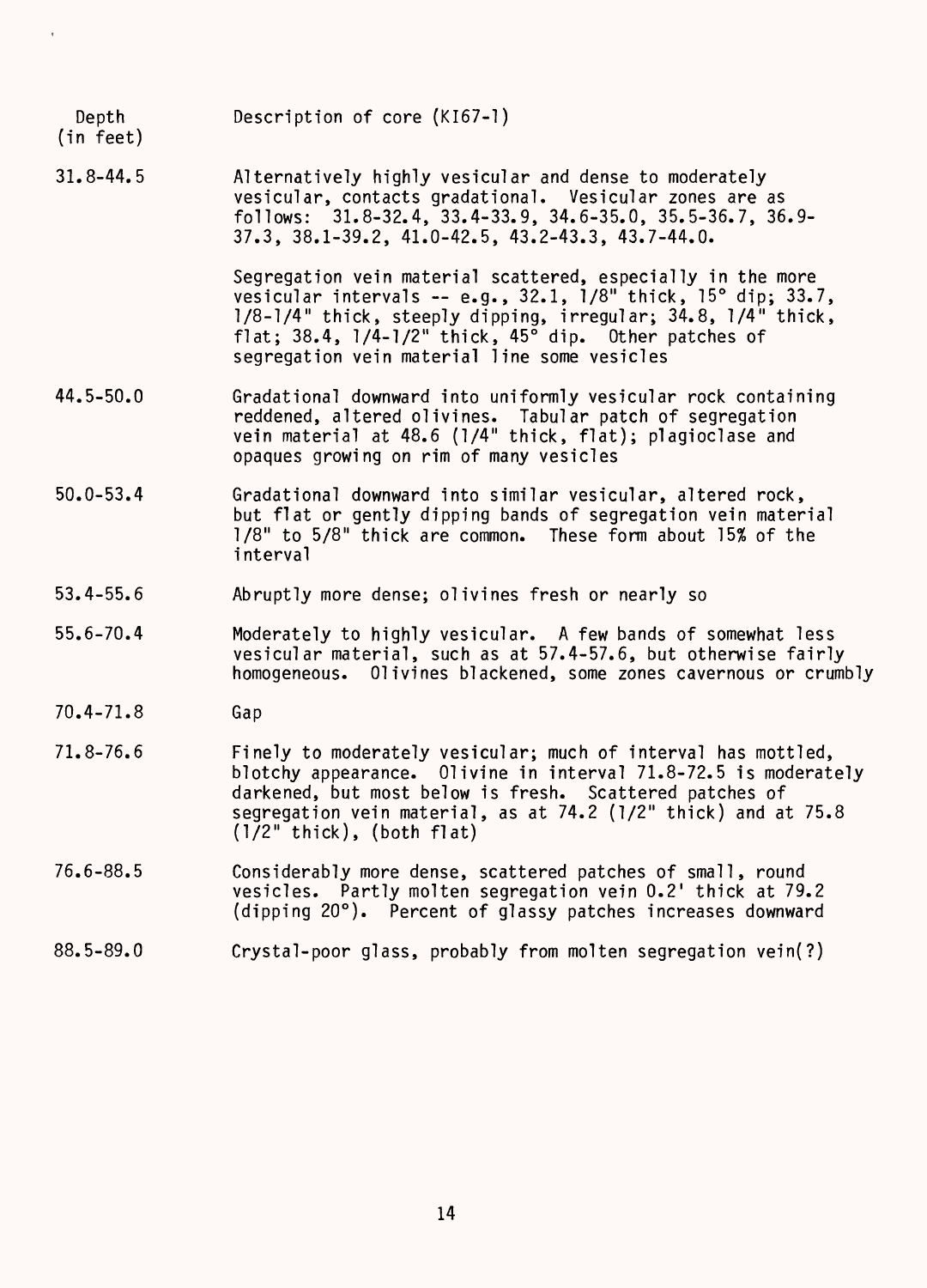# Core Recovery Log for KI67-2

| Date    | Interval<br>drilled<br>$(\text{feet})$ | Core<br>recovered<br>(feet) | Intervals<br>of core                                                              | Gaps                                                             |
|---------|----------------------------------------|-----------------------------|-----------------------------------------------------------------------------------|------------------------------------------------------------------|
| 5/9/67  | $0 - 0.3$<br>$0.3 - 1.5$               | 0.2<br>1.0                  | $0.0 - 0.2$<br>$0.3 - 0.8$<br>$1.0 - 1.5$                                         | $0.2 - 0.3$<br>$0.8 - 1.0$                                       |
|         | $1.5 - 2.2$<br>$2.2 - 3.4$             | 0.5<br>1.0                  | $1.7 - 2.2$<br>$2.3 - 3.0$                                                        | $1.5 - 1.7$<br>$2.2 - 2.3$<br>$3.0 - 3.1$                        |
|         | $3.4 - 8.7$                            | 4.6                         | $3.1 - 3.4$<br>$3.5 - 4.5$<br>$4.7 - 7.7$                                         | $3.4 - 3.5$<br>$4.5 - 4.7$                                       |
|         | $8.7 - 10.0$<br>$10.0 - 15.0$          | 1.3<br>4.2                  | $8.1 - 8.7$<br>$8.7 - 10.0$<br>$10.0 - 10.4$                                      | $7.7 - 8.1$<br>$10.4 - 11.0$                                     |
|         |                                        |                             | $11.0 - 12.4$<br>$12.6 - 15.0$                                                    | $12.4 - 12.6$                                                    |
|         | $15.0 - 20.0$                          | 4.7                         | $15.0 - 17.3$<br>$17.6 - 20.0$                                                    | $17.3 - 17.6$                                                    |
| 5/12/67 | $20.0 - 25.0$<br>$25.0 - 30.0$         | 4.1<br>4.1                  | $20.9 - 25.0$<br>$25.0 - 28.4$<br>$28.6 - 29.1$<br>$29.8 - 30.0$                  | $20.0 - 20.9$<br>$28.4 - 28.6$<br>$29.1 - 29.8$                  |
|         | $30.0 - 35.0$                          | 4.6                         | $30.0 - 30.6$<br>$30.8 - 33.3$<br>$33.5 - 35.0$                                   | $30.6 - 30.8$<br>$33.3 - 33.5$                                   |
|         | $35.0 - 40.0$                          | 4.5                         | $35.0 - 38.0$<br>$38.5 - 40.0$                                                    | $38.0 - 38.5$                                                    |
|         | $40.0 - 45.0$                          | 4.3                         | $40.0 - 41.5$<br>$41.9 - 42.8$<br>$43.1 - 45.0$                                   | $41.5 - 41.9$<br>$42.8 - 43.1$                                   |
| 5/17/67 | $45.0 - 47.0$<br>$47.0 - 50.0$         | 2.0<br>1.9                  | $45.0 - 47.0$<br>$47.0 - 47.5$<br>$48.0 - 49.4$                                   | $47.5 - 48.0$<br>$49.4 - 50.0$                                   |
| 6/14/67 | $50.0 - 55.0$                          | 3.1                         | $50.0 - 50.3$<br>$50.8 - 52.1$<br>$52.5 - 53.8$<br>$54.0 - 54.2$                  | $50.3 - 50.8$<br>$52.1 - 52.5$<br>$53.8 - 54.0$<br>$54.2 - 55.0$ |
|         | $55.0 - 60.0$                          | 3.7                         | $55.0 - 55.2$<br>$55.7 - 57.0$<br>$57.4 - 59.0$<br>$59.4 - 60.0$                  | $55.2 - 55.7$<br>$57.0 - 57.4$<br>$59.0 - 59.4$                  |
|         | $60.0 - 65.0$                          | 3.9                         | $60.0 - 61.7$<br>$62.2 - 64.4$                                                    | $61.7 - 62.2$<br>$64.4 - 65.0$                                   |
|         | $65.0 - 70.0$                          | 3.1                         | $65.0 - 65.5$<br>$66.0 - 66.7$<br>$67.2 - 67.9$<br>$68.6 - 69.1$<br>$69.3 - 70.0$ | $65.5 - 66.0$<br>$66.7 - 67.2$<br>$67.9 - 68.6$<br>$69.1 - 69.3$ |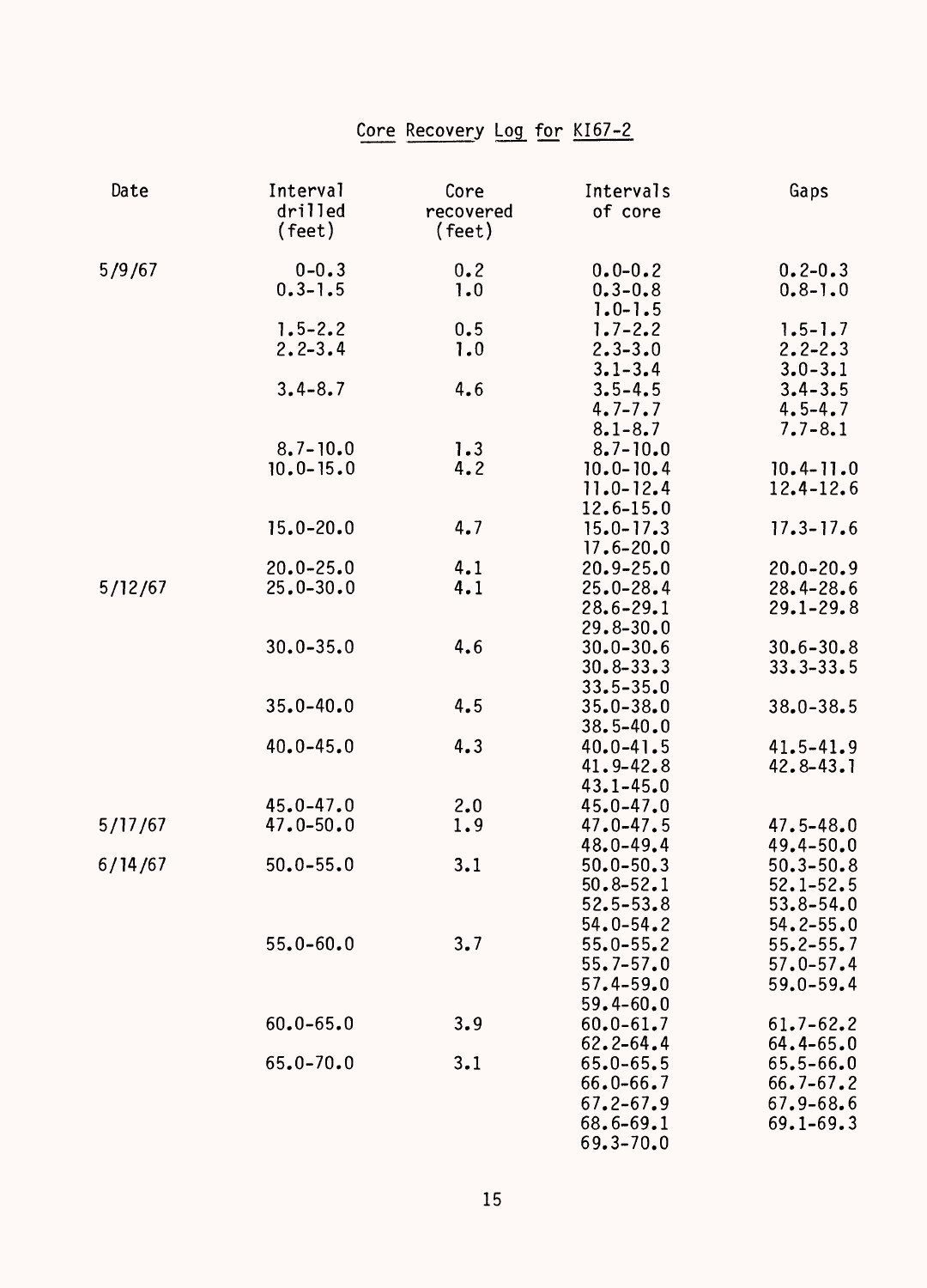| Date    | Interval<br>drilled<br>(feet) | Core<br>recovered<br>(feet) | Intervals<br>of core                            | Gaps                           |
|---------|-------------------------------|-----------------------------|-------------------------------------------------|--------------------------------|
| 6/14/67 | $70.0 - 75.0$                 | 3.9                         | $70.0 - 70.4$<br>$70.9 - 71.4$<br>$72.0 - 75.0$ | $70.4 - 70.9$<br>$71.4 - 72.0$ |
|         | $75.0 - 80.0$                 | 4.9                         | $75.1 - 80.0$                                   | $75.0 - 75.1$                  |
|         | $80.0 - 85.0$                 | 4.6                         | $80.0 - 84.1$<br>$84.5 - 85.0$                  | $84.1 - 84.5$                  |
|         | $85.0 - 87.5$                 | 2.4                         | $85.0 - 87.1$<br>$87.2 - 87.5$                  | $87.1 - 87.2$                  |
| 7/6/67  | $80.1 - 81.0$ (ooze)          | 0                           |                                                 |                                |
|         | $81.0 - 82.0$<br>(00ze)       | 0                           |                                                 |                                |
|         | $82.0 - 85.0$<br>(00ze)       | 2.5                         | $? -85.0$                                       | $\overline{\mathbf{?}}$        |
|         | $85.0 - 87.0$<br>(00ze)       | 2.0                         | $85.0 - 87.0$                                   |                                |
|         | $87.0 - 89.0$                 | 1.8                         | $87.0 - 87.5$ (ooze)                            |                                |
|         |                               |                             | 87.5-88.4                                       | 88.4-88.6                      |
|         |                               |                             | 88.6-89.0                                       |                                |
|         | $89.0 - 92.0$                 | 1.1                         | 89.0-90.1                                       | $90.1 - 92.0$                  |
|         | $92.0 - 94.0$                 | 1.8                         | $92.0 - 94.0$                                   |                                |
| 7/19/67 | $83.4 - 90.0$ (ooze)          | 0.5                         | $86.0 - 90.0$                                   | $83.4 - 86.0$                  |
|         | $90.0 - 95.2$                 | 1.0                         | $90.0 - 90.2$                                   | $90.2 - 94.0$                  |
|         |                               |                             | $94.0 - 94.4$                                   | 94.4-94.8                      |
|         |                               |                             | $94.8 - 95.2$                                   |                                |
|         | $95.2 - 97.8$                 | 2.1                         | $95.2 - 96.5$                                   | $96.5 - 97.2$                  |
|         |                               |                             | $97.2 - 97.8$                                   |                                |
|         |                               |                             | Plus glass in bit to 98.0                       |                                |
| 7/27/67 | $65.0 - 70.0$ (ooze)          | 0                           |                                                 | $65.0 - 70.0$                  |
|         | $70.0 - 75.4$<br>(00ze)       | 1.7                         | $\frac{?}{?}$                                   | ?                              |
|         | $75.4 - 80.0$<br>(00ze)       | 0.3                         |                                                 | ?                              |
|         | $80.0 - 84.0$                 | 0.6                         | $\overline{?}$                                  | ?                              |
|         | $84.0 - 87.5$                 | 2.1                         | 84.0-85.8                                       | $85.8 - 87.2$                  |
|         |                               |                             | $87.2 - 87.5$                                   |                                |
|         | $87.5 - 91.0$                 | 3.0                         | $87.5 - 88.4$                                   | 88.4-88.6                      |
|         |                               |                             | 88.6-89.8                                       | 89.8-90.1                      |
|         |                               |                             | $90.1 - 91.0$                                   |                                |
|         | $91.0 - 95.0$                 | 4.0                         | $91.0 - 95.0$                                   |                                |
|         | $95.0 - 97.0$                 | 1.8                         | $95.0 - 96.5$                                   | $96.5 - 96.7$                  |
|         |                               |                             | $96.7 - 97.0$                                   |                                |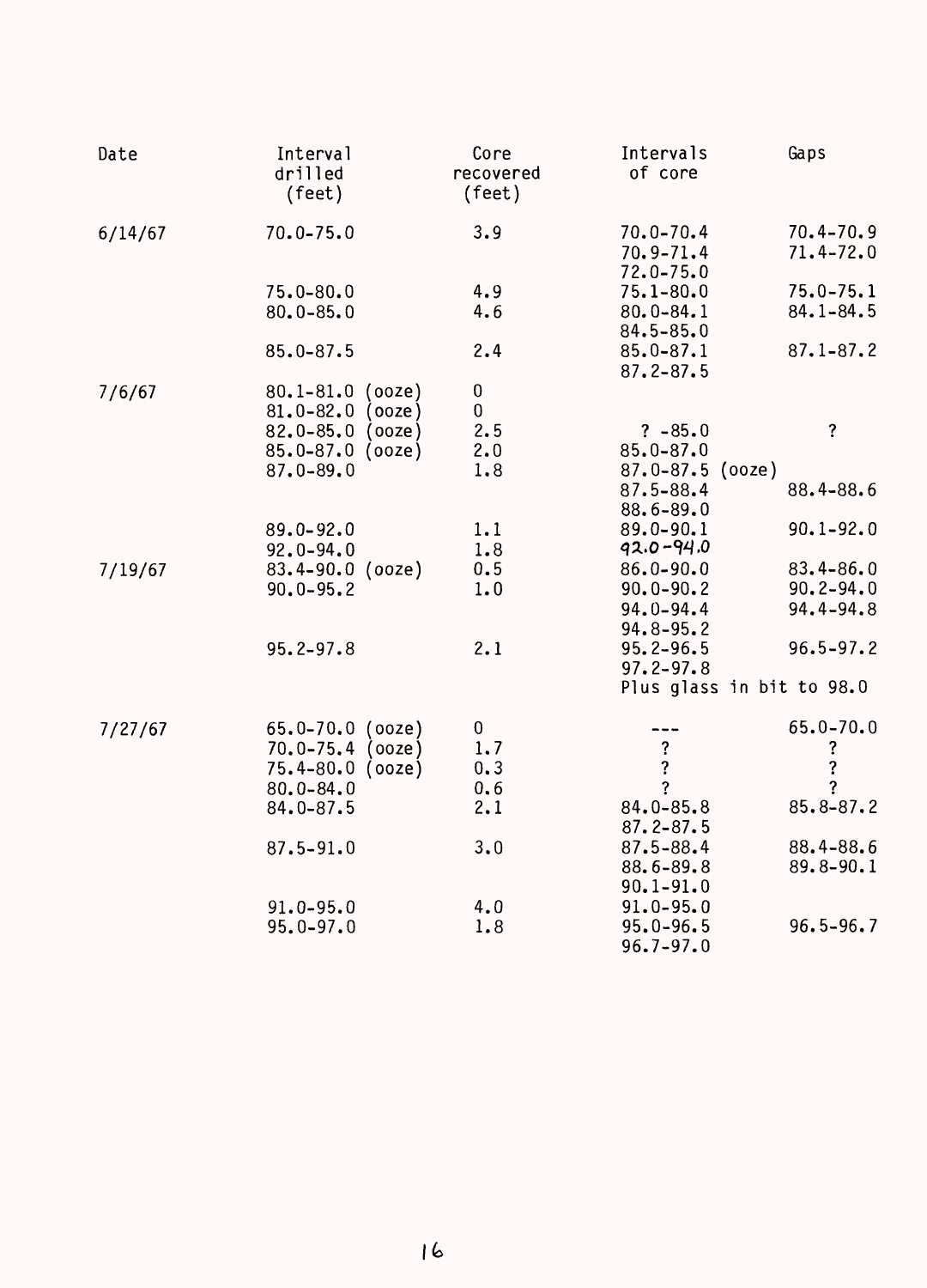#### Petrographic Log for KI67-2

Depth Description of core (in feet)

- 0.0-4.3 Highly vesicular, some near-horizontal banding defined by zones of less-vesicular material
- 4.3-4.4 Less porous rock with small (less than 1 mm) vesicles. Seems to be just as olivine-rich as overlying and underlying rocks
- 4.4-8.1 As 0.0-4.3
- 8.1-8.7 Less porous rock as 4.3-4.4
- 8.7-21.5 Vesicular rock, vesicle content somewhat variable; some strings of vesicles dip up to 45°, much olivine altered
- 21.5-22.3 Somewhat less vesicular; larger(?) less altered olivines
- 22.3-22.35 Coarse segregation vein
- 22.35-23.0 As in 21.5-22.3 interval
- 23.0-25.5 Highly vesicular, moderate olivine alteration
- 25.5-26.4 Coarse segregation vein, large vesicles
- 26.4-26.8 Vesicular, dipping vesicles
- 26.8-27.0 Segregation vein material, patchy distribution
- 27.0-32.0 Generally coarsely vesicular, some less vesicular zones; most olivine fairly fresh
- 32.0-33.3 Largely segregation vein material; in lower 0.5' the edge of vein is nearly vertical, irregular on small scale; host rock as above
- 33.3-34.8 As 27.0-32.0
- 34.8-35.2 Some segregation vein material, dipping about 45° in places
- 35.2-35.4 More and less vesicular rock, contact between the two is steeply dipping
- 35.4-40.4 Vesicular, somewhat altered; locally olivine rock
- 40.4-52.1 Generally altered (reddened), moderately vesicular. Much of core split along near-vertical fracture
- 52.1-61.0 Altered and moderately altered above 58'; less altered and less vesicular below that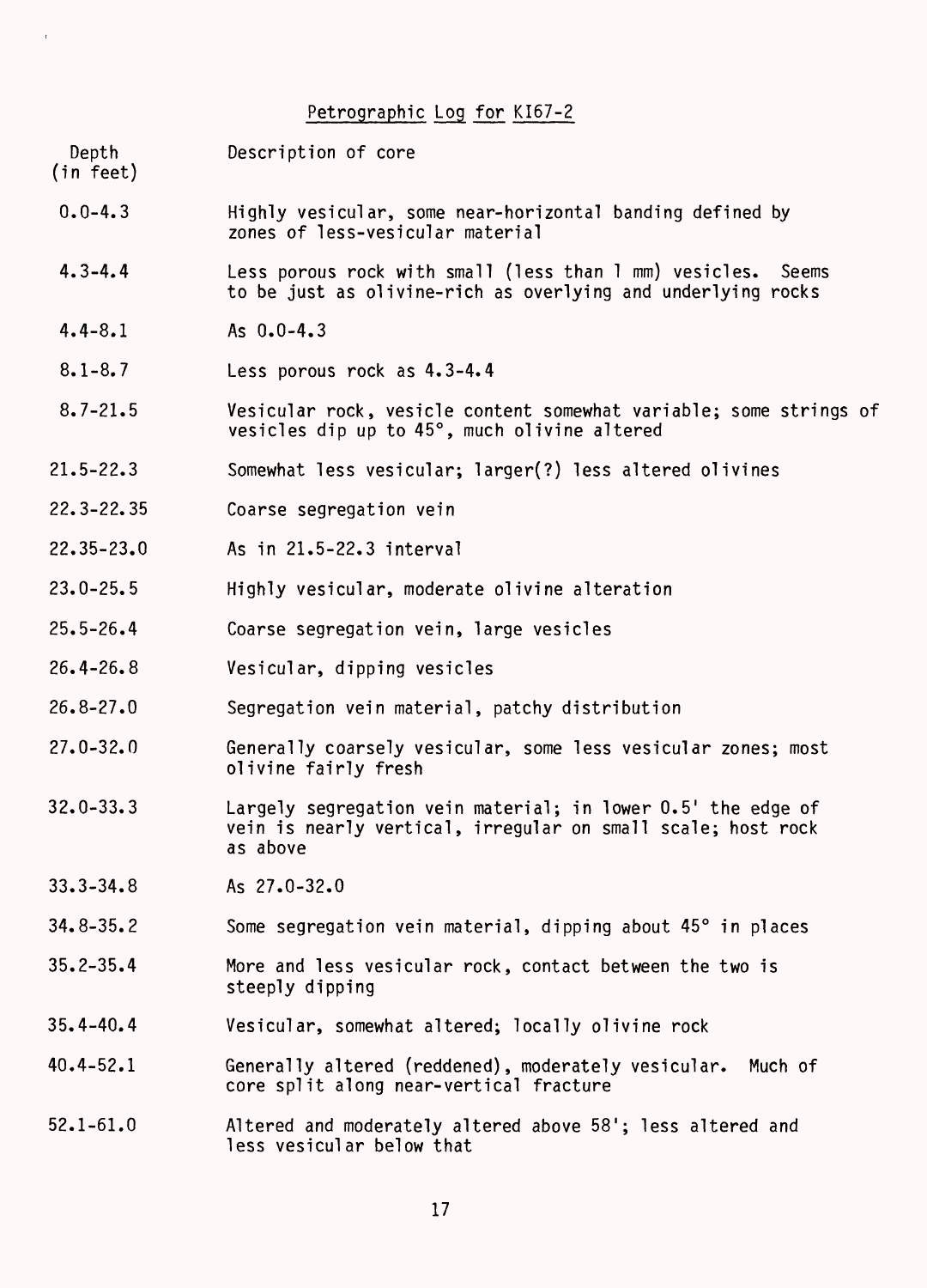Depth Description of core (KI67-2)

- (in feet)
- 61.0-62.3 Segregation vein, nearly flat lying. Gap 61.7-62.3 probably was also segregation vein
- 62.3-72.0 More compact and fresher rock; homogeneous
- 72.0-74.0 Fairly abruptly more vesicular, scattered patches of segregation vein material; largely segregation vein at bottom of interval
- 74.0-78.6 Abruptly more dense, fresher. From 75.2-76.0 the rock is more vesicular and is riddled with segregation vein material
- 78.6-79.1 Segregation vein, vesicular
- 79.1-85.0 Variably vesicular rock, patchy distribution of segregation veins, edges of these veins generally not sharp, centers of some veins glassy, especially in lower part of interval. Some bands of vesicular rock in lower part of interval dip up to 30°
- 85.0-86.2 Mostly glassy segregation vein; some nonvesicular wall rock with irregular, steeply dipping contact
- 86.2-97.8 Nonvesicular or sparsely vesicular rock with many irregular patches of glassy segregation vein material. "Leopard rock" 89.2-89.6; other patches of "leopard rock" at 87.5-87.9, 89.9-90.0. Rock appears to be more olivine rich and more glassy in lower 3' of interval
- 97.8-98.0 Glassy segregation vein material(?)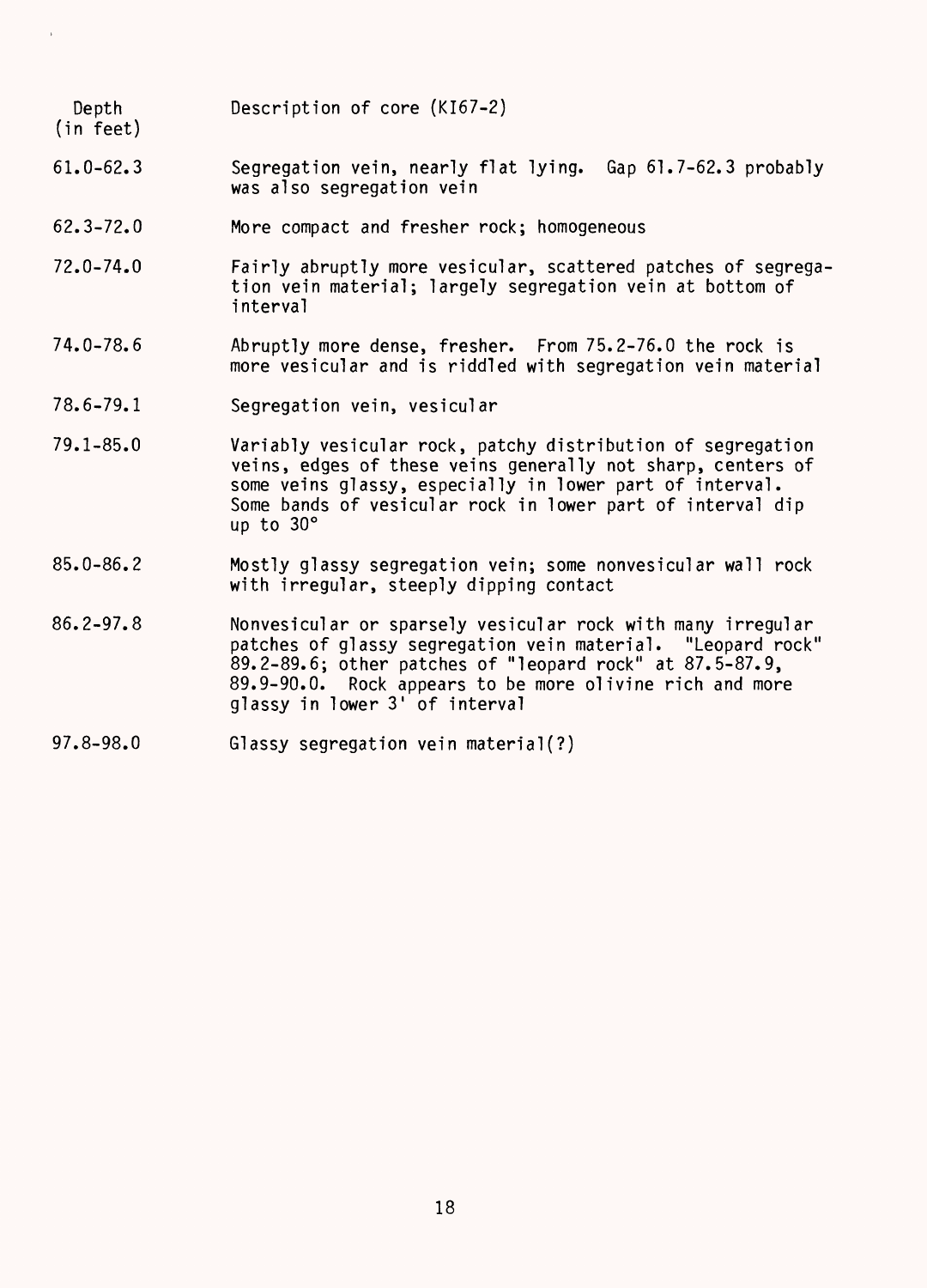# Core Recovery Log for KI67-3

 $\mathbf{u}^{\dagger}$ 

| Date     | Interval<br>drilled<br>(feet) | Core<br>recovered<br>$(\text{feet})$ | Intervals<br>of core           | Gaps             |
|----------|-------------------------------|--------------------------------------|--------------------------------|------------------|
| 8/16/67  | $0.0 - 1.0$                   | 0.9                                  | $0.0 - 0.8$<br>$0.9 - 1.0$     | $0.8 - 0.9$      |
|          | $1.0 - 2.0$                   | 0.8                                  | $1.0 - 1.4$<br>$1.6 - 2.0$     | $1.4 - 1.6$      |
|          | $2.0 - 3.0$                   | 1.0                                  | $2.0 - 3.0$                    |                  |
|          | $3.0 - 4.0$                   | 1.0                                  | $3.0 - 4.0$                    |                  |
|          | $4.0 - 5.0$                   | 0.8                                  | $4.0 - 4.8$                    | $4.8 - 5.0$      |
|          | $5.0 - 10.0$                  | 4.5                                  | $5.0 - 9.5$                    | $9.5 - 10.0$     |
|          | $10.0 - 15.0$                 | 5.0                                  | $10.0 - 15.0$                  |                  |
|          | $15.0 - 20.0$                 | 5.0                                  | $15.0 - 20.0$                  |                  |
|          | $20.0 - 25.0$                 | 5.0                                  | $20.0 - 25.0$                  |                  |
|          | $25.0 - 30.0$                 | 5.0                                  | $25.0 - 30.0$                  |                  |
|          | $30.0 - 32.2$                 | 1.2                                  | $30.0 - 31.2$                  | $31.2 - 32.2$    |
|          | $32.2 - 35.5$                 | 3.3                                  | $32.2 - 35.5$                  |                  |
|          | $35.5 - 39.5$                 | 4.0                                  | $35.5 - 39.5$                  |                  |
| 8/23/67  | $39.5 - 44.5$                 | 5.0                                  | $39.5 - 44.5$                  |                  |
|          | $44.5 - 49.6$                 | 5.1                                  | $44.5 - 49.6$                  |                  |
|          | $49.6 - 55.0$                 | 5.1                                  | $49.6 - 54.7$                  | $54.7 - 55.0$    |
|          | $55.0 - 60.0$                 | 4.7                                  | $55.0 - 56.7$                  | $56.7 - 57.0$    |
|          |                               |                                      | $57.0 - 60.0$                  |                  |
|          | $60.0 - 65.1$                 | 5.1                                  | $60.0 - 65.1$                  |                  |
|          | $65.1 - 70.0$                 | 4.9                                  | $65.1 - 70.0$                  |                  |
|          | $70.0 - 74.0$                 | 3.9                                  | $70.0 - 73.2$<br>$73.3 - 74.0$ | $73.2 - 73.3$    |
|          | $74.0 - 79.0$                 | 4.8                                  | $74.0 - 74.8$<br>$75.0 - 79.0$ | $74.8 - 75.0$    |
| 10/27/67 | $78.0 - 83.0$                 | 2.5                                  | $80.5 - 83.0(?)$               | $78.0 - 80.5(?)$ |
|          | $83.0 - 87.0$                 | 1.5                                  | $83.0 - 84.5(?)$               | $84.5 - 87.0(?)$ |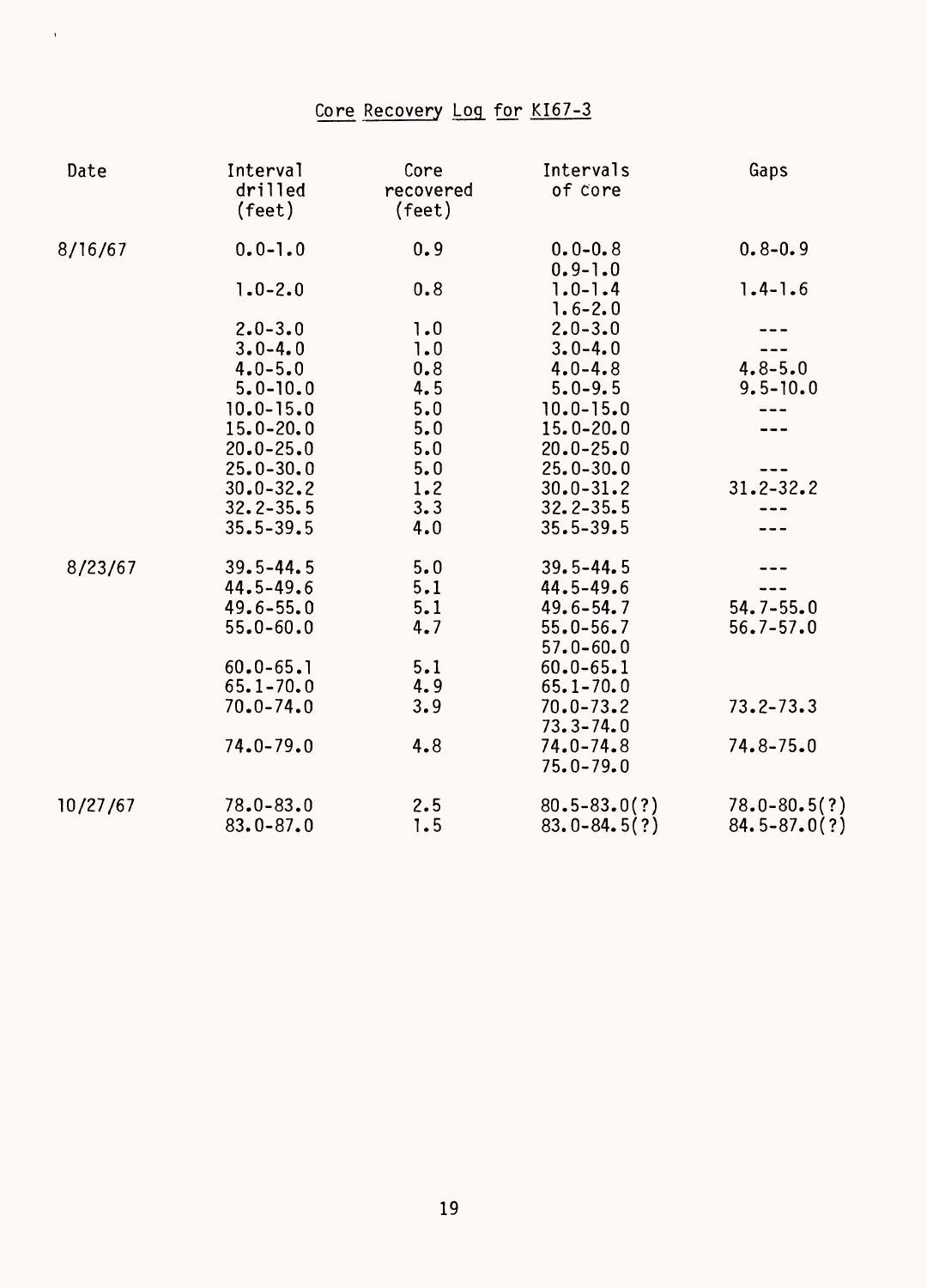Petrographic Log for KI67-3

Depth Description of core (in feet)

- 0.0-1.4 Highly vesicular, vesicles large, rock dark gray, most olivine fresh. Gap from 0.8-0.9
- 1.4-1.6 Gap.
- 1.6-7.3 Highly vesicular, vesicles large to medium, rock becomes brownish and olivines become more altered lower in interval. Gap 4.8-5.0.
- 7.3-7.8 Somewhat less vesicular, vesicles same size but just more sparsely distributed.
- 7.8-8.9 Coarsely vesicular as above, some altered olivine.
- 8.9-9.2 Dense, less vesicular band, orientation uncertain.
- 9.2-16.5 Highly vesicular, generally uniform, but 12.5 to 14.0 contains somewhat larger vesicles; much olivine altered. At about 15.6 first small patch of segregation vein material appears -- is parallel to string of dipping vesicles. Rock becomes less vesicular gradually at 16.2-16.5; in this interval vesicles dip almost 45°.
- 16.5-17.2 Less vesicular, along steeply dipping contact. Part of rock dense, rest is moderately vesicular.
- 17.2-18.3 Variably vesicular; upper 0.4' moderately vesicular and contains near horizontal segregation vein 0.05' thick. This grades downward to 0.5' of more finely vesicular rock (appears olivine rich). Grades to 0.3' of more coarsely vesicular rock.
- 18.3-18.6 Abruptly denser at top of interval, gradational at bottom. 0.05' segregation vein (horiz.) at top of interval.

18.6-30.0 Variably vesicular, moderate to very coarse vesicles; segregation veins as follows:

> 21.0 - 0.1' thick, horizontal 22.0 - 0.03' thick, horizontal

Lower 0.5' gradationally less vesicular to moderately vesicular typical of rock below.

30.0-41.0 Moderately to coarsely vesicular, but considerably more homogeneous than above rock. Many vesicles stretched and dipping; some minor segregation vein material along stretched vesicles.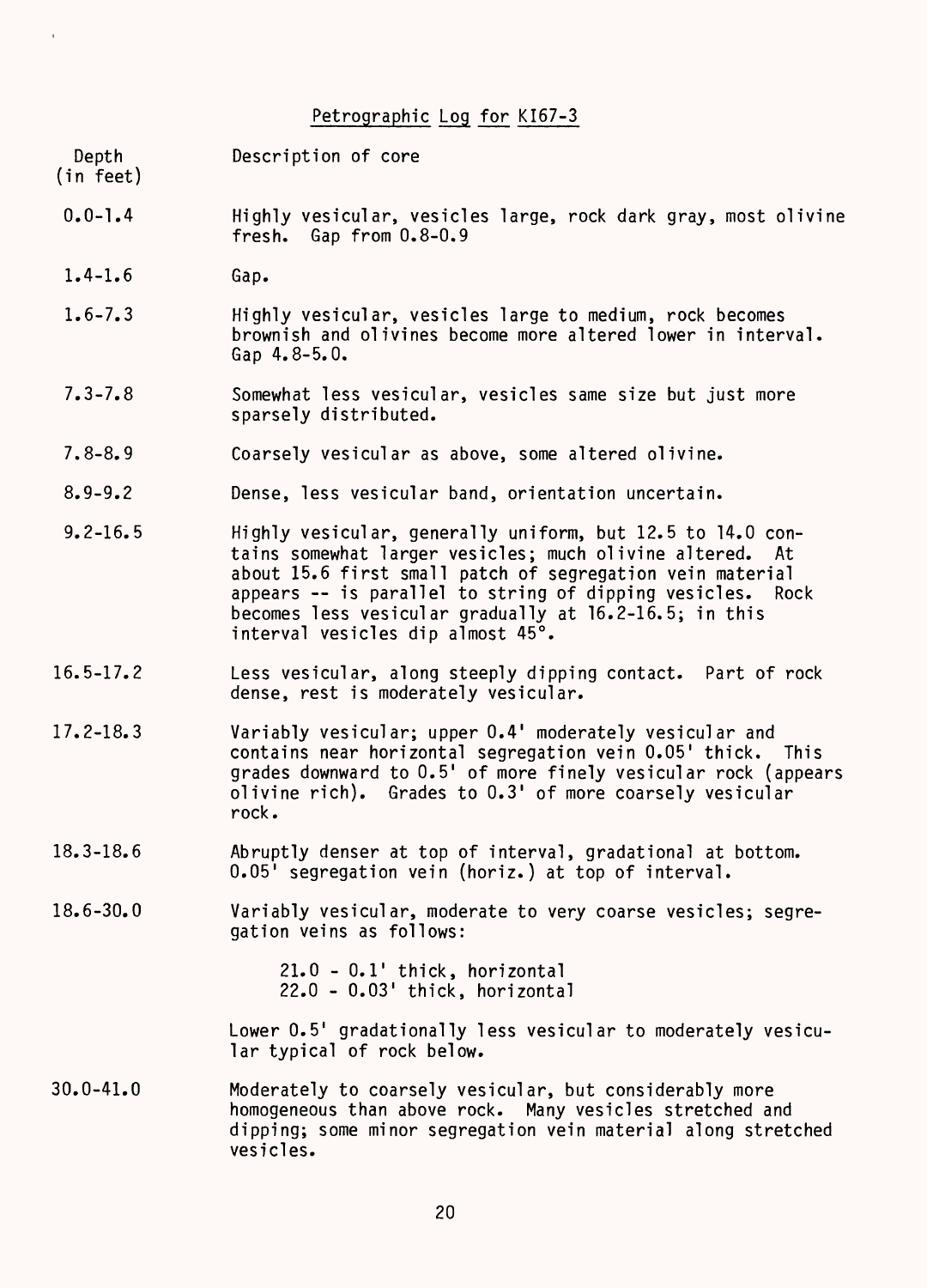| Depth<br>(in feet) | Description of core (KI67-3)                                                                                                                                                                                                                                                                                                                                               |
|--------------------|----------------------------------------------------------------------------------------------------------------------------------------------------------------------------------------------------------------------------------------------------------------------------------------------------------------------------------------------------------------------------|
| $41.0 - 51.0$      | Moderately vesicular, even more homogeneous than interval<br>above; most vesicles fairly equant.<br>Segregation veins:<br>45.4-45.6 irreg., steeply dipping, perhaps 0.1' thick<br>46.7-46.9 more or less flat, 0.2' thick                                                                                                                                                 |
| $51.0 - 78.7$      | Moderately to sparsely vesicular, massive, fairly homogeneous,<br>occasional clustering of large vesicles.<br>Segregation veins:<br>$51.5 - 51.7$ dipping, $0.1$ 'thick<br>$61.1 - 61.4$<br>nearly flat, more vesicular than host<br>65.8-66.2 nearly vertical, at least 0.1' thick<br>70.0-70.4 nearly flat<br>$72.1 - 72.3$ 30 $^{\circ}$ dip<br>75.6-76.8 in part steep |
| $78.7 - 87.0$      | Zone of partial crystallization, generally less vesicular<br>than anything above.<br>Segregation veins:<br>79.0-79.1 small, dip uncertain<br>79.9-80.4 top horiz., bottom steep; partly molten<br>80.8-82.1 glassy<br>Glass (black, nonvesicular) in bit from $86.8-87.0(?)$                                                                                               |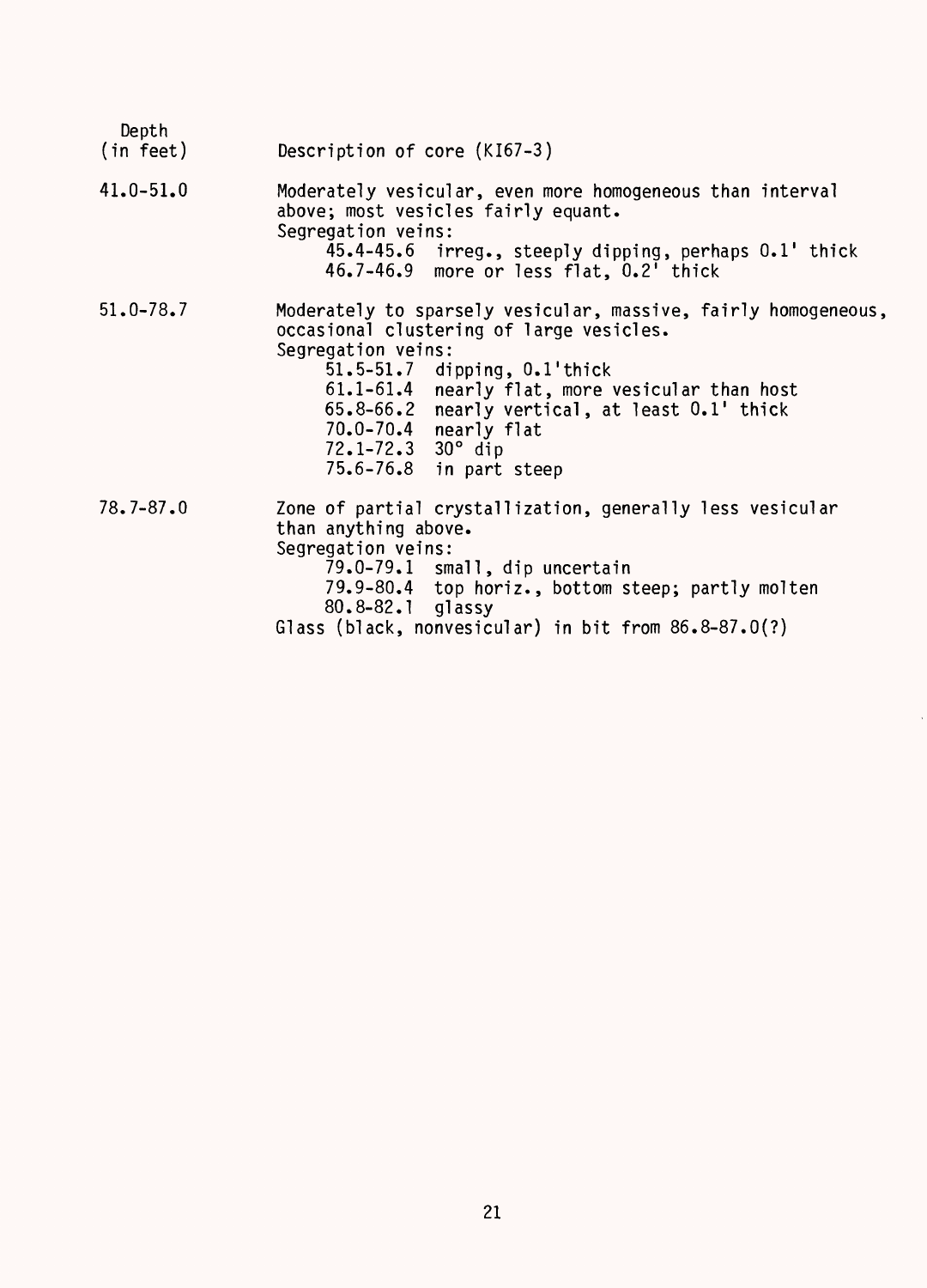## Core Recovery Log for KI75-1

| Date    | Interval<br>drilled<br>(feet)                                                                    | Core<br>Recovered<br>(feet)             | Percent<br>recovery*                             | Gaps                                             |
|---------|--------------------------------------------------------------------------------------------------|-----------------------------------------|--------------------------------------------------|--------------------------------------------------|
| 2/19/75 | $0.0 -$<br>1.0<br>7.5<br>$1.0 -$<br>2.5<br>$1.5 -$<br>$2.5 - 3.3$<br>$3.3 - 6.4$<br>$6.4 - 10.0$ | 0.6<br>none<br>0.6<br>1.8<br>3.0<br>3.6 | 60<br>$\boldsymbol{0}$<br>60<br>100<br>95<br>100 | $1.0 - 1.5$                                      |
| 2/20/75 | $10.0 - 20.0$<br>$20.0 - 29.0$<br>$29.0 - 39.0$<br>$39.0 - 49.0$                                 | 6.3<br>9.0<br>7.9<br>10.0               | 63<br>100<br>79<br>100                           |                                                  |
| 2/21/75 | $49.0 - 59.0$<br>$59.0 - 69.0$<br>$69.0 - 75.0$                                                  | 10.0<br>9.7<br>6.0                      | 100<br>97<br>100                                 |                                                  |
| 2/24/75 | $75.0 - 85.0$<br>$85.0 - 95.0$<br>$95.0 - 102.0$<br>$102.0 - 105.0$                              | 9.0<br>8.2<br>none<br>3.0               | 90<br>82<br>0<br>100                             | $81.7 - 82.3$<br>$91.7 - 94.3$<br>$95.0 - 102.0$ |
| 2/25/75 | $105.0 - 115.0$<br>$115.0 - 125.0$<br>$125.0 - 135.0$<br>$135.0 - 140.8$                         | 7.3<br>4.7<br>6.7<br>4.0                | 73<br>47<br>67<br>70                             | 107.0-109±                                       |
| 2/26/75 | $138.0 - 140.8$ (ooze)<br>$140.8 - 145.1$                                                        | $0.1 - 0.2$<br>4.3                      | ~1<br>100                                        |                                                  |
| 2/27/75 | $134.7 - 138.2$ (ooze)                                                                           | 2.2                                     | ~50                                              |                                                  |

\* not counting gaps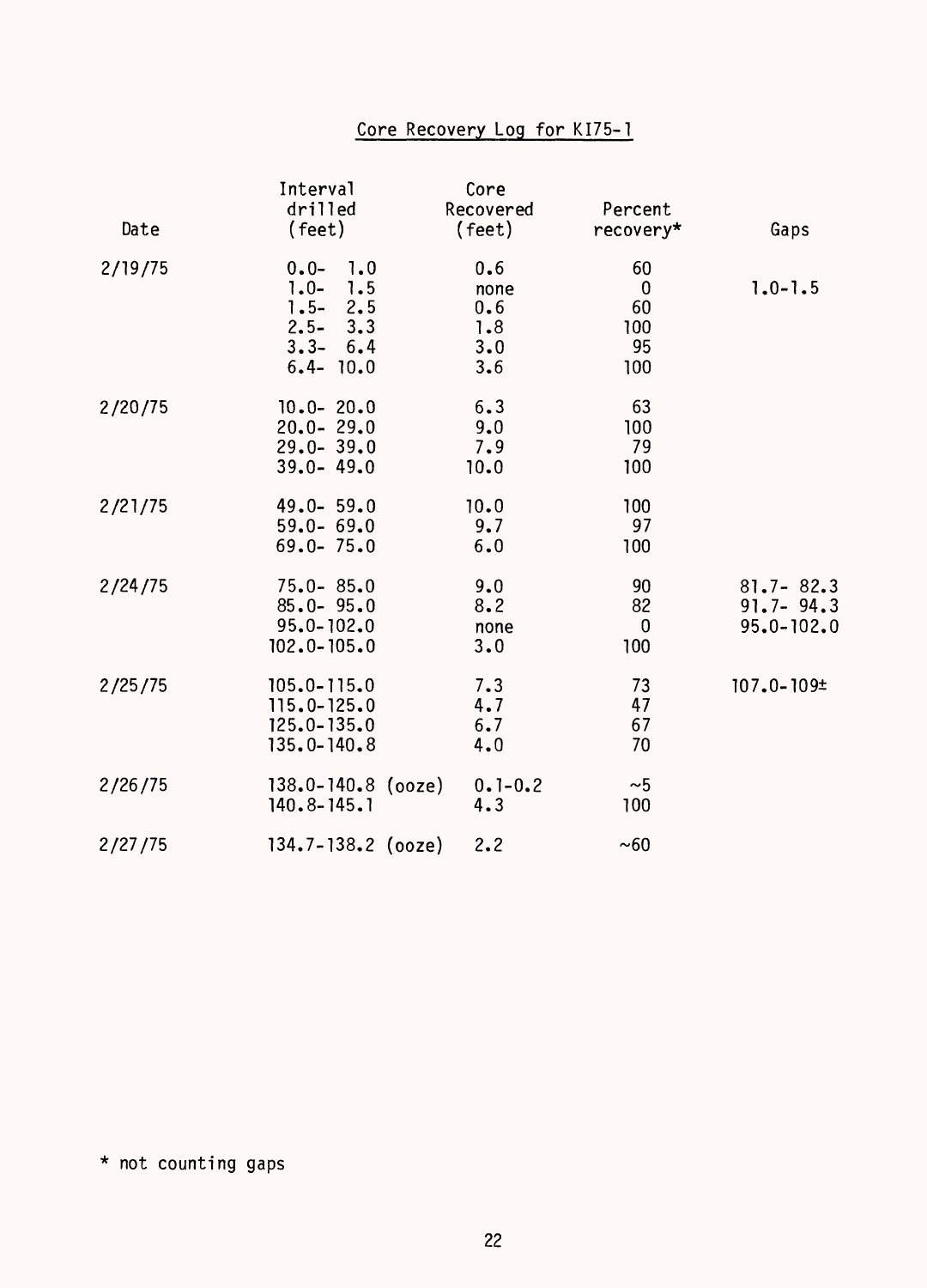# Petrographic Log for KI75-1

 $\mathbf{r}$ 

| Drilling<br>interval<br>(feet) | Assigned<br>depth<br>(feet) | Description of core                                                                                                  |
|--------------------------------|-----------------------------|----------------------------------------------------------------------------------------------------------------------|
| $0.0 - 1.0$                    | $0.0 - 1.0$                 | Highly vesicular, olivine-rich; with secondary<br>minerals in vesicles.                                              |
| $1.0 - 1.5$                    | $1.0 - 1.5$                 | No core.                                                                                                             |
| $1.5 - 2.5$                    | $1.5 - 1.9$                 | No core.                                                                                                             |
|                                | $1.9 - 2.1$                 | Oxidized, highly vesicular, with secondary<br>minerals in vesicles.                                                  |
|                                | $2.1 - 2.2$                 | Denser layer (small vesicles).                                                                                       |
|                                | $2.2 - 2.5$                 | Vesicular, olivine-rich, with fresh olivine.                                                                         |
| $2.5 - 3.3$                    | $2.5 - 3.3$                 | Abundant fresh olivine. Medium-coarse vesicles<br>throughout.                                                        |
| $3.3 - 6.4$                    | $3.3 - 6.4$                 | Vesicular, olivine-rich rock. Olivines oxidized.                                                                     |
| $6.4 - 10.0$                   | $6.4 - 10.0$                | Olivine-rich; mostly very vesicular. Sheet<br>vesicles containing segregation vein material<br>between 9.5 and 10.0. |
| $10.0 - 20.0$                  | $10.0 - 16.2$               | Highly vesicular, olivine-rich, with fresh<br>olivines. Recovery poor.                                               |
|                                | $16.2 - 18.0$               | Denser layer with less olivine.                                                                                      |
|                                | $18.0 - 18.9$               | Vesicular, olivine-rich rock.                                                                                        |
|                                | $18.9 - 19.5$               | Small flat-lying segregation veins.<br>Largest is<br>$1.5"$ thick.                                                   |
|                                | $19.5 - 20.0$               | Vesicular, olivine-rich rock.                                                                                        |
| $20.0 - 29.0$                  | $20.0 - 20.9$               | Topmost is vesicular, olivine-rich, followed by<br>denser material with flattened vesicles.                          |
|                                | $20.9 - 25.6$               | Olivine-rich rock with minor segregation veins.<br>Olivine fresh at top, becoming more altered<br>with depth.        |
|                                | $25.6 - 26.6$               | Very coarse vesicles. Less olivine, slightly<br>oxidized.                                                            |
|                                | $26.6 - 29.0$               | Irregularly vesicular rock with oxidized olivine.                                                                    |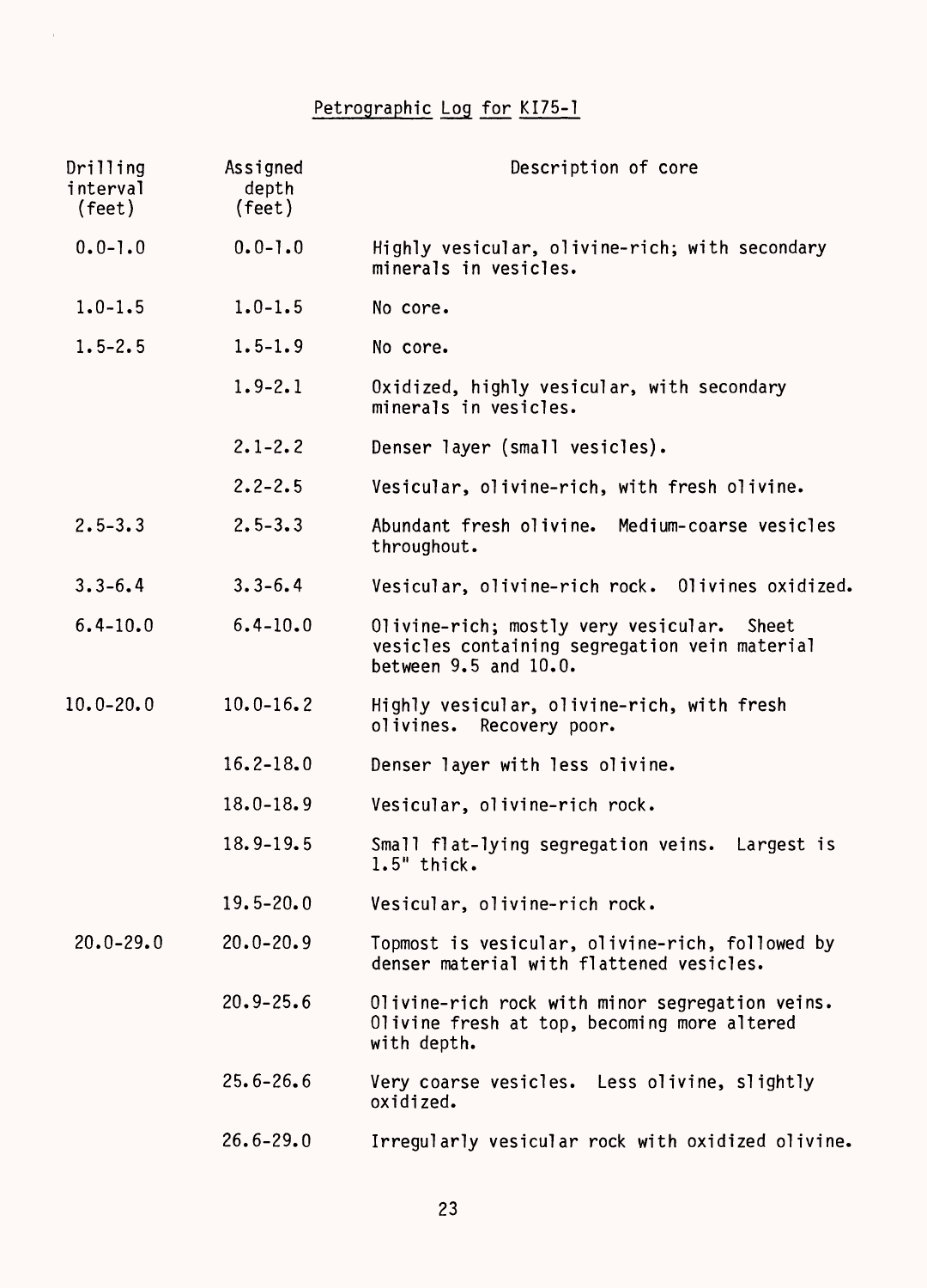| Drilling<br>interval<br>(feet) | Assigned<br>depth<br>$($ feet $)$ | Description of core (KI75-1)                                                                                         |
|--------------------------------|-----------------------------------|----------------------------------------------------------------------------------------------------------------------|
| $29.0 - 39.0$                  | $29.0 - 31.2$                     | Oxidized zone, continued from above interval.                                                                        |
|                                | $31.2 - 39.0$                     | Olivine-rich rock with flattened vesicles.<br>Olivine fresh. Segregations in the larger<br>flat-lying vesicles.      |
| $39.0 - 49.0$                  | $39.0 - 49.0$                     | Most vesicles smaller, with a few isolated<br>larger ones. Olivine still common.<br>Very<br>uniform rock, all fresh. |
|                                | $41.8 - 42.0$                     | Largest segregation vein in this interval.                                                                           |
| $49.0 - 59.0$                  | $49.0 - 59.0$                     | Abundant small vesicles throughout.<br>01ivine<br>is fresh, common.                                                  |
|                                | $56.2 - 56.4$                     | Largest segregation vein.                                                                                            |
| $59.0 - 69.0$                  | $59.0 - 69.0$                     | Very uniform rock; finely vesicular, olivine<br>common.                                                              |
|                                | $60.4 - 60.6$                     | Segregation                                                                                                          |
|                                | $65.0 - 65.5$                     | Largest segregation vein in interval.                                                                                |
|                                | $67.5 - 67.7$                     | Vuggy segregation with platelets of plag, cpx,<br>ilmenite.                                                          |
| $69.0 - 75.0$                  | $69.0 - 75.0$                     | Finely vesicular to diktytaxitic, with small<br>fresh olivines.                                                      |
|                                | $70.5 - 71.3$                     | Segregation along side of core.                                                                                      |
|                                | $73.5 - 75.0$                     | Massive vesicular segregation vein.<br>Contains<br>olivine.                                                          |
| $75.0 - 85.0$                  | $75.0 - 77.0$                     | Segregation vein continued from above. Total<br>thickness is $\sim$ 3.5 feet. Contains elongate<br>olivine crystals. |
|                                | $77.0 - 85.0$                     | Dense fresh rock. Finely vesicular to diktytax-<br>itic. Olivine present.                                            |
|                                | $81.8 - 82.4$                     | Gap, with minor segregation recovered.                                                                               |
| $85.0 - 95.0$                  | $85.0 - 95.0$                     | Dense, fresh rock. Gray, diktytaxitic, with<br>fresh olivine. This was "melt" in 1967.                               |
|                                | $91.0 - 92.0$<br>$92.0 - 94.0$    | Segregation vein material, highly vesicular.<br>Recovery poor in this range.                                         |
| $95.0 - 102.0$                 | $95.0 - 102.0$                    | No core.                                                                                                             |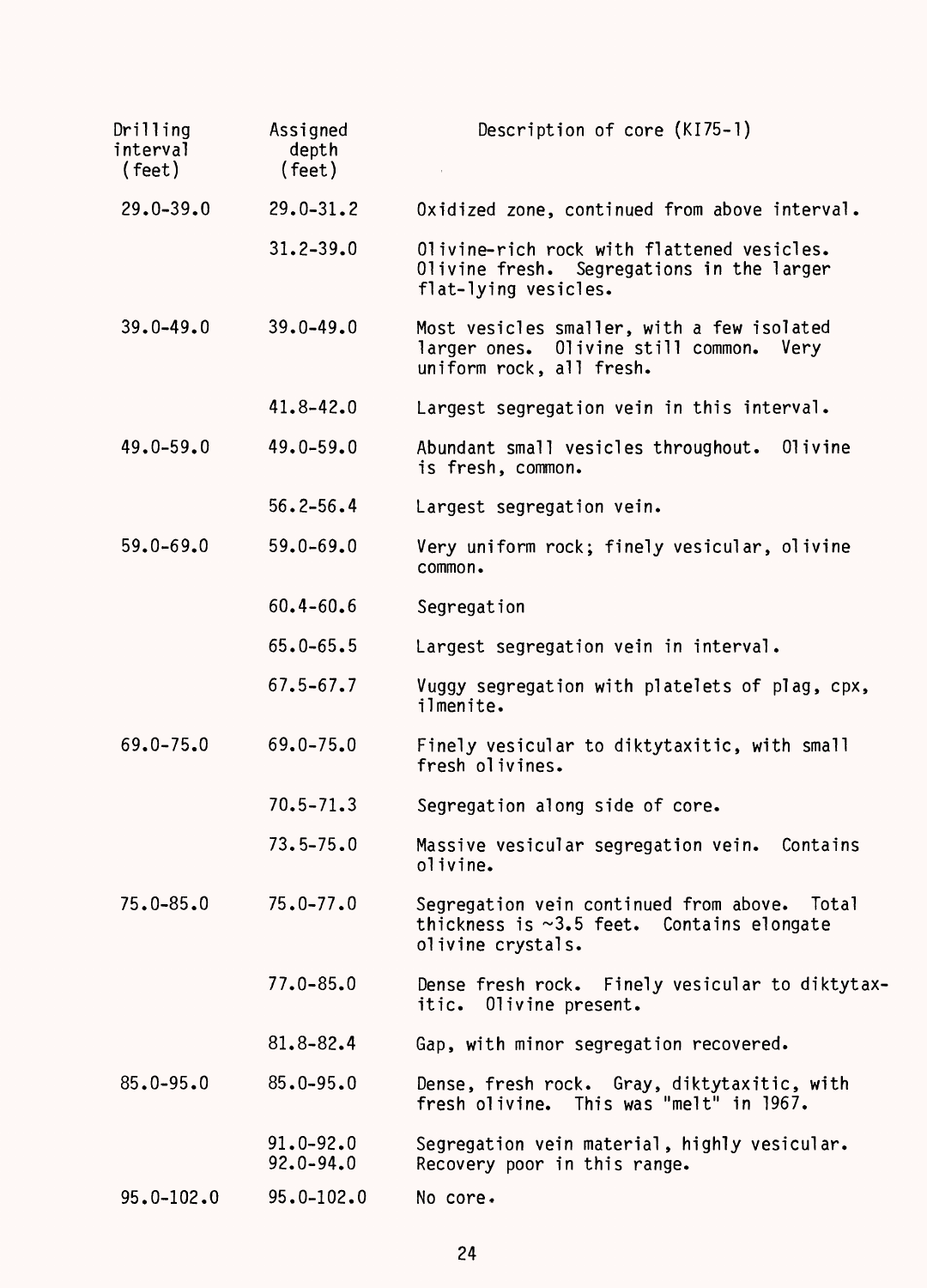| Drilling<br>interval<br>$($ feet $)$ | Assigned<br>depth<br>$($ feet $)$ | Description of core (KI75-1)                                                                                                        |
|--------------------------------------|-----------------------------------|-------------------------------------------------------------------------------------------------------------------------------------|
| 102.0-105.0                          | 102.0-105.0                       | Dense fresh rock. Light gray, diktytaxitic.<br>Fresh olivine present.                                                               |
|                                      | $103.1 - 103.8$                   | Minor vuggy areas of segregation material with<br>little beads of cristobalite(?) in large<br>vertical vesicles.                    |
| $105.0 - 115.0$                      | $105.0 - 113.7$                   | Dense, gray, diktytaxitic rock. Locally oxidized<br>near cracks. Locally contains whitish salts.<br>Segregation at 106.0-106.2.     |
|                                      | $113.7 - 115.0$                   | Massive segregation vein, relatively few vesicles.                                                                                  |
| 115.0-125.0                          | 115 -118                          | Dense fresh rock. Gray, diktytaxitic. Olivine<br>present.                                                                           |
|                                      | 118 -119                          | Segregation vein 0.5' thick.                                                                                                        |
|                                      | 119 -122                          | Dense rock. Small olivines present.                                                                                                 |
|                                      | 122<br>$-123$                     | Segregation vein 0.4' thick.                                                                                                        |
|                                      | 123 -125                          | Dense rock, as in 119-122' interval.                                                                                                |
|                                      | 125.0                             | Segregation vein.                                                                                                                   |
| 125.0-135.0                          | 125.0-129.0                       | Segregation veins present: 125-127, 127.5-128.0.<br>Lowest one glassy.                                                              |
|                                      | 129.0-135.0                       | Dense, gray, diktytaxitic olivine-rich rock.<br>Glassy segregation at 131.2-131.4.                                                  |
|                                      | 132<br>$-135$                     | Rocks characteristically break with knobby<br>fracture. Glassy?                                                                     |
| $135.0 - 140.8$                      | 135 -137                          | Dense, darker gray olivine-rich rock. Contains<br>interstitial glass.                                                               |
|                                      | 137<br>$-138$                     | Glassy segregation, $\sim 0.2$ ' thick.                                                                                             |
|                                      | 138<br>$-140.8$                   | Olivine-rich rock with dark gray to black matrix<br>as glass content increases.                                                     |
| 140.8-145.1                          | 140.8-145.1                       | All very dark, glassy with conspicuous olivine-<br>rich areas. Crust and melt in sharp contact at<br>145.1 ft. Glass non yesicular. |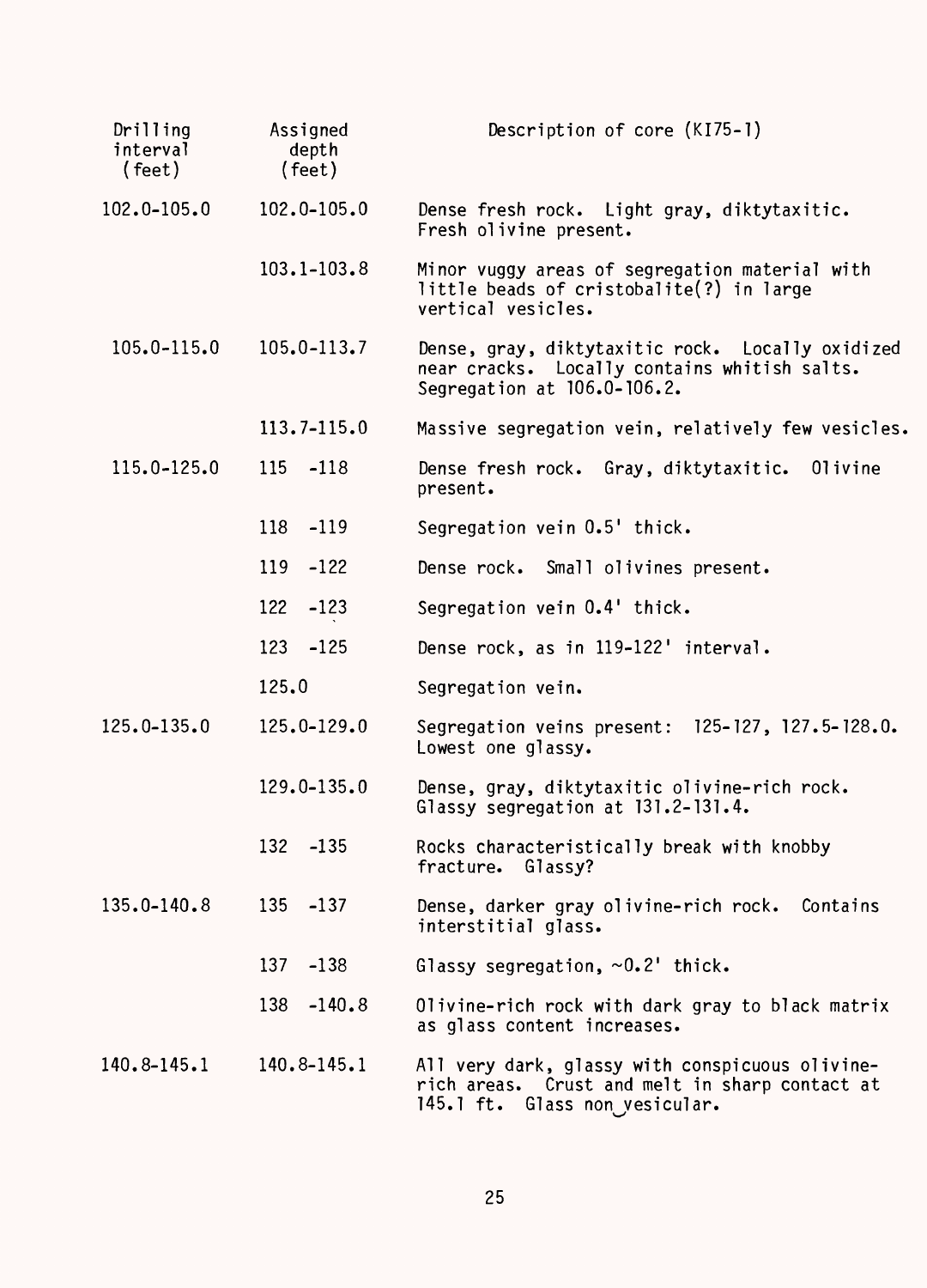## Core Recovery Log for KI75-2

| Date   | Interval<br>drilled<br>(feet) | Core<br>recovered<br>(feet) | Percent<br>recovery* | Gaps                           |
|--------|-------------------------------|-----------------------------|----------------------|--------------------------------|
| 3/3/75 | 1.25<br>$0.0 -$               | 0.6                         | 47                   |                                |
|        | 2.1<br>$1.25 -$               | 0.4                         | 45                   |                                |
|        | $2.1 - 2.5$                   | none                        |                      | $2.1 - 2.5$                    |
|        | $2.5 - 3.7$                   | 1.2                         | 100                  |                                |
|        | $3.7 - 9.0$                   | 4.8                         | 90                   |                                |
|        | $9.0 - 14.0$                  | 5.0                         | 100                  |                                |
|        | $14.0 - 24.0$                 | 9.3                         | 93                   |                                |
|        | $24.0 - 34.0$                 | 9.3                         | 93                   |                                |
|        | $34.0 - 44.0$                 | 9.8                         | 98                   |                                |
| 3/4/75 | $44.0 - 54.0$                 | 9.8                         | 98                   |                                |
|        | $54.0 - 63.4$                 | 3.6                         | 100                  | $54.0 - 59.8$                  |
|        | $63.4 - 71.4$                 | 5.7                         | 71                   |                                |
|        | $71.4 - 79.4$                 | 6.4                         | 80                   |                                |
| 3/5/75 | $79.4 - 90.0$                 | 4.4                         | 94                   | $79.4 - 84.3$<br>$89.0 - 90.0$ |
|        | $90.0 - 100.0$                | 6.1                         | 61                   |                                |
|        | $100.0 - 110.0$               | 8.0                         | 99                   | $102.2 - 104.1$                |
|        | 110.0-120.0                   | 5.8                         | 85                   | 110.6-113.8                    |
| 3/6/75 | 120.0-130.0<br>130.0-139.5    | 5.3                         | 90                   | 124.5-128.6<br>$132.9 - 139.5$ |

Bit became stuck in glass at 139.5 ; most of core was lost in pulling the bit out of the melt. Upon re-entry, 1.3 feet of black glass + crystals was recovered between 137.5 and 138.8 feet.

\* not counting gaps

 $\sim$   $\alpha$ 

i<br>L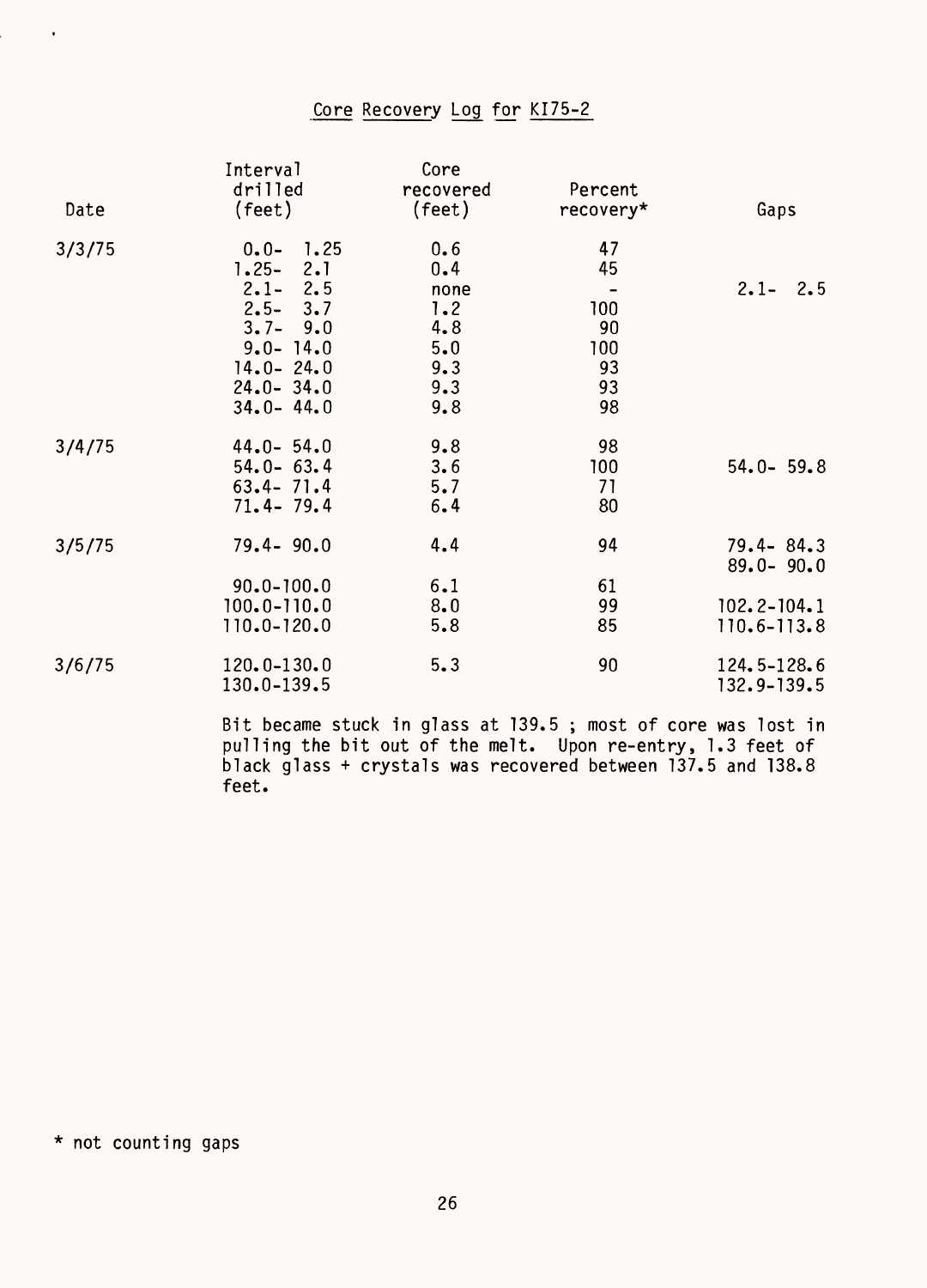# Petrographic Log for KI75-2

 $\sim$ 

| Drilling<br>interval<br>(feet) | Assigned<br>depth<br>(feet) | Description of core                                                                                                  |
|--------------------------------|-----------------------------|----------------------------------------------------------------------------------------------------------------------|
| $0.0 - 1.2$                    | $0.0 - 1.2$                 | Coarsely vesicular, olivine-bearing rock with<br>secondary minerals in vesicles. Oxidized.                           |
| $1.2 - 2.1$                    | $1.2 - 2.1$                 | Vesicular, oxidized, with secondary minerals in<br>vesicles.                                                         |
| $2.1 - 2.5$                    | $2.1 - 2.5$                 | No core.                                                                                                             |
| $2.5 - 3.7$                    | $2.5 - 3.7$                 | Coarse vesicles. Olivines oxidized.<br>Still<br>some secondary vesicle fillings.                                     |
| $3.7 - 9.0$                    | $3.7 - 5.8$                 | Coarsely vesicular; olivines oxidized. Recovery<br>poor.                                                             |
|                                | $5.8 - 8.8$                 | Vesicles smaller, but still abundant.<br>0livines<br>oxidized.                                                       |
|                                | $8.8 - 9.0$                 | Highly altered, oxidized, punky rock.                                                                                |
| $9.0 - 14.0$                   | $9.0 - 13.0$                | Vesicular, oxidized rock.                                                                                            |
|                                | $13.0 - 14.0$               | Denser, relatively fresh rock. Some fresh olivine.                                                                   |
| $14.0 - 24.0$                  | $14.0 - 15.0$               | Denser, fairly fresh rock, as above.                                                                                 |
|                                | $15.0 - 15.8$               | Vesicular, patchily oxidized rock.                                                                                   |
|                                | $15.8 - 23.5$               | Rock all oxidized. Highly vesicular near top<br>of interval, getting slightly denser near bottom.                    |
|                                | at $16.2 - 16.8$            | Very oxidized rock next to crack.                                                                                    |
|                                | at 17.6                     | Inclusion or olivine clot, now completely oxidized.                                                                  |
|                                | at $18.5$<br>and 22.5       | Thin segregation veins 0.1-0.2 inches thick.                                                                         |
|                                | $23.5 - 24.0$               | Fresher, relatively dense rock.                                                                                      |
| $24.0 - 34.0$                  | $24.0 - 24.5$               | Fresh, olivine-rich rock with a large irregular<br>patch of segregation material at 24.2-24.3.                       |
|                                | $24.5 - 26.0$               | Olivine-rich rock, mostly vesicular but with<br>thin dense layers.                                                   |
|                                | $26.0 - 28.0$               | Segregation vein, at least 2.0' thick.<br>Top<br>pieces include vein-wallrock contact; lower<br>pieces in vein only. |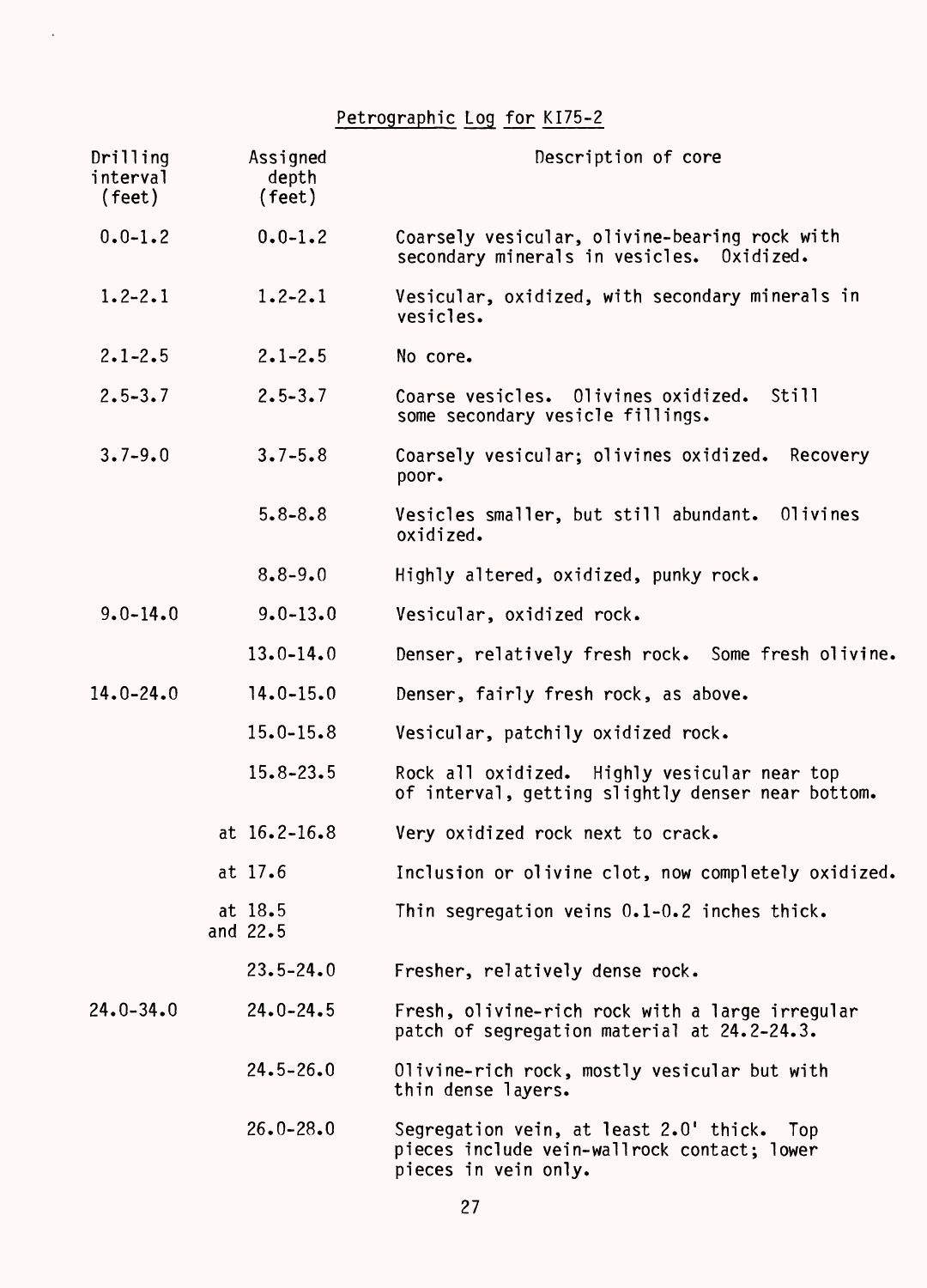| Drilling<br>interval<br>$(\text{feet})$ | Assigned<br>depth<br>(feet) | Description of core (KI75-2)                                                                                                                                                        |
|-----------------------------------------|-----------------------------|-------------------------------------------------------------------------------------------------------------------------------------------------------------------------------------|
|                                         | $28.0 - 30.0$               | Olivine-rich vesicular rock, mostly fresh.                                                                                                                                          |
|                                         | $30.0 - 33.8$               | Much denser olivine-bearing rock.<br>Fresh.                                                                                                                                         |
|                                         | $33.8 - 34.0$               | "Spotted rock". Olivine-rich, apparently for-<br>merly vesicular rock with segregation material<br>filling most of the vesicles. Some vesicles<br>are still vuggy.                  |
| $34.0 - 44.0$                           | $34.0 - 38.3$               | Olivine-rich vesicular rock. Locally oxidized.                                                                                                                                      |
|                                         | $38.3 - 41.0$               | Denser, fresher olivine-bearing rock.                                                                                                                                               |
|                                         | $41.0 - 43.0$               | Olivine-rich vesicular rock with minor segrega-<br>tion material in veins and vesicles.                                                                                             |
|                                         | $43.0 - 44.0$               | Strongly oxidized rock with variable vesicle<br>content.                                                                                                                            |
| $44.0 - 54.0$                           | $44.0 - 44.6$               | "Spotted rock", as at 34.0'. Very dense.                                                                                                                                            |
|                                         | $44.6 - 45.8$               | Fresh, olivine-rich, vesicular rock.                                                                                                                                                |
|                                         | $45.8 - 48.3$               | "Red-and-green" rock. Altered, olivine-rich,<br>vesicular.                                                                                                                          |
|                                         | $48.3 - 49.1$               | Slightly denser, fresher rock. Olivines still<br>oxidized.                                                                                                                          |
|                                         | $49.1 - 52.0$               | Severely oxidized vesicular olivine-rich rock.                                                                                                                                      |
|                                         | $52.0 - 52.4$               | Series of small segregation veins.                                                                                                                                                  |
|                                         | $52.4 - 54.0$               | Olivine-rich, vesicular rock. Relatively fresh.                                                                                                                                     |
| $54.0 - 63.4$                           | $54.0 - 59.8$               | Very dense olivine-bearing rock, with oxidized<br>joint filling on one side. Recovery poor.                                                                                         |
|                                         | $59.8 - 61.7$               | Vesicular, variably altered olivine-rich rock.                                                                                                                                      |
|                                         | $61.7 - 61.8$               | Thin, very dense layer.                                                                                                                                                             |
|                                         | $61.8 - 63.4$               | Vesicular rock. Altered (olivines are blackish)<br>but not oxidized (?).                                                                                                            |
| $63.4 - 71.4$                           | $63.4 - 71.4$               | Rock fairly uniform but pervasively altered.<br>Matrix green to black. Olivines mostly black,<br>but some are red. Red and black olivines may<br>occur within inches of each other. |

 $\epsilon = \frac{1}{2}$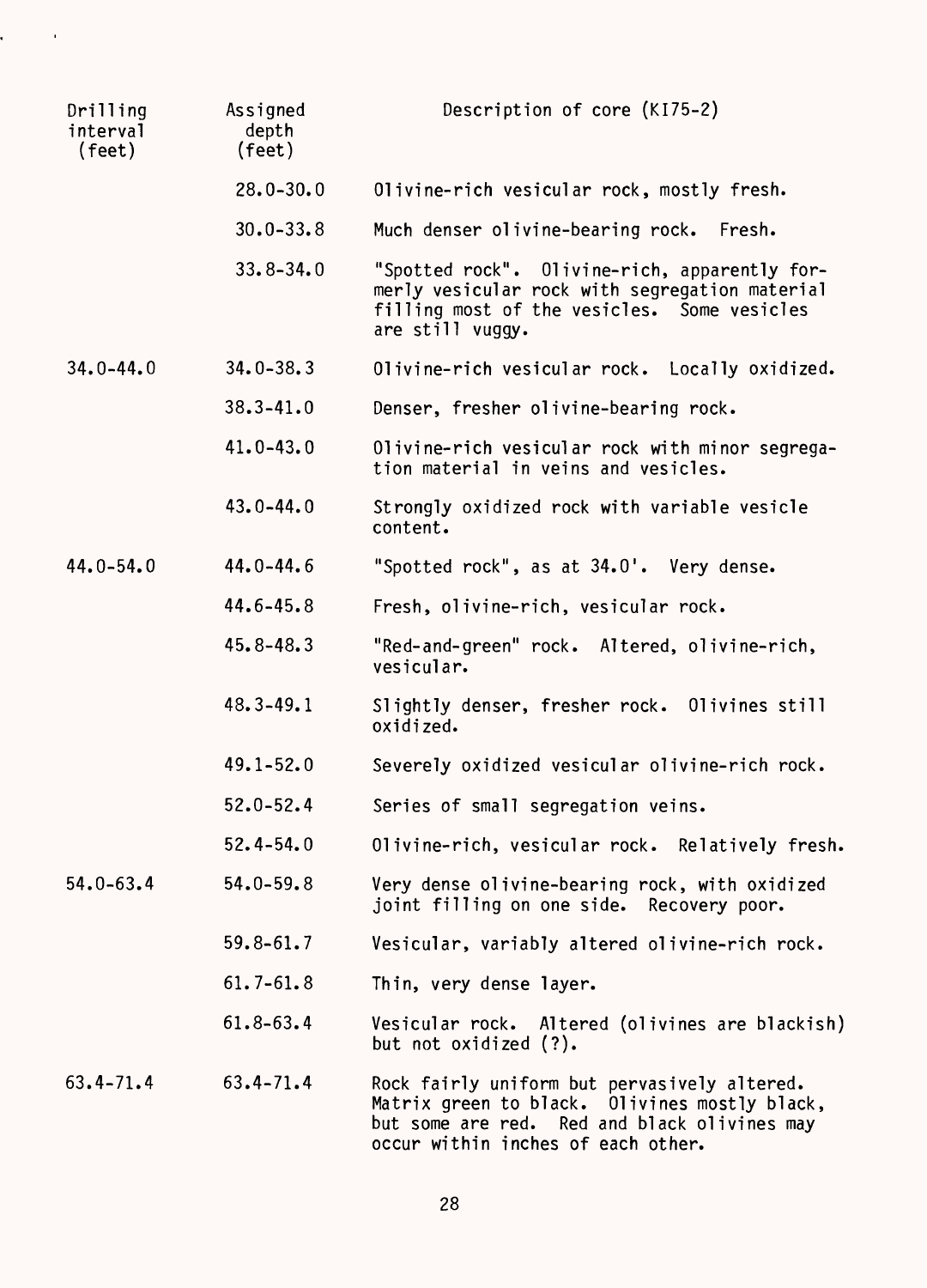| Drilling<br>interval<br>(feet) | Assigned<br>depth<br>$(\text{feet})$ | Description of core (KI75-2)                                                                                                                                          |
|--------------------------------|--------------------------------------|-----------------------------------------------------------------------------------------------------------------------------------------------------------------------|
| $71.4 - 79.7$                  | $71.4 - 72.7$                        | Greenish rock with black olivines, as above.                                                                                                                          |
|                                | $72.7 - 78 \pm$                      | Reddish oxidized vesicular rock with scattered<br>minor segregation veins.                                                                                            |
|                                | $78 + -79.7$                         | Dense gray rock, olivine-bearing. Almost fresh.                                                                                                                       |
| $79.7 - 90.0$                  | $79.7 - 90.0$                        | Dense, olivine-bearing gray rock. Few vesicles.<br>Riddled with small patches of segregation vein<br>material. This was "melt" in 1967.                               |
| $90.0 - 100.0$                 | $90.0 - 100.0$                       | Uniform rock. Dense gray, sparsely vesicular<br>to diktytaxitic. Olivine-bearing. Minor<br>segregation material scattered throughout.                                 |
|                                | $98.0 - 100.0$                       | Rest of 90.0-100.0 interval<br>Slightly altered.<br>is very fresh.                                                                                                    |
| $100.0 - 110.0$                | $100.0 - 110.0$                      | Dense gray diktytaxitic rock, olivine-bearing.<br>Little segregation material. Top oxidized<br>(probably continued from 98.0-100.0). Rock<br>gets fresher with depth. |
| 110.0-120.0                    | $110.0 - 120.0$                      | Dense fresh rock. Gray, diktytaxitic, olivine-<br>bearing.                                                                                                            |
| 120.0-130.0                    | 120.0-120.3                          | Olivine-bearing, gray, diktytaxitic rock.                                                                                                                             |
|                                | 120.3-120.8                          | Segregation vein, nonvesicular to sparsely<br>vesicular, with diabasic texture.                                                                                       |
|                                | 120.8-121.8                          | Highly vesicular, vuggy segregation vein.                                                                                                                             |
|                                | 121.8-122.2                          | Slightly altered dense rock. Has small feathery<br>$ocell$ of pyroxene(?).                                                                                            |
|                                | 122.2-129.5                          | Dense gray diktytaxitic olivine-bearing rock<br>with minor segregation veins. All fresh.                                                                              |
|                                | at 128.9                             | Isolated blebs of fresh greenish-gray glass.                                                                                                                          |
|                                | $129.5 - 130.0$                      | Olivine-bearing rock with interstitial glass,<br>glassy segregation veins.                                                                                            |
| $130.0 - 132.9$                | 130.0-132.9                          | Dense, olivine-rich rock with increasingly dark<br>glassy matrix. Reddish on surface.                                                                                 |
| 132.9-139.5                    |                                      | (Bit stuck and core was lost in pulling<br>No core.<br>out.)                                                                                                          |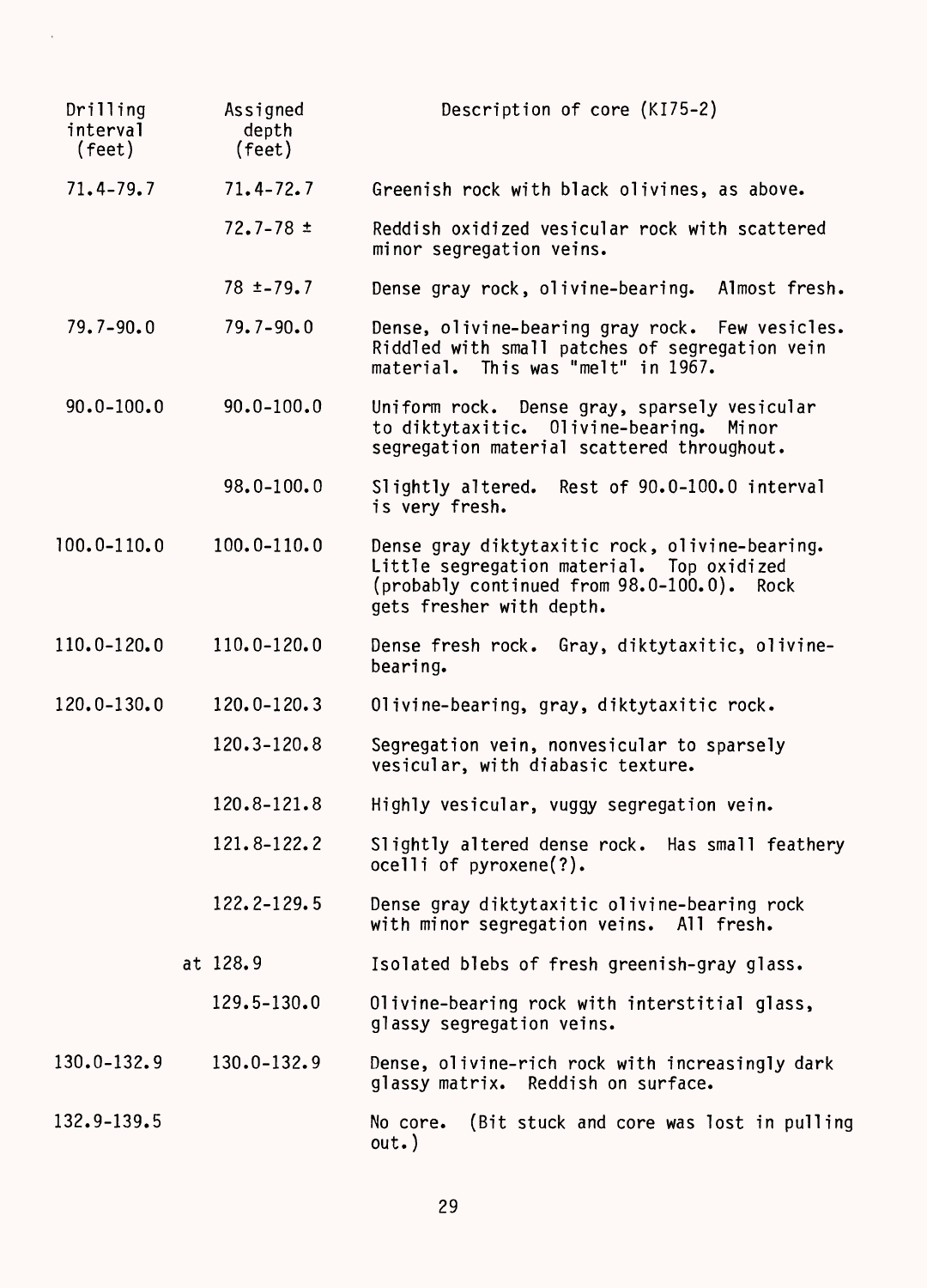| Drilling<br>interval<br>(feet) | Assigned<br>depth<br>(feet) | Description of core (KI75-2)                                                             |
|--------------------------------|-----------------------------|------------------------------------------------------------------------------------------|
| 137.5–138.8                    | $137.5 - 138.8$             | Black nonvesicular glass; some slightly<br>crystallized from contact with cooling water. |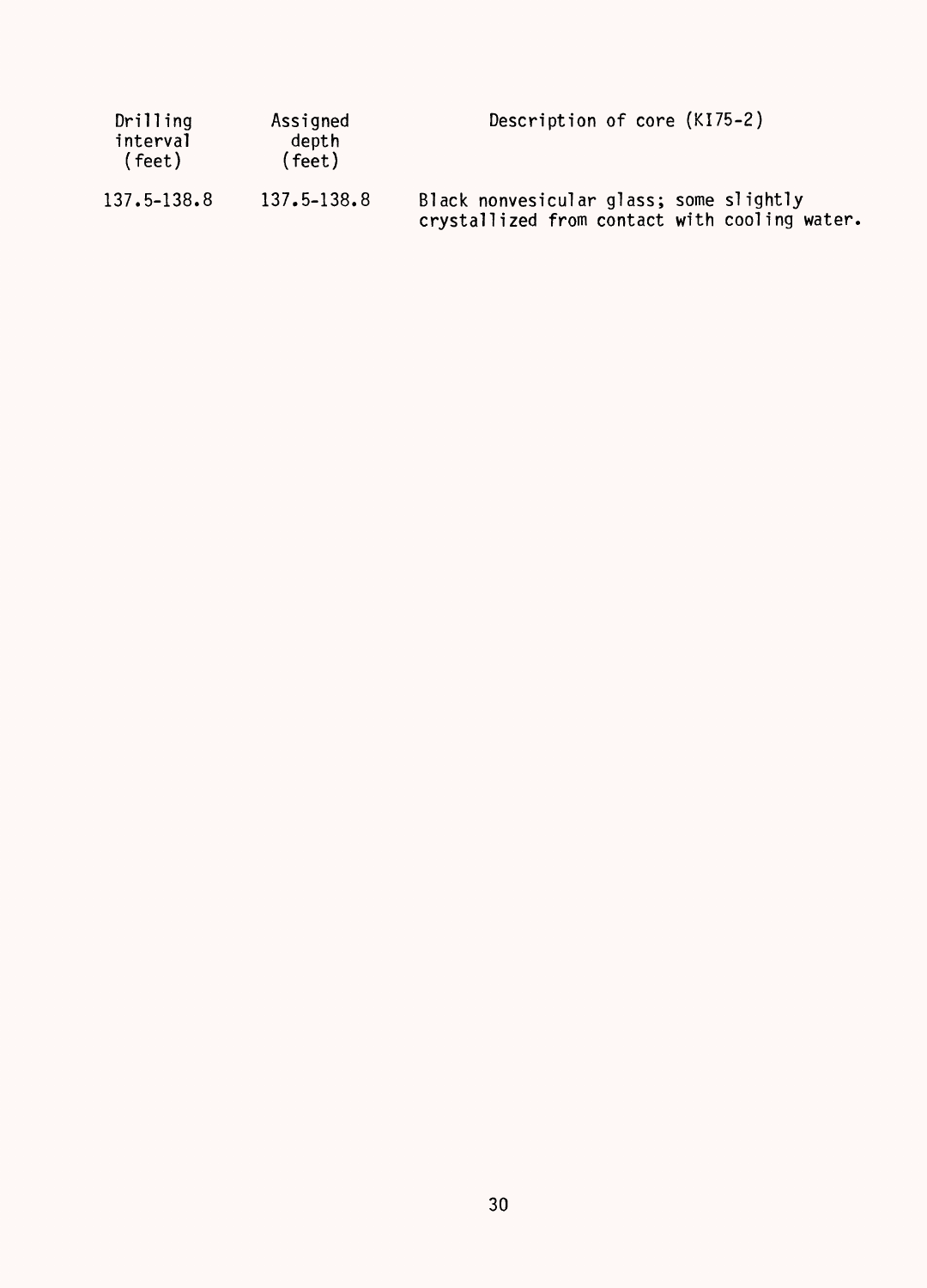Supplementary notes on spilled core (KI75-2) (15.8-44.0 feet)

Interval

- 15.8-18.1 In place except perhaps bottom piece (of 6). Bottom piece fits on length and vesicularity.
- 18.1-20.0 Top 3 pieces in place. Bottom piece (of 4) fits on basis of degree of alteration and vesicularity. It is also too long to fit in any other row.
- 20.0-21.8 These 5 pieces fit together in order given. Their absolute position may be off if any core in the 15.8-20.0' interval is misplaced.
- 21.8-24.0 First and third pieces interchangeable. Second piece (with segregation vein) in place. Bottom foot of core (fresh rock) is in place.
- 24.0-26.0 Top 3 pieces in place. Next 2 pieces placed on the basis of (1) core size, (2) freshness of olivine and (3) presence of thin dense layers. Piece #6 (of 7) is arbitrary. Bottom piece is the top of the segregation vein which runs from 26.0-28.0', and is in place.
- 26.0-28.0 All segregation vein material. Pieces near top have wallrock contact on one side; pieces near bottom are all vein. Placement arbitrary within these two categories. Bottom piece is the bottom contact (in place).
- 28.0-30.0 Pieces of vesicular olivine-rich rock selected for being (1) full size core and (2) fresh. All placement arbitrary. Nine pieces.
- 30.0-32.2 Selected for being fresh, dense, full-sized core. Placement arbitrary. Ten pieces.
- 32.2-34.0 All dense fresh core. Pieces arranged to taper down gradually toward 34.0'.

Last two pieces (of 12) are the "spotted rock". These are in place.

- 34.0-41.0 All undersized pieces of core, arranged roughly by vesicularity. Placement very arbitrary.
- 43.0-44.0 Oxidized zone at base. Bottom three pieces are in place.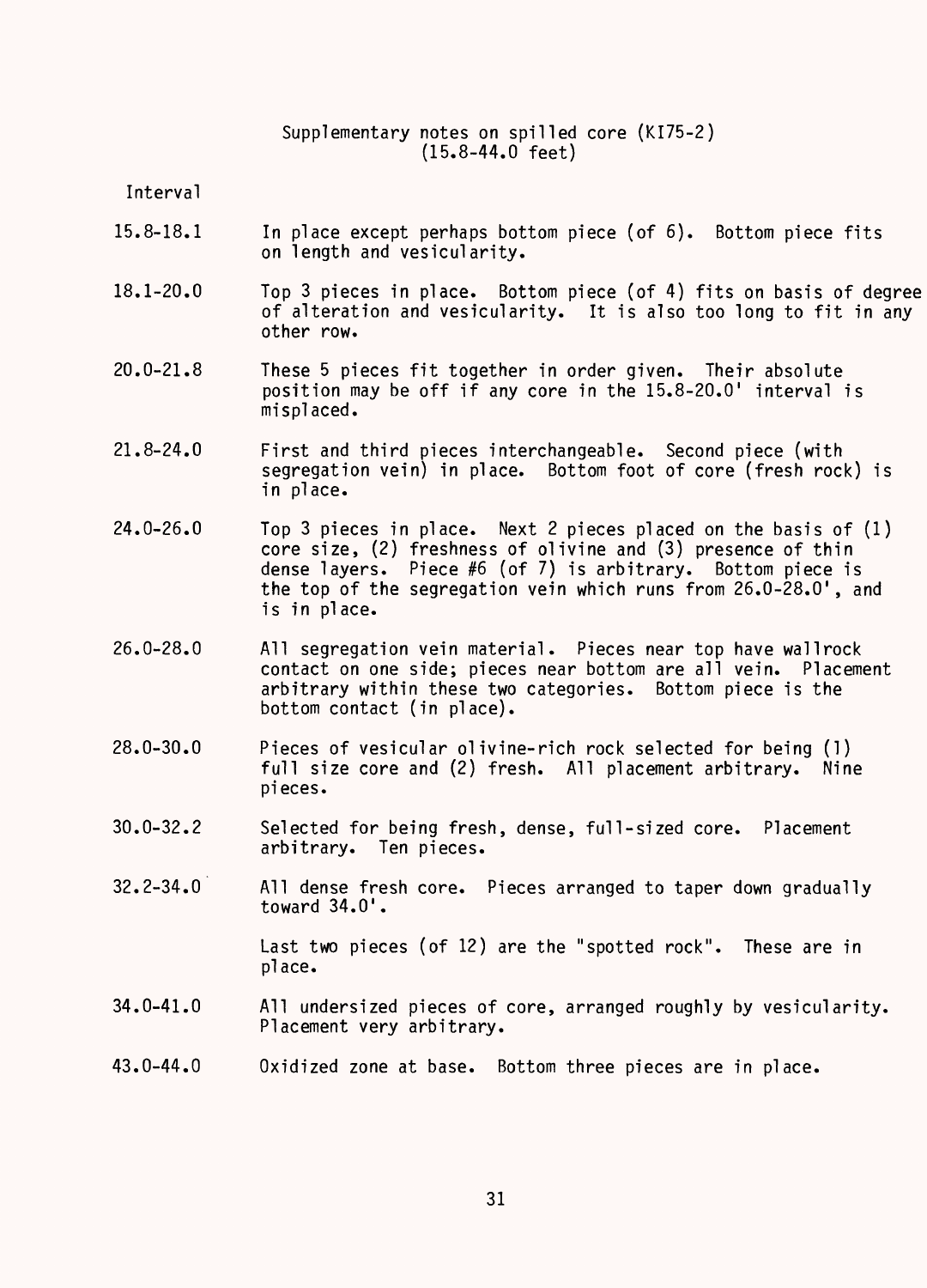## Core Recovery Log for KI75-3

| Date    | Interval drilled<br>(feet)                                                                                                             | Core recovered<br>(feet)                              | Percent<br>recovery*                                                  | Gaps                                            |
|---------|----------------------------------------------------------------------------------------------------------------------------------------|-------------------------------------------------------|-----------------------------------------------------------------------|-------------------------------------------------|
| 3/10/75 | 1.9<br>$0.0 -$<br>$1.9 -$<br>3.0<br>$3.0 -$<br>8.0<br>$8.0 - 10.8$<br>$10.8 - 12.8$<br>$12.8 - 20.0$<br>$20.0 - 25.0$<br>$25.0 - 35.0$ | 0.8<br>0.9<br>5.0<br>2.1<br>none<br>7.0<br>5.0<br>5.6 | 43<br>82<br>100<br>75<br>$\overline{\phantom{a}}$<br>97<br>100<br>100 | $10.8 - 12.8$<br>$29.2 - 33.6$                  |
| 3/11/75 | $35.0 - 45.0$<br>$45.0 - 50.0$<br>$50.0 - 60.0$<br>$60.0 - 65.0$                                                                       | 10.3<br>4.3<br>8.4<br>3.6                             | 100<br>86<br>100<br>72                                                | $50.2 - 51.8$                                   |
| 3/12/75 | $65.0 - 75.0$<br>$75.0 - 80.0$<br>$80.0 - 86.1$                                                                                        | 3.0<br>3.5<br>1.5                                     | 100<br>70<br>100                                                      | $65.2 - 67.2$<br>$80.0 - 84.6$                  |
| 3/13/75 | $86.1 - 91.0$<br>$91.0 - 96.0$<br>$96.0 - 100.8$<br>$100.8 - 106.0$<br>$106.0 - 111.0$<br>111.0-116.0<br>116.0-119.0                   | 4.4<br>4.8<br>3.6<br>5.0<br>2.0<br>3.8<br>2.7         | 90<br>96<br>100<br>97<br>100<br>100<br>90                             | $96.4 - 97.6$<br>$108.0 - 111.0$<br>112.7-113.9 |
| 3/14/75 | 119.0-123.6<br>$123.6 - 129.0$<br>$129.0 - 134.0$<br>134.0-139.0<br>139.0-114.0<br>$144.0 - 145.7$                                     | 2.6<br>0.6<br>2.0<br>4.3<br>4.6<br>1.7                | 57<br>11<br>40<br>86<br>92<br>100                                     |                                                 |

Hole KI75-3 was terminated at 145.7 ft, without reaching melt.

\*not counting gaps

 $\mathbf{r} = \mathbf{r} \times \mathbf{r}$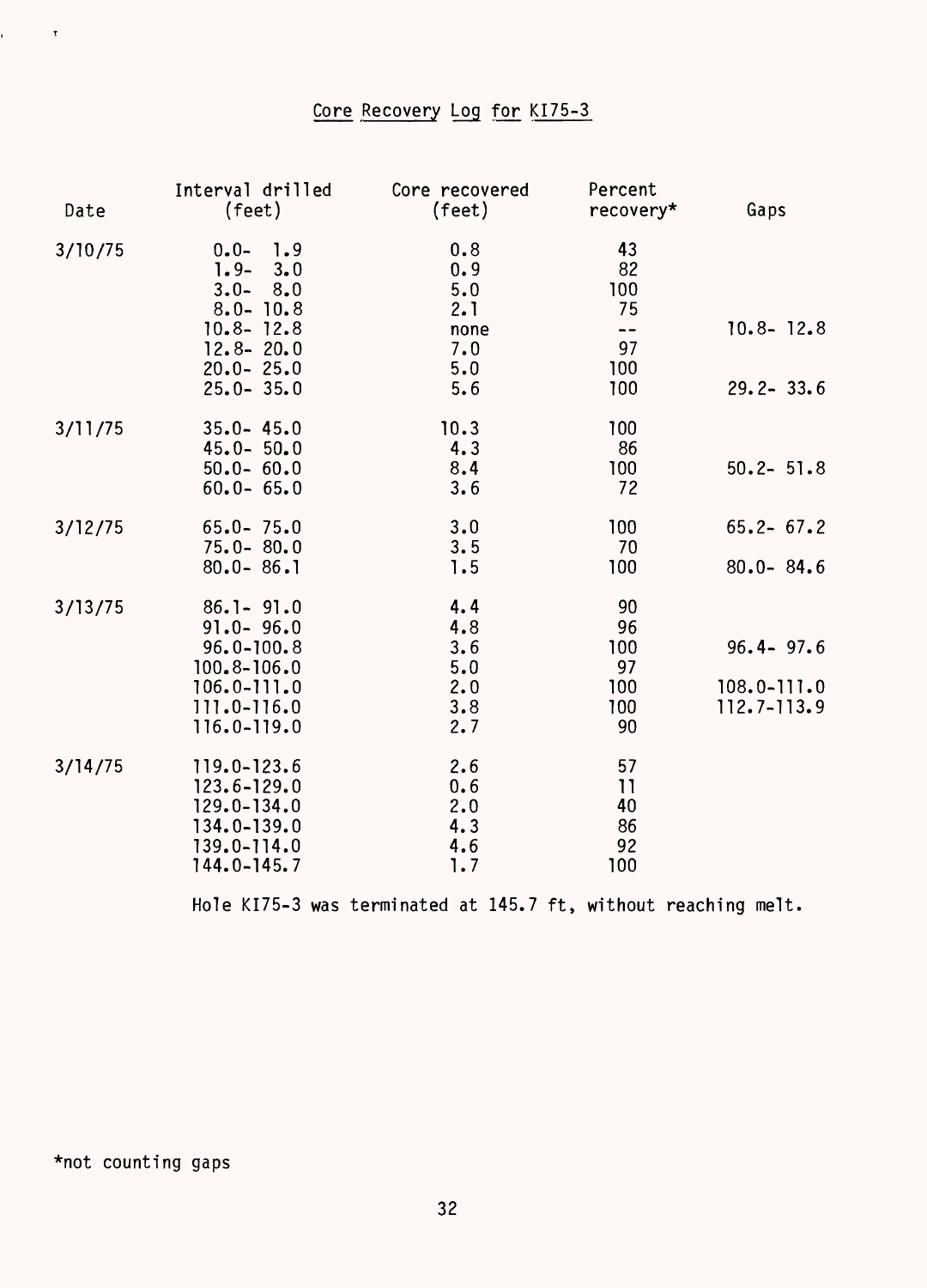# Petrographic Log for KI75-3

| Drilling<br>interval<br>(feet) | Assigned<br>depth<br>(feet) | Description of core                                                                                                                                                                                                     |  |
|--------------------------------|-----------------------------|-------------------------------------------------------------------------------------------------------------------------------------------------------------------------------------------------------------------------|--|
| $0.0 - 1.9$                    | $0.0 - 1.9$                 | Highly vesicular, olivine-rich rock. Top<br>oxidized; in the lower piece, the olivines are<br>still fairly fresh.                                                                                                       |  |
| $1.9 - 3.0$                    | $1.9 - 3.0$                 | Highly vesicular olivine-rich rock, somewhat<br>oxidized, especially along joint surfaces.<br>Minor coatings of whitish secondary mineral.                                                                              |  |
| $3.0 - 8.0$                    | $3.0 - 7.5$                 | Coarsely vesicular, olivine-bearing rock.<br>Variably oxidized; altered most along joint<br>surfaces.                                                                                                                   |  |
|                                | $7.5 - 8.0$                 | More finely vesicular, denser olivine-bearing<br>rock. Oxidized.                                                                                                                                                        |  |
| $8.0 - 10.8$                   | $8.0 - 8.2$                 | Denser olivine-bearing rock, as above.<br>Oxidized.                                                                                                                                                                     |  |
|                                | $8.2 - 10.8$                | Highly vesicular olivine-bearing rock.<br>Variable<br>alteration.                                                                                                                                                       |  |
| $10.8 - 12.8$                  | $10.8 - 12.8$               | No core.                                                                                                                                                                                                                |  |
| $12.8 - 20.0$                  | $12.8 - 20.0$               | Highly vesicular olivine-rich rock, all fresh.<br>Many small segregation veins present; at 13.0,<br>13.3, 13.6, 15.6, 16.2, 18.6, 19.2 and 19.5.<br>All 1/4-1/2" wide, and all flat-lying except<br>the one at $19.2$ . |  |
| $20.0 - 25.0$                  | $20.0 - 25.0$               | Fresh, variably vesicular olivine-rich rock<br>with small segregation veins at 20.1, 20.9,<br>21.6, 21.9, and 25.0, all flat-lying.                                                                                     |  |
| $25.0 - 35.0$                  | $25.0 - 27.2$               | Massive segregation vein, highly vesicular.                                                                                                                                                                             |  |
|                                | $27.2 - 35.0$               | Denser, olivine-rich rock with flattened<br>vesicles. Fresh.<br>Recovery poor.                                                                                                                                          |  |
| $35.0 - 45.0$                  | $35.0 - 35.7$               | Olivine-rich vesicular rock; olivines fresh.                                                                                                                                                                            |  |
|                                | $35.7 - 35.8$               | Segregation vein.                                                                                                                                                                                                       |  |
|                                | $35.8 - 38.3$               | Dense olivine-bearing rock.                                                                                                                                                                                             |  |
|                                | $38.3 - 38.6$               | Minor segregations $(0.3', 0.1')$ .                                                                                                                                                                                     |  |
|                                | $38.6 - 39.7$               | Vesicular olivine-rich rock.                                                                                                                                                                                            |  |
|                                | $39.7 - 42.0$               | Denser olivine-bearing rock.<br>33                                                                                                                                                                                      |  |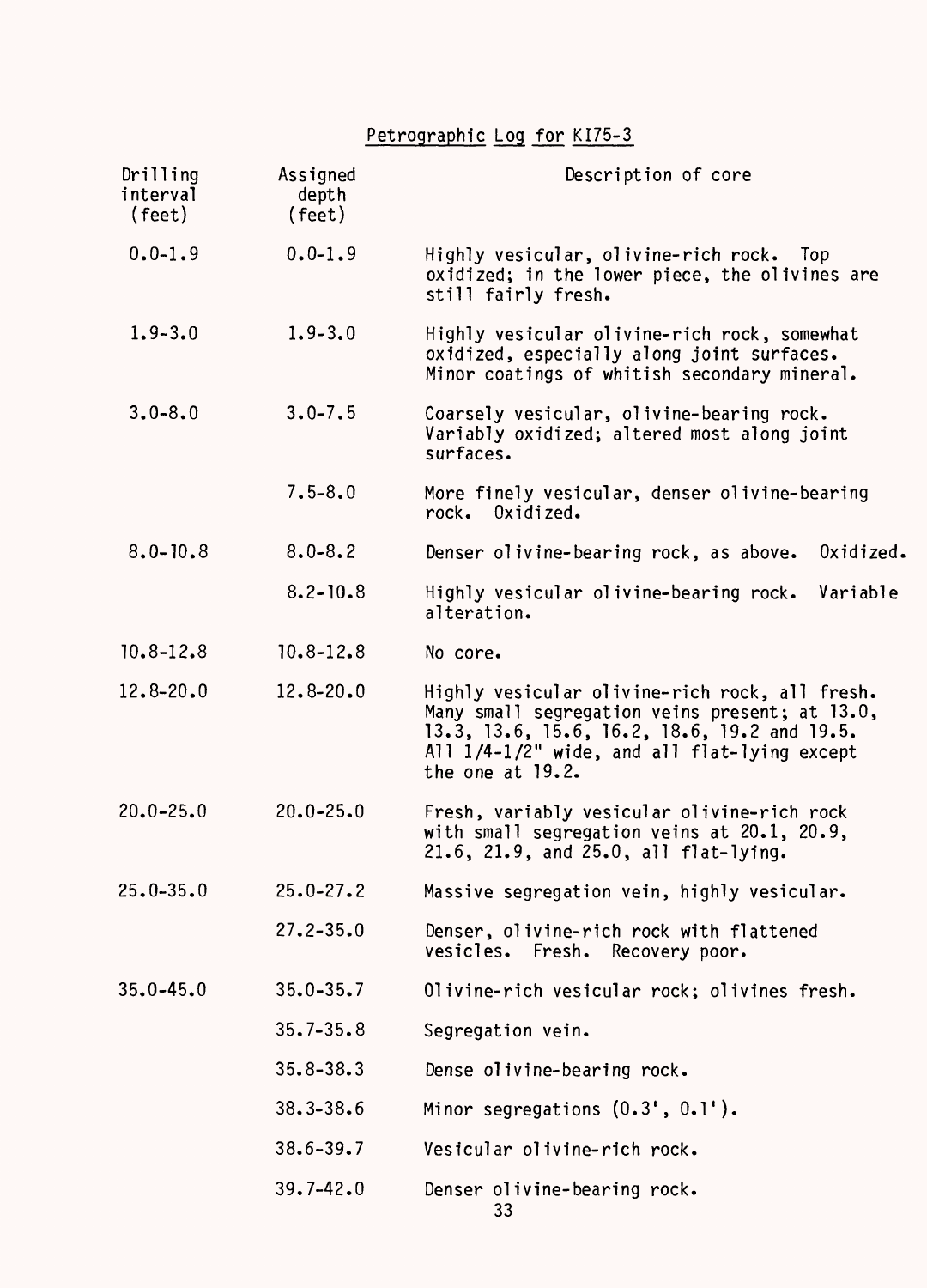| Drilling<br>interval<br>(feet) | Assigned<br>depth<br>(feet) | Description of core (KI75-3)                                                                                    |  |
|--------------------------------|-----------------------------|-----------------------------------------------------------------------------------------------------------------|--|
|                                | $42.0 - 42.2$               | Segregation.                                                                                                    |  |
|                                | $42.2 - 45.0$               | Variably vesicular, olivine-rich rock. All of<br>this interval (35.0-45.0) very fresh.                          |  |
| $45.0 - 50.0$                  | $45.0 - 50.0$               | Olivine-rich vesicular rock. Progressively<br>more altered as depth increases.                                  |  |
| $50.0 - 60.0$                  | $50.0 - 52.0$               | Oxidized olivine-rich core. Recovery poor.                                                                      |  |
|                                | $52.0 - 54.5$               | Dense fresh core, variable olivine content.                                                                     |  |
|                                | $54.5 - 55.1$               | Segregation vein.                                                                                               |  |
|                                | $55.1 - 56.1$               | Contact below vein fresh for 0.2', followed by<br>very dense oxidized olivine-rich rock (pinkish<br>$matrix)$ . |  |
|                                | $56.1 - 57.3$               | Fresh dense olivine-rich rock.                                                                                  |  |
|                                | $57.3 - 60.0$               | Dense to moderately vesicular rock; variable<br>olivine content.                                                |  |
| $60.0 - 65.0$                  | $60.0 - 65.0$               | Dense, oxidized, olivine-rich rock, continuous<br>from above.                                                   |  |
| $65.0 - 75.0$                  | $65.0 - 74.8$               | Dense, oxidized, olivine-bearing rock.                                                                          |  |
|                                | $74.8 - 75.0$               | Vesicular, olivine-rich rock. Oxidized.                                                                         |  |
| $75.0 - 80.0$                  | $75.0 - 80.0$               | Vesicular, oxidized, olivine-rich rock, continued<br>from above.                                                |  |
| $80.0 - 86.1$                  | $80.0 - 84 =$               | Oxidized, vesicular, olivine-rich rock.                                                                         |  |
|                                | $84 \pm 86.0$               | Denser, fresher rock with less olivine than above,<br>but olivine still abundant.                               |  |
| $86.1 - 91.0$                  | $86.1 - 86.9$               | Dense olivine-bearing rock. Altered.                                                                            |  |
|                                | $86.9 - 87.4$               | Slightly fresher(?) olivine-bearing rock (black<br>olivines).                                                   |  |
|                                | $87.4 - 89.0$               | Oxidized, nonvesicular segregation vein.                                                                        |  |
|                                | $89.0 - 89.5$               | Dense olivine-bearing rock, slightly oxidized.                                                                  |  |
|                                | $89.5 - 90.2$               | Oxidized, vesicular segregation vein.                                                                           |  |
|                                | $90.2 - 91.0$               | Oxidized, vesicular, olivine-rich rock.                                                                         |  |

 $\bar{t}$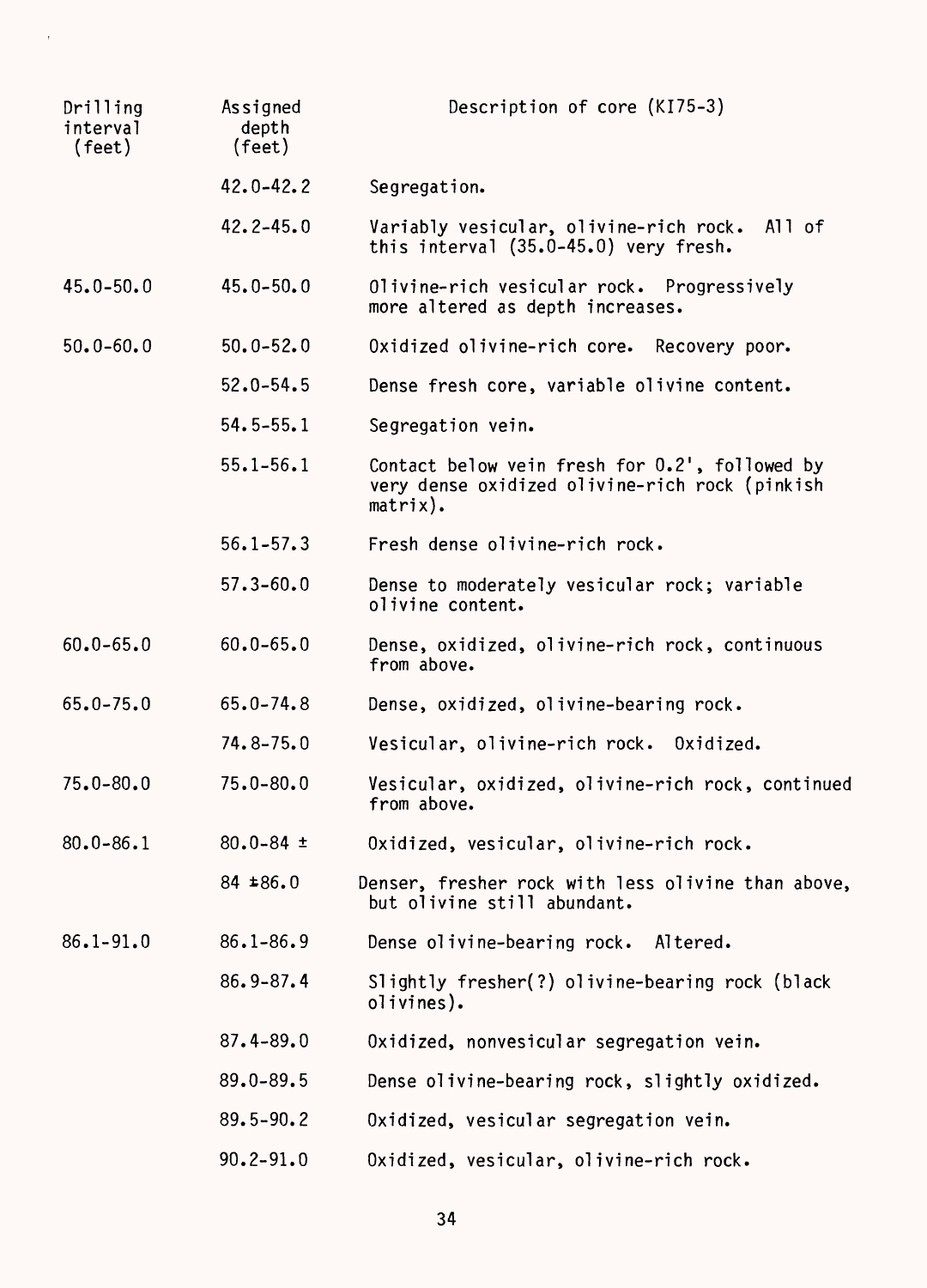| Drilling<br>interval<br>(feet) | Assigned<br>depth<br>(feet) | Description of core (KI75-3)                                                                                                                                                     |
|--------------------------------|-----------------------------|----------------------------------------------------------------------------------------------------------------------------------------------------------------------------------|
| $91.0 - 96.0$                  | $91.0 - 92.3$               | Oxidized, olivine-rich vesicular rock, as above.                                                                                                                                 |
|                                | $92.3 - 96.0$               | Dense (not diktytaxitic) olivine-bearing oxidized<br>rock. Black and red olivines both present.                                                                                  |
| $96.0 - 100.8$                 | $96.0 - 100.8$              | Extremely dense oxidized rock with olivine<br>content decreasing with depth. This was melt<br>in 1967.                                                                           |
| $100.8 - 106.0$                | $100.8 - 106.0$             | Extremely dense, slightly oxidized rock.<br>01ivine<br>sparse.                                                                                                                   |
| $106.0 - 111.0$                | $106.0 - 111.0$             | Very dense, slightly oxidized rock (except<br>bottom two pieces, which are fresh). Olivine<br>sparse.                                                                            |
| $111.0 - 116.0$                | $111.0 - 116.0$             | Very dense olivine-bearing gray rock. Olivine<br>slightly more abundant than in above two inter-<br>vals. Whitish bloom on rock surface as it<br>dries -- Na-sulfate mineral(s)? |
| 116.0-119.0                    | $116.0 - 116.5$             | Vesicular segregation, with cross-cutting<br>vein(?) of dense olivine-bearing rock.                                                                                              |
|                                | $116.5 - 118.0$             | Dense fresh olivine-bearing rock.                                                                                                                                                |
|                                | 118.0-119.0                 | Slightly vesicular segregation vein.                                                                                                                                             |
| $119.0 - 123.6$                | 119.0-120.5                 | Dense gray olivine-bearing rock.                                                                                                                                                 |
|                                | 120.5-121.5                 | Segregation vein. Recovery poor.                                                                                                                                                 |
|                                | 121.5-123.6                 | Dense gray olivine-bearing rock.<br>Olivine con-<br>tent variable. Glassy segregation at bottom.                                                                                 |
| 123.6-129.0                    | 123.6-129.0                 | Recovery poor. Fragments of dense gray olivine-<br>rich rock with interstitial glass.                                                                                            |
| $129.0 - 134.0$                | $129.0 - 134.0$             | Olivine-rich rock with dark gray matrix<br>(interstitial glass).                                                                                                                 |
| 134.0-139.0                    | $134.0 - 137.9$             | Olivine-rich rock with dark glassy matrix.                                                                                                                                       |
|                                | at $135 \pm$                | Vesicle lined with glass.                                                                                                                                                        |
|                                | 137.9-138.5                 | Black olivine-rich core.                                                                                                                                                         |
|                                | 138.5-139.0                 | More crystalline olivine-rich rock than<br>above $(?)$ .                                                                                                                         |

 $\bar{\epsilon}$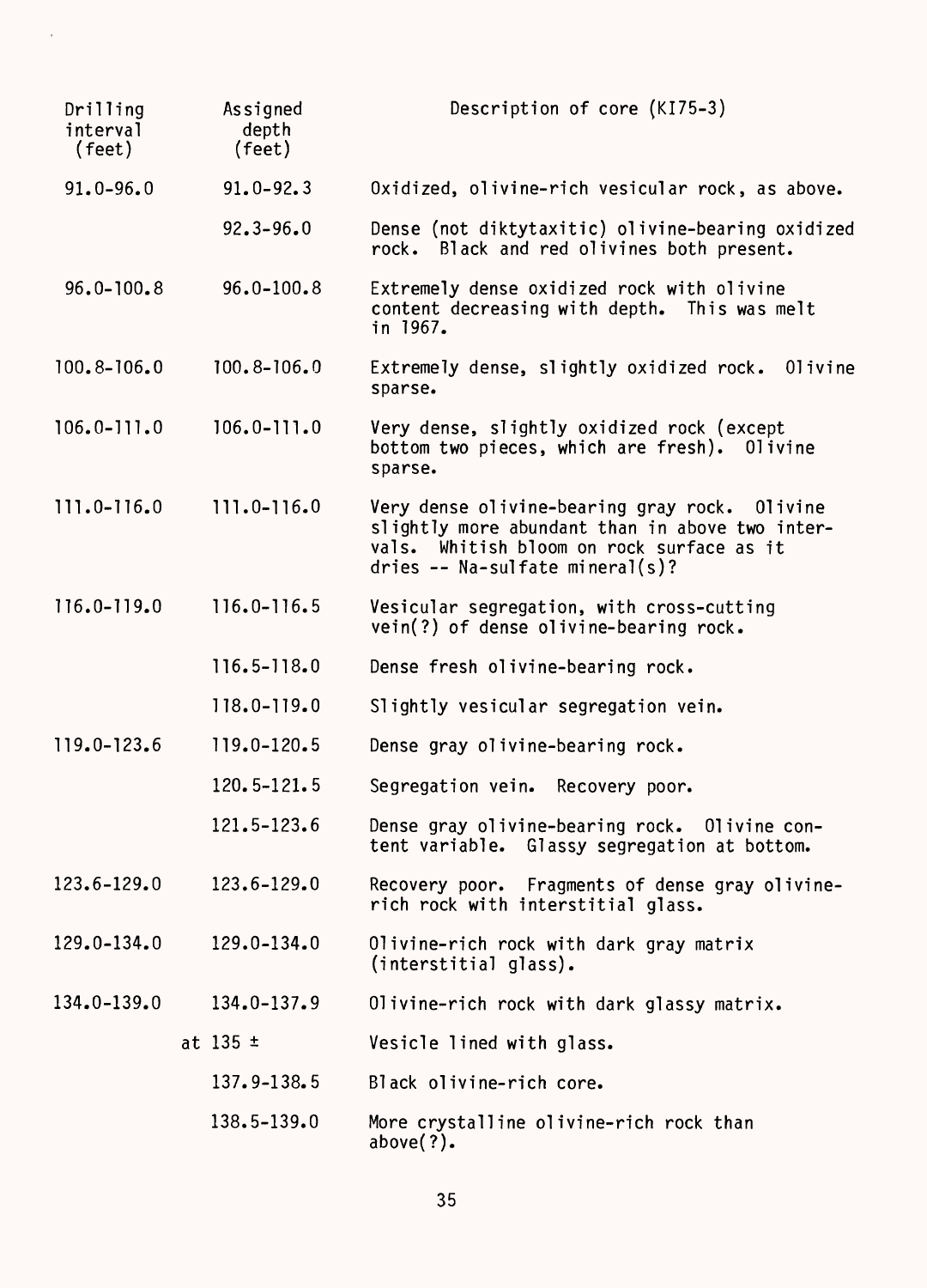| Drilling<br>interval<br>(feet) | Assigned<br>depth<br>(feet) | Description of core (KI75-3)                                                                             |
|--------------------------------|-----------------------------|----------------------------------------------------------------------------------------------------------|
| 139.0-144.0                    | $139.0 - 144.0$             | Olivine-rich rock with black glass matrix.<br>Olivine in well-defined bands between 140.4-<br>$141.0'$ . |
| 144.0-145.7                    | $144.0 - 145.7$             | Extremely glassy black olivine-rich rock.<br>Olivines 3-5 mm long common.                                |

 $\frac{1}{2} \int_{0}^{2\pi} \frac{dx}{2} dx = 0$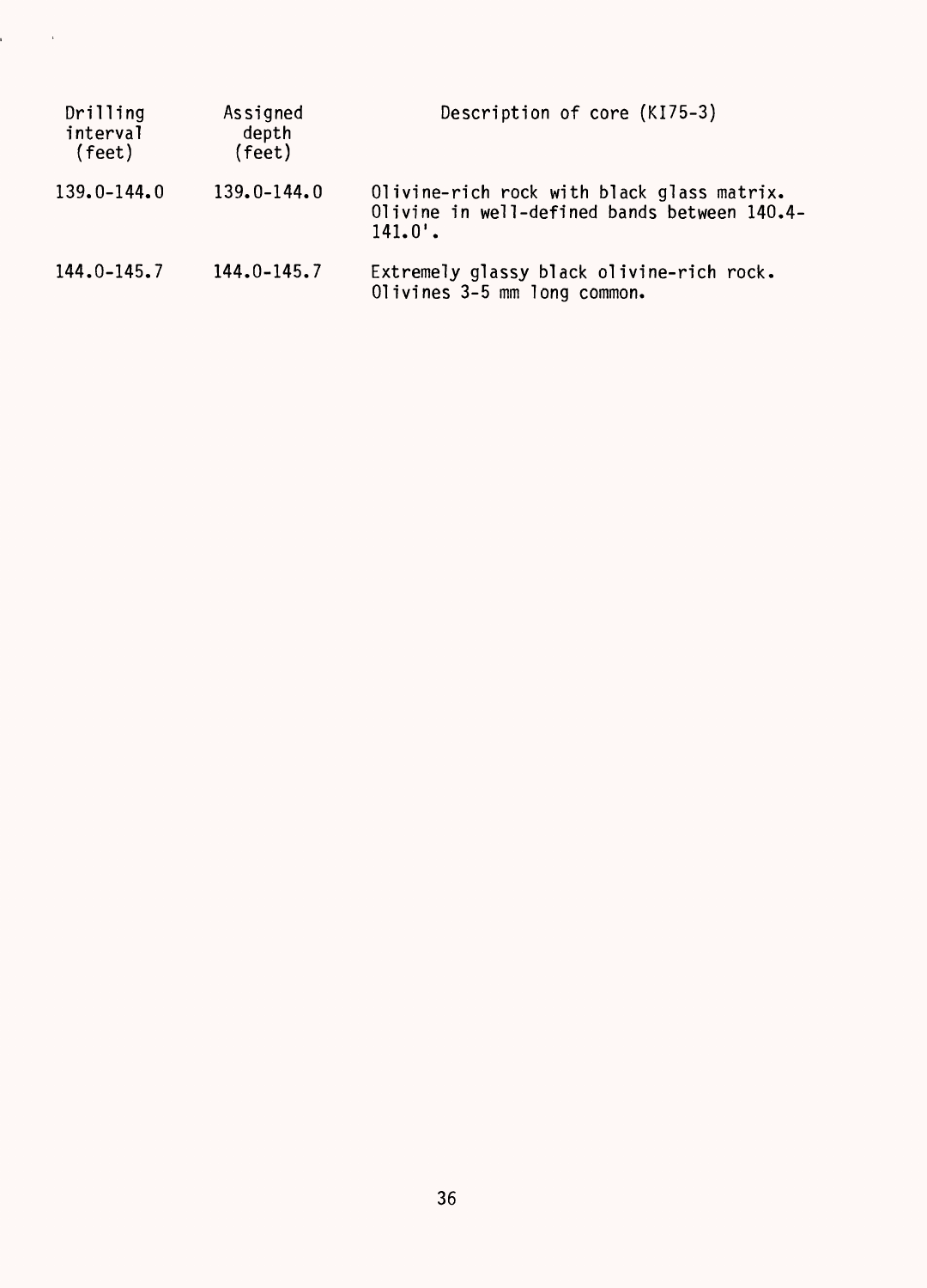### Core Recovery Log for KI76-1

į.

 $\mathcal{A}^{\pm}$ 

| Date    | Interval drilled | Core recovered | Percent  |
|---------|------------------|----------------|----------|
|         | $(\text{feet})$  | (feet)         | recovery |
| 8/18/76 | $0.0 - 1.2$      | 1.2            | 100      |
|         | $1.2 - 2.3$      | 0.8            | 70       |
|         | $2.3 - 3.5$      | 1.2            | 100      |
|         | $3.5 - 8.5$      | 4.9            | 98       |
|         | $8.5 - 10.0$     | 1.5            | 100      |
| 8/19/76 | $10.0 - 15.0$    | 4.8            | 96       |
|         | $15.0 - 19.0$    | 4.0            | 100      |
|         | $19.0 - 25.0$    | 6.0            | 100      |
|         | $25.0 - 35.0$    | 9.7            | 97       |
| 8/20/76 | $35.0 - 45.0$    | 10.0           | 100      |
|         | $45.0 - 55.0$    | 10.0           | 100      |
|         | $55.0 - 65.0$    | 10.0           | 100      |
|         | $65.0 - 75.0$    | 10.0           | 100      |
|         | $75.0 - 85.0$    | 9.5            | 95       |
| 8/23/76 | $85.0 - 95.0$    | 10.0           | 100      |
|         | $95.0 - 105.0$   | 10.0           | 100      |
| 8/24/76 | $105.0 - 115.0$  | 10.0           | 100      |
|         | $115.0 - 125.0$  | 10.0           | 100      |
|         | $125.0 - 135.0$  | 10.0           | 100      |
|         | $135.0 - 140.3$  | 5.3            | 100      |
|         | $140.3 - 145.3$  | 5.0            | 100      |
|         | $145.3 - 149.3$  | 4.0            | 100      |

Below this depth the drilling string dropped 1.5 feet to a depth of 150.8 feet, where it was stopped by another layer of rigid crust. Only 0.8 feet of glass from below the crust-melt interface was recovered.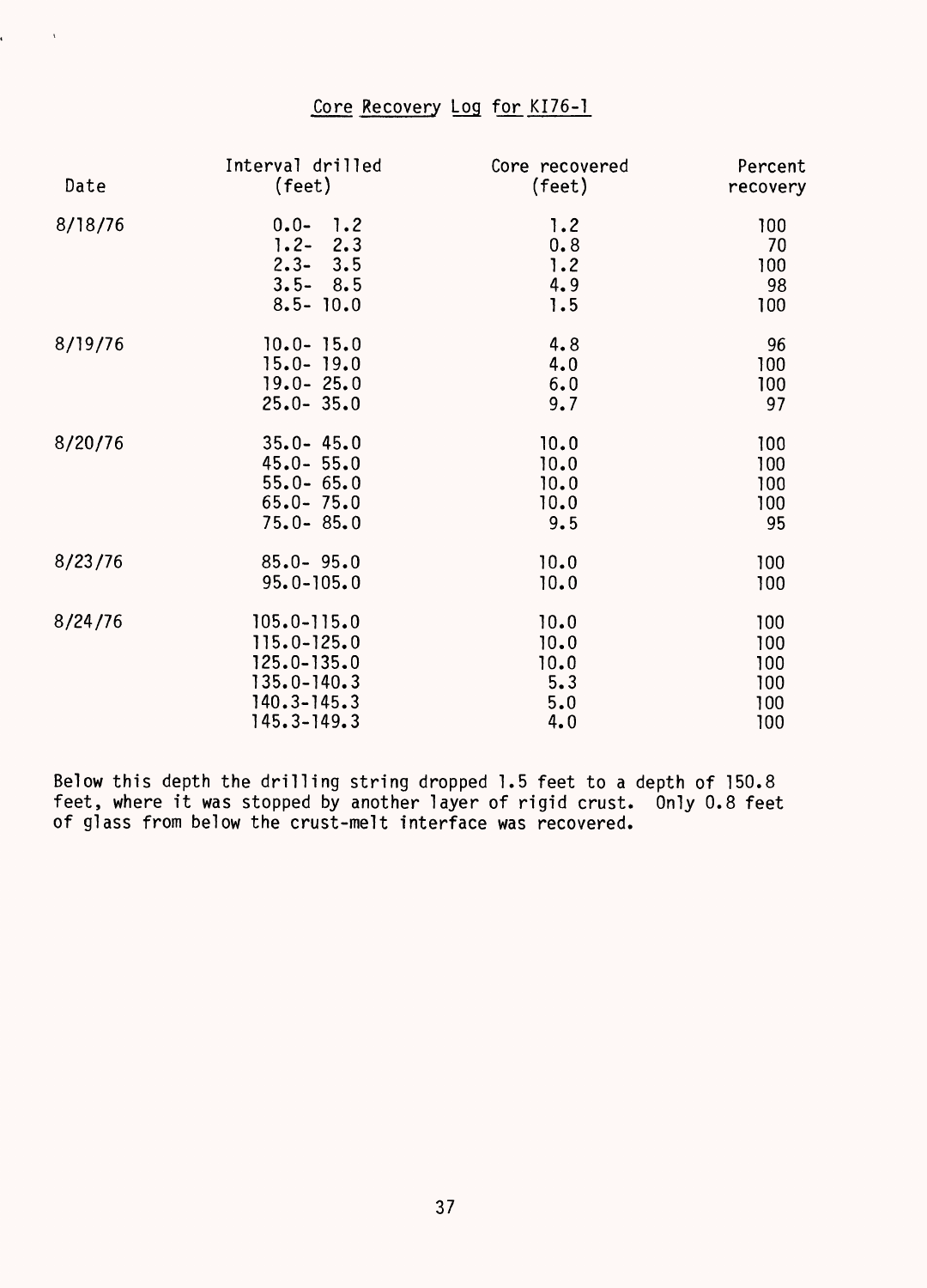Petrographic Log for KI76-1

 $\label{eq:2.1} \mathbf{r} = \left( \begin{array}{cc} 0 & \mathbf{r} \\ \mathbf{r} & \mathbf{r} \end{array} \right) \begin{array}{ll} \mathbf{r} & \mathbf{r} \\ \mathbf{r} & \mathbf{r} \end{array}$ 

| Drilling<br>interval<br>(feet)            | Assigned<br>depth<br>(feet) | Description of core                                                                                                                                                                             |
|-------------------------------------------|-----------------------------|-------------------------------------------------------------------------------------------------------------------------------------------------------------------------------------------------|
| $0.0 - 1.2$<br>$1.2 - 2.3$<br>$2.3 - 3.5$ | $0.0 - 3.5$                 | Highly vesicular, slightly oxidized rock with<br>secondary minerals (probably gypsum and cristo-<br>balite) in the vesicles.                                                                    |
| $3.5 - 8.5$                               | $3.5 - 4.5$                 | As above.                                                                                                                                                                                       |
|                                           | $4.5 - 8.5$                 | Highly vesicular, slightly oxidized rock.<br>Olivine-rich.                                                                                                                                      |
| $8.5 - 10.0$                              | $8.5 - 10.0$                | As above, but more oxidized.                                                                                                                                                                    |
| $10.0 - 15.0$                             | $10.0 - 13.1$               | Very oxidized, vesicular, olivine-rich rock.<br>Oxidized xenolith $(?)$ at $12.5-12.6$ feet.                                                                                                    |
|                                           | $13.1 - 15.0$               | Fairly dense, fresh rock. Olivine content<br>variable, but mostly lower than rock in 10.0-<br>13.1 interval.                                                                                    |
| $15.0 - 19.0$                             | $15.0 - 15.2$               | Continuous with above, but slightly oxidized.                                                                                                                                                   |
|                                           | $15.2 - 18.9$               | Vesicular, olivine-rich rock. Oxidized between<br>15.8 and $17.0$ .                                                                                                                             |
|                                           | $18.9 - 19.0$               | Denser, fresh rock with small segregation at top.                                                                                                                                               |
| $19.0 - 25.0$                             | $19.0 - 20.9$               | Fresh rock, mostly olivine rich. Variable<br>vesicularity. Segregation 0.5" thick at top.                                                                                                       |
|                                           | $20.9 - 23.2$               | Dense, fresh, olivine-rich rock.                                                                                                                                                                |
|                                           | $23.2 - 24.7$               | Vesicular, olivine-rich rock, locally oxidized.<br>Segregation between 22.7-22.9 ft.                                                                                                            |
|                                           | $24.7 - 24.6$               | Less vesicular, olivine-rich rock. Slightly<br>oxidized.                                                                                                                                        |
|                                           | $24.6 - 25.0$               | Denser fresh rock with small segregation at top.                                                                                                                                                |
| $25.0 - 35.0$                             | $25.0 - 35.0$               | All fresh rock. Olivine content and vesicularity<br>variable. Larger vesicles are subhorizontal<br>and partly lined with segregation material.<br>These are scattered throughout this interval. |
| $35.0 - 45.0 -$                           | $35.0 - 41.9$               | Fresh, olivine-rich rock. Vesicularity variable.<br>Subhorizontal vesicles partly lined with segre-<br>gation material from 40-41.5 ft.                                                         |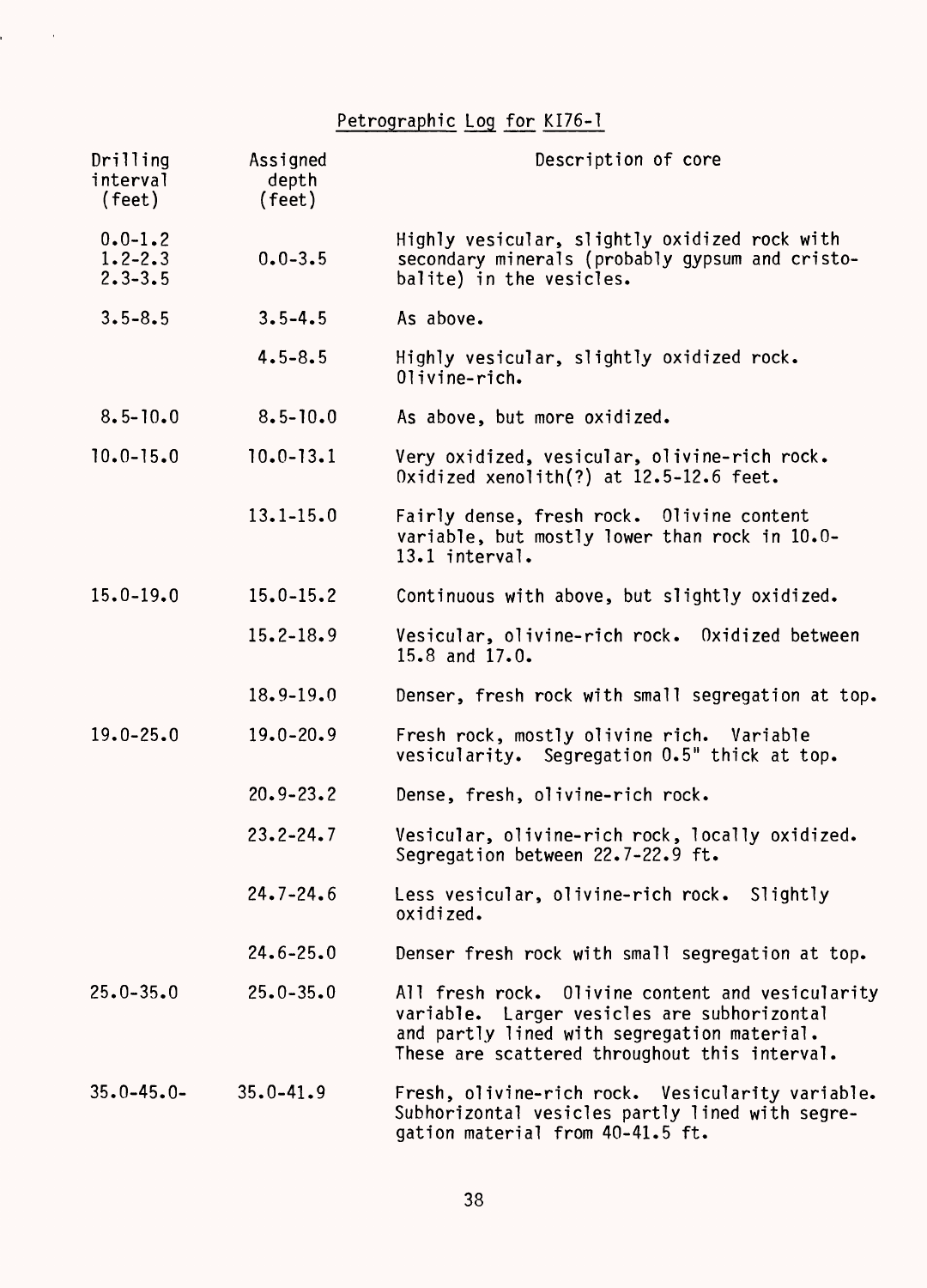| Drilling<br>interval<br>$(\text{feet})$ | Assigned<br>depth<br>$(\text{feet})$ | Description of core (KI76-1)                                                                                                                                         |
|-----------------------------------------|--------------------------------------|----------------------------------------------------------------------------------------------------------------------------------------------------------------------|
|                                         | $41.9 - 45.0$                        | Dense fresh rock, with one vesicular zone in center.<br>Olivine less abundant than in 35.0-41.9 interval.                                                            |
| $45.0 - 55.0$                           | $45.0 - 55.0$                        | Fresh gray diktytaxitic rock. Coarse olivine<br>moderately abundant. Many small pipe vesicles,<br>pods of segregation material. Segregation at<br>$54.0 - 54.2$      |
| $55.0 - 65.0$                           | $55.0 - 65.0$                        | Fresh, gray diktytaxitic rock. Sparse larger<br>vesicles. Coarse olivine phenocrysts moderately<br>Minor pods of segregation material<br>abundant.<br>locally.       |
| $65.0 - 75.0$                           | $65.0 - 70.7$                        | 01ivines<br>Gray, diktytaxitic rock as above.<br>moderately abundant.                                                                                                |
|                                         | $70.7 - 71.3$                        | Segregation vein, 0.5' thick.                                                                                                                                        |
|                                         | $71.3 - 73.5$                        | Gray diktytaxitic rock, with olivines slightly<br>altered. Coarse olivines sparse.                                                                                   |
|                                         | $73.5 - 74.0$                        | Segregation vein, very vuggy, with cristobalite<br>in vesicles.                                                                                                      |
|                                         | $74.0 - 75.0$                        | Gray diktytaxitic rock. Olivines slightly altered.                                                                                                                   |
| $75.0 - 85.0$                           | $75.0 - 81.9$                        | Fresh diktytaxitic rock. Olivine present but small.                                                                                                                  |
|                                         | $76.0 - 77.0$                        | Segregation vein.                                                                                                                                                    |
|                                         | $81.9 - 84.2$                        | Massive segregation vein, very vuggy near top.<br>No olivine.                                                                                                        |
|                                         | $84.2 - 85.0$                        | Fresh gray diktytaxitic rock. Olivine sparse.                                                                                                                        |
| $85.0 - 95.0$                           | $85.0 - 95.0$                        | Matrix rock as in 84.2-85.0 interval. Segrega-<br>tions at 86.4-87.3 ft. and 94.3-95.0 ft. Lower<br>one contains olivine, upper does not.                            |
| $95.0 - 105.0$                          | $95.0 - 99.7$                        | Gray diktytaxitic rock. Sparse olivines. Sev-<br>eral minor segregation veins in this interval.                                                                      |
|                                         | $99.7 - 102.3$                       | Massive segregation, vuggy at top. Contains olivine.                                                                                                                 |
|                                         | $102.3 - 105.0$                      | Matrix rock as in 95.0-99.7 interval.                                                                                                                                |
| $105.0 - 115.0$                         | $105.0 - 115.0$                      | Dense gray rock with very sparse olivine. Large<br>olivine-bearing segregation from 105.2-106.3 ft.<br>Coating of Na <sub>2</sub> SO <sub>4</sub> at 109.5-110.5 ft. |
| 115.0-125.0                             | $115.0 - 116.6$                      | Dense gray diktytaxitic rock. Small $(\leq 3$ mm)<br>olivine phenocrysts only.                                                                                       |

 $\sim$ 

ı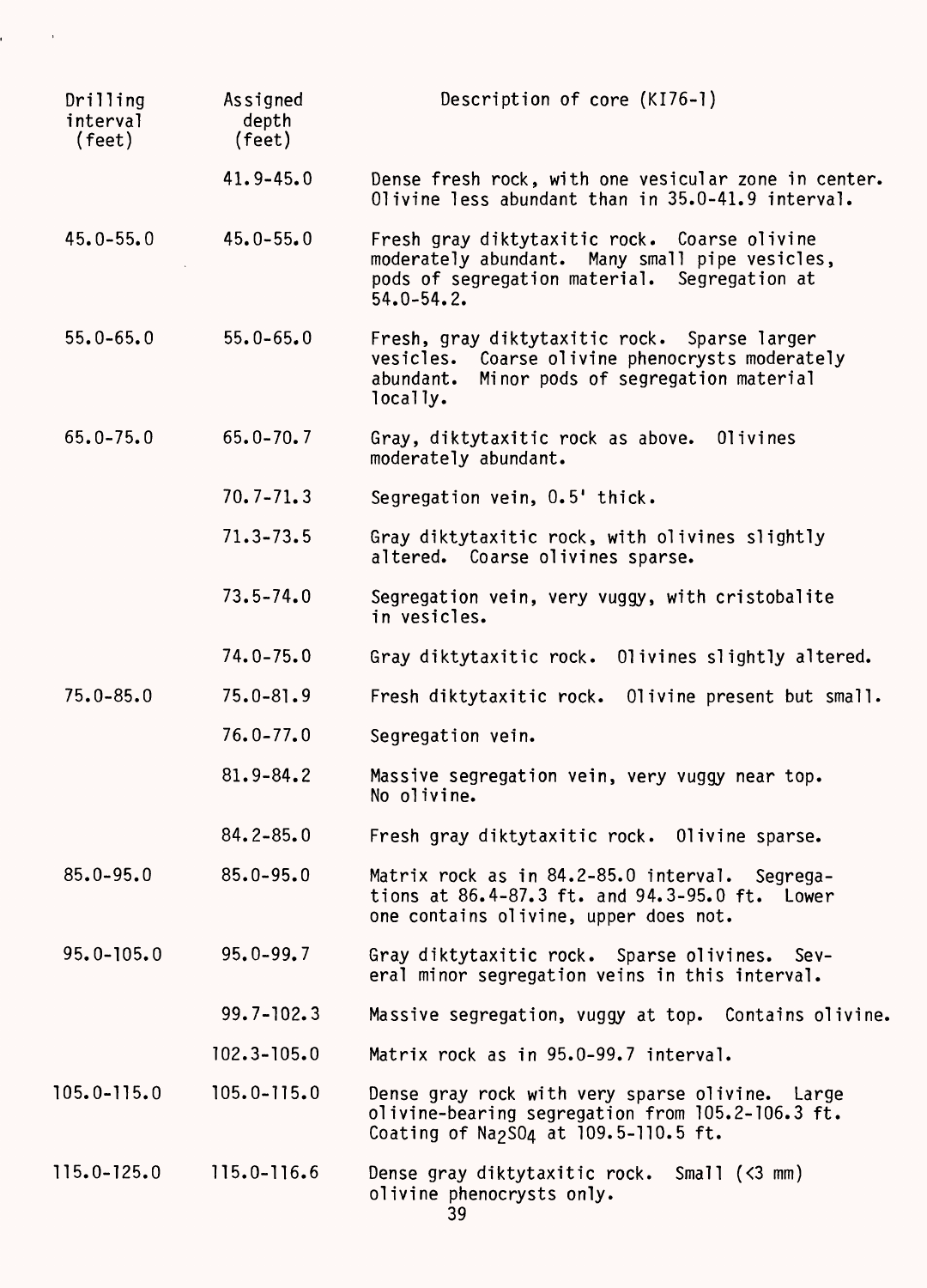| Drilling<br>interval<br>(feet) | Assigned<br>depth<br>(feet) | Description of core (KI76-1)                                                                                                                                                         |
|--------------------------------|-----------------------------|--------------------------------------------------------------------------------------------------------------------------------------------------------------------------------------|
|                                | $116.6 - 116.8$             | Segregation vein.                                                                                                                                                                    |
|                                | 116.8-119.0                 | Dense gray diktytaxitic rock. Olivine pheno-<br>crysts sparse, small.                                                                                                                |
|                                | 119.0-120.4                 | Segregation veins with olivine.                                                                                                                                                      |
|                                | $120.4 - 123.0$             | Dense matrix rock, as above.                                                                                                                                                         |
|                                | $123.0 - 125.0$             | Massive segregation, with olivine.                                                                                                                                                   |
| $125.0 - 135.0$                | $125.0 - 126.4$             | Continuation of segregation. Total thickness =<br>$3.4$ feet.                                                                                                                        |
|                                | $126.4 - 127.6$             | Rock shattered to small pieces. Some chips are<br>dense, gray and almost aphyric, but with olivine<br>abundant in groundmass. Some chips have fine-<br>grained segregation material. |
|                                | $127.6 - 130.6$             | Massive segregation, 3.0' thick. Contain olivine.                                                                                                                                    |
|                                | $130.6 - 131.0$             | Dense olivine-bearing matrix rock.                                                                                                                                                   |
|                                | $131.0 - 131.2$             | Segregation vein, probably glassy.                                                                                                                                                   |
|                                | 131.2-135.0                 | Dense gray diktytaxitic rock with flecks of<br>black glass. Olivine phenocrysts sparse.                                                                                              |
| $135.0 - 140.3$                | $135.0 - 140.3$             | Rock as above, except glass more abundant.<br>Olivine phenocrysts commoner, including some<br>large crystals $(6 \text{ mm})$ .                                                      |
| 140.3-145.3                    | $140.3 - 141.0$             | Dense gray rock with glassy matrix.<br>Olivine common.                                                                                                                               |
|                                | $141.0 - 143.3$             | Massive segregation. Large pools of fresh<br>black glass, surrounded by coarse radiating<br>plagioclase crystals.                                                                    |
|                                | $143.3 - 145.3$             | Olivine-rich rock with dark gray matrix containing<br>abundant glass. Minor cross-cutting veinlets<br>of glass.                                                                      |
| $145.3 - 150.0$                | $145.3 - 149.3$             | Olivine-rich rock with gray to black matrix.<br>Conspicuous vertical segregations of coarse<br>Black glass in contact with crust at<br>olivine.<br>149.3 ft.                         |
|                                | $149.3 - 150.0$             | Black glass, containing scattered olivine,<br>plagioclase crystals.                                                                                                                  |

 $\label{eq:2.1} \frac{1}{\sqrt{2\pi}}\int_{0}^{\infty}\frac{1}{\sqrt{2\pi}}\left(\frac{1}{\sqrt{2\pi}}\right)^{2\alpha} \frac{1}{\sqrt{2\pi}}\left(\frac{1}{\sqrt{2\pi}}\right)^{\alpha} \frac{1}{\sqrt{2\pi}}\frac{1}{\sqrt{2\pi}}\frac{1}{\sqrt{2\pi}}\frac{1}{\sqrt{2\pi}}\frac{1}{\sqrt{2\pi}}\frac{1}{\sqrt{2\pi}}\frac{1}{\sqrt{2\pi}}\frac{1}{\sqrt{2\pi}}\frac{1}{\sqrt{2\pi}}\frac{1}{\sqrt{2\pi}}\frac{1$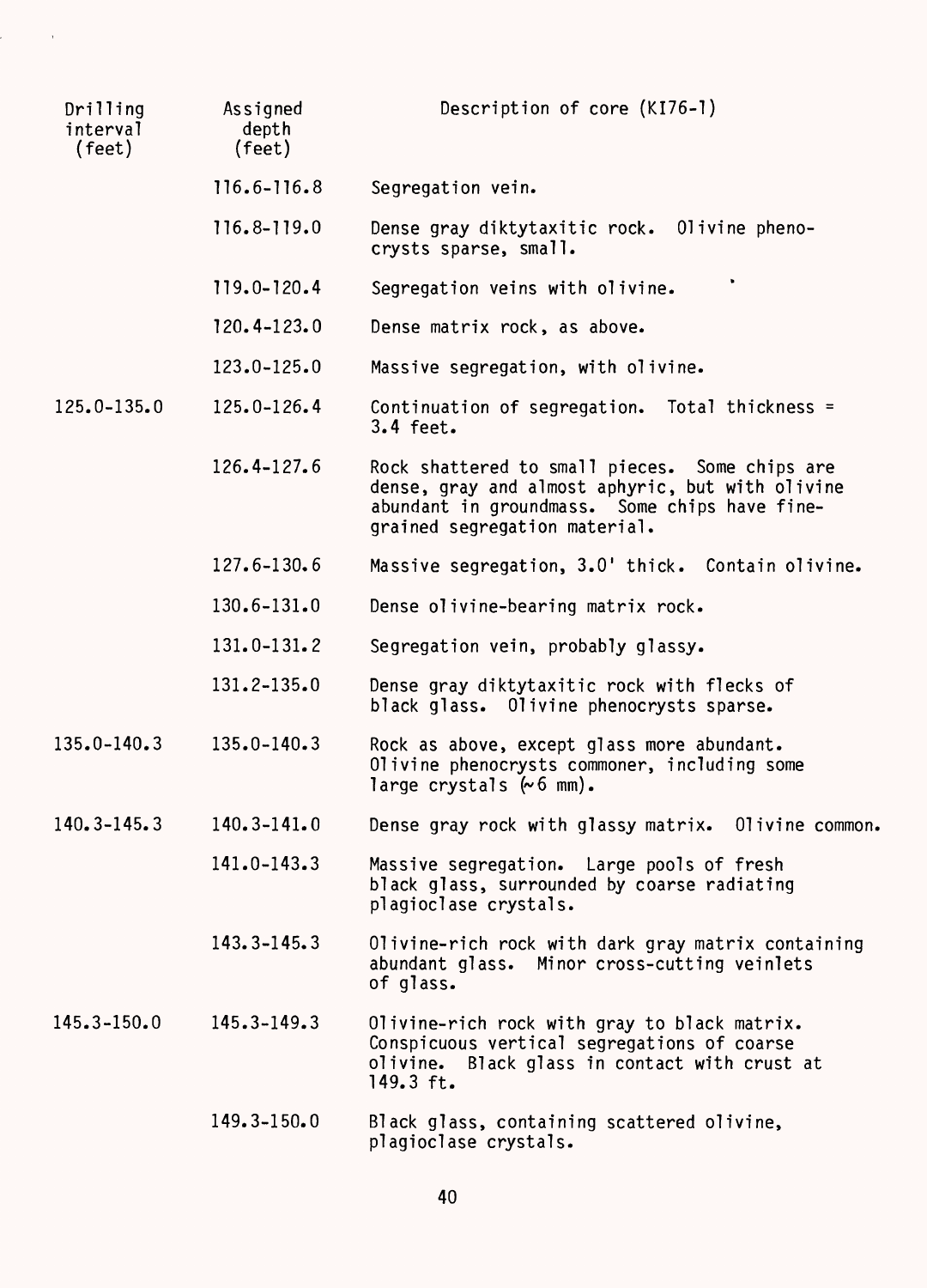## Core Recovery Log for KI76-2

| Date    | Interval drilled        | Core recovered                                                      | Percent             |
|---------|-------------------------|---------------------------------------------------------------------|---------------------|
|         | (feet)                  | (feet)                                                              | recovery            |
| 8/30/76 | $0.0 - 10.5$            | none                                                                | $\bf{0}$            |
|         | $10.5 - 14.0$           | 3.5                                                                 | 100                 |
|         | $14.0 - 24.0$           | 10.0                                                                | 100                 |
|         | $24.0 - 34.3$           | 10.3                                                                | 100                 |
| 8/31/76 | $34.3 - 44.0$           | 9.3                                                                 | 96                  |
|         | $44.0 - 54.0$           | 9.8                                                                 | 98                  |
|         | $54.0 - 64.3$           | 10.3                                                                | 100                 |
|         | $64.3 - 74.1$           | 9.8                                                                 | 100                 |
|         | $74.1 - 84.1$           | 10.0                                                                | 100                 |
| 9/1/76  | $84.1 - 94.3$           | 10.2                                                                | 100                 |
|         | $94.3 - 102.5$          | 8.2                                                                 | 100                 |
|         | $102.5 - 110.0$         | 7.9                                                                 | $\ddot{\mathbf{?}}$ |
|         | $110.0 - 115.5$         | 5.5                                                                 | 100                 |
|         | $115.5 - 125.8$         | 10.3                                                                | 99                  |
|         | $125.8 - 135.8$         | 9.9                                                                 | 99                  |
|         | $135.8 - 145.8$         | 10.0                                                                | 100                 |
| 9/2/76  | $145.8 - 150.5 \pm$     | $4.7+$<br>plus 0.5 feet of glass, down<br>to approximately 151 feet | 100                 |
| 9/3/76  | $138.5 - 147.1$ (ooze+) | 0.9                                                                 | 10                  |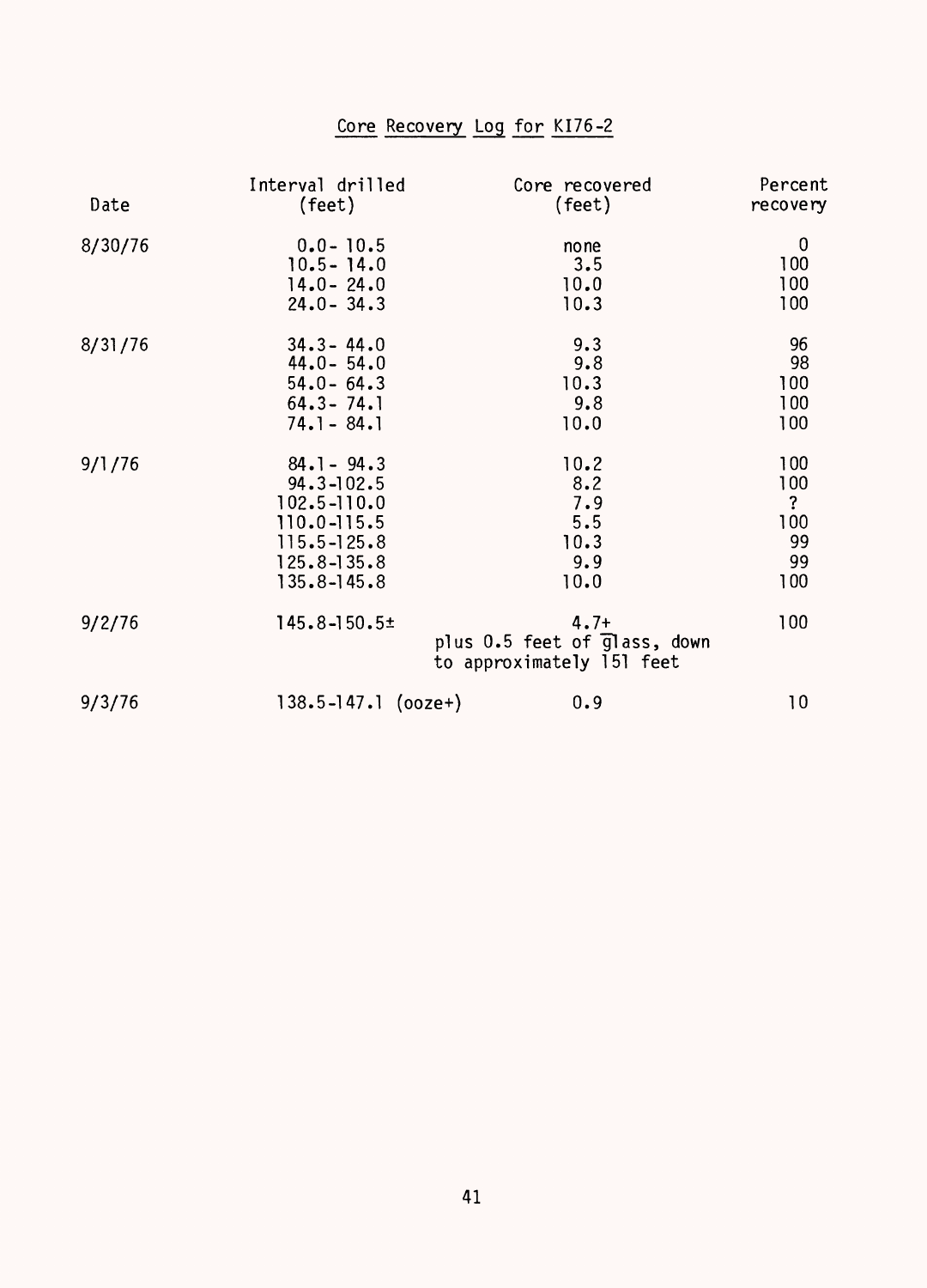## Petrographic Log for KI76-2

 $\label{eq:2.1} \frac{1}{\sqrt{2}}\left(\frac{1}{\sqrt{2}}\right)^{2}=\frac{1}{2}\left(\frac{1}{2}\right)^{2}$ 

| Drilling<br>interval<br>(feet) | Assigned<br>depth<br>(feet) | Description of core                                                                                                                                                                 |
|--------------------------------|-----------------------------|-------------------------------------------------------------------------------------------------------------------------------------------------------------------------------------|
| $0.0 - 10.5$                   |                             | No core recovered.                                                                                                                                                                  |
| $10.5 - 14.0$                  | $10.5 - 14.0$               | Olivine-rich, highly vesicular rock. Oxidized.                                                                                                                                      |
| $14.0 - 24.0$                  | $14.0 - 14.2$               | Oxidized, vesicular rock continuous with above.                                                                                                                                     |
|                                | $14.2 - 15.7$               | Relatively dense fresh rock.                                                                                                                                                        |
|                                | $15.7 - 19.7$               | Oxidized, vesicular rock. Olivine-rich.                                                                                                                                             |
|                                | $19.7 - 22.7$               | Denser, fresh rock. Coarse olivine clot at<br>$20.5$ ft.                                                                                                                            |
|                                | $22.7 - 24.0$               | More oxidized, vesicular rock.                                                                                                                                                      |
| $24.0 - 34.3$                  | $24.0 - 24.5$               | Oxidized olivine-rich rock, continuous with above.                                                                                                                                  |
|                                | $24.5 - 30.0$               | Fairly dense rock, which locally has a few<br>large vesicles flattened. Olivine content<br>variable.                                                                                |
|                                | $30.0 - 34.3$               | Finely vesicular rock, with variable olivine<br>content. Locally more coarsely vesicular, with<br>largest vesicles flattened. These sometimes<br>contain vuggy ilmenite (31.3 ft.). |
| $34.3 - 44.0$                  | $34.3 - 35.0$               | Reground core. Vesicular, olivine-rich, slightly<br>altered.                                                                                                                        |
|                                | $35.0 - 41.8$               | Vesicular rock, olivine content variable. All<br>slightly altered, especially along joint surface.                                                                                  |
|                                | $41.8 - 43.1$               | Dense fresh rock.                                                                                                                                                                   |
|                                | $43.1 - 44.0$               | More vesicular, olivine-rich rock. Slightly altered.                                                                                                                                |
| $44.0 - 54.0$                  | $44.0 - 47.8$               | Mostly fairly dense rock, slightly altered,<br>with whitish bloom at 47.0-47.8 ft.                                                                                                  |
|                                | $47.8 - 49.5$               | More strongly oxidized rock. Finely vesicular<br>from $48.5 - 49.5$ ft.                                                                                                             |
|                                | $49.5 - 54.0$               | Fairly dense, fresh gray rock. Moderate olivine<br>content. Whitish bloom locally.                                                                                                  |
| $54.0 - 64.3$                  | $54.0 - 64.3$               | Gray, finely vesicular to diktytaxitic rock.<br>Olivines slightly altered. Small (<0.1') segre-<br>gation at 55.3 ft. dipping $~100$ .                                              |

 $\bar{\gamma}$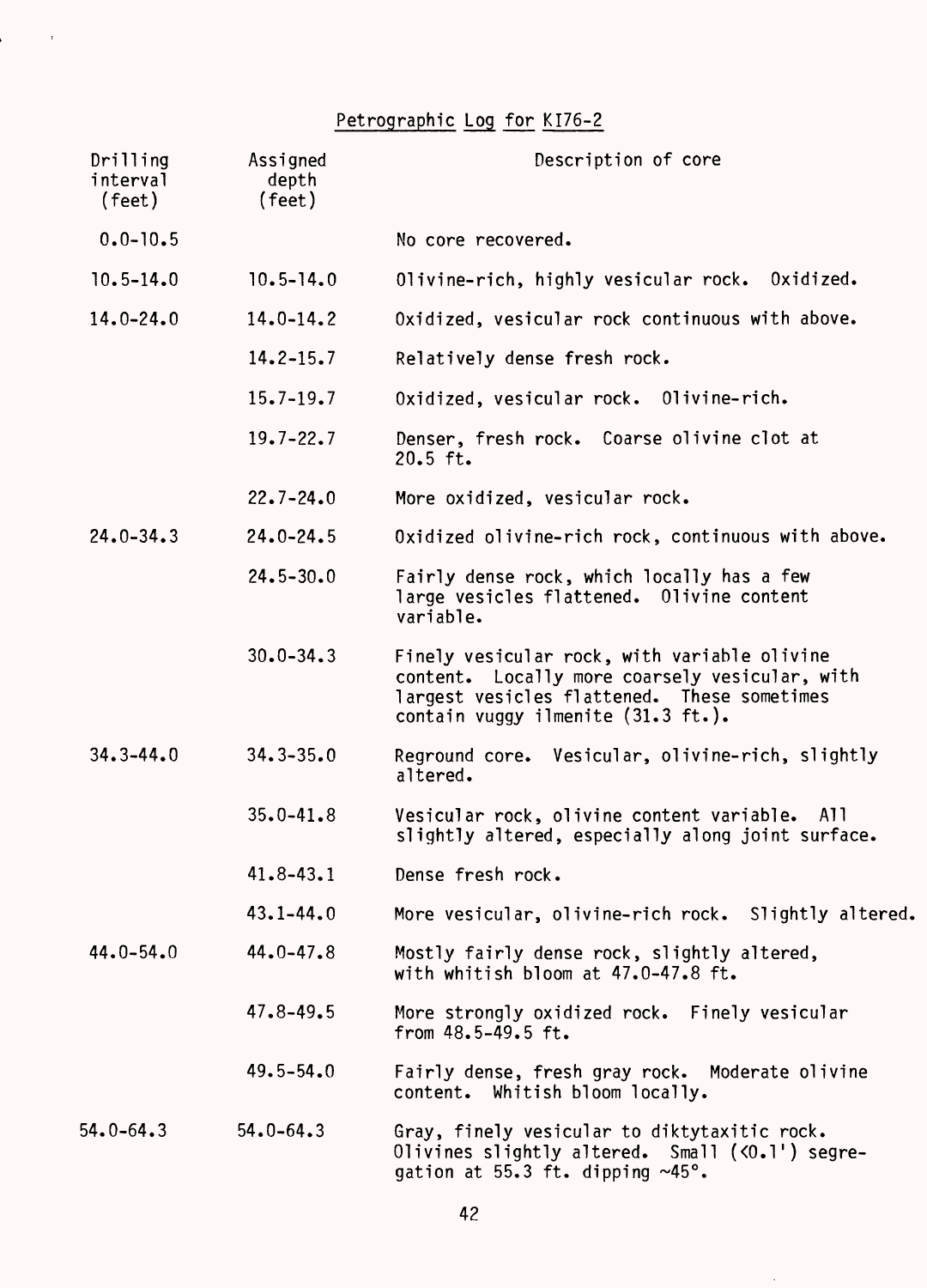| Drilling<br>interval<br>(feet) | Assigned<br>depth<br>$(\text{feet})$ | Description of core (KI76-2)                                                                                                                                              |  |
|--------------------------------|--------------------------------------|---------------------------------------------------------------------------------------------------------------------------------------------------------------------------|--|
| $64.3 - 74.1$                  | $64.3 - 71.4$                        | As above (54.0-64.3 interval). Whitish coating<br>on joint surfaces.                                                                                                      |  |
|                                | $71.4 - 71.8$                        | Segregation vein.                                                                                                                                                         |  |
|                                | $71.8 - 74.1$                        | Fresh gray diktytaxitic rock with scattered<br>small segregations crosscutting at low angles.                                                                             |  |
| $74.1 - 84.1$                  | $74.1 - 77.1$                        | Gray diktytaxitic rock with small blebs and<br>stringers of segregation material.                                                                                         |  |
|                                | $77.1 - 77.9$                        | Vuggy segregation vein.                                                                                                                                                   |  |
|                                | $77.9 - 83.1$                        | As in 74.1-77.1 ft. interval.                                                                                                                                             |  |
|                                | $83.1 - 84.1$                        | Segregation vein. No olivine seen.                                                                                                                                        |  |
| $84.1 - 94.3$                  | $84.1 - 84.3$                        | Continuation of segregation vein, 1.2' thick.                                                                                                                             |  |
|                                | $84.3 - 93.7$                        | Gray diktytaxitic rock. Coarse olivine rare,<br>smaller olivines common. Many joint surfaces,<br>with whitish coatings of gypsum(?). Segregation<br>at $86.0 - 86.5$ .    |  |
|                                | $93.7 - 94.3$                        | Vuggy segregation vein. Appears somewhat<br>altered.                                                                                                                      |  |
| $94.3 - 102.5$                 | $94.3 - 94.6$                        | Continuation of above segregation vein, 0.9'<br>thick.                                                                                                                    |  |
|                                | 94.6-99.1                            | Gray diktytaxitic rock, with minor segregation<br>material locally.                                                                                                       |  |
|                                | $99.1 - 102.3$                       | Massive segregation with olivine. Vuggy in<br>center, less vesicular near top and bottom<br>contacts.                                                                     |  |
|                                | $102.3 - 102.5$                      | Matrix rock as in 94.6-99.1 interval.                                                                                                                                     |  |
| 102.5-110.0                    | $102.5 - 105.1$                      | Gray, diktytaxitic rock, with scattered pods<br>of segregation material. Small olivine pheno-<br>crysts common.                                                           |  |
|                                | $105.1 - 106.1$                      | Segregation vein. Cristobalite beads common<br>in vugs.                                                                                                                   |  |
|                                | $106.1 - 110.0$                      | Matrix rock as in 102.5-105.1 interval.                                                                                                                                   |  |
| $110.0 - 115.5$                | $110.0 - 115.5$                      | Gray diktytaxitic rock. Olivine phenocrysts<br>common locally. Large vesicle(?) at 115.2-115.3.<br>Whitish Na <sub>2</sub> SO <sub>4</sub> bloom between 110.5 and 113.5. |  |

 $\label{eq:2.1} \frac{1}{2} \int_{\mathbb{R}^3} \frac{1}{\sqrt{2}} \, \frac{1}{\sqrt{2}} \, \frac{1}{\sqrt{2}} \, \frac{1}{\sqrt{2}} \, \frac{1}{\sqrt{2}} \, \frac{1}{\sqrt{2}} \, \frac{1}{\sqrt{2}} \, \frac{1}{\sqrt{2}} \, \frac{1}{\sqrt{2}} \, \frac{1}{\sqrt{2}} \, \frac{1}{\sqrt{2}} \, \frac{1}{\sqrt{2}} \, \frac{1}{\sqrt{2}} \, \frac{1}{\sqrt{2}} \, \frac{1}{\sqrt{2}} \, \frac{1}{\sqrt{2}} \,$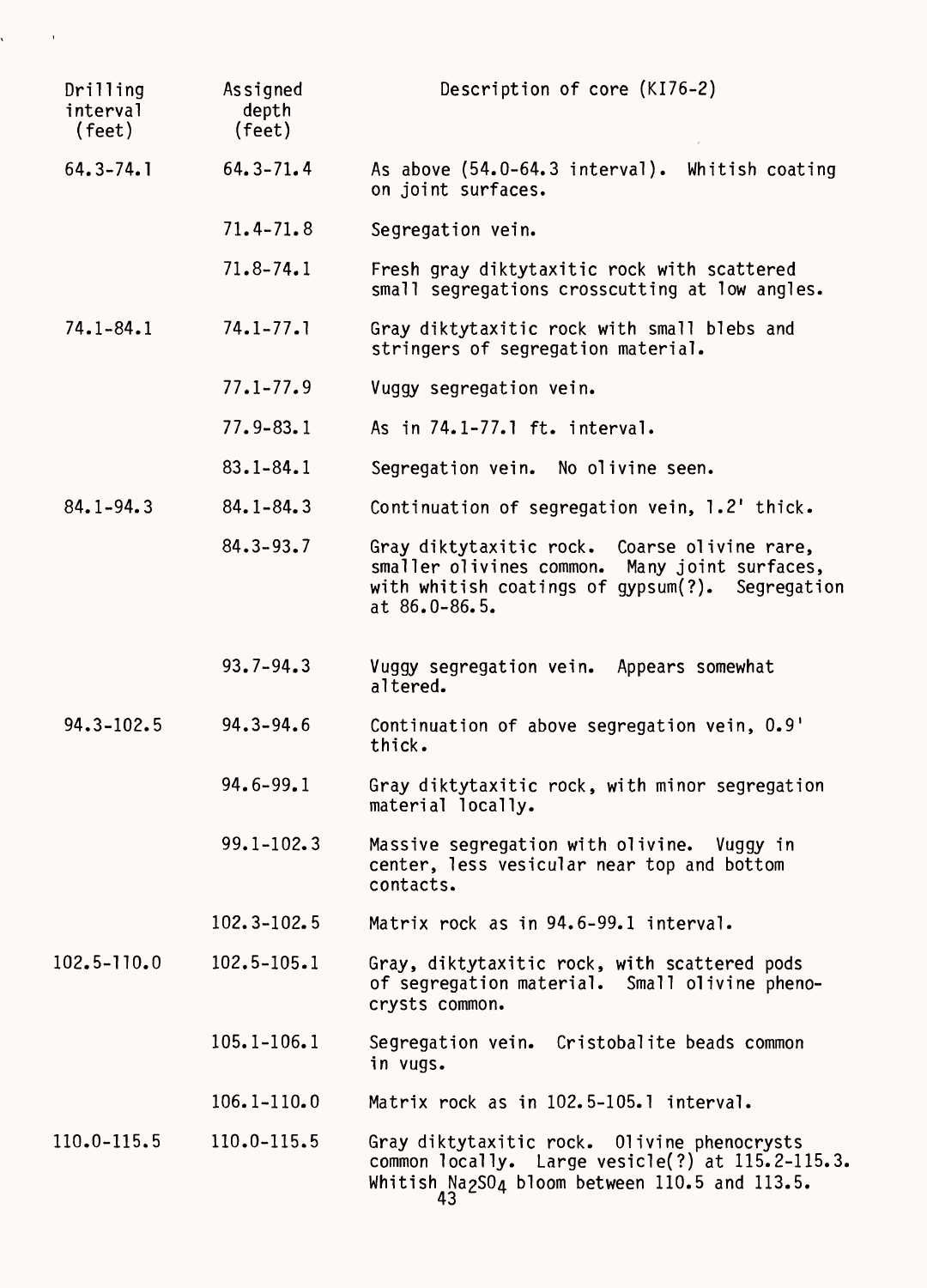| Drilling<br>interval<br>$(\text{feet})$ | Assigned<br>depth<br>(feet) | Description of core (KI76-2)                                                                                                                                                                                          |
|-----------------------------------------|-----------------------------|-----------------------------------------------------------------------------------------------------------------------------------------------------------------------------------------------------------------------|
| $115.5 - 125.8$                         | 115.5-123.5                 | Gray diktytaxitic rock with small olivine<br>phenocrysts. Segregations at 118.4-118.6<br>(flat-lying), 118.7-119.0 (steeply dipping,<br>very olivine-rich) and at 121.0-121.5 (steeply<br>dippping, olivine-bearing). |
|                                         | 123.5-125.8                 | Massive segregation vein with olivine.                                                                                                                                                                                |
| 125.8-138.8                             | 125.8-127.0                 | Continuation of segregation vein. Total<br>thickness 3.5 feet.                                                                                                                                                        |
|                                         | 127.0-128.6                 | Dense gray rock, shattered to small pieces.<br>Olivine sparse.                                                                                                                                                        |
|                                         | 128.6-131.4                 | Massive segregation, with olivine, 2.8 ft.<br>thick.                                                                                                                                                                  |
|                                         | 131.4-135.8                 | Dense gray rock, much broken up. Slightly<br>vuggy around minor segregations.<br>Radial frac-<br>tures present at 132 ft., plus minor black<br>glass. Glass content increases downward.                               |
| 135.8-145.8                             | 135.8-141.6                 | Partly glassy rock with gray to dark gray<br>matrix. Olivine abundant though mostly <5 mm.                                                                                                                            |
|                                         | 141.6-144.0                 | Massive segregation, still partly molten.                                                                                                                                                                             |
|                                         | 144.0-145.8                 | Dark gray rock with glassy matrix. Olivine<br>abundant.                                                                                                                                                               |
| 145.8-152±                              | $145.8 - 151 \pm$           | Dark gray to black rock with onion skin frac-<br>tures. Very glassy, with conspicuous coarse<br>olivine.                                                                                                              |
|                                         | $151 \pm 152 \pm 152$       | Black glass, highly fragmented, with scattered<br>olivine crystals, etc. Glass in bit had vesic-<br>ulated, probably from cooling water.                                                                              |
| $138.5 - 147.1$                         | ?                           | Core half wallrock, half ooze.                                                                                                                                                                                        |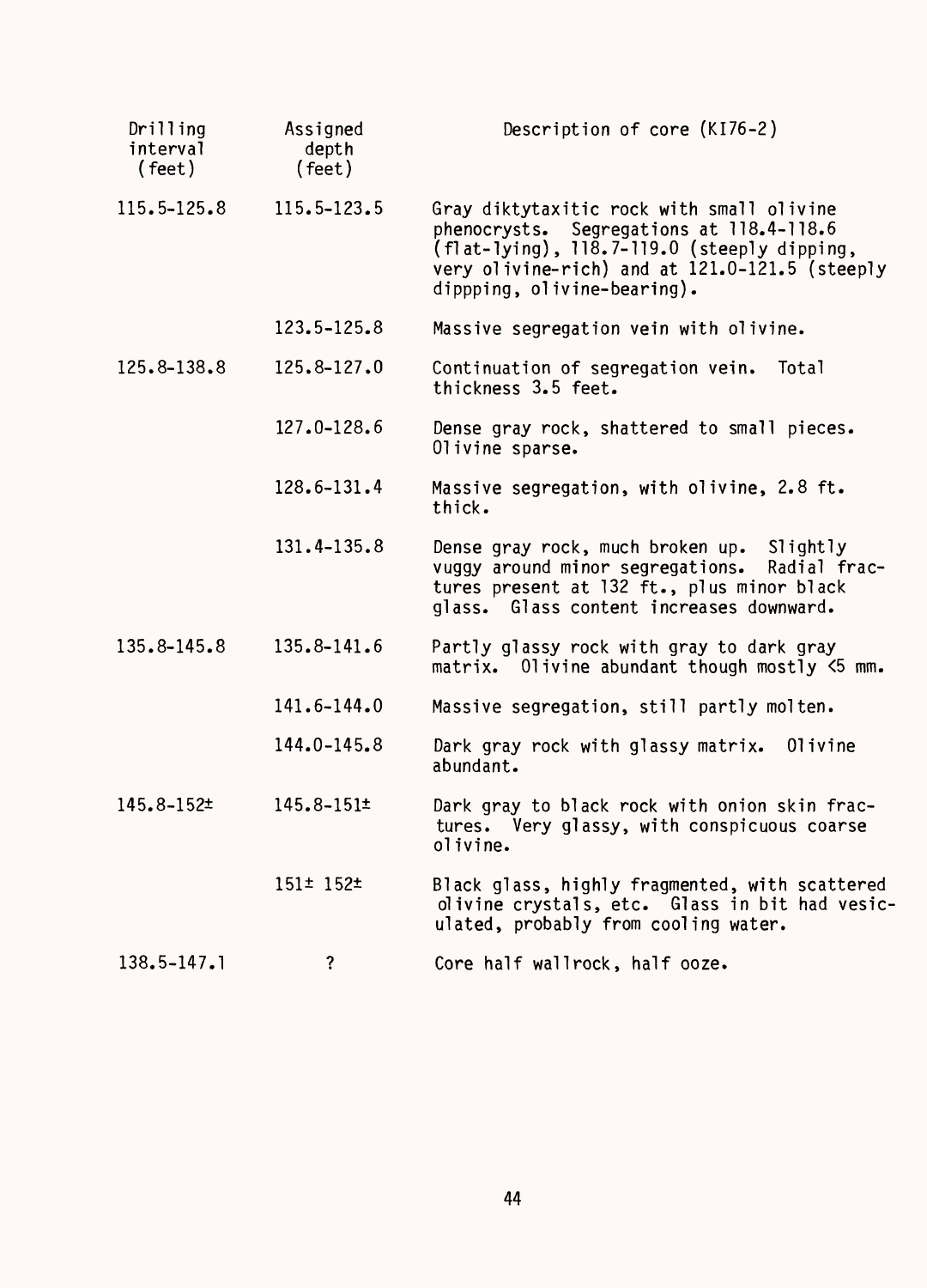#### Core Recovery Log for KI75-1R (Re-entry of hole KI75-1)

 $\epsilon = \frac{1}{2}$ 

| Date     | Interval               | Recovered                            | Percent  |
|----------|------------------------|--------------------------------------|----------|
|          | (in feet)              | (in feet)                            | Recovery |
| 12/8/78  | $131.7 - 133.9$ (ooze) | 2.2                                  | 100      |
|          | $133.9 - 136.9$ (ooze) | 3.0                                  | 100      |
|          | $136.9 - 143.6$ (ooze) | 6.7                                  | 100      |
| 12/9/78  | $143.6 - 155.7$        | 9.1                                  | 100      |
|          | $155.7 - 166.7$        | 10.0                                 | 100      |
|          | $166.7 - 172.5$        | 6.8                                  | 100      |
| 12/11/78 | $172.5 - 173.1$        | 0.6<br>Plus 5 feet of<br>black glass |          |
| 12/12/78 | $164.7 - 170.5$ (ooze) | $~10 - 6.0$                          |          |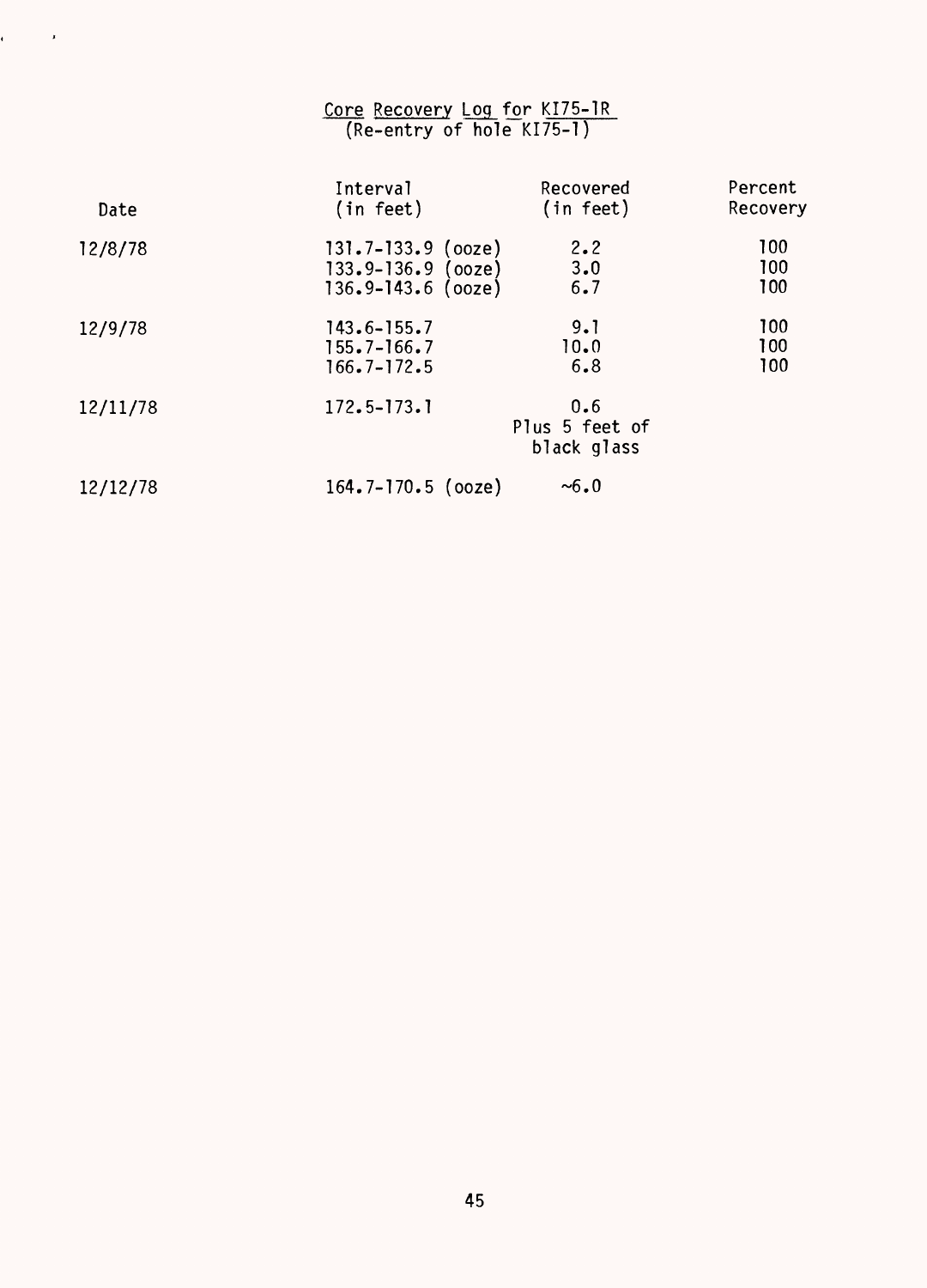|                    | Petrographic Log for KI75-1R                                                                                                                                                                 |
|--------------------|----------------------------------------------------------------------------------------------------------------------------------------------------------------------------------------------|
| Depth<br>(in feet) | Description of core                                                                                                                                                                          |
| $132 \div -140.0$  | Crystallized ooze, becoming less vesicular downward.                                                                                                                                         |
| $140.0 - 143.6$    | Dense, flinty, crystallized ooze, becoming coarser-<br>grained downward.                                                                                                                     |
| $143.6 - 145.3$    | Crystallized ooze, with grain size gradually approaching<br>that of a segregation vein by 145.3.                                                                                             |
| $145.3 - 146.1$    | Transition zone of dense segregation material and<br>dense gray olivine-bearing matrix rock. First coarse<br>olivines at 146.1.                                                              |
| $146.1 - 155.8$    | Dense gray olivine-rich rock. Core mostly in small<br>pieces, but olivine distribution appears to be fairly<br>uniform. Fracture pattern in lower half of interval<br>is from cooling water. |
| $155.8 - 155.9$    | Glassy segregation. First obvious glass.                                                                                                                                                     |
| $155.9 - 169.2$    | Glassy, olivine-rich core. Glass content increases<br>downward. Coarse olivines abundant, but their<br>distribution is fairly uniform.                                                       |
|                    | Segregations at: 156.0-156.1, 159.4-159.6, 160.4,<br>166.1.                                                                                                                                  |
| $169.2 - 173.0$    | Black olivine-rich glassy core. Olivine distribution<br>uniform.                                                                                                                             |
| $173.0+$           | Black glass, in fragments, recovered from core barrel<br>and bit.                                                                                                                            |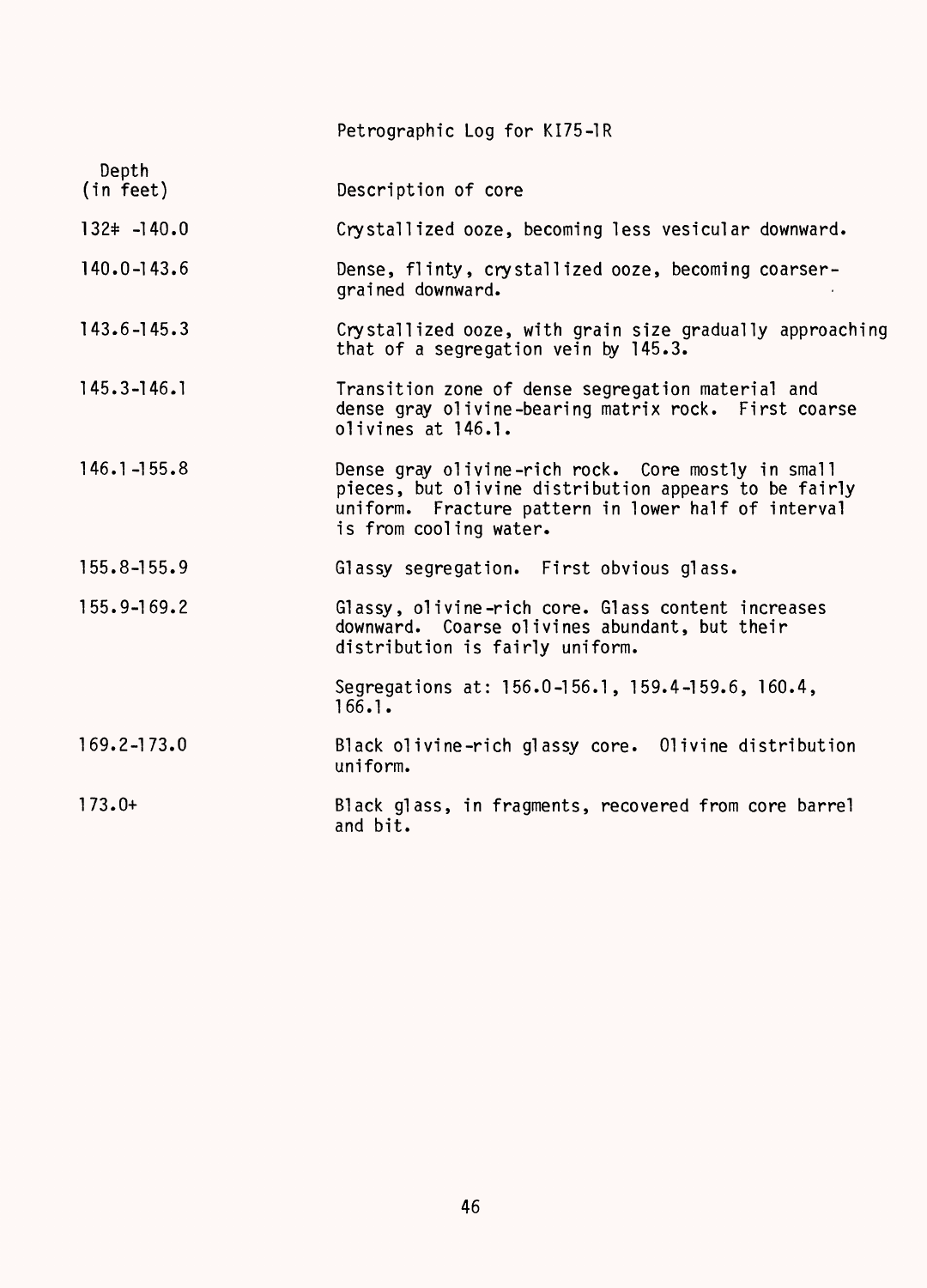# Core Recovery Log for KI79-1

 $\mathcal{L}^{\text{max}}$ 

| Date     | Interval                                                                                                                                     | Recovered                                                                                                                                                                                                                                                                                                                  | Percent                                                    |
|----------|----------------------------------------------------------------------------------------------------------------------------------------------|----------------------------------------------------------------------------------------------------------------------------------------------------------------------------------------------------------------------------------------------------------------------------------------------------------------------------|------------------------------------------------------------|
|          | (in feet)                                                                                                                                    | (in feet)                                                                                                                                                                                                                                                                                                                  | recovery                                                   |
| 12/13/78 | 1.3<br>$0 -$<br>$1.5 -$<br>2.4<br>$2.4 - 4.2$<br>$4.2 - 5.1$<br>$5.1 - 6.3$<br>$6.3 - 8.7$<br>$8.7 - 14.0$<br>$14.0 - 21.4$<br>$21.4 - 23.8$ | 0.9<br>1.1<br>1.8<br>0.9<br>1.2<br>2.4<br>5.3<br>7.4<br>2.4                                                                                                                                                                                                                                                                | 70<br>100<br>100<br>100<br>100<br>100<br>100<br>100<br>100 |
| 12/14/78 | $23.8 - 34.0$                                                                                                                                | 10.2                                                                                                                                                                                                                                                                                                                       | 100                                                        |
|          | $34.0 - 44.0$                                                                                                                                | 9.9                                                                                                                                                                                                                                                                                                                        | 99                                                         |
|          | $44.0 - 54.0$                                                                                                                                | 10.0                                                                                                                                                                                                                                                                                                                       | 100                                                        |
| 12/15/78 | $54.0 - 64.0$                                                                                                                                | 10.0                                                                                                                                                                                                                                                                                                                       | 100                                                        |
|          | $64.0 - 74.0$                                                                                                                                | 10.0                                                                                                                                                                                                                                                                                                                       | 100                                                        |
|          | $74.0 - 84.0$                                                                                                                                | 10.0                                                                                                                                                                                                                                                                                                                       | 100                                                        |
| 12/18/78 | $84.0 - 94.2$                                                                                                                                | 10.2                                                                                                                                                                                                                                                                                                                       | 100                                                        |
|          | $94.2 - 104.2$                                                                                                                               | 10.2                                                                                                                                                                                                                                                                                                                       | $100+$                                                     |
|          | $104.2 - 114.2$                                                                                                                              | 10.0                                                                                                                                                                                                                                                                                                                       | 100                                                        |
| 12/19/78 | $114.2 - 124.0$                                                                                                                              | 9.8                                                                                                                                                                                                                                                                                                                        | 100                                                        |
|          | 124.0-128.2                                                                                                                                  | 4.2                                                                                                                                                                                                                                                                                                                        | 100                                                        |
| 12/20/78 | $128.2 - 134.2$                                                                                                                              | 6.0                                                                                                                                                                                                                                                                                                                        | 100                                                        |
|          | $134.2 - 144.2$                                                                                                                              | 10.0                                                                                                                                                                                                                                                                                                                       | 100                                                        |
|          | $144.2 - 154.1$                                                                                                                              | 9.9                                                                                                                                                                                                                                                                                                                        | 100                                                        |
|          | $154.1 - 164.2$                                                                                                                              | 10.1                                                                                                                                                                                                                                                                                                                       | 100                                                        |
|          | $164.2 - 174.2$                                                                                                                              | 10.0                                                                                                                                                                                                                                                                                                                       | 100                                                        |
|          | 174.2-184.4                                                                                                                                  | 10.2                                                                                                                                                                                                                                                                                                                       | 100                                                        |
| 12/21/78 | $184.4 - 194.3$                                                                                                                              | 9.9                                                                                                                                                                                                                                                                                                                        | 100                                                        |
|          | 194.3-204.0                                                                                                                                  | 9.7                                                                                                                                                                                                                                                                                                                        | 100                                                        |
|          | $203.2 - 204.0$                                                                                                                              | 0.7                                                                                                                                                                                                                                                                                                                        | 100                                                        |
|          |                                                                                                                                              | Upon reaching 204 ft, the entire drill string was<br>withdrawn from the hole to check the condition of<br>the bit. Upon re-entry the driller put bottom at<br>203.2'. Last 0.7' of core recovered upon lowering<br>entire string again is undersized. Hole appears to<br>have collapsed during the time the string was up. |                                                            |
| 1/25/79  | 166.8-176.8                                                                                                                                  | 10.2                                                                                                                                                                                                                                                                                                                       | $100+$                                                     |

| l/25/79. | $166.8 - 176.8$ | 10.2 | 100+ |
|----------|-----------------|------|------|
|          | $172.9 - 178.0$ | 6.4  | 100+ |
|          | $172.9 - 177.9$ | 6.7  | 100+ |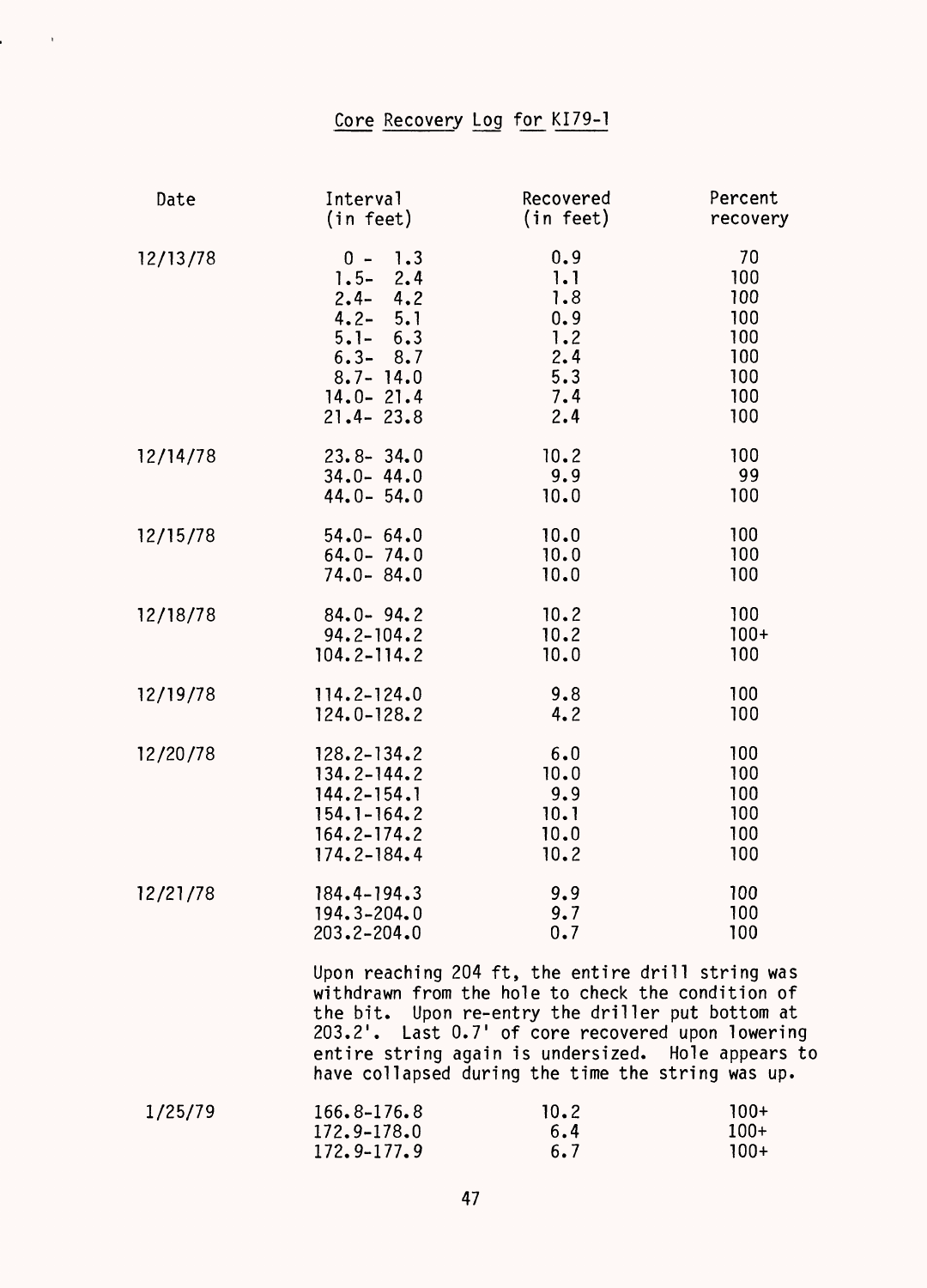Petrographic Log for KI79-1

| Depth<br>(in feet) | Description of core                                                                                                                                                                                 |
|--------------------|-----------------------------------------------------------------------------------------------------------------------------------------------------------------------------------------------------|
| $0.0 - 5.1$        | Highly vesicular olivine-rich core. Some vesicles<br>coated with secondary anhydrite/gypsum.                                                                                                        |
| $5.1 - 14.0$       | Vesicles generally somewhat smaller than above, but<br>core still very vesicular. Much olivine. One dense<br>layer at 10.8' to 10.9'. All rock slightly oxidized.                                   |
| $14.0 - 14.7$      | Highly vesicular, somewhat oxidized rock.                                                                                                                                                           |
| $14.7 - 15.0$      | Denser, fresher rock. Many vesicles filled with<br>segregation material (spotted rock), especially in<br>lower half of interval.                                                                    |
| $15.0 - 26.3$      | Highly vesicular olivine-rich rock, mostly somewhat<br>oxidized. (Olivine, vesicles, oxidation increase<br>together.)                                                                               |
|                    | Denser layers at 15.5-15.6, 18.0-18.5, 18.7-20.1,<br>$20.7 - 21.5$                                                                                                                                  |
|                    | Segregations at: 17.9-18.0, 19.2, 20.0, 23.6-23.7.                                                                                                                                                  |
|                    | In addition to these, there are smaller stringers of<br>segregation material, plus many of dense layers are<br>"spotted rock" i.e. the vesicles are completely filled<br>with segregation material. |
| $26.3 - 39.4$      | Highly vesicular, olivine-rich rock. All quite fresh.<br>Vesicles flattened locally.                                                                                                                |
|                    | Segregation veins at 29.3-29.9, 35.5, plus segregation<br>material lining large cavities from 37.4-37.6.                                                                                            |
| $39.4 - 47.0$      | Highly vesicular, olivine-rich core. Fresh.<br>Minor<br>segregation material in largest vesicles.                                                                                                   |
| $47.0 - 53.2$      | Denser rock. Olivine common, fresh. Larger vesicles<br>all flattened, now dipping irregularly in various<br>directions.                                                                             |
| $53.2 - 67.0$      | Vesicular rock. Most vesicles small, not deformed at<br>all. Olivine phenocrysts common, mostly fresh.                                                                                              |
|                    | Segregations at: 57.6-57.7, 58.7-58.9, 60.2-60.3,<br>$63.9, 65.7-65.8, 65.9-66.1.$                                                                                                                  |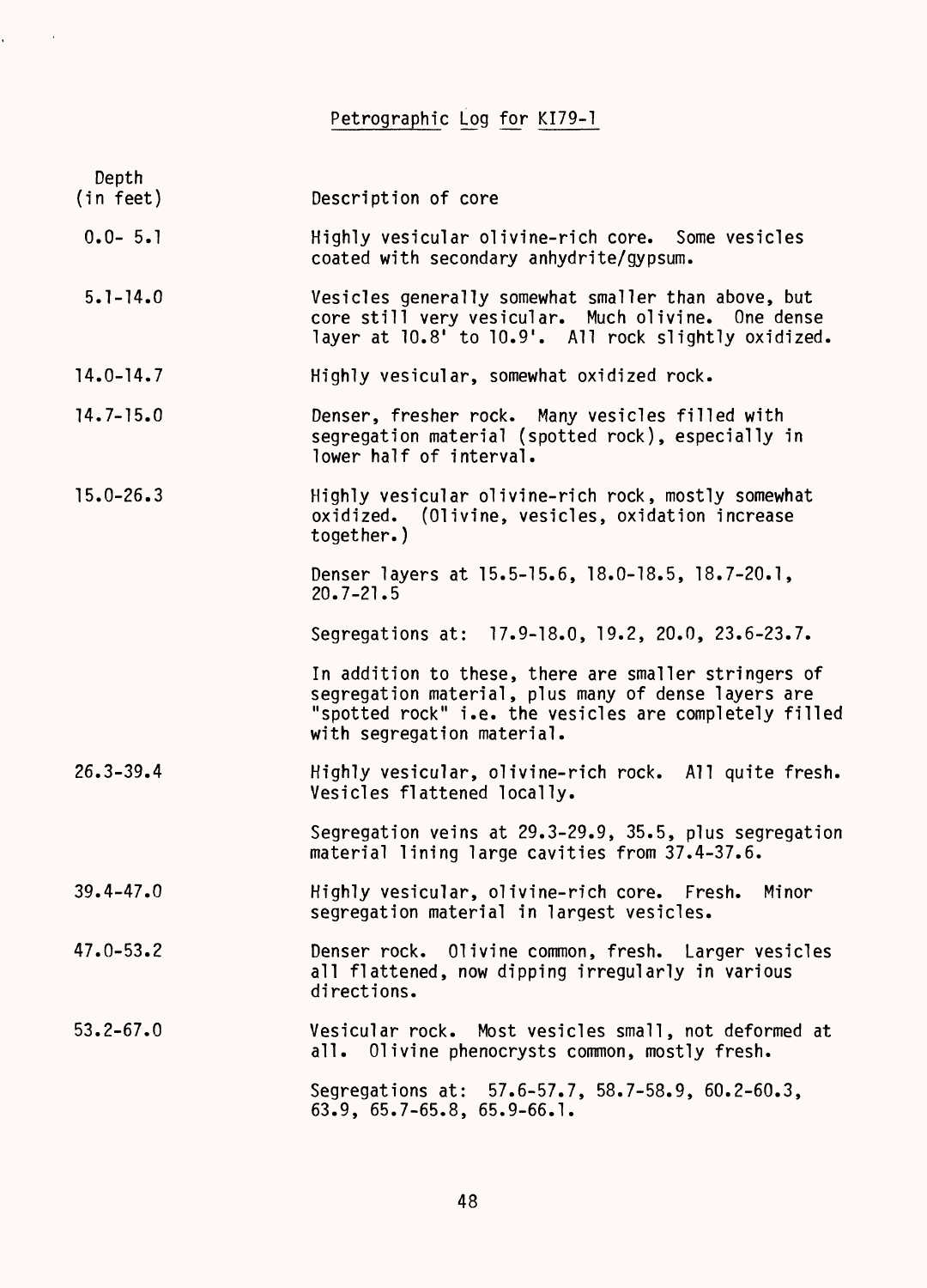| Depth (feet)    | Description of core (KI79-1)                                                                                                                                                                                                                                                 |
|-----------------|------------------------------------------------------------------------------------------------------------------------------------------------------------------------------------------------------------------------------------------------------------------------------|
| $67.0 - 80.9$   | Finely vesicular rock. Olivine content moderate to<br>sparse, decreasing downward. All fresh.                                                                                                                                                                                |
|                 | Segregations at: 70.0-71.2, 74.9-75.2, 78.6-78.8,<br>79.3.                                                                                                                                                                                                                   |
| $80.9 - 93.8$   | Finely vesicular rock. Olivine phenocrysts small.<br>Rock very uniform in appearance in this interval.                                                                                                                                                                       |
|                 | Segregation at 82.2-84.2 (with olivine), 86.6-86.8<br>(dipping $~60^{\circ}$ ), 88.7-89.1, 91.7-91.8.                                                                                                                                                                        |
| $93.8 - 108.2$  | Finely vesicular to diktytaxitic rock. Olivine<br>phenocrysts small, though fairly common when rock is<br>examined closely.                                                                                                                                                  |
|                 | Segregations at: 96.8-97.2, 104.6, 106.4-106.9.                                                                                                                                                                                                                              |
| $108.2 - 121.9$ | Fresh gray diktytaxitic rock. Olivine scarce. Heavy<br>Na <sub>2</sub> S0 <sub>4</sub> bloom from 120-121-8.                                                                                                                                                                 |
|                 | Segregations at: 112.0, 114.4-115.4 (irregular<br>contact -- might be feathered edge of 2 veins).                                                                                                                                                                            |
| $121.9 - 135.6$ | Fresh gray, mostly diktytaxitic rock. Olivine content<br>somewhat higher than in above interval, but crystals<br>still small (<5mm). Dense core which shatters with<br>conchoidal fracture at 124-128. Na2SO4 bloom at<br>$123.3 - 123.7.$                                   |
|                 | Segregations at: 126.4-126.6, 129.1-129.8, 130.0-131.9<br>(with olivine). None of these are vuggy.                                                                                                                                                                           |
|                 | Also present: two large, empty vesicles at 122.6.                                                                                                                                                                                                                            |
| $135.6 - 149.3$ | Dense gray rock. Olivine content increases steadily in<br>this interval. From 141' to 149', olivine is concentrated<br>in slightly vuggy vertical bands.                                                                                                                     |
|                 | Segregations at: 138.8-140.6, 148.6-149.3.                                                                                                                                                                                                                                   |
| $149.3 - 162.2$ | Dense fresh rock with light-gray matrix. Olivine<br>content generally higher than in above interval. Vuggy,<br>olivine rich bands occur at 5-6 places through interval.<br>Their contacts dip 70-90°. Core from 159-162.2' has<br>hackly radial cracking from cooling water. |
|                 | Segregation at 157.6-158.2.                                                                                                                                                                                                                                                  |
| $162.2 - 164.1$ | Dense rock with dark-gray matrix. Pools of black glass<br>in matrix at 163.4. Olivine content very high throughout.                                                                                                                                                          |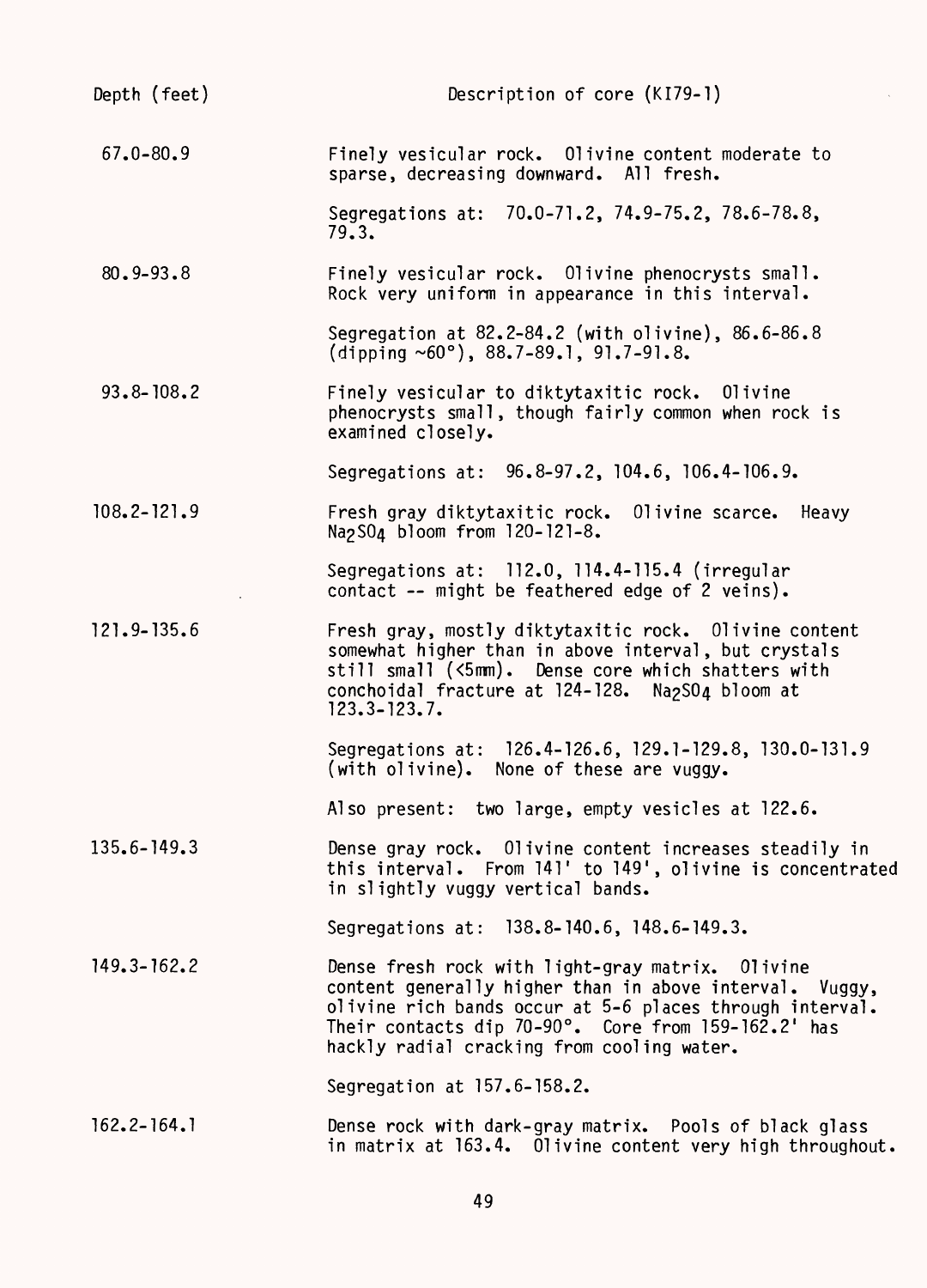| Depth (feet)    | Description of core (KI79-1)                                                                                                                                                                                                                                                                                              |
|-----------------|---------------------------------------------------------------------------------------------------------------------------------------------------------------------------------------------------------------------------------------------------------------------------------------------------------------------------|
| $164.2 - 175.9$ | Glass content increases downward. Lowest piece has<br>black matrix with abundant olivine phenocrysts. Vertical<br>concentrations of olivine + glass conspicuous in<br>172-175.9' interval. Above that, olivine-rich layers<br>are subhorizontal.                                                                          |
|                 | Segregation at 167.1-167.5.                                                                                                                                                                                                                                                                                               |
|                 | Thinner segregations/glassy partings at: 168.2,<br>169.5-169.8 (steeply dipping), 169.8 (horizontal)<br>173.5-173.7 (dipping 45°, complex upper contact)<br>175.3 (dipping $45^{\circ}$ ).                                                                                                                                |
| $175.9 - 184.3$ | Core has black glassy matrix throughout. Olivine content<br>very high. Olivine-glass concentration present at<br>$178.5'$ , $182-184'$ .                                                                                                                                                                                  |
|                 | Small glassy parting at 176.0-176.2 (dipping 45°).                                                                                                                                                                                                                                                                        |
| $184.3 - 185.0$ | Rubbly, vesicular zone. Very olivine-rich. Temperature<br>maximum? Scoriaceous surfaces coated (?) with black<br>glass.                                                                                                                                                                                                   |
| 185.0-194.4     | Very black olivine-rich core. Olivines uniformly<br>distributed. Exterior of core becoming variable in<br>diameter, increasingly corrugated. Suggests it was<br>still plastic while rising through bit and core catcher<br>(i.e., cooling water not circulating well. Like core<br>from bottom of $75-1$ , only more so.) |
|                 | Glass parting at 187.9'.                                                                                                                                                                                                                                                                                                  |
|                 | Very glassy vesicular areas at 195.0-196.0'.                                                                                                                                                                                                                                                                              |
| 194.4-204.0     | Very black olivine-rich core, with corrugated surface<br>down to 202.0'. Very glassy, olivine-rich pocket at<br>202.2.                                                                                                                                                                                                    |
| $203.2 - 204.0$ | Core not corrugated, distinctly less glassy than above.<br>Core recovered in this interval is undersized.                                                                                                                                                                                                                 |
|                 | Plus 23.3' of olivine-rich black glassy core recovered<br>during the attempted re-entry of KI79-1 on 1/26/79.<br>The hole had collapsed completely, and collapsed twice<br>during the re-drilling.                                                                                                                        |

 $\epsilon$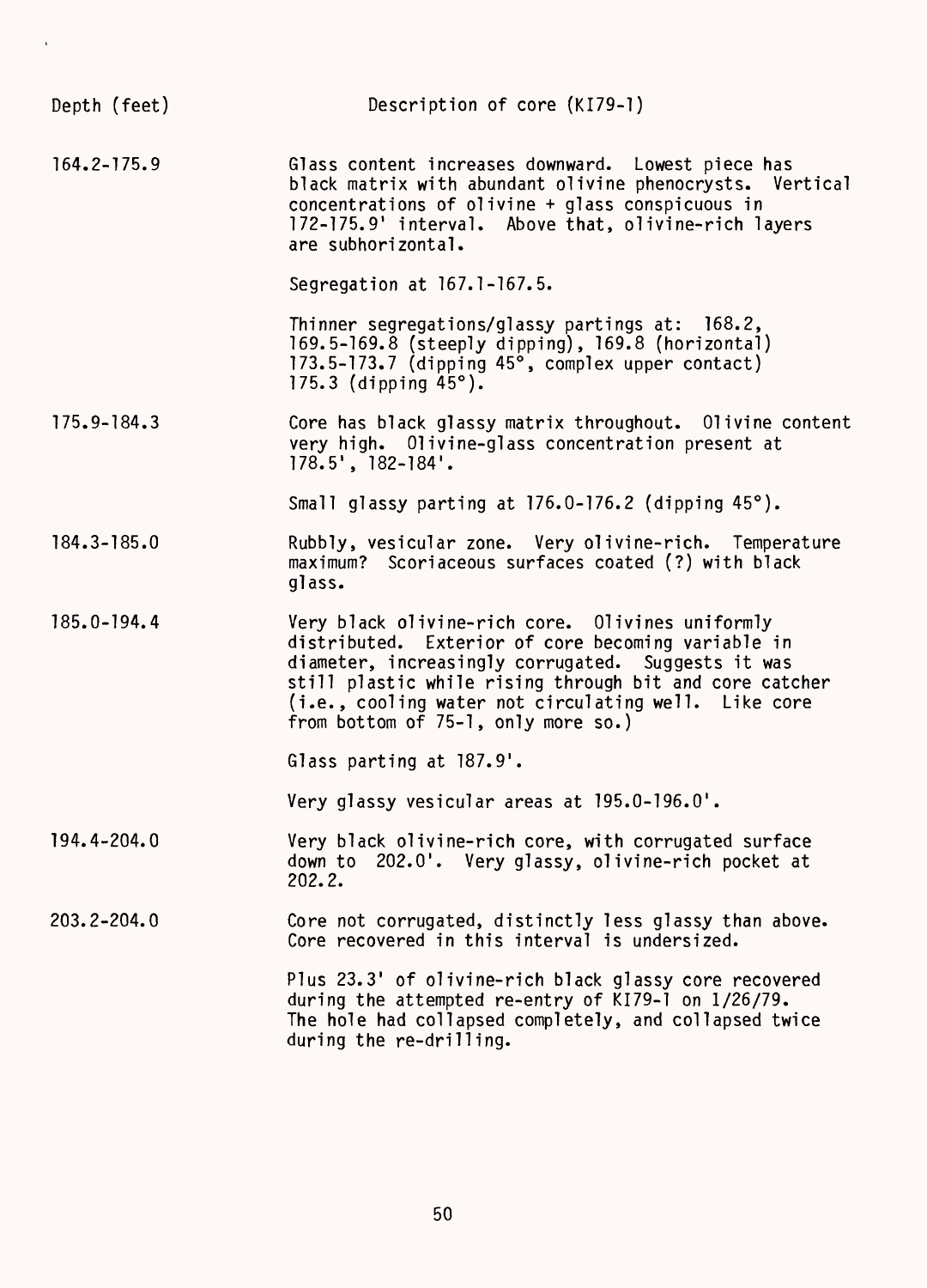## Core Recovery Log for KI79-2

 $\mathcal{L}^{\text{max}}_{\text{max}}$ 

| Date     | Interval                                         | Recovered | Percent  |
|----------|--------------------------------------------------|-----------|----------|
|          | (in feet)                                        | (in feet) | recovery |
| 12/28/78 | $0.0 - 1.8$                                      | 1.8       | 100      |
|          | $1.8 - 4.2$                                      | 2.1       | 88       |
|          | $4.2 - 5.7$                                      | 1.5       | 100      |
|          | $5.7 - 7.3$                                      | 1.6       | 100      |
|          | $7.3 - 8.2$                                      | 0.9       | 100      |
|          | $8.2 - 18.2$                                     | 10.0      | 100      |
| 12/29/78 | $18.2 - 28.0$                                    | 9.8       | 100      |
|          | $28.0 - 38.0$                                    | 10.0      | 100      |
| 1/2/79   | $38.0 - 44.1$                                    | 6.1       | 100      |
|          | $44.1 - 54.0$                                    | 9.9       | 100      |
| 1/3/79   | $54.0 - 64.0$                                    | 10.0      | 100      |
|          | $64.0 - 74.0$                                    | 10.0      | 100      |
|          | $74.0 - 84.0$                                    | 10.0      | 100      |
|          | $84.0 - 94.0$                                    | 10.0      | 100      |
|          | $94.0 - 104.0$                                   | 10.0      | 100      |
|          | $104.0 - 114.0$                                  | 10.0      | 100      |
| 1/4/79   | $114.0 - 124.0$                                  | 10.0      | 100      |
|          | $124.0 - 133.0$                                  | 10.0      | 100      |
| 1/5/79   | $133.0 - 143.7$                                  | 10.7(?)   | 100      |
|          | $143.7 - 153.8$                                  | 10.1      | 100      |
|          | $153.8 - 163.8$                                  | 10.0      | 100      |
|          | $163.8 - 165.6$                                  | 7.8       | 100      |
|          | Plus about 0.4' of black glass collected in bit. |           |          |

1/5/79 154.9-165.1 (ooze) 10.2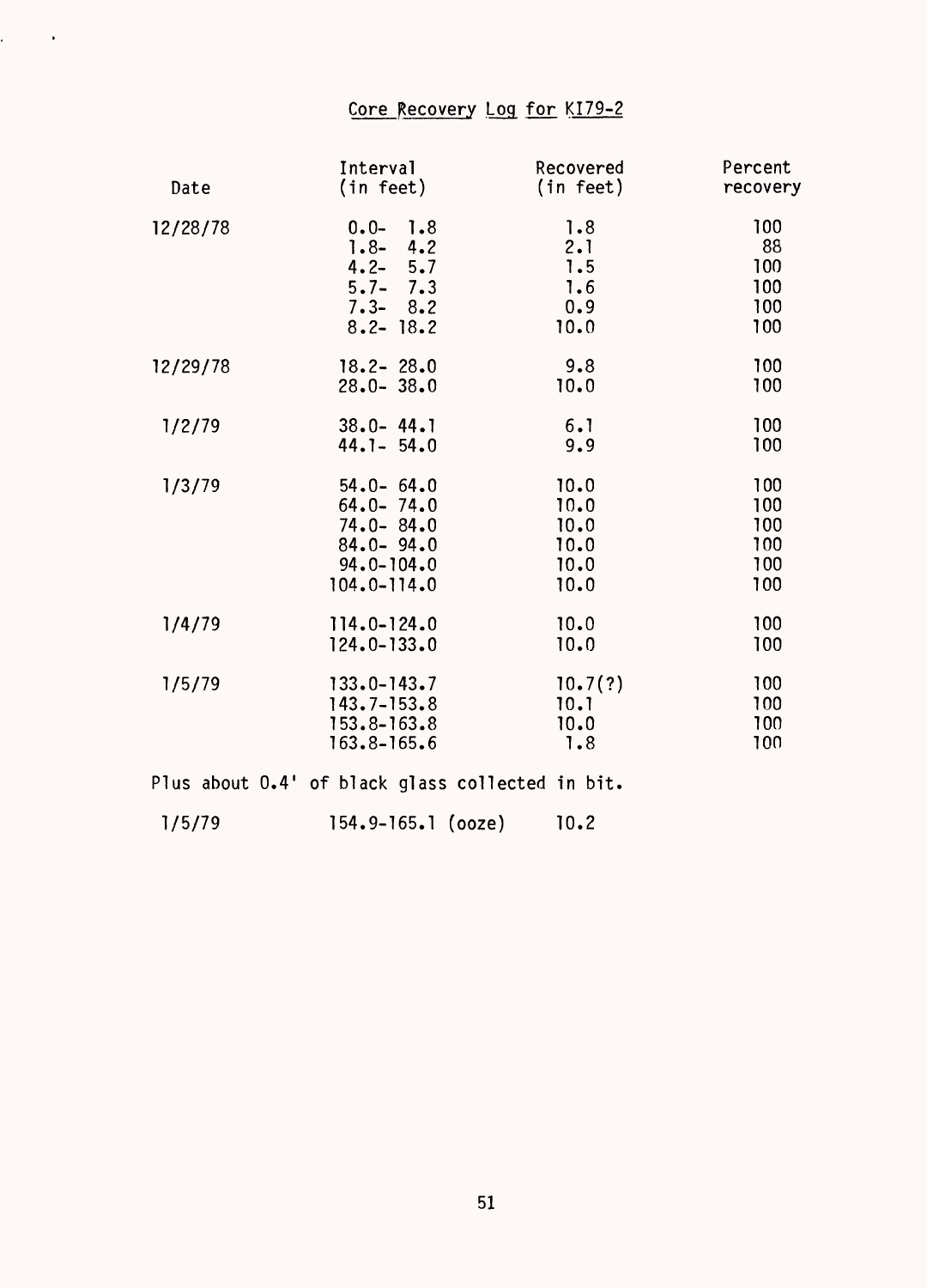Petrographic Log for KI79-2 Depth<br>(in feet) Description of core 0.0- 4.1 Highly vesicular rock. Olivine common. Secondary minerals (anhydrite, gypsum) line vesicles through much of this interval. 4.1-11.6 Vesicular core, somewhat less vesicular than above. All fresh. 11.7-13.2 Oxidized vesicular core. 13.2-13.5 Dense layer directly under above oxidized, vesicular zone. 13.4-24.6 Vesicular core, mostly oxidized, olivine-rich, with occasional fresher, denser layers. These are locally "spotted rock". Dense layers at: 15.1-15.8 (partly spotted rock) 17.0-17.2 19.6-20.1 21.5-22.3 (spotted-rock) 23.8-24.6 These are all olivine-rich. Segregation veins at: 19.6-19.7 21.2 23.0-23.3 24.6-38.3 Core still vesicular, but less so. Zones of flattened vesicles at 24.8-25.2, 28.0-29.5, 31.3-31.6, 33.6-33.8, 35.7-35.9, 38.0-38.4. Some of these bands are quite dense, others not. Core somewhat oxidized from 34.3-38.4. Upper part (24.6-34.3) is mostly quite fresh. Segregations at 29.9, 33.6, 35.8, 36.4. 38.3-50.9 Vesicularity decreases markedly in this interval. Olivine common; some very coarse olivines present. Zones of flattened, deformed vesicles present at 40.7-41.8, 43.3-44.1. Central part (42-46) fresh; rest is slightly oxidized.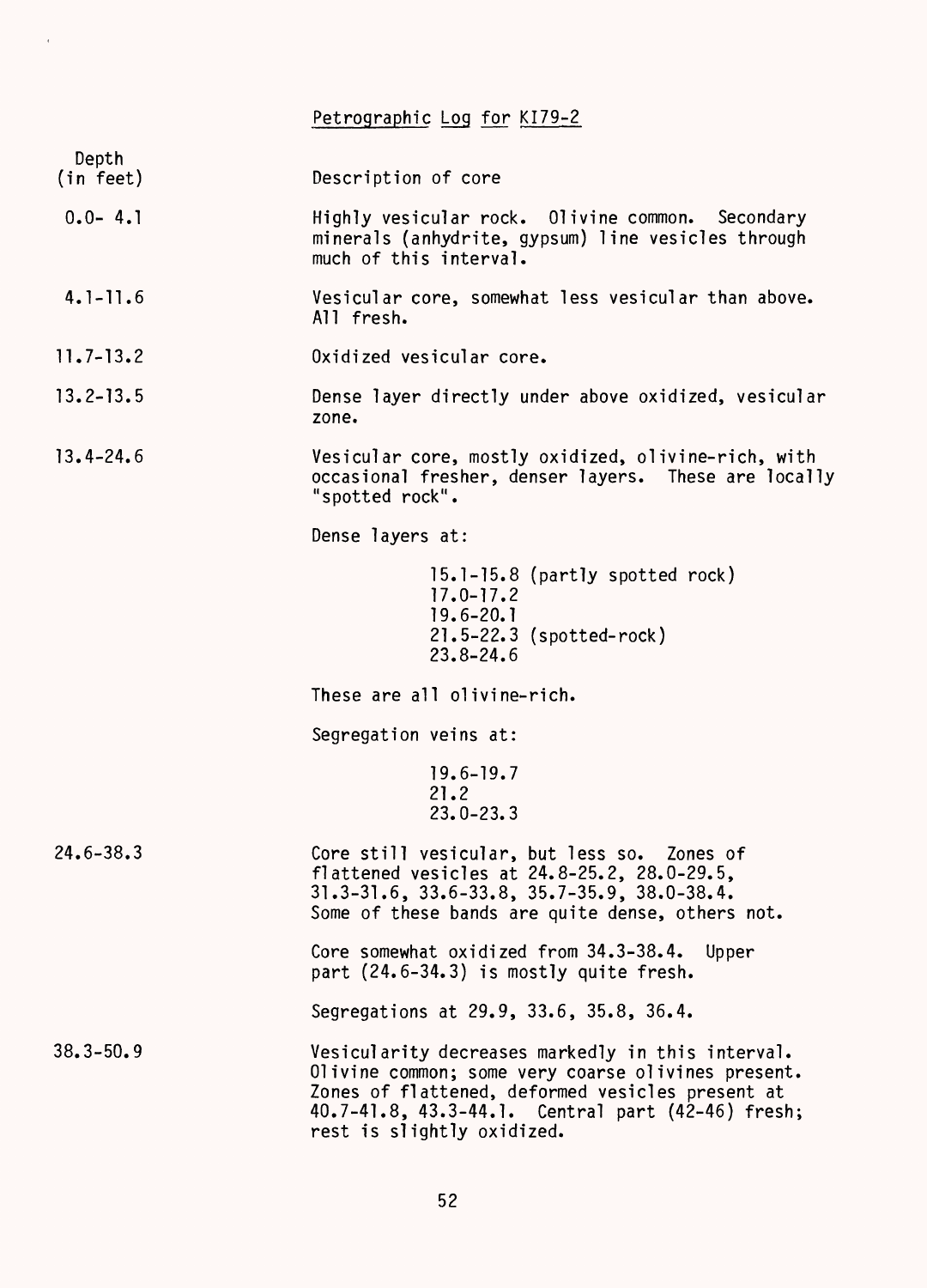| Depth (feet)    | Description of core (KI79-2)                                                                                                                                                                                                                    |
|-----------------|-------------------------------------------------------------------------------------------------------------------------------------------------------------------------------------------------------------------------------------------------|
| $50.9 - 63.0$   | Finely vesicular to diktytaxitic rock, mostly fresh.<br>Olivine common.                                                                                                                                                                         |
|                 | Segregation at 52.6, 52.8-52.9, 54.9, 59.0.                                                                                                                                                                                                     |
| $63.0 - 75.1$   | Finely vesicular to diktytaxitic fresh gray rock.<br>Olivine common.                                                                                                                                                                            |
|                 | Segregations at 66.2-66.4 (dipping 60°) 70.3-70.5<br>(dipping $30^{\circ}$ ), 74.6-75.1.                                                                                                                                                        |
| $75.1 - 86.3$   | Fresh gray diktytaxitic rock. Olivines smaller, less<br>abundant than above.                                                                                                                                                                    |
|                 | Segregations at: 76.1-76.7, 77.7-77.9 (complex web of<br>veins), $82.9 - 84.0$ , $85.7 - 86.3$ .                                                                                                                                                |
| $86.3 - 97.3$   | Fresh gray diktytaxitic rock. Small olivine pheno-<br>crysts fairly common, very uniformly distributed.                                                                                                                                         |
|                 | Segregations at: 89.5-90.0 (steeply dipping, only<br>$1"$ wide), $93.4 - 94.7.$                                                                                                                                                                 |
| $97.3 - 110.4$  | Fresh gray diktytaxitic rock. Small olivine phenocrysts<br>still fairly common.                                                                                                                                                                 |
|                 | Segregations at 100.0-102.8, 105.3-106.0, 110.0-110.4.<br>All contain olivine.                                                                                                                                                                  |
| 110.4-122.4     | Fresh diktytaxitic rock, very uniform. Olivine<br>sparse, small.                                                                                                                                                                                |
|                 | Segregations at: 111.6 (very vuggy), 117.6-118.0<br>(top half very vuggy), 120.7-121.3. Lower two both<br>have olivine.                                                                                                                         |
| $122.4 - 133.3$ | Matrix rock is fresh, olivine-poor to 123.0. Olivine<br>content increases noticeably within this interval.<br>From 131.8-133.3 olivine is common, though crystals<br>are mostly small. This interval is mostly segregation<br>veins as follows: |
|                 | $123.0 - 125.5$ (olivine-bearing)<br>$128.8 - 131.8$ (olivine-bearing)                                                                                                                                                                          |
|                 | Both segregations are distinctly more vesicular in<br>the top half than in the bottom part.                                                                                                                                                     |
| $133.3 - 146.6$ | Olivine-rich rock with a gray, diktytaxtic matrix<br>from 133.3-135.5 and a dense black matrix from<br>135.5-146.6. Quenched by 1976 drilling.                                                                                                  |
|                 | Segregation at 140.9-143.6.<br>53                                                                                                                                                                                                               |

 $\epsilon$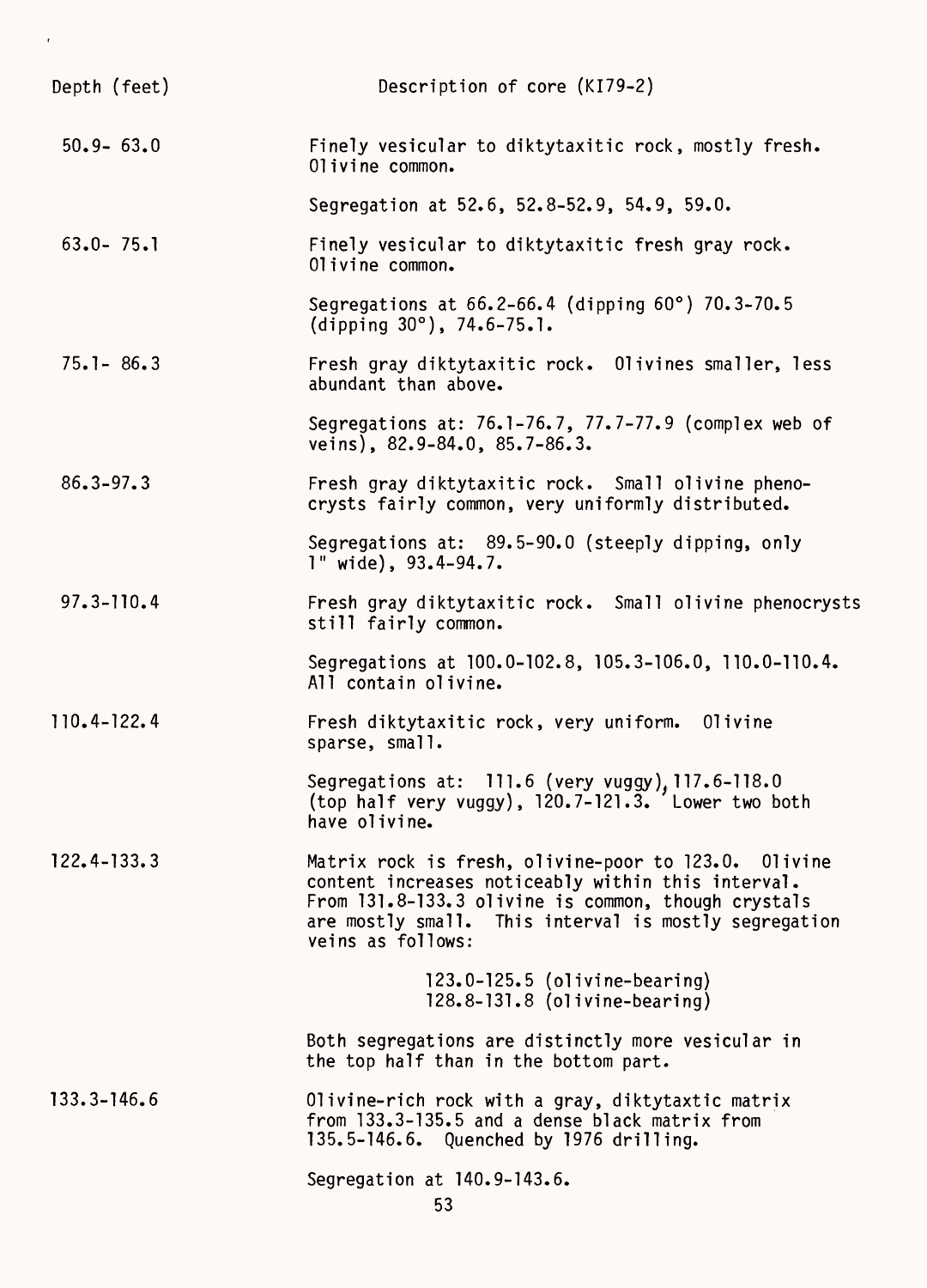| Depth (feet)     | Description of core (KI79-2)                                                                                                                       |
|------------------|----------------------------------------------------------------------------------------------------------------------------------------------------|
| $146.6 - 149.0$  | Dense olivine-rich rock. Matrix not as strongly<br>quenched as in above interval.                                                                  |
| $149.4 - 150.6$  | Massive segregation vein. This was melt in 1976.                                                                                                   |
| $150.6 - 159.7$  | Olivine-rich rock. Hackly radial fractures from<br>being quenched by cooling water.                                                                |
|                  | First pools of black glass at 154.8, in small<br>segregation. Glass increases rapidly below that<br>depth, so that 156-159.7 is black-matrix rock. |
| $159.7 - 165.6'$ | Black glassy rock with abundant coarse olivine<br>crystals. Occasional olivine-glass concentrations,<br>which are slightly vuggy.                  |
|                  | Crust-melt interface $(?)$ at $165.6'.$                                                                                                            |
| $165.6'$ +       | About 0.4' of black glass collected in bit.                                                                                                        |

 $\Delta \phi$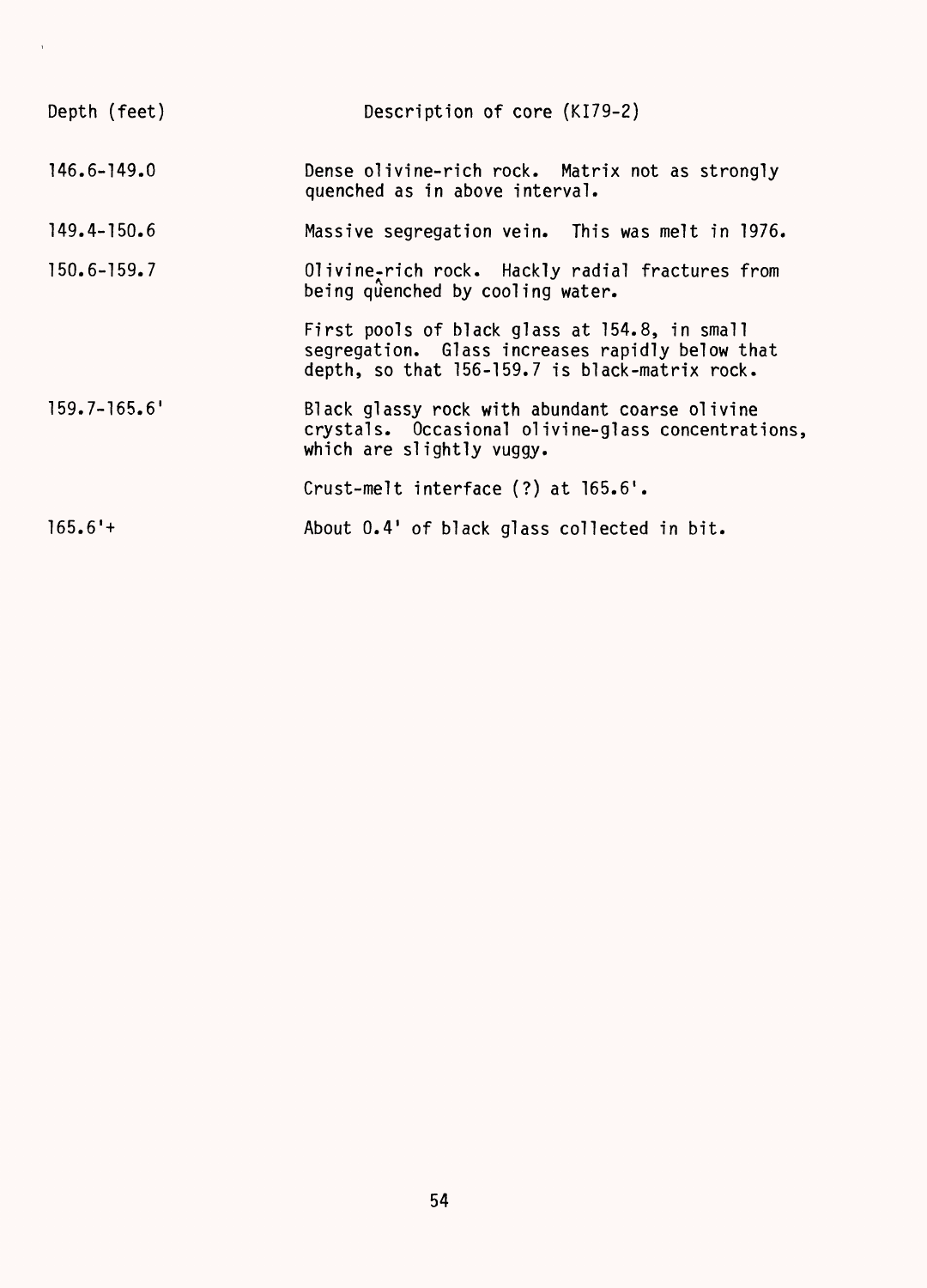| Core Recovery Log for KI79-3 |                                                                                                                                               |                                                                |                                                            |
|------------------------------|-----------------------------------------------------------------------------------------------------------------------------------------------|----------------------------------------------------------------|------------------------------------------------------------|
| Date                         | Interval                                                                                                                                      | Recovered                                                      | Percent                                                    |
|                              | (in feet)                                                                                                                                     | (in feet)                                                      | recovery                                                   |
| 1/8/79                       | $0.0 -$<br>1.8<br>$1.8 - 3.5$<br>$3.5 - 4.6$<br>$4.6 - 6.2$<br>$6.2 - 9.8$<br>$9.8 - 14.7$<br>$14.7 - 24.7$<br>$24.7 - 34.8$<br>$34.8 - 45.0$ | 1.8<br>1.7<br>1.1<br>1.6<br>2.0<br>4.9<br>10.0<br>10.1<br>10.2 | 100<br>100<br>100<br>100<br>55<br>100<br>100<br>100<br>100 |
| 1/9/79                       | $45.0 - 55.0$                                                                                                                                 | 10.0                                                           | 100                                                        |
|                              | $55.0 - 64.7$                                                                                                                                 | 9.7                                                            | 100                                                        |
|                              | $64.7 - 74.8$                                                                                                                                 | 10.1                                                           | 100                                                        |
|                              | $74.8 - 84.8$                                                                                                                                 | 10.0                                                           | 100                                                        |
|                              | $84.8 - 95.0$                                                                                                                                 | 10.2                                                           | 100                                                        |
|                              | $95.0 - 105.0$                                                                                                                                | 9.8                                                            | 98                                                         |
|                              | $105.0 - 115.2$                                                                                                                               | 9.7                                                            | 100                                                        |
|                              | $115.2 - 124.8$                                                                                                                               | 9.6                                                            | 100                                                        |
|                              | $124.8 - 134.5$                                                                                                                               | 9.7                                                            | 100                                                        |
|                              | $134.5 - 144.3$                                                                                                                               | 9.8                                                            | 100                                                        |
| 1/10/79                      | $144.3 - 154.0$                                                                                                                               | 9.7                                                            | 100                                                        |
|                              | $154.0 - 164.0$                                                                                                                               | 10.0                                                           | 100                                                        |
|                              | $164.0 - 172.8$                                                                                                                               | 8.8                                                            | 100                                                        |

Plus 0.4' of glass in core barrel and bit.

 $\mathcal{L}^{\text{max}}_{\text{max}}$  and  $\mathcal{L}^{\text{max}}_{\text{max}}$ 

| 1/10/79 | $155.2 - 165.4$ (ooze) | 10.2 |
|---------|------------------------|------|
|         |                        |      |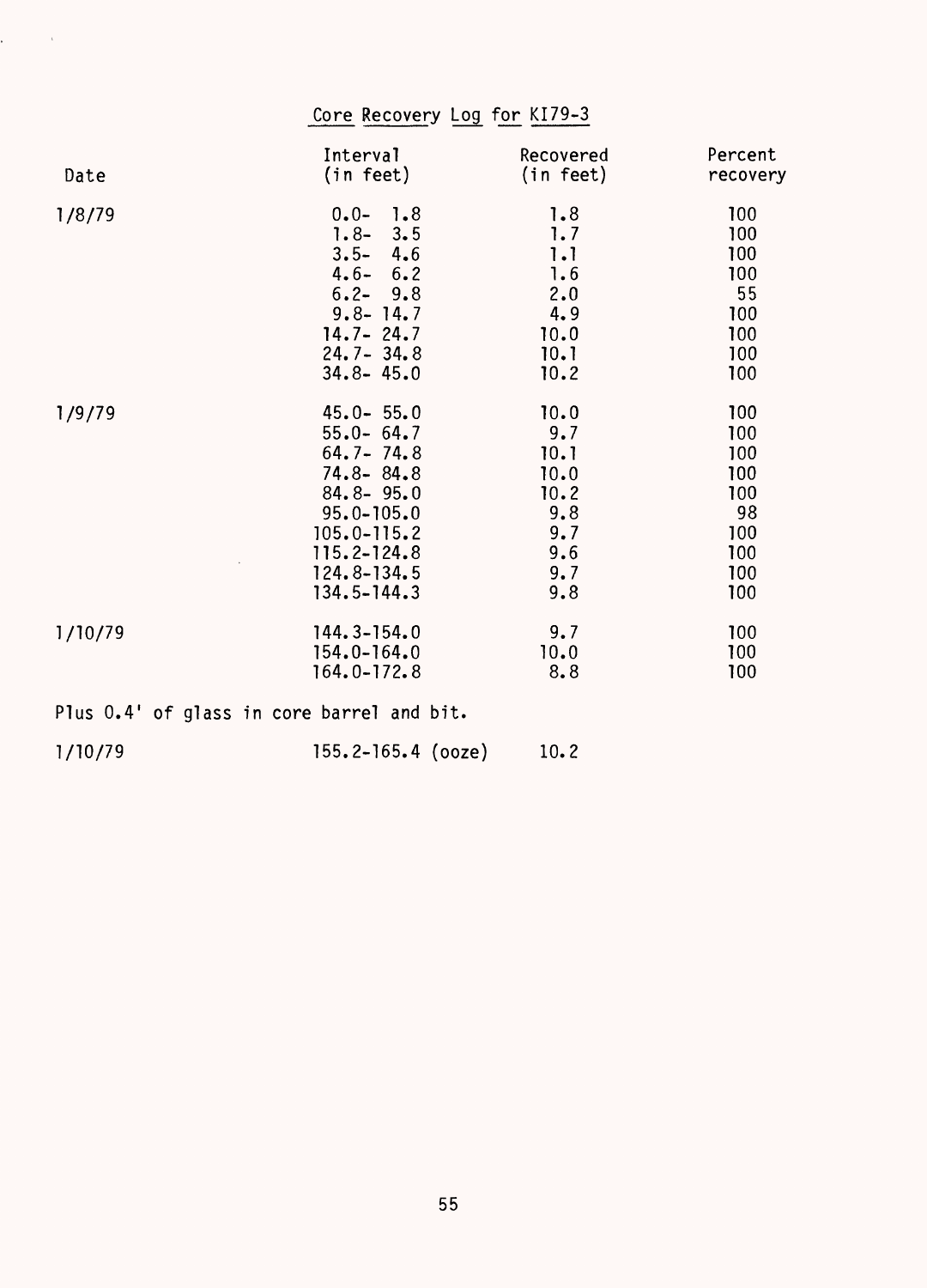Petrographic Log for KI79-3

| Depth<br>(in feet) | Description of core                                                                                                                                                                                              |
|--------------------|------------------------------------------------------------------------------------------------------------------------------------------------------------------------------------------------------------------|
| $0.0 - 14.5$       | Highly vesicular, olivine-rich basalt. Upper 0.2<br>oxidized. Anhydrite/gypsum intermittently present<br>lining vesicles in 1.0-5.0 interval. Lowest 2 feet<br>oxidized near vertical crack.                     |
| $14.5 - 14.7$      | Fairly dense rock, containing relatively little olivine.                                                                                                                                                         |
| $14.7 - 15.0$      | Vesicular olivine-rich basalt. Oxidized.                                                                                                                                                                         |
| $15.0 - 15.2$      | Dense layer. Is dense chiefly because vesicles are<br>filled with segregation material (spotted rock).                                                                                                           |
| $15.2 - 25.6$      | Variably vesicular olivine-rich rock, locally oxidized.<br>Dense layers at 15.1-15.8, 17.1-17.2, 18.2-18.4,<br>$18.4 - 18.5$ , $21.9 - 22.1$ .                                                                   |
|                    | Segregation veins at: 15.6, 16.6, 18.2, 18.4, 20.0-<br>$20.2$ , $23.5 - 23.6$ .                                                                                                                                  |
| $25.6 - 27.6$      | Less olivine than in above interval. Vesicles larger.                                                                                                                                                            |
| $27.6 - 29.6$      | Slightly oxidized vesicular basalt, as in above<br>interval.                                                                                                                                                     |
| $29.6 - 34.8$      | Fresher rock than above. Vesicles very variable in<br>size; locally they appear to be stretched and distorted.<br>Some partly filled with segregation material, including<br>one very large cavity at 33.0-33.2. |
| $34.8 - 41.5$      | Moderately olivine-rich, fresh rock, generally less<br>vesicular than in above interval. Large cavities at<br>34.8, 36.4.                                                                                        |
|                    | Segregations at $38.7$ , $41.0$ .                                                                                                                                                                                |
|                    | Strings of small vesicles with segregation material<br>common from 37.5-41.5.                                                                                                                                    |
| $41.5 - 55.0$      | Fresh rock, moderately rich in olivine. Vesicularity<br>somewhat variable, but tending to decrease downward.                                                                                                     |
|                    | Minor, highly vesicular segregations at 49.0, 53.3,<br>54.7.                                                                                                                                                     |
| $55.0 - 65.8$      | Fresh rock; olivine content moderate. Vesicles small<br>except where associated with segregation material.                                                                                                       |
|                    | Segregations at: 57.1-57.2, 61.5-61.8.<br>56                                                                                                                                                                     |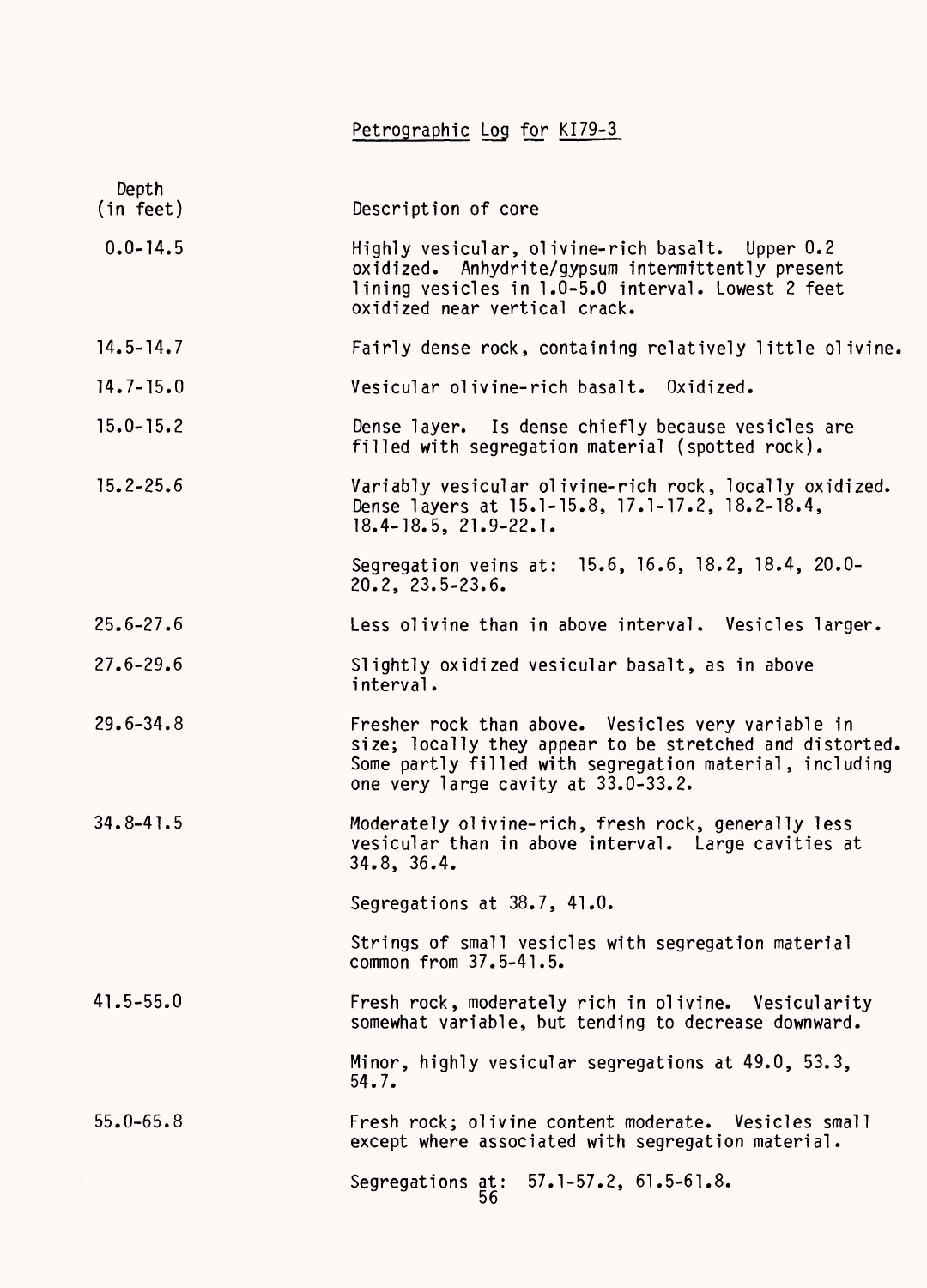| Depth (feet)    | Description of core (KI79-3)                                                                                                                                                                                                                                               |
|-----------------|----------------------------------------------------------------------------------------------------------------------------------------------------------------------------------------------------------------------------------------------------------------------------|
| 65.8-79.8       | Fresh rock, finely vesicular to diktytaxitic. Coarse<br>olivine noticeably less abundant than above; olivine<br>phenocrysts sparse in 77-79.8 interval.                                                                                                                    |
|                 | Segregations at $67.0 - 67.5$ (dipping $30^{\circ}$ ), $73.0 - 73.3$<br>(dipping $20^{\circ}$ ), 74.8-76.9 and 77.3. All contain<br>beads of cristobalite in vesicles. First and third<br>contain olivine.                                                                 |
| $79.8 - 91.3$   | Fresh gray diktytaxitic rock. Olivine phenocrysts<br>sparse.                                                                                                                                                                                                               |
|                 | Segregations at:<br>dipping 45°<br>80.4<br>$81.6 - 81.9$<br>with cristobalite in vesicles<br>84.8-84.9<br>irregular: diabase mixed with fine-<br>grained material - ??<br>$86.5 - 87.0$<br>with olivine<br>$88.5 - 88.7$<br>$90.4 - 90.6$<br>with cristobalite in vesicles |
| $91.3 - 91.4$   | Vuggy segregation.                                                                                                                                                                                                                                                         |
| $91.4 - 105.5$  | Gray diktytaxitic basalt. Olivine phenocrysts sparse.<br>Isolated large vesicles and strings of vesicles<br>associated with minor segregation material scattered<br>through interval.                                                                                      |
|                 | Large segregation at 99.3-100.3 contains olivine.<br>Vuggy in middle.                                                                                                                                                                                                      |
| $105.5 - 118.7$ | Gray diktytaxitic rock. Noticeably denser in lower<br>half of interval. Heavy Na2SO4 bloom at 116.7-117.9.                                                                                                                                                                 |
|                 | Segregations at: 107.0-107.1<br>110.1-110.2<br>113.3-114.6                                                                                                                                                                                                                 |
| $118.7 - 131.0$ | Gray diktytaxitic rock. Olivine content increases<br>markedly in this interval: olivine phenocrysts common<br>in 127-131 interval. Three distinct intervals of<br>very heavy Na2SO4 bloom in core, above segregation<br>veins, as follows:                                 |
|                 | Segregation:<br>Na <sub>2</sub> SO <sub>4</sub><br>$121.0 - 121.8$<br>$119.6 - 121.1$<br>122.9-123.2<br>122.0-122.9<br>124.7<br>123.8-125.5<br>125.5-126.1<br>126.4-126.7                                                                                                  |
|                 | All larger segregations have olivine.                                                                                                                                                                                                                                      |

 $\bar{t}$ 

 $\hat{\mathbf{v}}$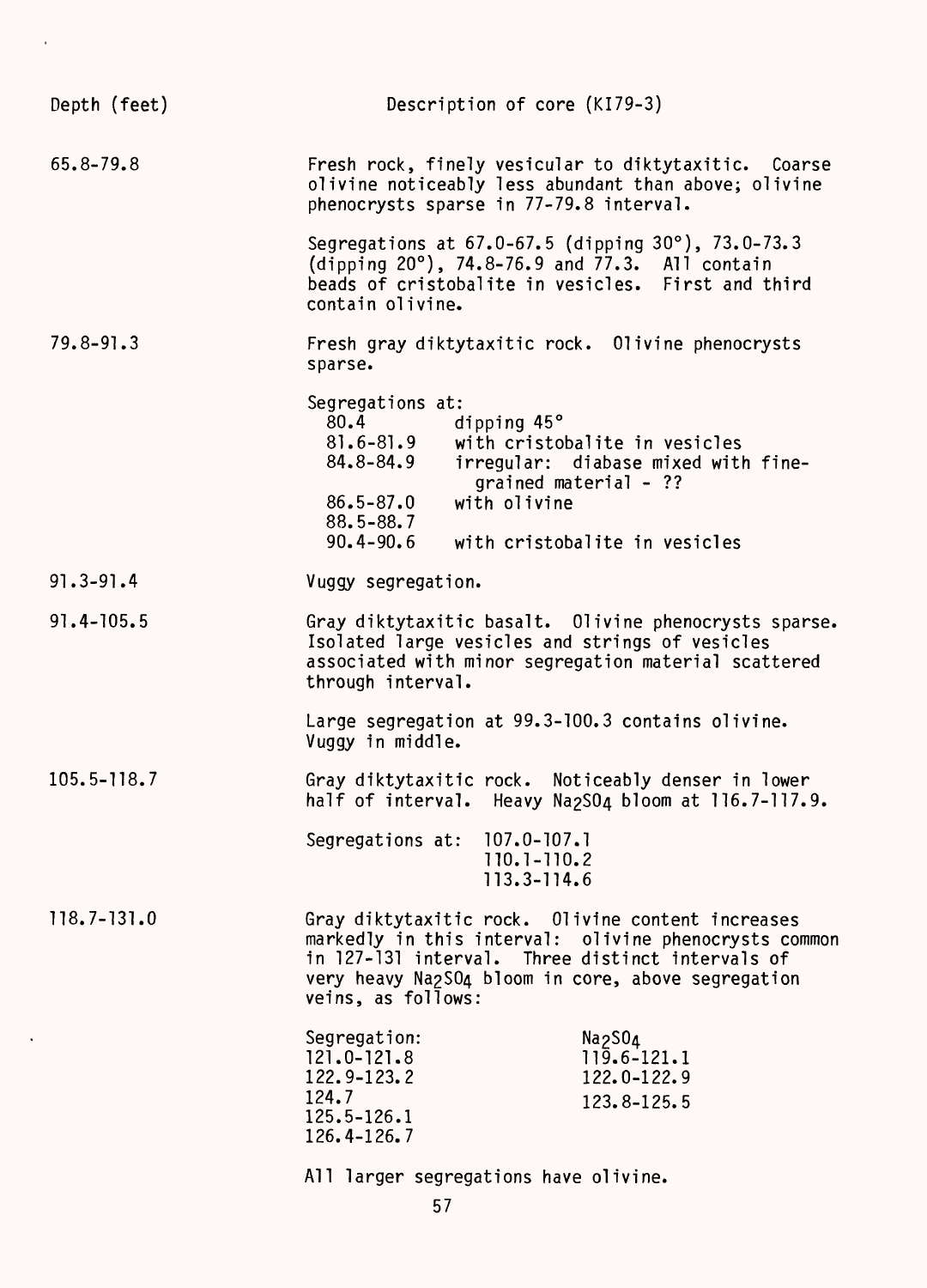| Depth (feet)    | Description of core (KI79-3)                                                                                                                                                                                                                                                                                                                                                                       |
|-----------------|----------------------------------------------------------------------------------------------------------------------------------------------------------------------------------------------------------------------------------------------------------------------------------------------------------------------------------------------------------------------------------------------------|
| $131.0 - 144.3$ | Gray diktytaxitic rock. Olivine content moderate to<br>high. Conspicuous vertical swirls of coarse olivines,<br>associated near their tops with minor stringers of<br>segregation material. Very high concentration of<br>olivine 140-144. All this was glassy in 1975.                                                                                                                            |
|                 | Small segregations at 135.5, 140.2, 143.7, 144.1.                                                                                                                                                                                                                                                                                                                                                  |
| 144.3-156.7     | Core in this interval consists of alternating bands<br>of dense (flinty) rock with moderate olivine content<br>and finely vesicular rock with extremely high olivine<br>content. There are approximately six layers of each.<br>The contacts between these two rock types dip 60-80°.<br>All rock very fresh. One segregation at 144.8-144.9.<br>The crust-melt contact seen in 1975 was at 145.1. |
| 156.7-158.0     | Matrix rock is flinty with moderate olivine content.<br>There are two segregations, at 156.9-157.0 and 157.5-<br>158.0, both still vuggy. A joint surface runs<br>vertically between these two. It formed while the<br>segregations were still molten, as the surface of the<br>joint is coated with glass adjacent to each vein in a<br>band 2-4" wide.                                           |
| 158.0-161.1     | Dense olivine-rich rock. Dark-gray matrix.                                                                                                                                                                                                                                                                                                                                                         |
| 161.1-169.6     | Glass present in matrix. Rock becomes increasingly<br>glassy downward. Olivine abundant. Olivine-rich<br>concentrations at 162.2-162.3 and 165.5-166.0, but<br>this section lacks the conspicuous banding seen in<br>144-157 interval. Segregations present in this<br>interval: 161.3, 163.5-163.7 (glassy), 163.9,<br>165.2-165.3 (glassy), $168.1$ (glassy).                                    |
| 169.6-172.9     | Black, glassy olivine-rich rock. Olivine distribution<br>uniform.                                                                                                                                                                                                                                                                                                                                  |
|                 | Glassy parting at 170.3.                                                                                                                                                                                                                                                                                                                                                                           |
| 172.9           | Crust-melt interface.                                                                                                                                                                                                                                                                                                                                                                              |
| $172.9 - 173.0$ | Black glass from bit.                                                                                                                                                                                                                                                                                                                                                                              |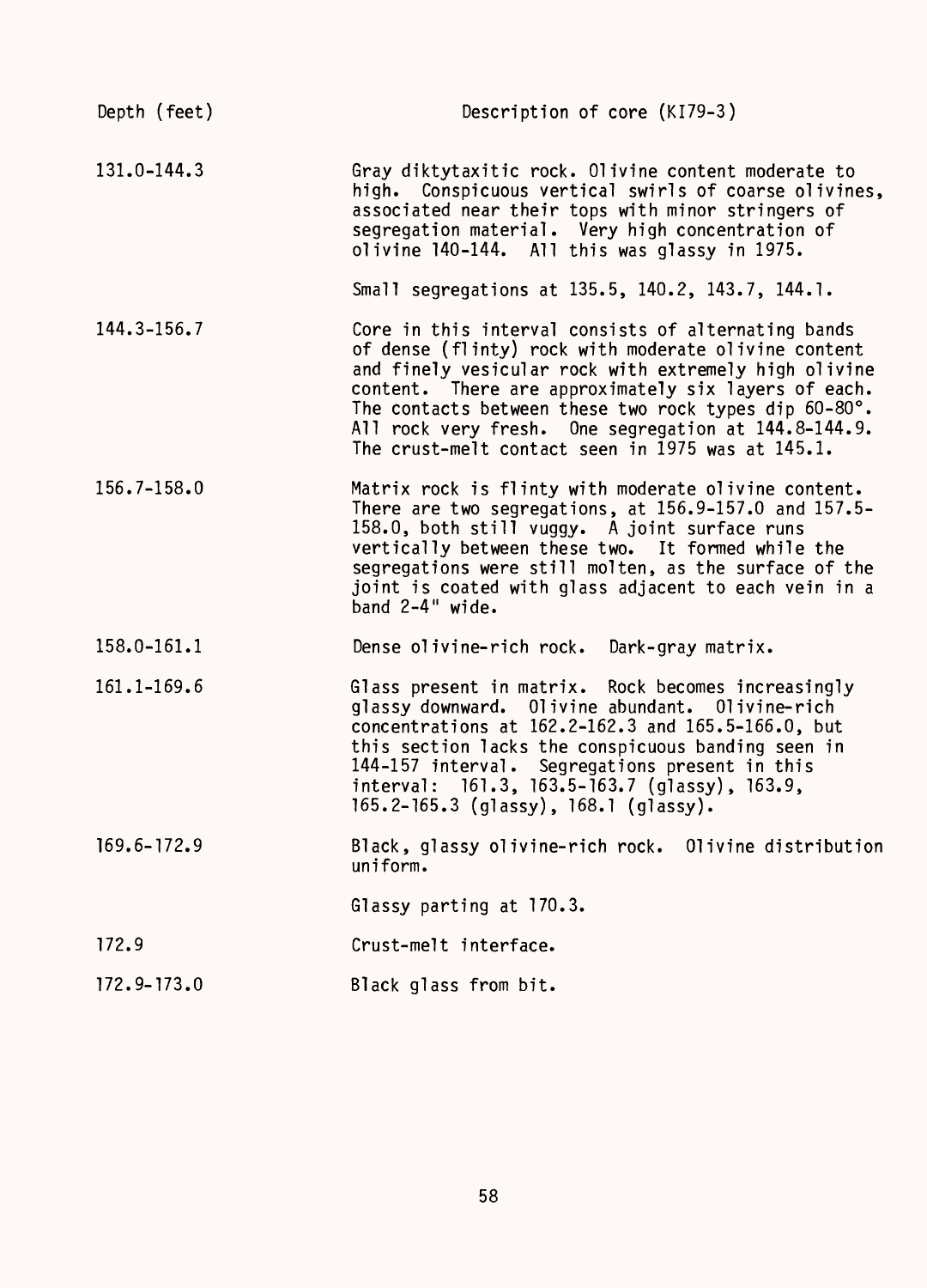#### Drilling and Recovery Data For KI79-4

Drilling for hole KI79-4 began 1/12/79. Coring was stopped at 172.1 feet, on January 16, 1979. Core recovery from 0.0-172.1 feet was nearly 100%.

Hole KI79-4 was extended to a depth of  $\sim$  185 feet by churn-drilling, with a special high-temparture bit, on January 18. No core was recovered, however, and the hole did not stay open when the drill string was withdrawn. This information is mostly derived from Sandia in-house report SAND79-1360, by Neel, Striker and Curlee.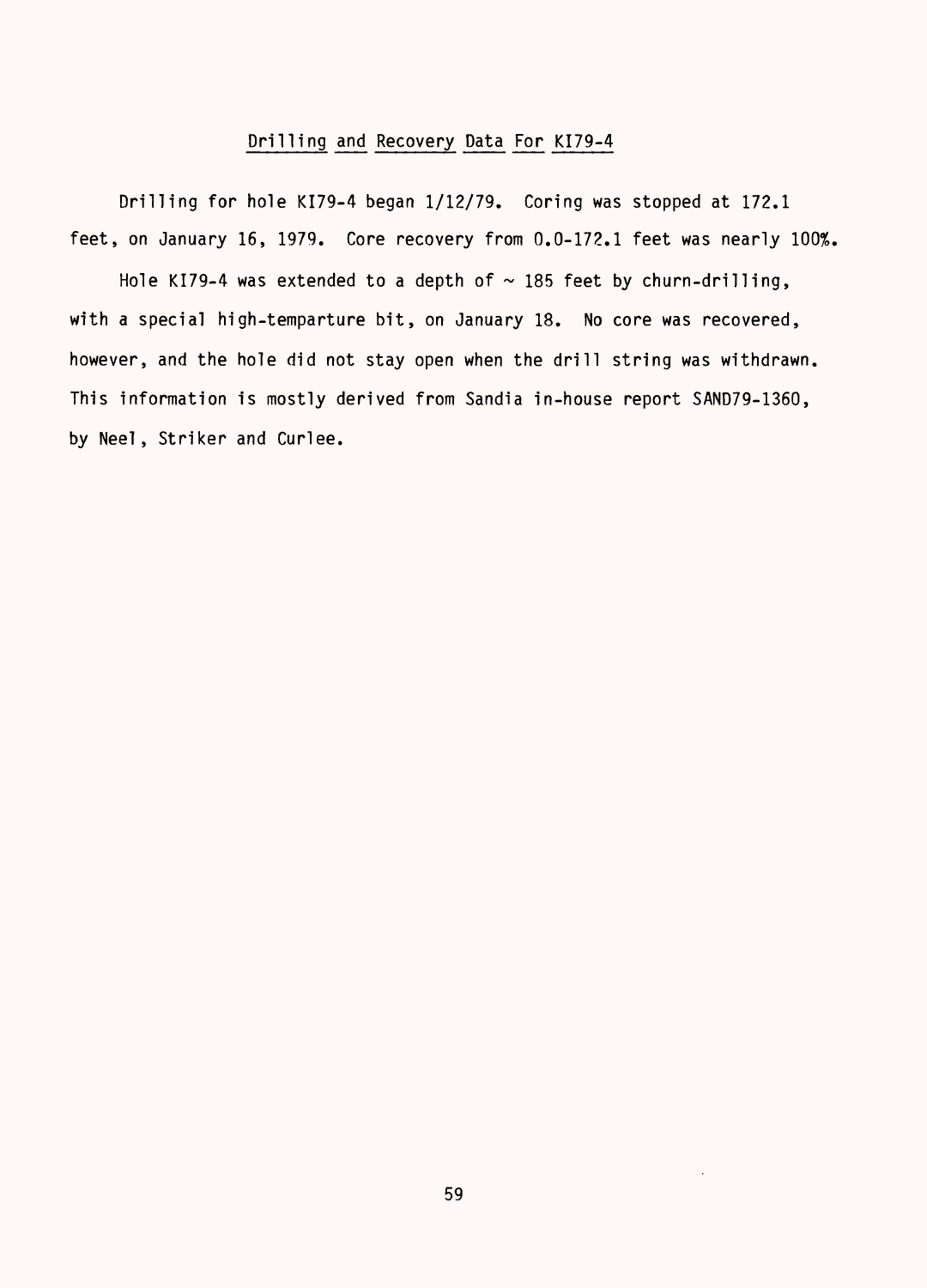## Petrographic Log for KI79-4

 $\hat{\mathcal{E}}$ 

| Depth<br>(in feet) | Description of core                                                                                                                                                                                                                                                                     |
|--------------------|-----------------------------------------------------------------------------------------------------------------------------------------------------------------------------------------------------------------------------------------------------------------------------------------|
| $0.0 - 5.0$        | Highly vesicular crust. Olivine common, fresh.<br>Vesicles coated with secondary minerals<br>(anhydrite/gypsum) through much of this range.                                                                                                                                             |
| $5.0 - 13.0$       | Highly vesicular crust. Olivines oxidized in<br>this interval.                                                                                                                                                                                                                          |
| $13.0 - 14.0$      | Denser layer. Olivines fresh.                                                                                                                                                                                                                                                           |
| $14.0 - 27.2$      | Highly vesicular, olivine-rich rock. All oxidized<br>except in two denser layers at 14.8-15.8 and<br>$17.4 - 17.6$ .                                                                                                                                                                    |
|                    | Segregations at 17.4-17.5, 19.2-19.3, 19.4-19.5,<br>$20.8 - 20.9$ , $23.0$ , $23.2 - 23.3$ .                                                                                                                                                                                            |
| $27.2 - 39.5$      | Vesicular crust. Olivine somewhat less conspicuous<br>than in above intervals. Zones of distorted vesicles<br>at 28-30 and 34.5-36.01. Most vesicles lined with<br>crust of crystals minor segregation material? One<br>segregation (0.5" thick) between 31.4 and 31.8,<br>dipping 80°. |
| $39.5 - 49.0$      | Vesicular crust. Vesicles stretched, flattened, or<br>steeply dipping, throughout this interval.<br>01ivine<br>content moderate. Olivines oxidized.                                                                                                                                     |
|                    | Segregations at 44.0-44.1 and 48.0-48.1, plus minor<br>ones associated with sheet vesicles.                                                                                                                                                                                             |
| $49.0 - 53.9$      | Vesicular crust. Vesicles undeformed. Olivine<br>common, mostly fresh.                                                                                                                                                                                                                  |
| $53.9 - 67.6$      | Vesicles decrease noticeably in size and abundance<br>in this interval. Olivine phenocrysts common, slightly<br>oxidized.                                                                                                                                                               |
|                    | Segregations at: 56.1-56.2, 60.1-60.4, 65.1-65.4.                                                                                                                                                                                                                                       |
| $67.6 - 74.0$      | Vesicular gray rock. Most vesicles small except for<br>those associated with small strings of segregation<br>material. Olivine common, mostly fresh.                                                                                                                                    |
|                    | Segregations at: $69.6 - 69.8$ (dipping $85^{\circ}$ ), $70.3 - 73.5$ .<br>Last one contains olivine.                                                                                                                                                                                   |
| $74.0 - 75.7$      | Massive segregation, with olivine.                                                                                                                                                                                                                                                      |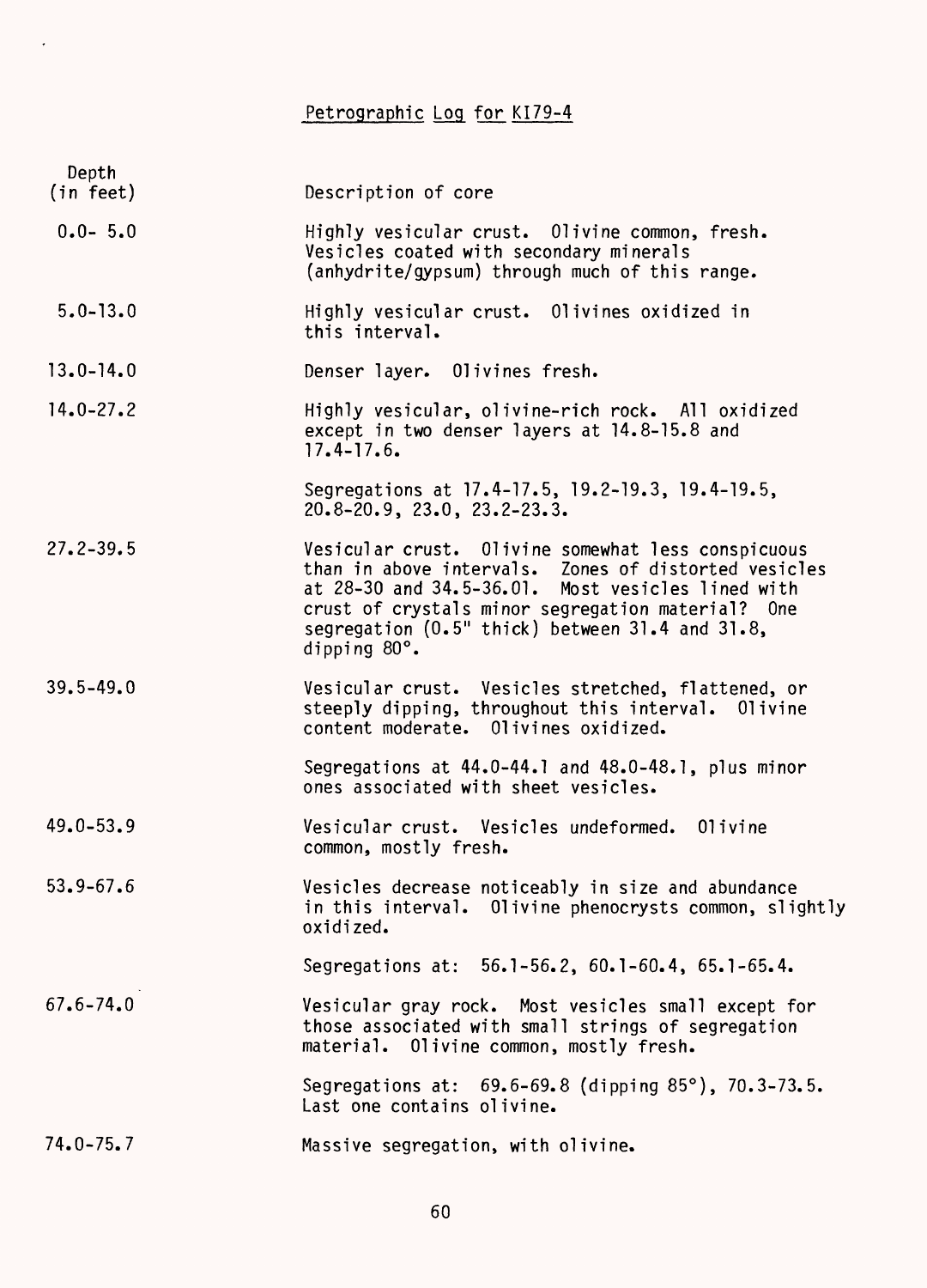| Depth (feet)    | Description of core (KI79-4)                                                                                                                                              |
|-----------------|---------------------------------------------------------------------------------------------------------------------------------------------------------------------------|
| $75.7 - 81.5$   | Finely vesicular to diktytaxitic rock. Olivine less<br>abundant than in 67.6-74.0 interval. Segregation<br>from $81.2 - 81.5$                                             |
| $81.5 - 93.8$   | Finely vesicular to diktytaxitic rock. Fresh.<br>Olivine phenocrysts sparse.                                                                                              |
|                 | Segregations at:                                                                                                                                                          |
|                 | 84.1-84.3 (0.1 thick, dipping 30°)<br>$85.2 - 85.9$<br>$87.7 - 87.9$<br>88.1-88.6 (very vuggy; maybe some core lost)<br>$91.0 - 91.2$                                     |
| $93.8 - 94.1$   | Segregation vein.                                                                                                                                                         |
| $94.1 - 108.1$  | Gray diktytaxitic rock, with small, sparse olivine<br>phenocrysts. Some vuggy cavities associated with<br>minor segregation material.                                     |
|                 | Segregations at: 96.9-98.2 (cristobalite in<br>vesicles), and 104.0-104.1.                                                                                                |
| $108.1 - 111.6$ | Fresh diktytaxitic rock with sparse olivine phenocrysts.                                                                                                                  |
| 111.6-114.2     | Massive segregation vein.                                                                                                                                                 |
| 114.2-121.2     | Dense fresh rock. Shattered, with conchoidal fracture,<br>by drilling (?). Olivine phenocrysts small, rare.                                                               |
|                 | Segregations at: 117.9-118.2, 119.1-119.7.                                                                                                                                |
| $121.2 - 122.0$ | Segregation vein.                                                                                                                                                         |
| 122.0-134.0     | Fresh gray diktytaxitic rock, with scattered small<br>olivine phenocrysts. Olivine content noticeably<br>higher than in 108-121 interval. Na2S04 bloom at<br>$122 - 124.$ |
|                 | Segregation veins at: 122.7, 123.4, 123.6, 124.0,<br>$127.0 - 127.8.$                                                                                                     |
| $134.0 - 143.5$ | Dense, dark gray core. Olivine phenocrysts common<br>to abundant. Big phenocrysts concentrated in steeply<br>dipping (80°) bands. This was glassy in 1975.                |
| $143.5 - 147.9$ | Very olivine-rich, fresh rock. Locally vuggy, near<br>small patches of segregation material.                                                                              |
|                 | Segregations at: 144.9, 145.3-145.4.                                                                                                                                      |

 $\bar{t}$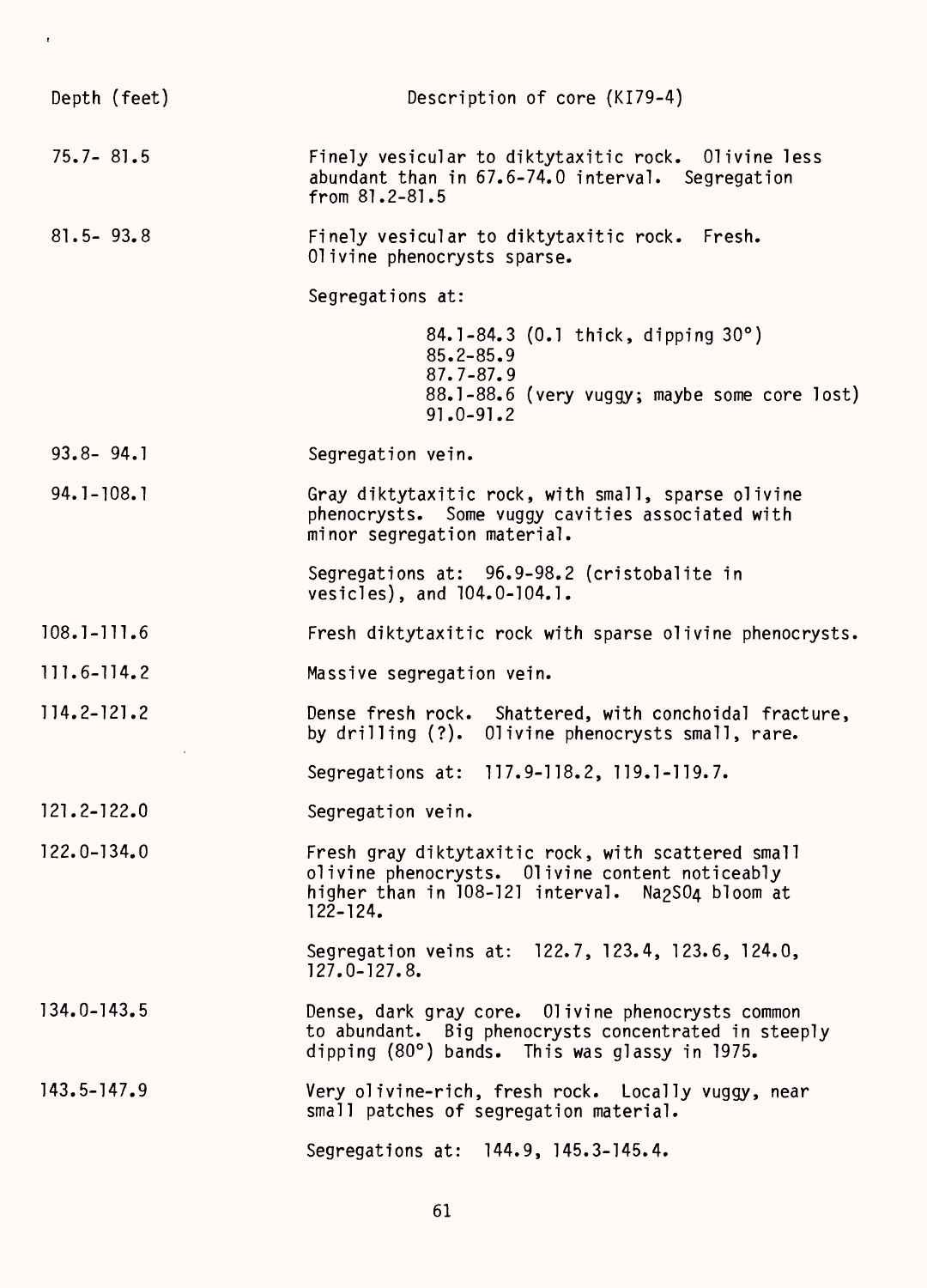| Depth (feet)    | Description of core (KI79-4)                                                                                                             |
|-----------------|------------------------------------------------------------------------------------------------------------------------------------------|
| $147.9 - 161.3$ | Dense olivine-rich rock. Alternating bands with<br>more/less olivine, dipping at 70-80°, as in<br>$K179-3.$                              |
|                 | Segregations at: 155.7, 159.8-160.3 (the latter a<br>complex of small segs. interlayered with matrix rock).                              |
| $161.4 - 172.1$ | Olivine-rich rock. Olivines more uniformly distributed<br>than in above interval. Small glassy segregation at<br>$161.5'$ = first glass? |
|                 | Glass increases downward to black-matrix, olivine-<br>rich rock at 172.1.                                                                |
|                 | Glassy partings at 164.7, 167.0, 170.0-170.1.                                                                                            |

 $\epsilon_{\rm{max}} \sim 8$ 

 $\sim 10^{-5}$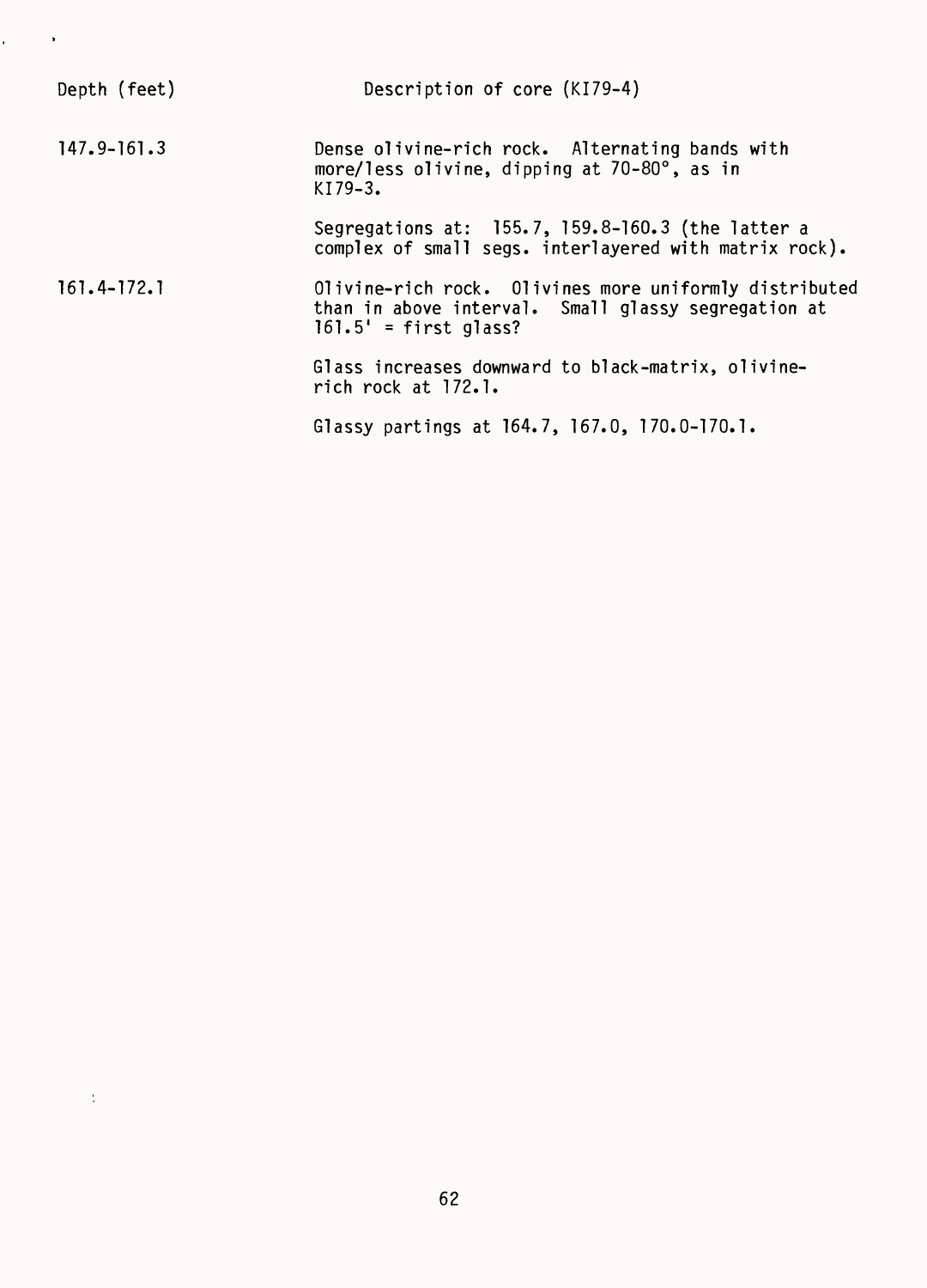### Core Recovery Log for KI79-5

 $\mathcal{O}(\mathcal{O}(\log n))$ 

|            | Interval        | Recovered | Percent  |
|------------|-----------------|-----------|----------|
| Date       | (in feet)       | (in feet) | recovery |
| 1/30/79(?) | $0.0 - 8.0$     | $\bf{0}$  | $\bf{0}$ |
|            | $8.0 - 14.0$    | 6.1       | 100      |
|            | $14.0 - 24.0$   | 9.8       | 98       |
|            | $24.0 - 34.0$   | 10.1      | 100      |
|            | $34.0 - 44.0$   | 10.1      | 100      |
|            | $44.0 - 54.0$   | 9.5       | 95       |
|            | $54.0 - 64.0$   | 10.0      | 100      |
| 1/31/79(?) | $64.0 - 74.0$   | 9.4       | 94       |
|            | $74.0 - 84.0$   | 10.0      | 100      |
|            | $84.0 - 94.0$   | 10.0      | 100      |
|            | $94.0 - 104.0$  | 10.0      | 100      |
|            | $104.0 - 114.0$ | 10.0      | 100      |
|            | $114.0 - 124.0$ | 10.0      | 100      |
|            | $124.0 - 134.0$ | 10.0      | 100      |
|            | $134.0 - 144.0$ | 10.0      | 100      |
|            | 144.0-154.0     | 9.6       | 96       |
| 2/1/79     | 154.0-164.0     | 10.0      | 100      |
|            | $164.0 - 174.0$ | 10.0      | 100      |
|            | $174.0 - 184.0$ | 10.0      | 100      |
|            | 184.0-194.0     | 10.0      | 100      |
|            | 194.0-204.0     | 10.0      | 100      |
|            | 204.0-214.0     | 10.0      | 100      |
| 2/6/79     | 214.0-224.0     | 10.1      | $100+$   |
|            | $224.0 - 234.0$ | 9.8       | 98       |
|            | $234.0 - 244.0$ | 10.0      | 100      |
|            | 244.0-254.0     | 10.0      | 100      |
| 2/7/79     | $254.0 - 264.0$ | 10.0      | 100      |
|            | 264.0-274.0     | 10.0      | 100      |
|            | $274.0 - 284.0$ | 10.0      | 100      |
|            | 284.0-294.0     | 10.0      | 100      |
|            | 294.0-304.0     | 10.0      | 100      |
| 2/9/79     | $304.0 - 314.0$ | 10.0      | 100      |
|            | 314.0-324.0     | 8.2       | 82       |
|            | $324.0 - 330.8$ | 5.2       | 76       |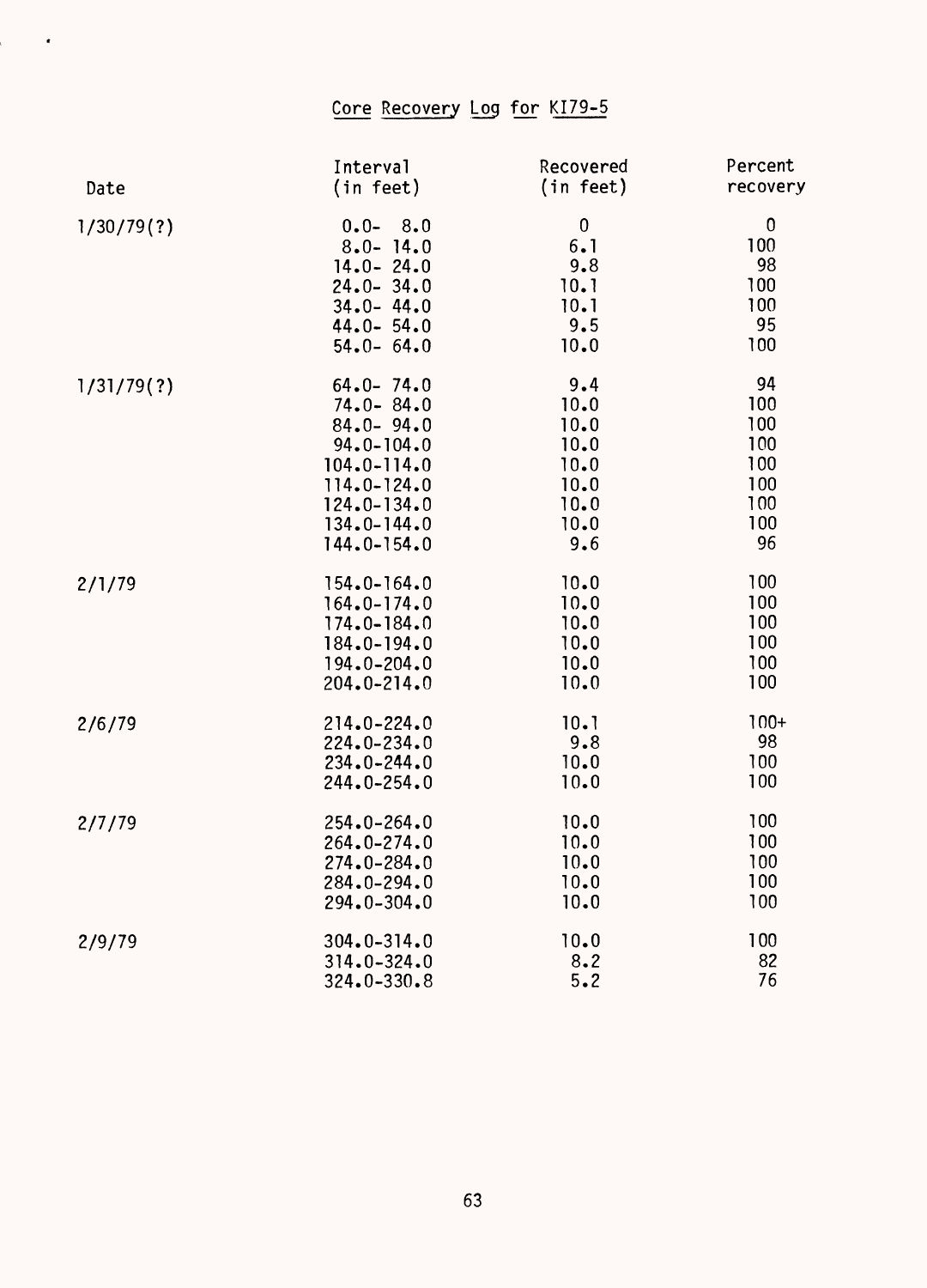Petrographic Log for KI79-5

 $\mathbf{r} = \mathbf{r} \times \mathbf{r}$ 

| Depth         |                                                                                                                                                                                                                                                                           |
|---------------|---------------------------------------------------------------------------------------------------------------------------------------------------------------------------------------------------------------------------------------------------------------------------|
| (in feet)     | Description of core                                                                                                                                                                                                                                                       |
| $0 - 8$       | No core taken.                                                                                                                                                                                                                                                            |
| $8 - 10.5$    | Highly vesicular basalt. Olivines somewhat oxidized.                                                                                                                                                                                                                      |
| $10.5 - 11.0$ | Highly oxidized pumiceous rubble. Foundered crust<br>that didn't go anywhere? Sharp upper contact with<br>black vesicular basalt dips $~60^\circ$ . Rubble $(0.2)^\circ$<br>thick) underlain by more basalt $(0.3')$ then more<br>rubble, irregularly enclosed in basalt. |
| $11.0 - 14.0$ | Vesicular basalt. Less vesicular, somewhat more<br>oxidized than 8-10.5 interval.                                                                                                                                                                                         |
| $14.0 - 24.0$ | Vesicular olivine-rich basalt. Vesicles flattened,<br>distorted in much of this interval. Olivine more<br>abundant than in overlying section.                                                                                                                             |
|               | Small segregations at: 14.0, 14.4, 15.3, 21.0, 21.7,<br>22.2, 22.4, 23.2. Lower 3 dip ~45°, upper ones<br>nearly flat-lying.                                                                                                                                              |
| $24.0 - 24.7$ | Vesicular olivine-rich basalt.                                                                                                                                                                                                                                            |
| $24.7 - 26.2$ | Segregation vein. Vesicles evenly distributed.                                                                                                                                                                                                                            |
| $26.2 - 30.9$ | Fresh olivine-rich rock. Vesicularity variable.<br>Many zones of distorted vesicles or vesicles partly<br>filled with segregation material.                                                                                                                               |
|               | Small segregation at 26.6-26.7.                                                                                                                                                                                                                                           |
| $30.9 - 32.4$ | Segregation vein. Vesicles evenly distributed.                                                                                                                                                                                                                            |
| $32.4 - 34.0$ | Fresh olivine basalt. Olivine content and vesicu-<br>larity variable. Zones of distorted vesicles as<br>above.                                                                                                                                                            |
| $34.0 - 37.0$ | Mostly fairly dense fresh rock with smaller olivines.<br>Layer at 34.8-35.7 is oxidized, more vesicular, more<br>olivine-rich.                                                                                                                                            |
| $37.0 - 40.2$ | Vesicular, very olivine-rich rock. Somewhat oxidized.                                                                                                                                                                                                                     |
| $40.2 - 43.2$ | Denser, fresher rock. Olivine content moderate to<br>high.                                                                                                                                                                                                                |
| $43.2 - 44.0$ | Vesicular, olivine-rich rock, as in 37.0-40.2 interval<br>Oxidized.                                                                                                                                                                                                       |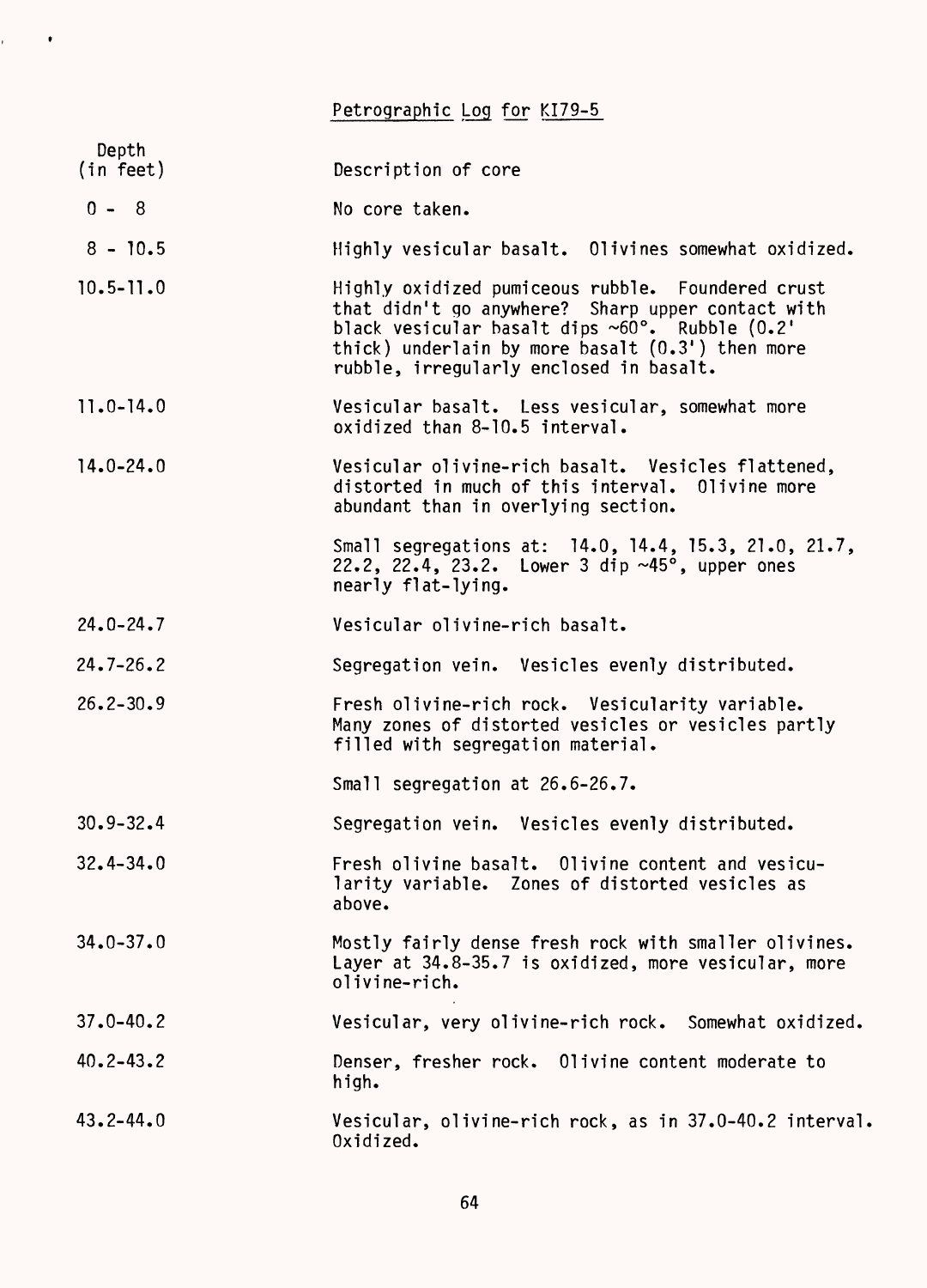| Depth (feet)  | Description of core (KI79-5)                                                                                                                                                                                                                          |
|---------------|-------------------------------------------------------------------------------------------------------------------------------------------------------------------------------------------------------------------------------------------------------|
| $44.0 - 54.0$ | Vesicular olivine-rich rock. Vesicles decrease from<br>moderate to sparse in this interval. All rock some-<br>what oxidized. Minor segregation material associated<br>with bigger vesicles.                                                           |
| $54.0 - 55.0$ | Dense rock with traces of flattened vesicles.<br>Pinkish matrix, especially near top of interval.<br>Olivine content moderate. Olivines slightly<br>oxidized.                                                                                         |
| $55.0 - 57.0$ | Rock somewhat more vesicular than in above interval.<br>Olivine content somewhat higher. Small segregations<br>at 55.7-55.8 and 56.5-56.7.                                                                                                            |
| $57.0 - 62.3$ | Very olivine-rich rock. Vesicles present; locally<br>flattened and distorted, and/or lined with vuggy<br>crystals. Large olivines (5 mm across or more)<br>present. Rock increasingly more oxidized with depth;<br>core at 61-62.3 strongly oxidized. |
| $62.3 - 63.3$ | Very dense olivine poor rock; contact between this<br>and overlying olivine-rich vesicular rock is irregular.<br>Pink matrix, especially in upper half suggests strong<br>oxidation.                                                                  |
| $63.3 - 64.0$ | Olivine content moderate, increasing downward in<br>this interval. Rock is fairly fresh, with small<br>vesicles. Some vesicles vuggy/lined with segregation<br>material.                                                                              |
| $64.0 - 69.8$ | ' Fairly dense rock, with larger vesicles flattened.<br>Olivine content moderate to high. Somewhat oxidized.                                                                                                                                          |
| 69.8-74.0     | Rock more olivine-rich, more vesicular than in above<br>interval. Highest vesicularity and olivine content<br>at 69.5-70.0, 72.0-72.4, 72.8-73.8.                                                                                                     |
|               | Segregation veins at: 70.0-70.1, 71.3-71.4, 72.6-72.7,<br>$73.5 - 73.6$                                                                                                                                                                               |
| $74.0 - 81.0$ | Very olivine-rich vesicular rock. Olivines fresh.<br>Small segregations at 76.3-76.4 and 77.4. Lower<br>one is 0.1' wide and dips 60°.                                                                                                                |
| $81.0 - 82.8$ | Vertical contact between massive segregation vein<br>and vesicular olivine-rich crust. Upper and lower<br>contacts of vein are horizontal.                                                                                                            |
| $82.8 - 83.9$ | Vesicular olivine-rich rock riddled with minor<br>segregations.                                                                                                                                                                                       |
| $83.9 - 84.0$ | Segregation vein.<br>65                                                                                                                                                                                                                               |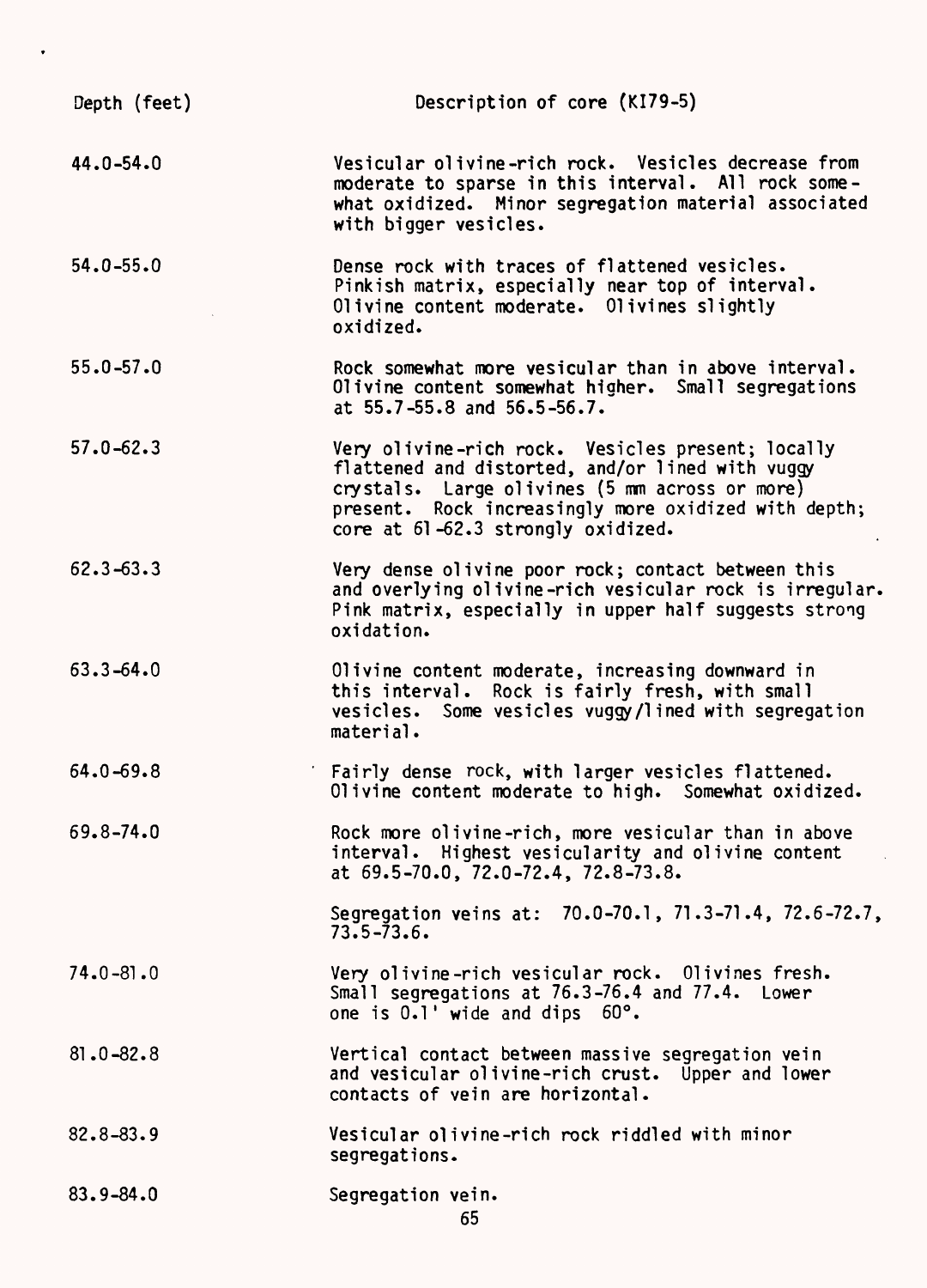| Depth (feet)    | Description of core (KI79-5)                                                                                                                                                                                        |
|-----------------|---------------------------------------------------------------------------------------------------------------------------------------------------------------------------------------------------------------------|
| $84.9 - 86.2$   | Dense fresh rock, with small segregations. Vesicles<br>associated with segregations. Olivine content<br>variable but generally moderate to low.                                                                     |
|                 | There are 4 segregation veins from 84.1-85.5; each<br>is 1-2" thick.                                                                                                                                                |
| $86.2 - 87.0$   | Dense olivine-poor rock riddled with segregation<br>material. Some very large cavities in segregations.<br>Pink, oxidized matrix throughout.                                                                        |
| $87.0 - 91.0$   | Dense rock with scattered small segregations, mostly<br>dipping at 20-40°. Olivine content moderate. Rock<br>fresh.                                                                                                 |
| $91.0 - 94.0$   | Dense fresh rock. Olivine content moderate to high.<br>Some very large olivine crystals (~1 cm long) present.<br>Some round spots of segregation material at 93.0<br>$($ = filled vesicles?).                       |
| $94.0 - 97.5$   | Fairly dense rock. Olivine content moderate to high.<br>Flattened vesicles present at 95-97.                                                                                                                        |
| $97.5 - 104$    | Very dense oxidized olivine-poor rock. One oxidized<br>segregation $(0.1'$ thick) at $97.6$ .                                                                                                                       |
| $104.0 - 104.5$ | Very dense rock. Pink oxidized matrix. Essentially<br>no olivine phenocrysts. There is a single large<br>vesicle half filled with segregation material at<br>104.2.                                                 |
| $104.5 - 105.5$ | Segregation vein. Upper half very vuggy, lower half<br>dense. Contacts dip at 30°.                                                                                                                                  |
| 105.5-109.0     | Very dense rock, without phenocrystic olivine.<br>Oxidized. Rare isolated cavities, sometimes containing<br>minor segregations.                                                                                     |
| $109.0 - 109.1$ | Segregation vein.                                                                                                                                                                                                   |
| $109.1 - 110.5$ | Very dense rock. A few small olivine phenocrysts<br>present. Rock fresher than in above interval.                                                                                                                   |
| $110.5 - 111.0$ | Segregation vein.                                                                                                                                                                                                   |
| 111.0-114.0     | Dense rock with scattered small olivine phenocrysts.<br>Matrix somewhat oxidized. There is a sharp contact<br>at 113.5 between very fine and somewhat coarser<br>grained rock, both with small olivine phenocrysts. |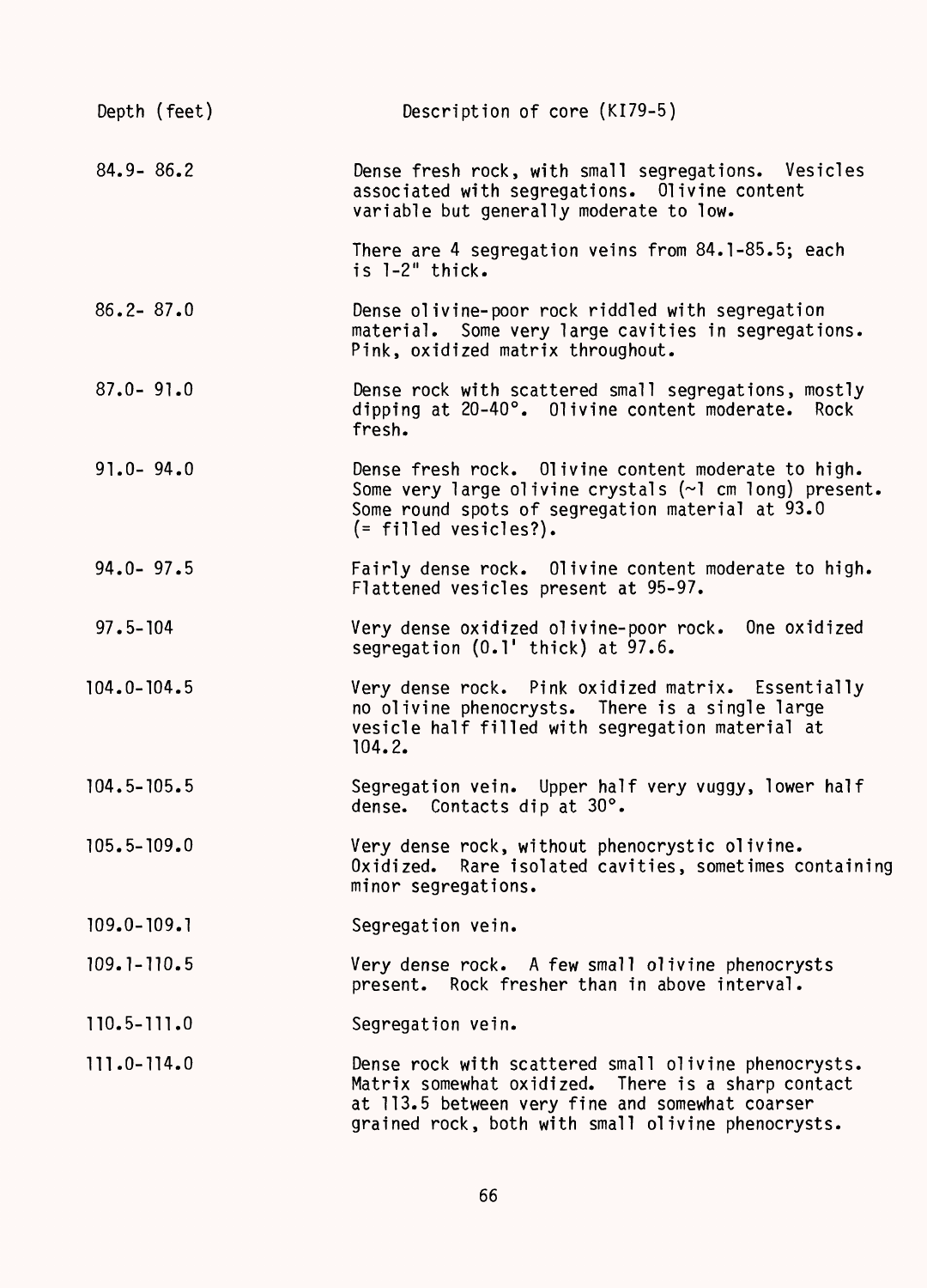| Depth (feet)    | Description of core (KI79-5)                                                                                                                                                                                             |
|-----------------|--------------------------------------------------------------------------------------------------------------------------------------------------------------------------------------------------------------------------|
| $114.0 - 124.0$ | Gray, finely vesicular to diktytaxitic basalt<br>with small, scattered olivine phenocrysts. Minor<br>stringers of segregation material in 116-124<br>interval. Some spotty oxidation of the matrix<br>from $121 - 124$ . |
| $124.0 - 124.7$ | Diktytaxitic rock with small phenocrysts. Matrix<br>slightly oxidized.                                                                                                                                                   |
| $124.7 - 124.8$ | Segregation vein. This was glassy in 1975.                                                                                                                                                                               |
| $124.8 - 126.5$ | Diktytaxitic, olivine-poor rock. Strongly oxidized.                                                                                                                                                                      |
| $126.5 - 134.0$ | Oxidized rock, with moderate to high olivine content.<br>Only cavities are vuggy areas in small segregation<br>veins, most of which dip steeply.                                                                         |
|                 | Larger segregation at 131.6-131.7 and 133.7-134.0.                                                                                                                                                                       |
|                 | This whole interval $(124.0-134.0)$ had a heavy<br>Na <sub>2</sub> SO <sub>4</sub> bloom.                                                                                                                                |
| $134.0 - 141.0$ | Dense oxidized olivine-rich core. Minor segregation<br>veins, mostly with vesicles. Olivine content of some<br>layers >50%. This was very glassy in 1975.                                                                |
| $141.0 - 143.0$ | Dense gray rock with moderate olivine content.<br>Minor stringers of segregation material in upper<br>part of interval.                                                                                                  |
| $143.0 - 144.0$ | Very olivine-rich rock with considerably void space<br>between olivines. This was near the bottom of the<br>hole in 1975. Maybe void space was caused by melt<br>moving sideways into hole?                              |
| $144.0 - 145.2$ | Gray olivine-rich core, marked by vertical concentra-<br>tion of coarse olivine running through middle of<br>core. This was hole bottom in 1975.                                                                         |
| $145.2 - 154.0$ | Dense gray diktytaxitic rock. Olivine content moderate;<br>crystals very uniformly distributed.                                                                                                                          |
| $154.0 - 164.0$ | As above, but with slightly higher olivine content.<br>Crystals as much as 1 cm long are present. Small<br>segregation at 163.0'.                                                                                        |
|                 | Concentric fractures in core, produced by cooling<br>water (first seen at 150.0) more pronounced in this<br>interval.                                                                                                    |
| $164.0 - 174.0$ | Dense, fresh olivine-rich rock with a dark-gray<br>matrix. Not diktytaxitic. Has concentric structure<br>with hackly fracture.<br>67                                                                                     |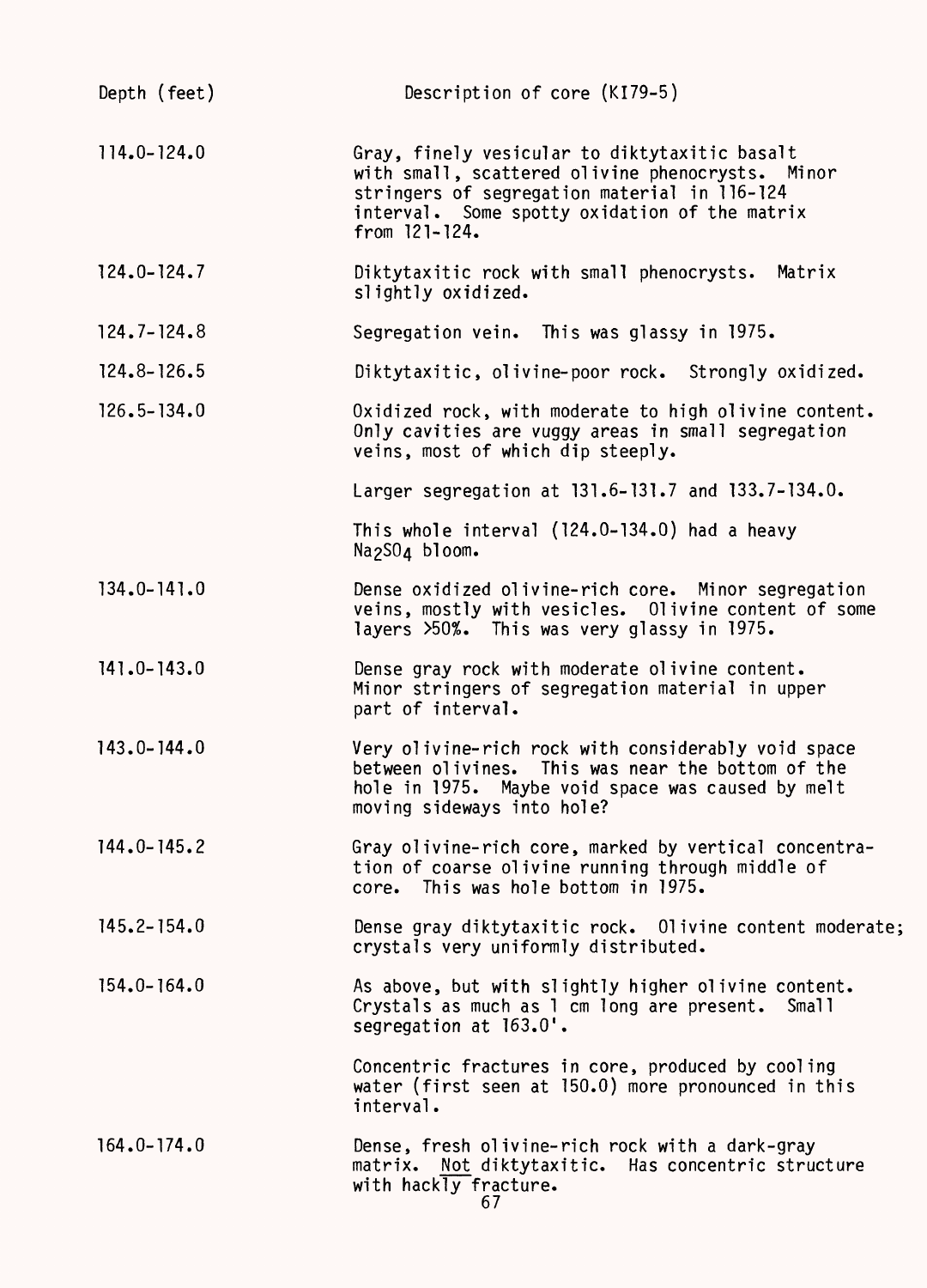| Depth (feet)    | Description of core (KI79-5)                                                                                                                                                                            |
|-----------------|---------------------------------------------------------------------------------------------------------------------------------------------------------------------------------------------------------|
| 174.0-184.0     | As above. Olivine distribution very uniform.<br>Matrix varied from light gray to dark greenish-gray,<br>and is very fine grained.                                                                       |
| 184.0-194.0     | As above. Core has regular horizontal fractures in<br>addition to concentric structure noted above.                                                                                                     |
| at 194.0        | Small vuggy segregation.                                                                                                                                                                                |
| 194.0-204.0     | Fresh, dense olivine-rich rock. Light-gray matrix.<br>Some very minor segregation at 198 feet.                                                                                                          |
| 204.0-214.0     | Fresh, dense olivine-rich rock with gray matrix.<br>Still has concentric structure with hackly fracture.                                                                                                |
| 214.0-224.0     | As in above material.                                                                                                                                                                                   |
| $224.0 - 234.0$ | Fresh diktytaxitic olivine-rich rock with gray matrix.<br>Occasional large irregular vesicles, but no segrega-<br>tion material in them. Concentric cooling structure<br>less conspicuous than above.   |
| 234.0-244.0     | Fresh diktytaxitic olivine-rich rock, with gray matrix.<br>Minor segregation material at 240.0.                                                                                                         |
| 244.0-254.0     | Core as in above interval.                                                                                                                                                                              |
| $254.0 - 264.0$ | As in above interval. Strongly oxidized next to<br>steep joint surface (1/4" layer) at 256-258.                                                                                                         |
| 264.0-279.0     | As in above interval                                                                                                                                                                                    |
| $279.0 - 281.5$ | Strongly oxidized olivine-rich rock.                                                                                                                                                                    |
| 281.5-284.0     | Olivine-rich rock, oxidized only along fractures.                                                                                                                                                       |
|                 | Fracture density noticeably higher from 274-284 than<br>higher in section.                                                                                                                              |
| 284.0-294.0     | Very dense olivine-rich basalt. Olivines slightly<br>blackened in lower part of interval. Distribution<br>of olivine uniform throughout interval. One joint<br>surface present, only slightly oxidized. |
| 294.0-300.0     | Very dense olivine-rich basalt. Olivines slightly<br>blackened. No fractures.                                                                                                                           |
| $300.0 - 304.0$ | Very dense olivine-rich basalt. Joint surfaces<br>oxidized. Interior fresh.                                                                                                                             |
| $304.0 - 310.5$ | Very dense olivine-rich basalt. Joint surfaces<br>oxidized but interior of rock, including olivine,<br>is mostly fresh.                                                                                 |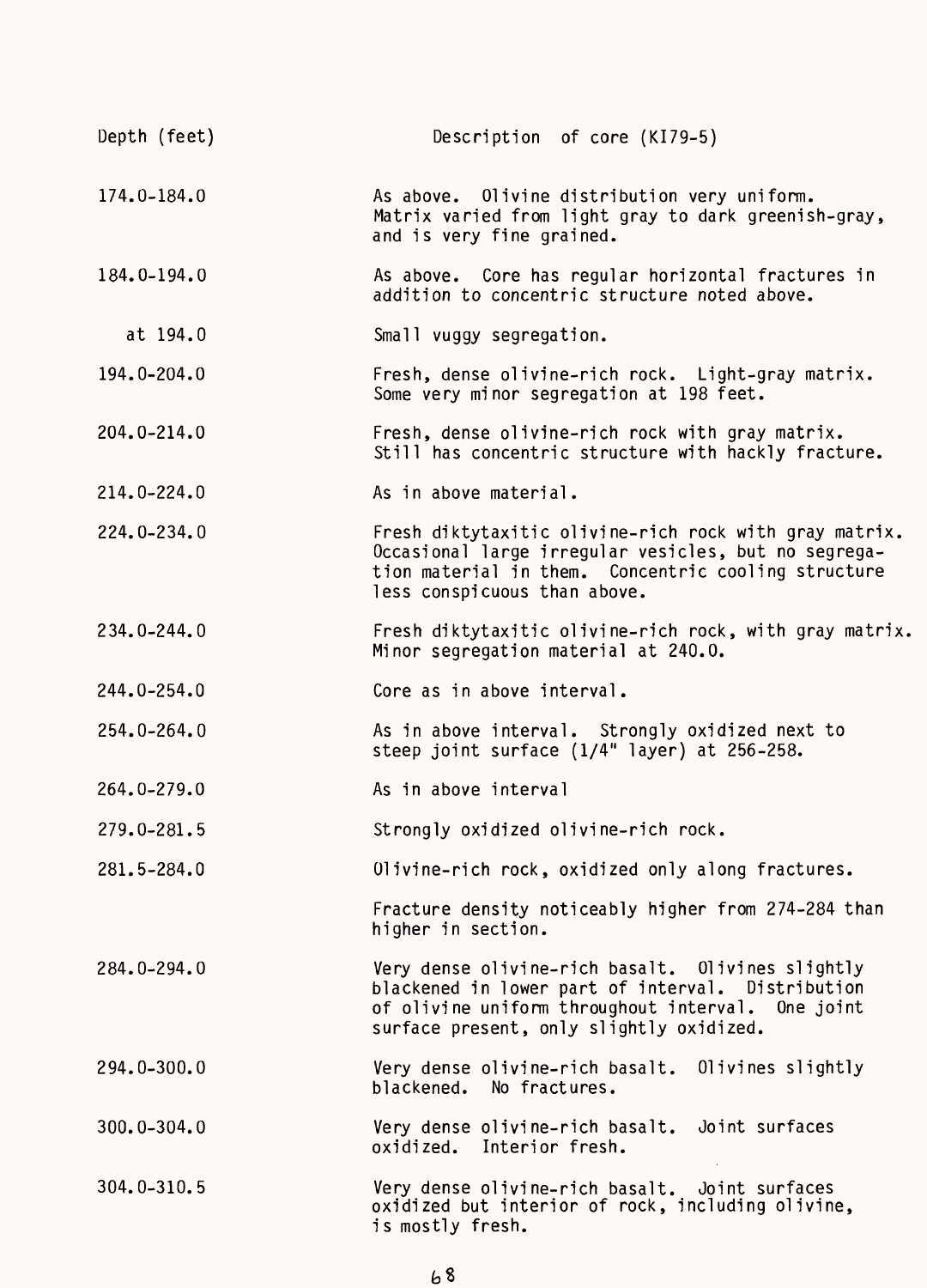| Depth (feet)    | Description of core (KI79-5)                                                                                                                                                                                                                   |
|-----------------|------------------------------------------------------------------------------------------------------------------------------------------------------------------------------------------------------------------------------------------------|
| $310.5 - 313.0$ | Very dense oxidized basalt with moderate olivine<br>content. Oxidized joint surface runs through this<br>whole interval.                                                                                                                       |
| $313.0 - 313.7$ | Lower vesicular zone in 1959 lava. Abundant large<br>vesicles with smooth internal surfaces; no minerals<br>deposited in them. Coarse olivine phenocrysts slightly<br>oxidized.                                                                |
| at 313.7        | Parting with thin baked soil/vegetation layer =<br>contact of 1959 lava with basement.                                                                                                                                                         |
| $313.7 - 315.0$ | Highly vesicular olivine-poor basalt below 1959 lava.<br>Baked red. Vesicles all small.                                                                                                                                                        |
| $315.0 - 324.0$ | Vesicular basalt. Vesicle size variable, but vesicles<br>abundant throughout. No baking; rock mostly quite<br>fresh. Local Na <sub>2</sub> SO <sub>4</sub> (?) bloom; also some vuggy deposits<br>of brown mineral in vesicles at 322.0-322.5. |
| $324.0 - 330.8$ | Vesicular, olivine-poor basalts, presumably pre-caldera<br>Kilauean shield lavas.                                                                                                                                                              |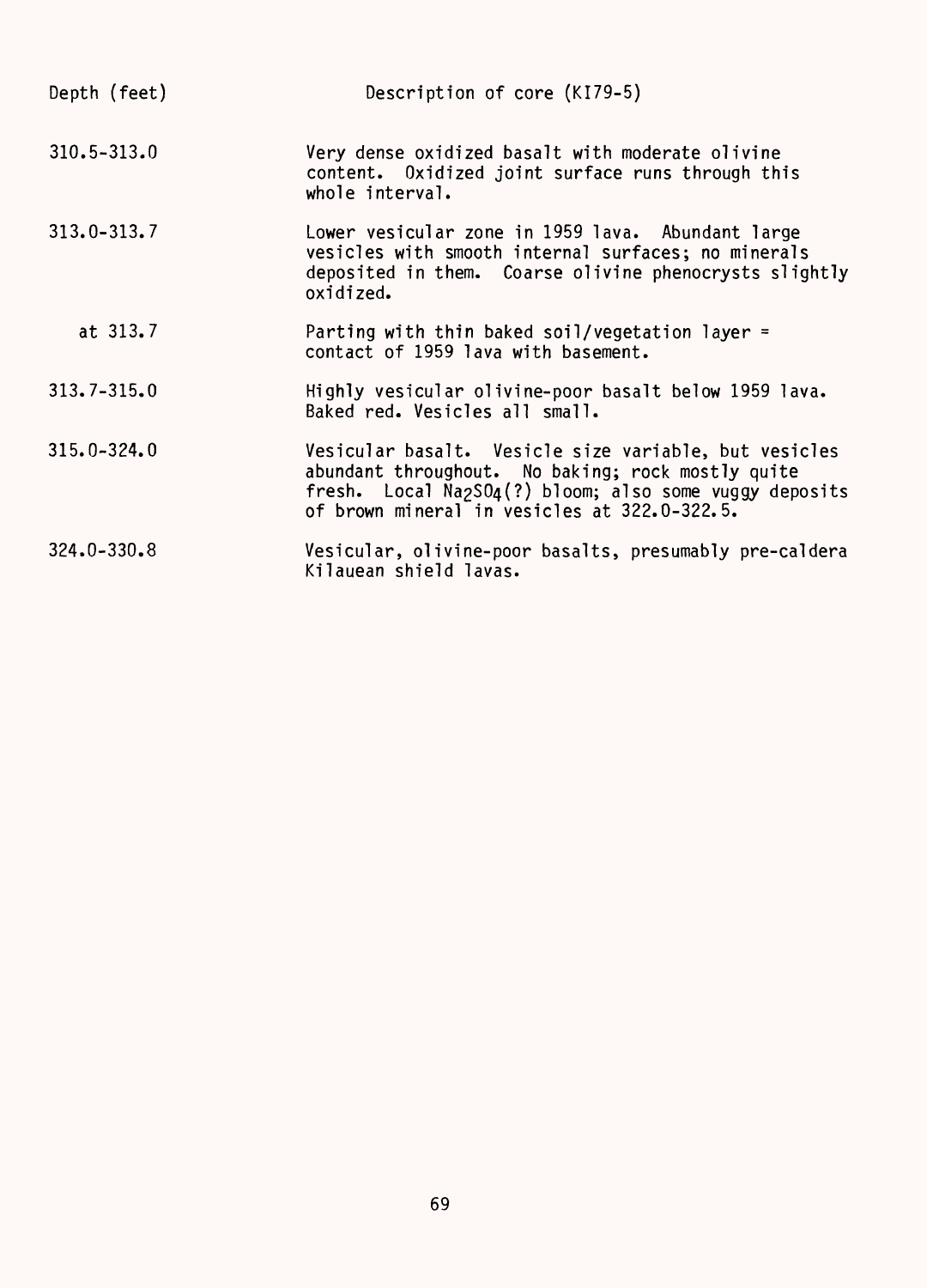## Core Recovery Log for KI79-6

 $\ddot{\phantom{0}}$ 

| Date    | Interval                                                                     | Recovered                                           | Percent<br>recovery |
|---------|------------------------------------------------------------------------------|-----------------------------------------------------|---------------------|
| 2/13/79 | $0 - 12.5$                                                                   | $\boldsymbol{0}$                                    | $\mathbf 0$         |
|         | $12.5 - 14.6$                                                                | 1.8                                                 | 86                  |
|         | $14.6 - 24.6$                                                                | 9.8                                                 | 98                  |
|         | $24.6 - 34.6$                                                                | 10.0                                                | 100                 |
|         | $34.6 - 44.6$                                                                | 10.0                                                | 100                 |
|         | $44.6 - 54.6$                                                                | 10.0                                                | 100                 |
|         | $54.6 - 64.6$                                                                | 10.0                                                | 100                 |
|         | $64.6 - 74.6$                                                                | 9.9                                                 | 99                  |
|         | $74.6 - 84.6$                                                                | 10.0                                                | 100                 |
|         | $84.6 - 94.6$                                                                | 10.0                                                | 100                 |
|         | $94.6 - 104.6$                                                               | 10.0                                                | 100                 |
| 2/14/79 | $104.6 - 114.6$                                                              | 10.1                                                | $100+$              |
|         | $114.6 - 124.6$                                                              | 10.0                                                | 100                 |
|         | $124.6 - 134.6$                                                              | 10.0                                                | 100                 |
|         | $134.6 - 144.6$                                                              | 10.0                                                | 100                 |
|         | $144.6 - 154.6$                                                              | 10.0                                                | 100                 |
|         | $154.6 - 164.6$                                                              | 10.0                                                | 100                 |
|         | $164.6 - 174.6$                                                              | 10.0                                                | 100                 |
|         | $174.6 - 184.4$                                                              | 9.8                                                 | 100                 |
|         | 184.4-190.4                                                                  | 6.0                                                 | 100                 |
|         | core barrel in fragments.                                                    | Plus several feet of black glass recovered from the |                     |
| 2/15/79 | $168.4 - 178.4$ (ooze)<br>178.4-184.5<br>(ooze)<br>$172+ -178$ $\ell$ (0070) | 6.4<br>5.8<br>1 <sup>2</sup>                        |                     |

J.

| $178.4 - 184.5$ (ooze)  | 5.8 |
|-------------------------|-----|
| $172 \pm -178.4$ (ooze) | 1.3 |
| $178.4 - 184.4$ (ooze)  | 6.0 |
| 184.4-187.5 (ooze)      | 3.1 |

 $\sim$   $\sim$ 

 $\sim 10$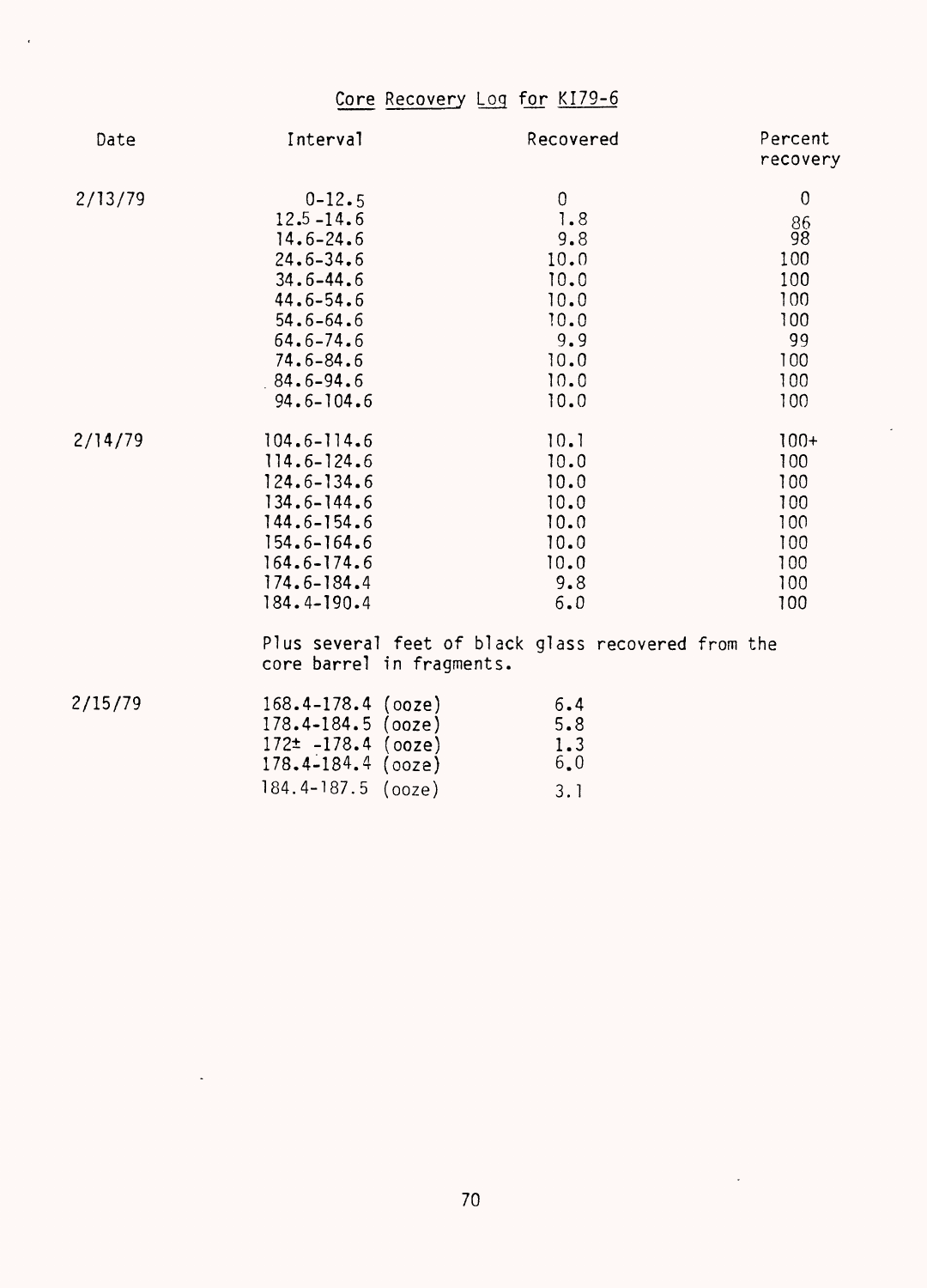Petrographic Log for KI79-6

 $\mathcal{L}^{\text{max}}$ 

| Depth<br>(in feet) | Description of core                                                                                                                      |
|--------------------|------------------------------------------------------------------------------------------------------------------------------------------|
| $0 - 12.5$         | No core recovered.                                                                                                                       |
| $12.5 - 27.4$      | Highly vesicular olivine-rich crust, with occasional<br>denser layers (12.5-12.8, 13.5-13.9).                                            |
|                    | Oxidized zone at $14.0 - 18.0$ .                                                                                                         |
| $27.4 - 38.2$      | Highly vesicular crust, with abundant olivine.<br>Vesicles flattened locally, but only slightly. Rock<br>fresh except at $32.0 - 33.0$ . |
| $38.2 - 41.9$      | Large vesicles sparse. Rock is gray, fresh, finely<br>vesicular. Olivine common.                                                         |
| $41.9 - 51.7$      | Finely vesicular rock. Olivine common. Flattened<br>vesicles with minor segregation material between<br>43.0 and $44.0$ .                |
| $51.7 - 61.3$      | Finely vesicular gray rock. Olivine common.                                                                                              |
|                    | Segregation at 55.1-55.3.                                                                                                                |
| $61.3 - 62.4$      | Segregation vein. Vuggy throughout.                                                                                                      |
| $62.4 - 72.5$      | Finely vesicular to diktytaxitic (72.0-72.5) gray<br>rock. Small olivine phenocrysts common.                                             |
|                    | Segregations at: 66.4-66.5, 67.2, 67.8-67.9 (dipping<br>45°), 68.4 (very vuggy, with cristobalite beads).                                |
| $72.5 - 74.0$      | Diktytaxitic gray rock. Olivine common.<br>In sharp<br>contact with more vesicular rock below.                                           |
| $74.0 - 87.3$      | Finely vesicular, fresh rock. Olivine common.<br>0 <sub>ne</sub><br>segregation at 75.9-77.5. Both contacts of vein dip<br>steeply.      |
| $87.3 - 101.5$     | Finely vesicular to diktytaxitic gray rock.<br>Olivine<br>small, sparse. Occasional isolated large vesicles.                             |
|                    | Segregations at: 87.3-87.4, 91.8-92.6, 95.0-96.8.                                                                                        |
| $101.5 - 104.7$    | Segregation vein. Upper 2/3 vuggy, lower 1/3 massive.                                                                                    |
| $104.7 - 115.6$    | Gray diktytaxitic rock. Olivine phenocrysts small,<br>sparse.                                                                            |
|                    | Segregations at: 106.7-106.8, 106.9-107.0 (both<br>very vuggy), 111.2-113.5, 114.0-114.3.                                                |